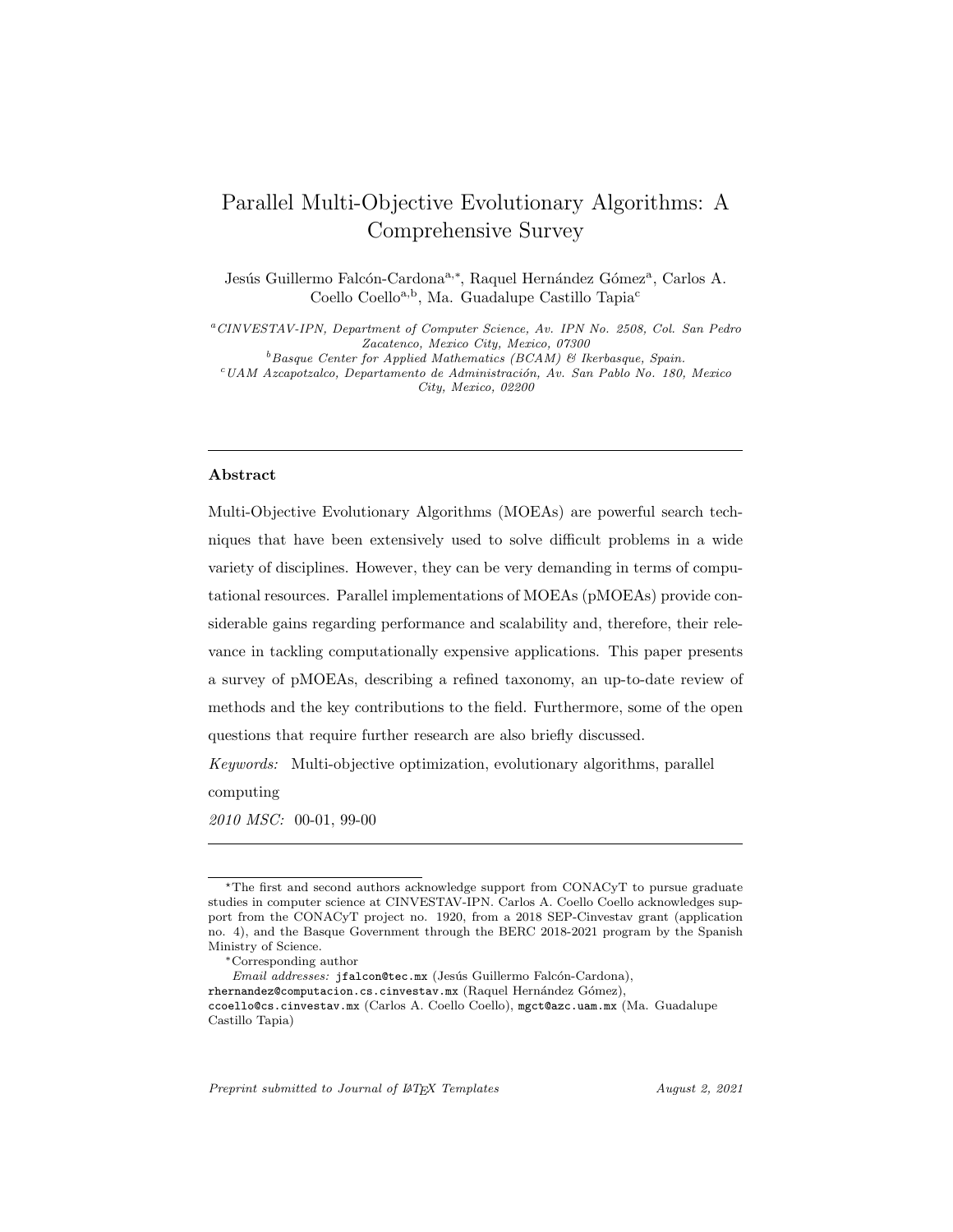## 1. Introduction

Many real-world applications can be formulated as multi-objective optimization problems (MOPs), which involve the simultaneous optimization of several, often conflicting, objective functions. The solution to an MOP consists in find-

- <sup>5</sup> ing, not one, but rather a set of incomparable solutions, which cannot be improved in one objective without deteriorating at least another one. A very popular and effective way to cope with MOPs is by means of multi-objective evolutionary algorithms (MOEAs) [\[1\]](#page-65-0) because they can find nearly optimal solutions in a single run without imposing any particular assumptions such as
- <sup>10</sup> continuity or differentiability. Instead, these methods are based on randomized search strategies that mimic Darwin's principle of natural selection. However, and despite their evident advantages, MOEAs require a significant number of objective function evaluations, becoming unaffordable for certain applications that demand an intensive use of computational resources.
- <sup>15</sup> The computational cost of an MOEA at each iteration is affected by two factors: 1) the computational complexity of evaluating the objective functions, and 2) the scalability of the input parameters. In the first case, a vast majority of MOPs cannot be expressed in an algebraic form. Thus, their evaluation is conducted by time-consuming simulators. Although some attempts have been
- <sup>20</sup> made to reduce the execution time of MOEAs by exploiting knowledge acquired during the search [\[2,](#page-65-1) [3\]](#page-66-0), the quality of the final solutions often worsens. Examples of the second case include applications that deal with high dimensional spaces, i.e., MOPs having four or more objectives, or having hundreds, even thousands of decision variables. These kind of MOPs, also known as many-
- <sup>25</sup> objective optimization problems (MaOPs) [\[4\]](#page-66-1) and large-scale multi-objective optimization problems [\[5\]](#page-66-2), respectively, considerably increase the running time of MOEAs [\[6,](#page-66-3) [7,](#page-66-4) [8\]](#page-66-5). Some other applications need a large population size for improving accuracy [\[9\]](#page-67-0) or covering more regions of the search space [\[10\]](#page-67-1). Though most MOEAs run in expected polynomial time regarding their population size,
- <sup>30</sup> the storage limit also becomes an issue.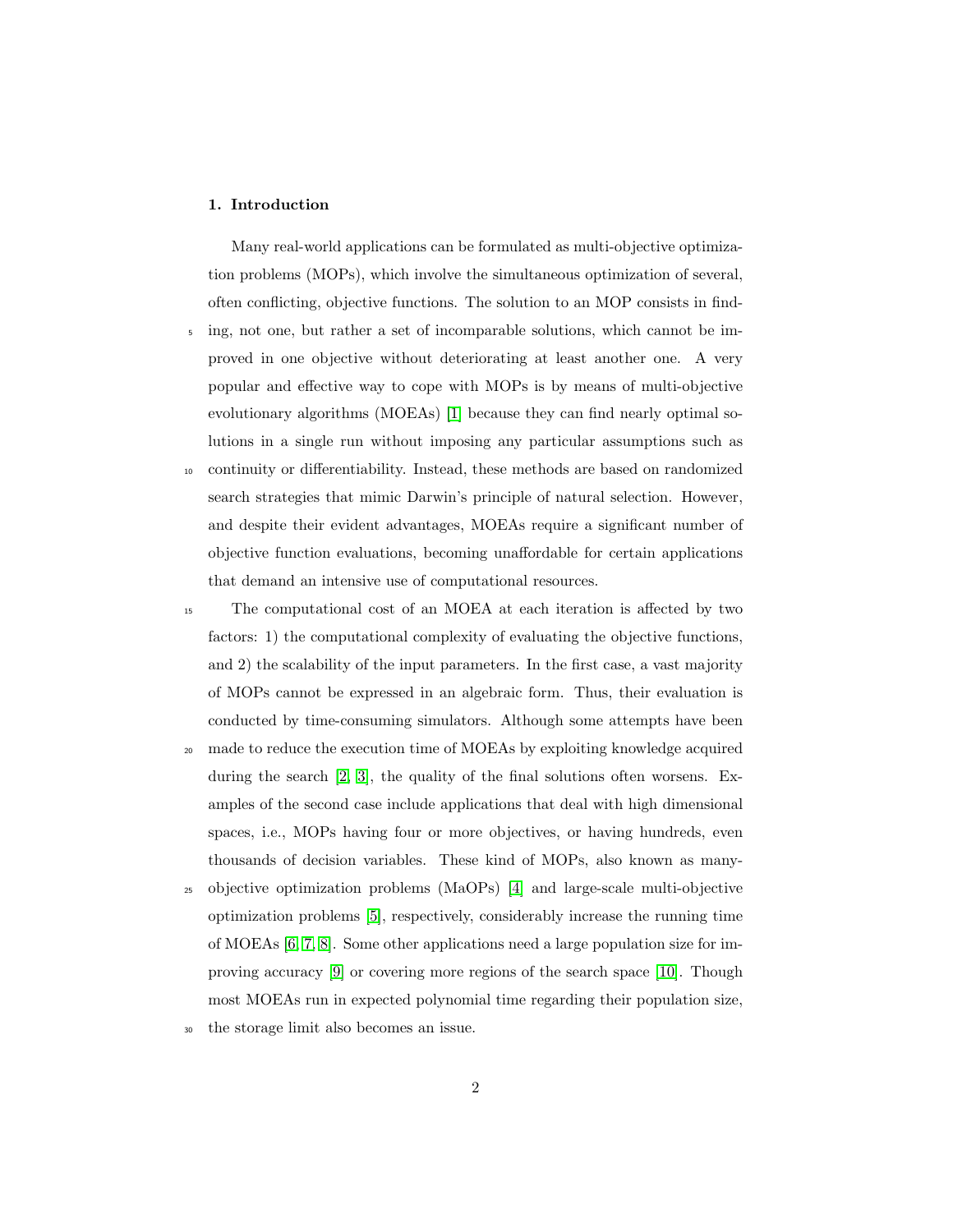Parallel MOEAs (pMOEAs) are an attractive option to address the above mentioned issues, where the basic idea is to sub-divide the operation of the MOEA into several tasks. Each of these tasks is solved simultaneously on a different processing unit or  $deme<sup>1</sup>$  $deme<sup>1</sup>$  $deme<sup>1</sup>$  and, once all of them have been completed, the

- <sup>35</sup> results are combined to provide a solution to the MOP [\[11\]](#page-67-2). Moreover, processing units can be on the same machine, or distributed in a collection of machines interconnected by a network [\[12\]](#page-67-3). The wide acceptance of pMOEAs is mainly because they can produce substantial gains in terms of execution time and, in some cases, they can also improve the accuracy of the results with respect to
- <sup>40</sup> their serial counterparts [\[13\]](#page-67-4). Throughtout the years, several pMOEAs have been proposed (see [\[14\]](#page-67-5) and [\[15\]](#page-67-6) for a condensed list of approaches), aiming to advance the state-of-the-art or to tackle a specific problem. However, a constant factor has been the use of the four main types of parallel models: master-slave, island, diffusion, and hybrid models [\[16,](#page-67-7) [13\]](#page-67-4) (see Figure [1\)](#page-10-0). The master-slave
- <sup>45</sup> model is one the of the simplest ways to parallelize MOEAs. Its backbone idea is the parallelization of the operations of an MOEA that do not require information about all the individuals. The island model takes inspiration from nature where populations evolve simultaneously in isolation. Hence, several independent MOEAs could be executed in different processors. The diffusion model,
- <sup>50</sup> also known as fine-grained parallelization, spatially distributes a single population among several processing units, i.e., employing a neighborhood structure. This paradigm is well-suited for massively parallel computers. Finally, hybrid models come from the combination of the three previous models. These four parallel models have promoted the design and implementation of most of the <sup>55</sup> currently available pMOEAs.

To date, several tutorials and surveys on pMOEAs have been published, aiming to provide the basics on the matter and describe the most recent approaches [\[17,](#page-68-0) [14,](#page-67-5) [18,](#page-68-1) [1,](#page-65-0) [19,](#page-68-2) [16,](#page-67-7) [15,](#page-67-6) [13\]](#page-67-4). In 2003, Van Veldhuizen et al. [\[17\]](#page-68-0) published a

<span id="page-2-0"></span><sup>&</sup>lt;sup>1</sup>A Deme is a subgroup of individuals of the population (or even one individual), which explores the search space, using a search engine.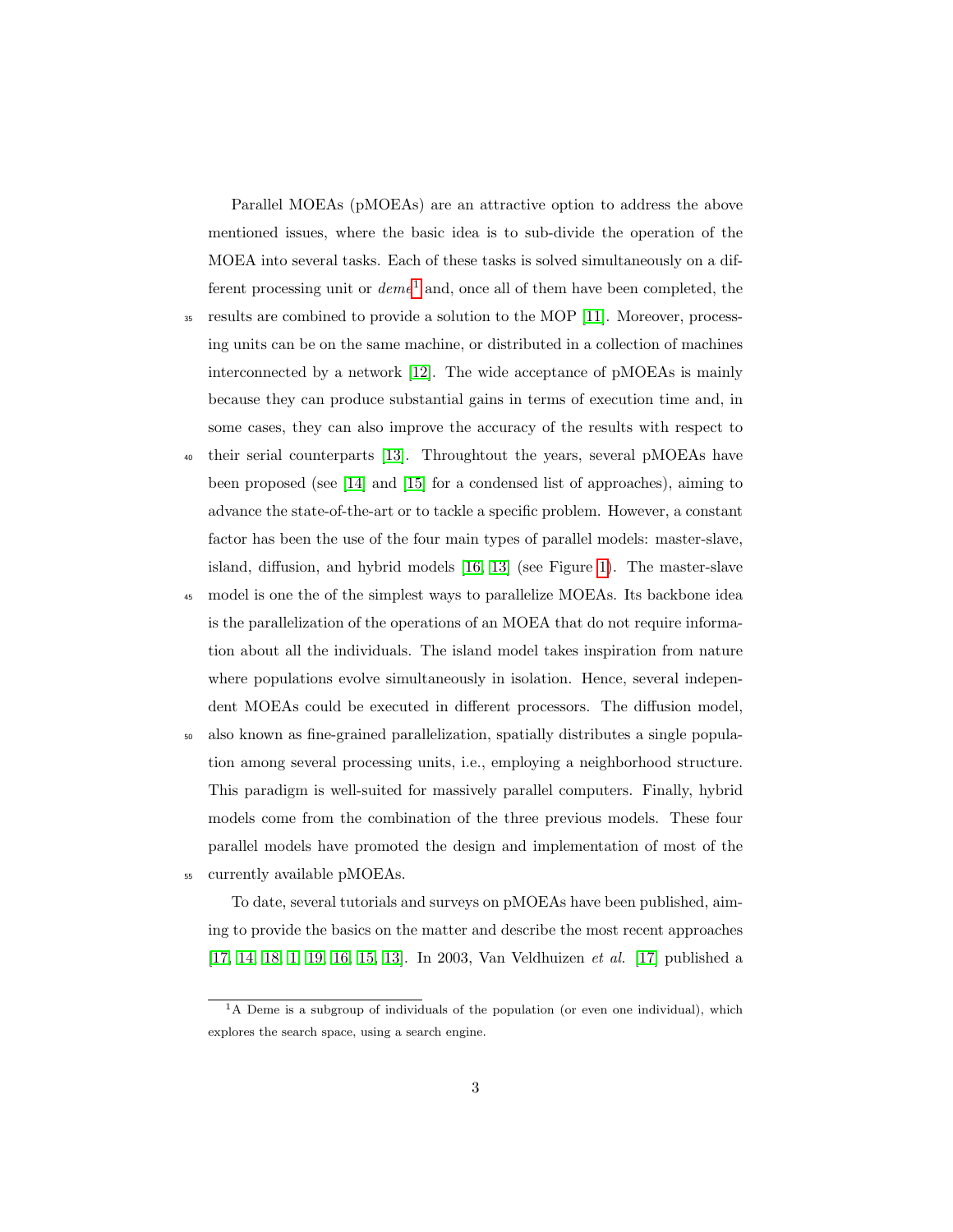journal paper which not only gives useful guidelines for the design and imple-

- <sup>60</sup> mentation of pMOEAs, but also makes observations about parallel architectures, benchmarks, performance metrics, and estimations of their computational time. Furthermore, the authors introduced innovative concepts for the migration and replacement schemes, as well as a generic pseudocode for different parallel models, using for this purpose a specialized notation. However, no taxonomy was
- <sup>65</sup> proposed and they only provided the review of four approaches. An extended version of this work, published in a book chapter [\[1,](#page-65-0) p.443] in 2007, included a comprehensive literature review of more than 40 implementations of pMOEAs, dating back to 1992. In 2005, Nebro et al. [\[14\]](#page-67-5) published a book chapter where they proposed one of the first taxonomies of pMOEAs and a wide review
- <sup>70</sup> of approaches, considering features such as programming language, connection topology, parallel model, and application domain. In spite of providing a review of more than 40 pMOEAs (from 1993 to 2004), no specific discussion on the advantages and drawbacks of the approaches is provided. Later on, Luna et al [\[18\]](#page-68-1) and Luna and Alba [\[15\]](#page-67-6), in 2006 and 2015, respectively, extended the
- $75$  work of Nebro *et al.* [\[14\]](#page-67-5) by refining their taxonomy and aggregating the characteristics of up to 80 pMOEAs from 1993 to 2011. Nevertheless, the review of approaches is exclusively focused on reporting their main features (according to the taxonomies) without a discussion of properties and performances. On the other hand, López Jaimes and Coello [\[16\]](#page-67-7) presented a review of modern
- <sup>80</sup> parallel platforms and the way in which they can be exploited to implement pMOEAs. Additionally, an explanation of the four parallel models and a review of five approaches from 2000 to 2007 is included. Last but not least, Talbi et al. [\[19\]](#page-68-2) published a general overview of pMOEAs, providing a taxonomy for parallel meta-heuristics and exact methods. The authors discussed parallel and
- <sup>85</sup> distributed architectures and estimated the computational time for the masterslave model. The literature review provided in this case includes more than 30 pMOEAs published between 1995 and 2007, covering their design and implementation. Finally, in 2019, Talbi [\[13\]](#page-67-4) extended this work by refining the proposed taxonomy and by analyzing the implementation issues of pMOEAs.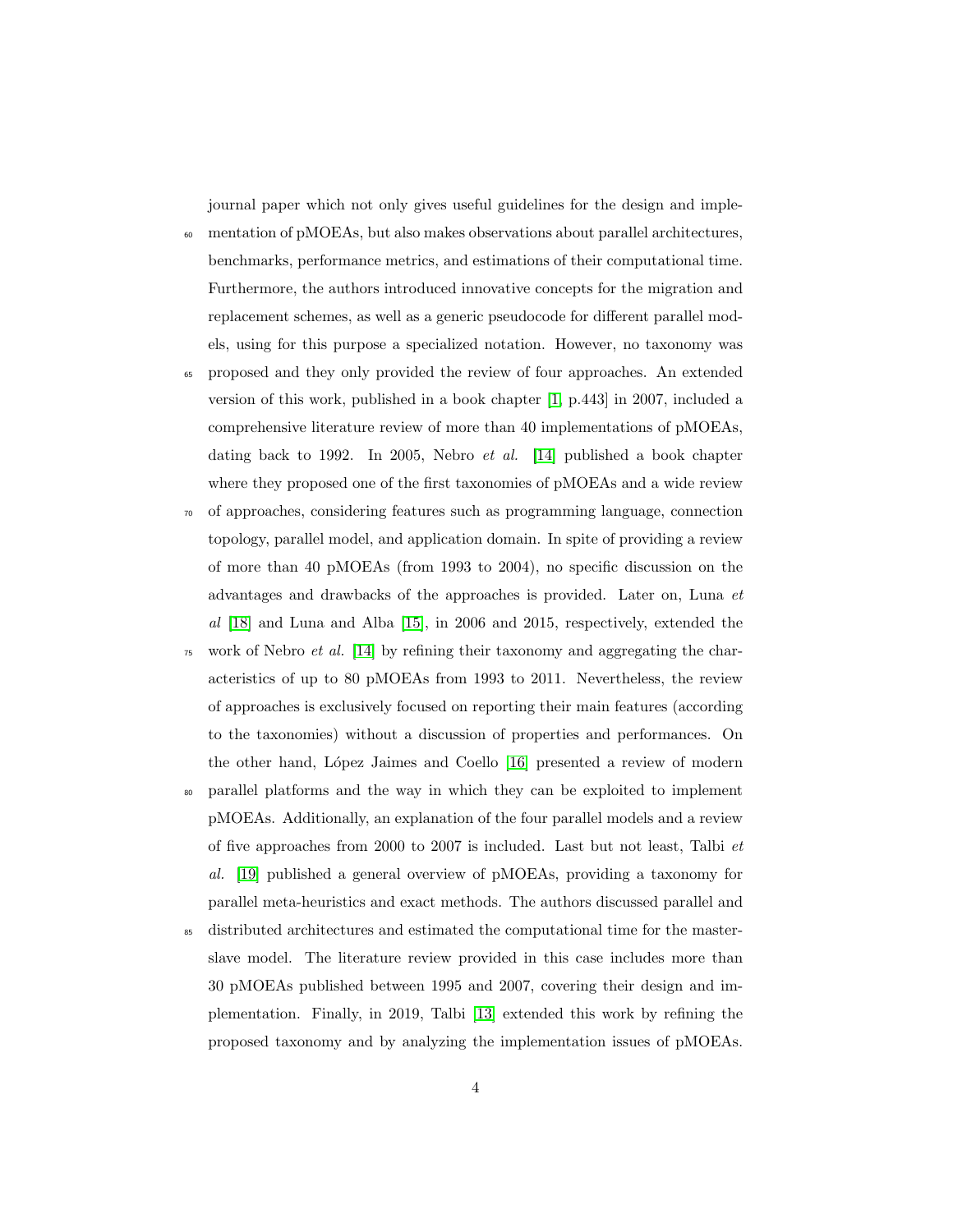<sup>90</sup> However, a review of recent approaches was not incorporated.

Due to the critical impact of pMOEAs and the continued development of more sophisticated proposals, this paper aims to provide a comprehensive review of approaches. To this aim, we propose a refinement of Talbi's taxonomy [\[13\]](#page-67-4), considering different characteristics of pMOEAs. Hence, we aim to propose here

<sup>95</sup> a unified taxonomy. Based on the taxonomy, we analyze in detail the advantages and drawbacks of several pMOEAs published from 2002 until 2020. Hence, this is first survey that reviews pMOEAs published from 2011 until 2020. We include approaches in the review that introduce new ideas on the design of pMOEAs that push forward the state-of-the-art. Additionally, we briefly describe some <sup>100</sup> pMOEAs that have been applied to solve real-world problems. Finally, some future research trends in the area are outlined.

The remainder of this paper is organized as follows. Section [2](#page-4-0) introduces the basic concepts that will be used throughout the rest of the paper as well as the parallel models that have been utilized for the design of pMOEAs. Sec-

<sup>105</sup> tion [3](#page-14-0) is devoted to present our proposed taxonomy as well as a comprehensive review of state-of-the-art pMOEAs. Section [5](#page-58-0) describes some real-world applications where pMOEAs have been used. Section [6](#page-61-0) proposes some possible future research trends. Finally, our main conclusions are provided in Section [7.](#page-65-2)

#### <span id="page-4-0"></span>2. Background

<sup>110</sup> This section is devoted to provide some basic definitions to make the paper self-contained. First, we define the general multi-objective optimization problem. Then, we outline the basics of multi-objective evolutionary algorithms (MOEAs). Finally, we describe the general parallelization models of MOEAs, i.e., master-slave, island, diffusion, and hybrid models.

#### <sup>115</sup> 2.1. Multi-Objective Optimization

According to Coello et al. [\[1\]](#page-65-0), the formal definition of an MOP is as follows: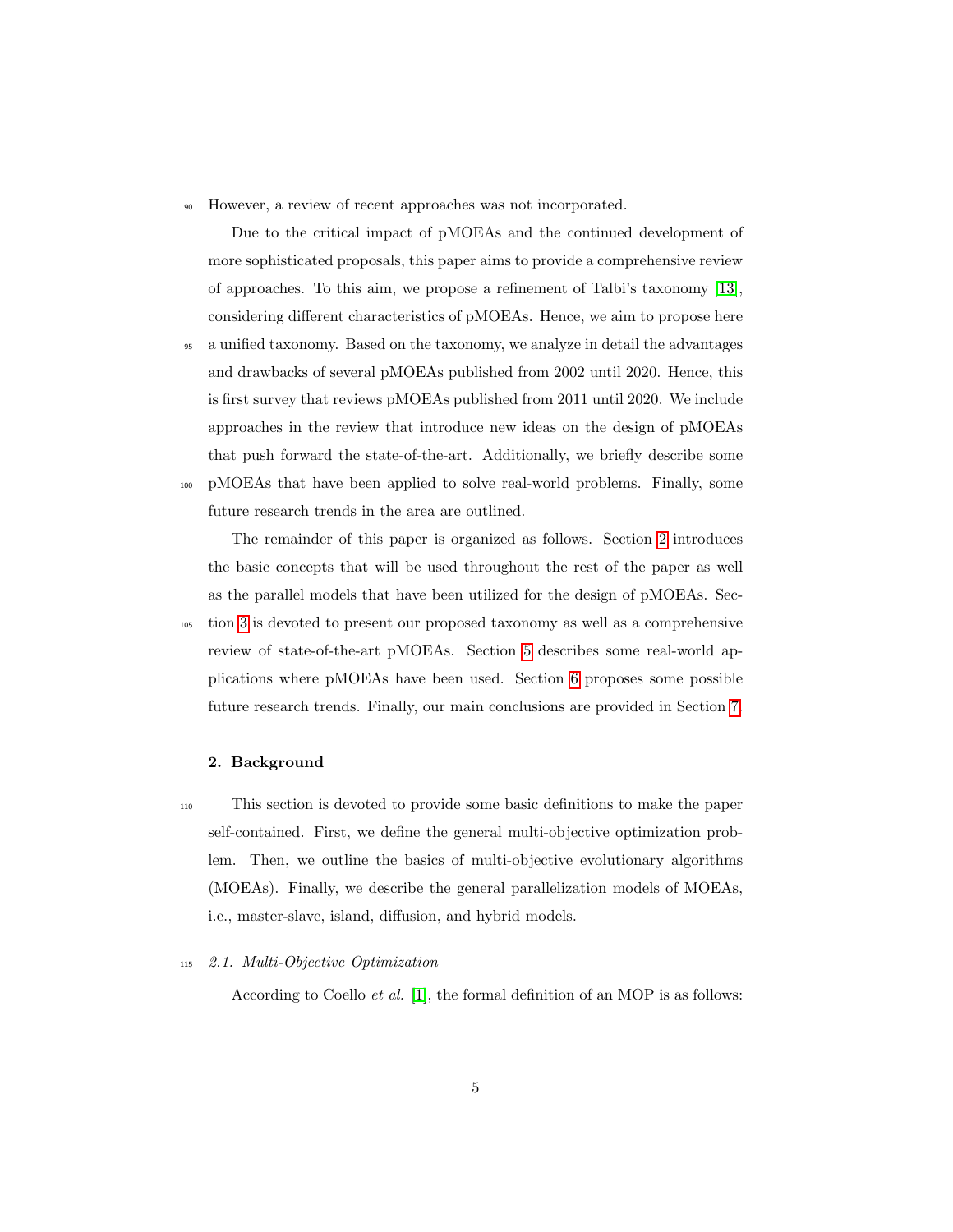Minimize 
$$
f(\vec{x}) = (f_1(\vec{x}), f_2(\vec{x}), \dots, f_m(\vec{x}))
$$
 (1)

$$
subject to \t g_j(\vec{x}) \ge 0, \t j = 1, 2, \dots, p,
$$
\t(2)

<span id="page-5-1"></span><span id="page-5-0"></span>
$$
h_k(\vec{x}) = 0, \qquad k = 1, 2, \dots, q,
$$
\n(3)

$$
x_i^L \le x_i \le x_i^U, \ i = 1, 2, \dots, n,
$$
\n(4)

where  $\vec{x} = (x_1, x_2, \dots, x_n)^T \in \mathcal{X}$  is a decision vector,  $\mathcal{X} \subseteq \mathbb{R}^n$  is the decision space,  $f(\vec{x}) \in \mathcal{Y}$  is an objective vector of  $m \ (\geq 2)$ , normally conflicting, objective functions  $f_i: \mathcal{X} \to \mathbb{R}, i = 1, \ldots, m$ , and  $\mathcal{Y} \subseteq \mathbb{R}^m$  is the objective space. The 120 constraints  $(2)-(4)$  $(2)-(4)$  $(2)-(4)$  determine the set of *feasible solutions*.

When tackling an MOP, an order relation is necessary to compare solutions. The Pareto dominance relation, which is a binary relation that imposes a strict partial order in  $\mathbb{R}^m$ , has been commonly employed. Given two vectors  $\vec{x}, \vec{y} \in \mathbb{R}^n$ , it is said that  $\vec{x}$  Pareto dominates  $\vec{y}$  (denoted by  $\vec{x} \prec \vec{y}$ ), if  $f_i(\vec{x}) \leq f_i(\vec{y})$  for

125 all  $i = 1, 2, \ldots, m$  and  $\exists j \in \{1, 2, \ldots, m\}$  such that  $f_j(\vec{x}) < f_j(\vec{y})$ . In multiobjective optimization, the common optimality criterion is defined in terms of the Pareto dominance relation as follows: a vector of decision variables  $\vec{x}^* \in \mathcal{X}$ is Pareto optimal if there does not exist another  $\vec{x} \in \mathcal{X}$  such that  $\vec{x} \prec \vec{x}^*$ . Due to the conflicting nature of the objective functions, the solution to an MOP is

<sup>130</sup> the set of all Pareto optimal solutions, known as the Pareto set. The image of the Pareto set is the Pareto front (PF) whose elements represent the best possible trade-offs among the objectives.

#### 2.2. Multi-Objective Evolutionary Algorithms

In the last 20 years, MOEAs have become a popular choice for tackling com-<sup>135</sup> plex MOPs [\[1,](#page-65-0) [20,](#page-68-3) [21,](#page-68-4) [22\]](#page-68-5). MOEAs are stochastic black-box metaheuristics based on the principles of Darwin's natural evolution that can approximate the Pareto front in one execution due to their population-based nature. The main goals of MOEAs are to produce solutions as close as possible to the Pareto front, having good diversity and covering the whole Pareto front. MOEAs are set-based methods that at each iteration t maintain a population  $P_t = \{\vec{x}^1, \vec{x}^2, \dots, \vec{x}^{\mu}\}\$ 140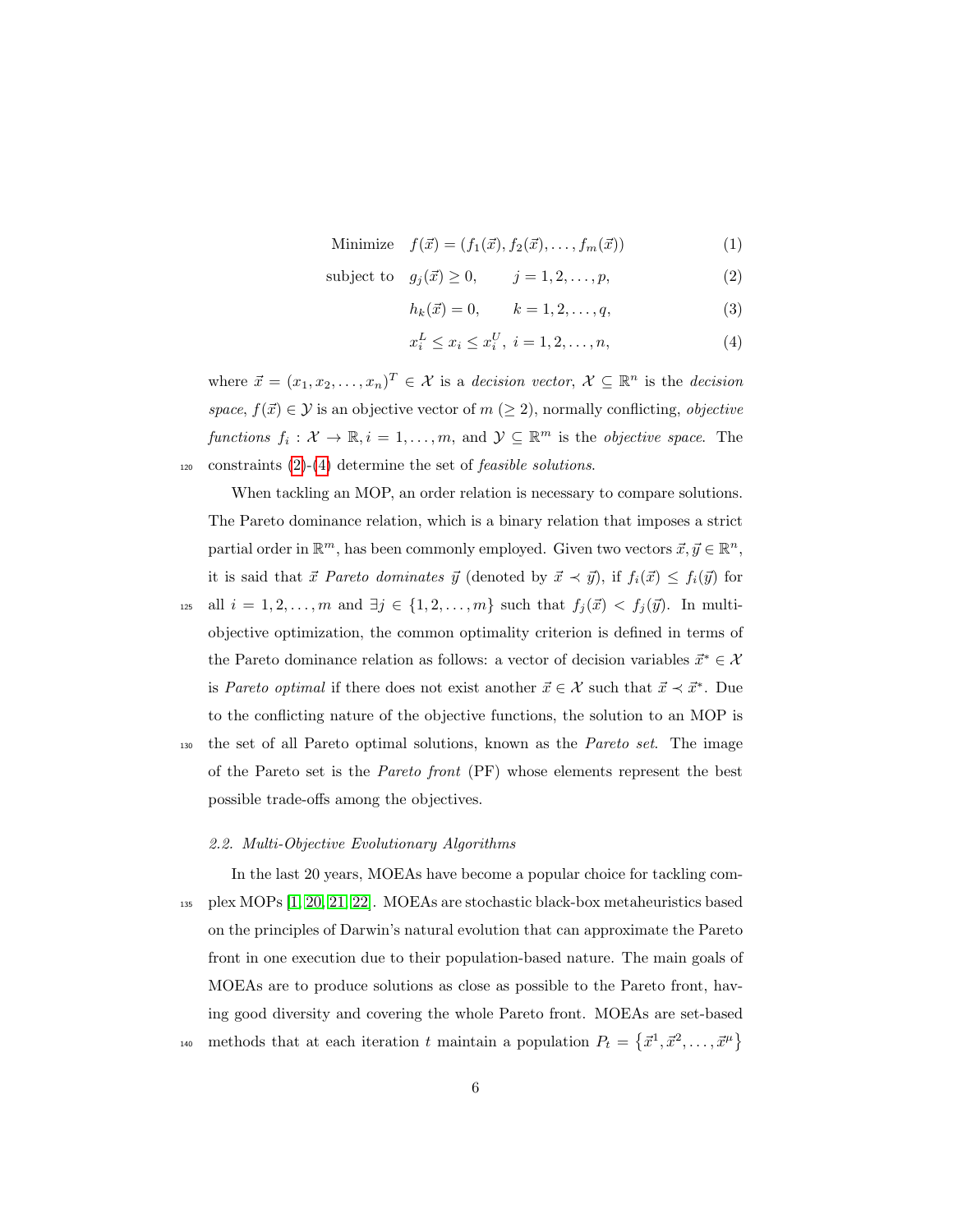that has to be evolved, using a set of evolutionary operators: mating or parent selection  $(\pi)$ , variation  $(\nu)$ , and survival selection  $(\sigma)$ . In the following, let  $A^N$ represent a subset of size N of the set A and let  $(A, \mathcal{M})$  be a multiset of the set A, where  $\mathcal{M} : A \to \mathbb{N}$ .

- 145 1.  $\pi$  :  $\mathcal{X}^{\mu} \to (\mathcal{X}^{\mu}, \mathcal{M})$ . This operator chooses from  $\mathcal{X}^{\mu}$ ,  $\mu$  solutions that will shape the mating pool, i.e., the parent solutions employed to create new ones via the variation operators. Since a solution can be chosen zero or more times, the mating pool is represented as the multiset  $(\mathcal{X}^{\mu}, \mathcal{M})$ . In the literature, there are several mating selection mechanisms, but the <sup>150</sup> common strategies are random sampling and binary tournament [\[1\]](#page-65-0).
- 2.  $\nu$  :  $(\mathcal{X}^{\mu},\mathcal{M}) \to \mathcal{X}^{\lambda}$ . Variation operators produce  $\lambda$  new individuals from the mating pool. Variation operators aim to explore and exploit the decision variable space. A wide range of variation operators have been proposed to handle different encodings of the decision vector. Regarding <sup>155</sup> real-numbers encoding, the most common choices are: simulated binary crossover (SBX) and polynomial-based mutation (PBX) [\[23\]](#page-68-6).
- 3. Survival selection  $\sigma$  determines the solutions that will shape the next generation. This selection function has two variants: (1)  $\sigma_{(\mu,\lambda)}$  :  $\mathcal{X}^{\lambda} \to$  $\mathcal{X}^{\mu}$  in which the best  $\mu$  ( $\mu \leq \lambda$ ) solutions from  $\mathcal{X}^{\lambda}$  replace the parent 160 population, and (2)  $\sigma_{(\mu+\lambda)} : (\mathcal{X}^{\mu} \cup \mathcal{X}^{\lambda}) \to \mathcal{X}^{\mu}$  where the best  $\mu$  individuals from the union of parents and offspring solutions are chosen. Regarding the latter selection scheme, the simplest case is the steady-state selection, which refers to  $\sigma_{\mu+1}$ . However,  $\sigma_{(\mu+\lambda)}$  is preferred to incorporate elitism which is an important strategy of MOEAs to guide the population towards <sup>165</sup> the true Pareto front of an MOP [\[1\]](#page-65-0).

Based on its evolutionary operators, an MOEA can be defined by the iterative rule:  $P_{t+1} = \sigma \{ P_t \cup \nu[\pi(P_t)] \}.$  Additionally, some MOEAs use a secondary population (also known as archive)  $A$  that keeps the non-dominated solutions found so far as a way to introduce elitism. At the end, the final population <sub>170</sub> or the archive is returned as the *approximation set*. The general framework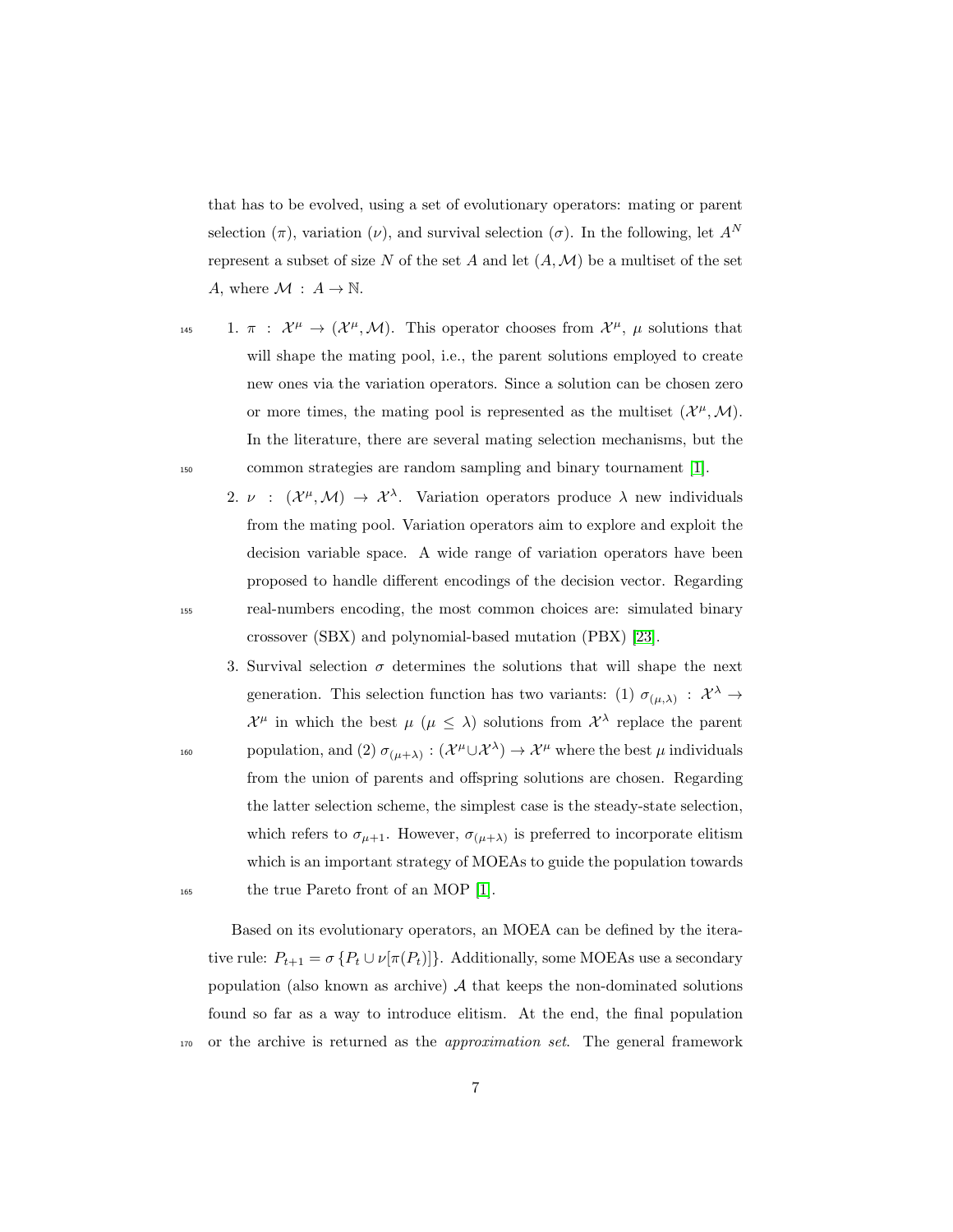of an MOEA is shown in Algorithm [1.](#page-7-0) First, the main population  $P_{t=0}$  and the archive  $A$  are initialized in lines 1 and 2, respectively. Lines 4 to 11 show the main loop of an MOEA. At each iteration, mating selection is performed to select  $\mu$  parent solutions from either  $P_t$  or  $\mathcal{A}$ . Variation operators (e.g.,

- $175$  crossover and mutation) further explore this set  $M$  of parent solutions to create the set  $\mathcal O$  of  $\lambda$  offspring solutions. Then, the archive  $\mathcal A$  is updated using the non-dominated offspring solutions in line 7. The next step involves performing the survival selection strategy, using either a  $(\mu, \lambda)$  or a  $(\mu + \lambda)$  selection rule, to shape the next generation  $P_{t+1}$ . Finally, an MOEA returns  $P_t$  or  $A$ , depending <sup>180</sup> on its specific design. However, both of them contain an approximation to the Pareto optimal front. Table [1](#page-8-0) presents a summary of the most representative
	- MOEAs, briefly describing which operators  $\pi$ ,  $\nu$ , and  $\sigma$  they use as well as some additional observations.

# ALGORITHM 1: MOEA's general framework

- 1 Generate initial population  $P_0$  of size  $\mu$ ;
- **2** Initialize A with the non-dominated solutions from  $P_0$ ;
- $t \leftarrow 0;$

4 while stopping criterion is not fulfilled do

- 5  $M \leftarrow$  Select  $\mu$  parents from  $P_t$  or  $\mathcal{A}$ ;
- 6  $\circ$   $\circ$   $\circ$   $\circ$   $\circ$   $\circ$  Generate a set of  $\lambda$  offspring solutions based on M, using variation operators;
- 7 | Update archive  $A$  using  $\mathcal{O}$ ;
- 8 S ← Select survival solutions using a  $\sigma_{(\mu,\lambda)}$  or  $\sigma_{(\mu+\lambda)}$  strategy;
- 9  $P_{t+1} \leftarrow S;$
- 10  $t \leftarrow t + 1$ ;
- <span id="page-7-0"></span><sup>11</sup> end
- 12 return  $P_t$  or  $A$

The MOEAs presented in Table [1](#page-8-0) (and, in general, all the MOEAs designed <sup>185</sup> so far) have a remarkable aspect in common: they were designed to tackle com-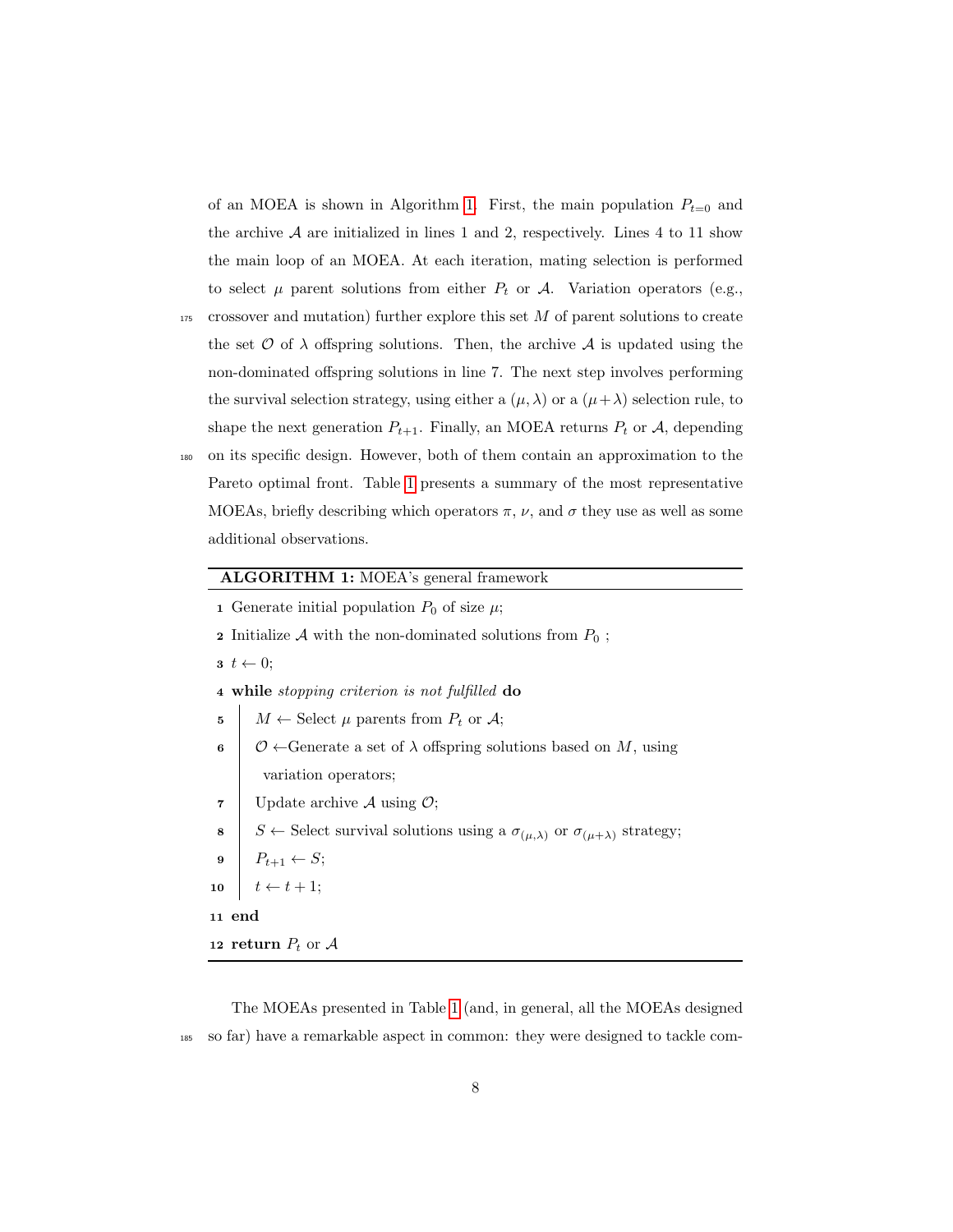| Year | Optimizer/         | <b>Full Name</b>          | Parent Selection $(\pi)$             | Variation $(\nu)$                    | Survival Selection $(\sigma)$                       | Observations                                                           |  |  |  |
|------|--------------------|---------------------------|--------------------------------------|--------------------------------------|-----------------------------------------------------|------------------------------------------------------------------------|--|--|--|
|      | Reference          |                           |                                      |                                      |                                                     |                                                                        |  |  |  |
|      | <b>NSGA</b>        | Nondominated              | Stochastic remainder selection.      |                                      |                                                     | Computational complexity<br>of $O( P ^3m)$ .                           |  |  |  |
| 1994 | $[24]$             | Sorting Genetic           | Dummy fitness based on non-          | Binary                               | Non-elitist                                         |                                                                        |  |  |  |
|      |                    | Algorithm                 | dominated fronts and sharing         | operators.                           | approach: $(\mu, \mu)$ .                            | Performance sensitive                                                  |  |  |  |
|      |                    |                           | in decision variable space.          |                                      |                                                     | to $\sigma_{share}$ parameter.                                         |  |  |  |
|      | <b>SPEA</b>        | <b>Strength Pareto</b>    | Tournaments (including exter-        | Single-point                         | Elitist scheme                                      | External archive pruned to a                                           |  |  |  |
| 1998 | $[25]$             | Evolutionary              | nal solutions). Fitness based        | crossover and                        | with selection                                      | limit size using a clustering                                          |  |  |  |
|      |                    | Algorithm                 | on Pareto dominance.                 | binary mutation.                     | $(\mu, \mu).$                                       | method (average linkage).                                              |  |  |  |
|      |                    |                           | Not applicable, except for           |                                      | Elitist $(1 + 1)$ , compa-                          | External archive truncated to a                                        |  |  |  |
|      |                    | Pareto                    | the variant $(\mu + \lambda)$ ,      | Random                               | risons are made using                               | fixed size by an adaptive grid,                                        |  |  |  |
| 1999 | PAES               | Archived                  | whith $\mu > 1$ or $\lambda > 1$ .   | mutation                             | Pareto dominance and                                | which recursively splits the                                           |  |  |  |
|      | $[26]$             | Evolution                 | In this case the selection           | (similar to a                        | a degree of crowding,                               | objective space in $O(2^{lm})$                                         |  |  |  |
|      |                    | Strategy                  | is performed via                     | hill-climber).                       | which is estimated from                             | subdivisions, where $l$ is a                                           |  |  |  |
|      |                    |                           | tournaments.                         |                                      | an external archive.                                | user defined parameter.                                                |  |  |  |
|      |                    | Nondominated              | Tournaments based on a pre-          | Simulated binary                     | Elitist scheme                                      | Computational complexity of                                            |  |  |  |
| 2000 | $NSGA-II$          | Sorting Genetic           | ference relation $(\prec_n)$ , which | crossover (SBX)                      | $(\mu + \mu)$ , based                               | $O( P ^2m)$ . Constraint han-                                          |  |  |  |
|      | $[20]$             | Algorithm II              | considers non-dominated fronts       | and Polynomial-                      | on $\prec_n$ .                                      | dling by modifying Pareto                                              |  |  |  |
|      |                    |                           | and crowding distance.               | based mutation.                      |                                                     | dominance.                                                             |  |  |  |
|      | SPEA2              | Strength Pareto           | Tournaments. Fitness based           | Depending on the                     | Elitist scheme $(\mu + \lambda)$ ,                  | Boundary points are preserved                                          |  |  |  |
| 2001 | $[27]$             | Evolutionary              | on Pareto dominance and den-         | problem, same as                     | truncation considers distan-                        | Computational complexity of                                            |  |  |  |
|      |                    | Algorithm 2               | sity information (kNN method)        | SPEA or NSGA-II.                     | ces among individuals.                              | $O( P ^2(\log  P  + m)).$                                              |  |  |  |
|      |                    |                           | Binary tournaments. Fitness is       |                                      | Elitist scheme $(\mu + \mu)$ ,                      | Framework of binary indicators.                                        |  |  |  |
|      | <b>IBEA</b>        | Indicator-Based           | given by an exponential func-        | Depending on the                     | which iteratively removes                           | compliant with Pareto dominance.                                       |  |  |  |
| 2004 | [28, 29]           | Evolutionary<br>Algorithm | tion, which calculates the per-      | problem, same as<br>SPEA or NSGA-II. | the worst individual.                               | Required scaling factor $\kappa > 0$ ,<br>dependent on the problem and |  |  |  |
|      |                    |                           | formance indicator of each           |                                      | updating fitness values.                            |                                                                        |  |  |  |
|      |                    | S-metric                  | distinct pair of individuals.        | Simulated                            |                                                     | the indicator used.                                                    |  |  |  |
|      |                    |                           |                                      |                                      | Elitist $(\mu + 1)$ . The                           | Expensive computational                                                |  |  |  |
|      | SMS-EMOA<br>$[30]$ | Selection<br>Evolutionary |                                      | binary crossover<br>(SBX) and        | solution with the worst<br>hypervolume contribution | complexity of $O( P ^{m-1})$ .<br>Hypervolume is maximized             |  |  |  |
| 2005 |                    | Multi-Objective           | Random sampling.                     |                                      |                                                     |                                                                        |  |  |  |
|      |                    | Optimization              |                                      | Polynomial-<br>based mutation.       | of the last non-dominated<br>front is removed.      | through generations.                                                   |  |  |  |
|      |                    | Multi-Objective           |                                      | Sampling from                        | Elitist scheme $\mu(1+\lambda)$ .                   | Invariant against rotation, sca-                                       |  |  |  |
|      |                    | Covariance                | In the scheme $\lambda(\geq 1)$      | a multi-variate                      | Population is ranked                                | ling and translation of the search                                     |  |  |  |
|      | MO-CMA-            | Matrix                    | every individual in                  | normal distribution                  | according to the non-                               | space. Parameter adaptation of                                         |  |  |  |
| 2007 | ES [31]            | Adaptation                | the population is                    | with the parent as                   | dominated fronts and                                | the mutation distribution per                                          |  |  |  |
|      |                    | Evolution                 | mutated.                             | the mean vector                      | the contributing hyper-                             | individual. Computationally                                            |  |  |  |
|      |                    | Strategy                  |                                      | and an adaptive                      | volume (or crowding                                 | expensive for problems with                                            |  |  |  |
|      |                    |                           |                                      | covariance matrix                    | distance).                                          | many variables or objectives.                                          |  |  |  |
|      |                    | Multi-Objective           | Random sampling from the             | Only one offspring                   | Elitist scheme $(\mu + \mu)$ . A                    | Framework of scalarizing func-                                         |  |  |  |
|      | MOEA/D             | Evolutionary              | neighborhood $T_i$ of each           | is created. Same as                  | child $i$ replaces solutions                        | tions with a complexity of                                             |  |  |  |
| 2007 | $[32]$             | Algorithm                 | $i$ -th individual, associated       | SPEA2, including                     | from $T_i$ if its correspon-                        | $O( P  T m)$ . Required set of                                         |  |  |  |
|      |                    | based on                  | with a scalar optimization           | differential                         | ding scalarizing function                           | weight vectors and neighbor-                                           |  |  |  |
|      |                    | Decomposition             | problem.                             | evolution.                           | is equivalent or better.                            | hood size $( T  \ll  P )$ .                                            |  |  |  |
|      |                    | Hypervolume               | Binary tournaments                   | Depending on the                     | Elitist scheme $(\mu + \mu)$ .                      | If $m \leq 3$ the exact hypervolume                                    |  |  |  |
|      | HypE               | Estimation                | using the hypervolume                | problem, SBX                         | Solutions with the worst                            | is calculated, otherwise it is esti-                                   |  |  |  |
| 2011 | $[33]$             | Algorithm for             | contributions of the                 | and Polynomial-                      | hypervolume contributions                           | mated using Monte Carlo simula-                                        |  |  |  |
|      |                    | Multi-Objective           | population.                          | based mutation.                      | of the last non-dominated                           | tion, where a large number of                                          |  |  |  |
|      |                    | Optimization              |                                      |                                      | front are discarded.                                | sampling points is required.                                           |  |  |  |
|      |                    |                           | Binary tournaments                   |                                      | Elitist $(\mu + \mu)$ , crowding                    | Computational complexity                                               |  |  |  |
|      | NSGA-III           | Nondominated              | for constraint MOPs,                 | SBX and Polyno-                      | distance is replaced by a                           | of $O( P ^2m).$                                                        |  |  |  |
| 2014 | [34, 35]           | Sorting Genetic           | otherwise                            | mial-based                           | niching strategy, which                             | Algorithm designed for                                                 |  |  |  |
|      |                    | Algorithm III             | random sampling.                     | mutation                             | requires a set of well                              | solving MOPs up to                                                     |  |  |  |
|      |                    |                           |                                      |                                      | spread reference points.                            | 15 objectives.                                                         |  |  |  |

<span id="page-8-0"></span>Table 1: Features of the most representative MOEAs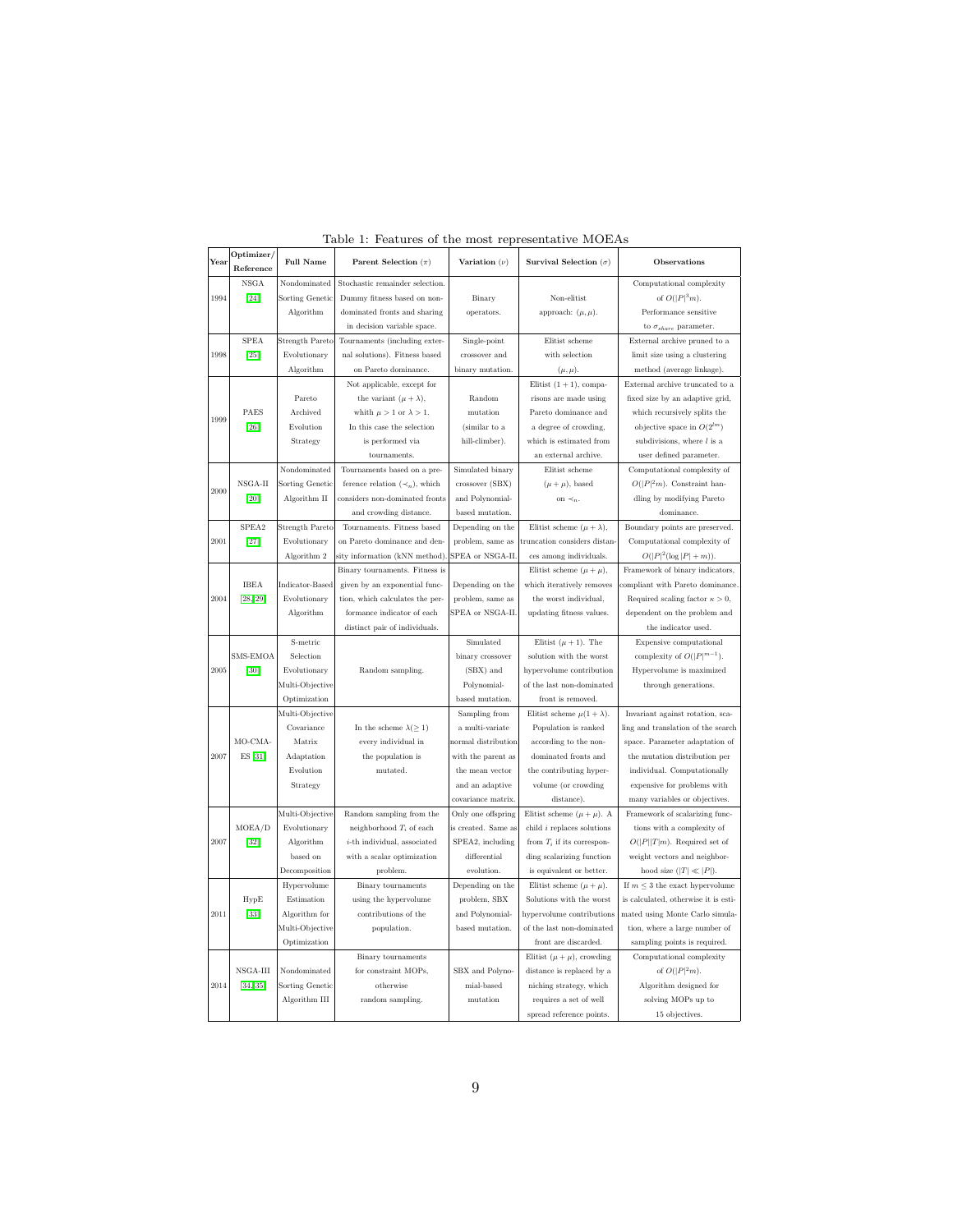plex MOPs. Unlike mathematical programming techniques proposed by the Multi-Criterion Decision Making community, MOEAs are flexible techniques that can be easily applied on a plethora of nonlinear MOPs without additional requirements and assuming less strict mathematical properties [\[1\]](#page-65-0). However,

- <sup>190</sup> an important drawback of MOEAs is that they normally require a considerably large number of objective function evaluations to obtain good results. Moreover, many of the real-world MOPs are computationally expensive since they depend on time-consuming methods for computing the objective functions and constraints. Hence, the application of sequential MOEAs may be limited. In
- <sup>195</sup> this context, parallelism appears as an alternative to design MOEAs such that they can solve complex MOPs in a reasonable amount of time [\[17\]](#page-68-0). In contrast to sequential MOEAs, parallel MOEAs are attractive for the following reasons (among others) [\[16\]](#page-67-7): (1) pMOEAs can improve the search ability of sequential MOEAs, (2) due to this improved search ability, the possibility to get stuck in
- <sup>200</sup> suboptimal solutions is reduced, (3) pMOEAs allow the use of larger population sizes, (4) they tend to enhance the properties of the Pareto front approximations, and (5) pMOEAs are more suitable to solve large-scale MOPs and MaOPs. In the next section, we present the main parallel models that can be used to define pMOEAs.

#### <sup>205</sup> 2.3. Parallel Models of MOEAs

Parallel paradigms can be utilized to decompose some problem (task and/or data) in order to decrease the execution time. These paradigms may also allow for exploring more of the solution space, potentially finding better solutions in the same amount of time as when using a serial implementation. A pMOEA <sup>210</sup> seeks to find as good or better MOP solutions in less time than its serial MOEA counterpart and/or searching more of the solution space in the same amount of execution time (i.e., the goals are to increase efficiency and effectiveness). However, the use of parallel methodologies generally implies the utilization of additional computational resources. pMOEAs have followed four main paral-

<sup>215</sup> lelization models that have been inherited from single-objective metaheuristics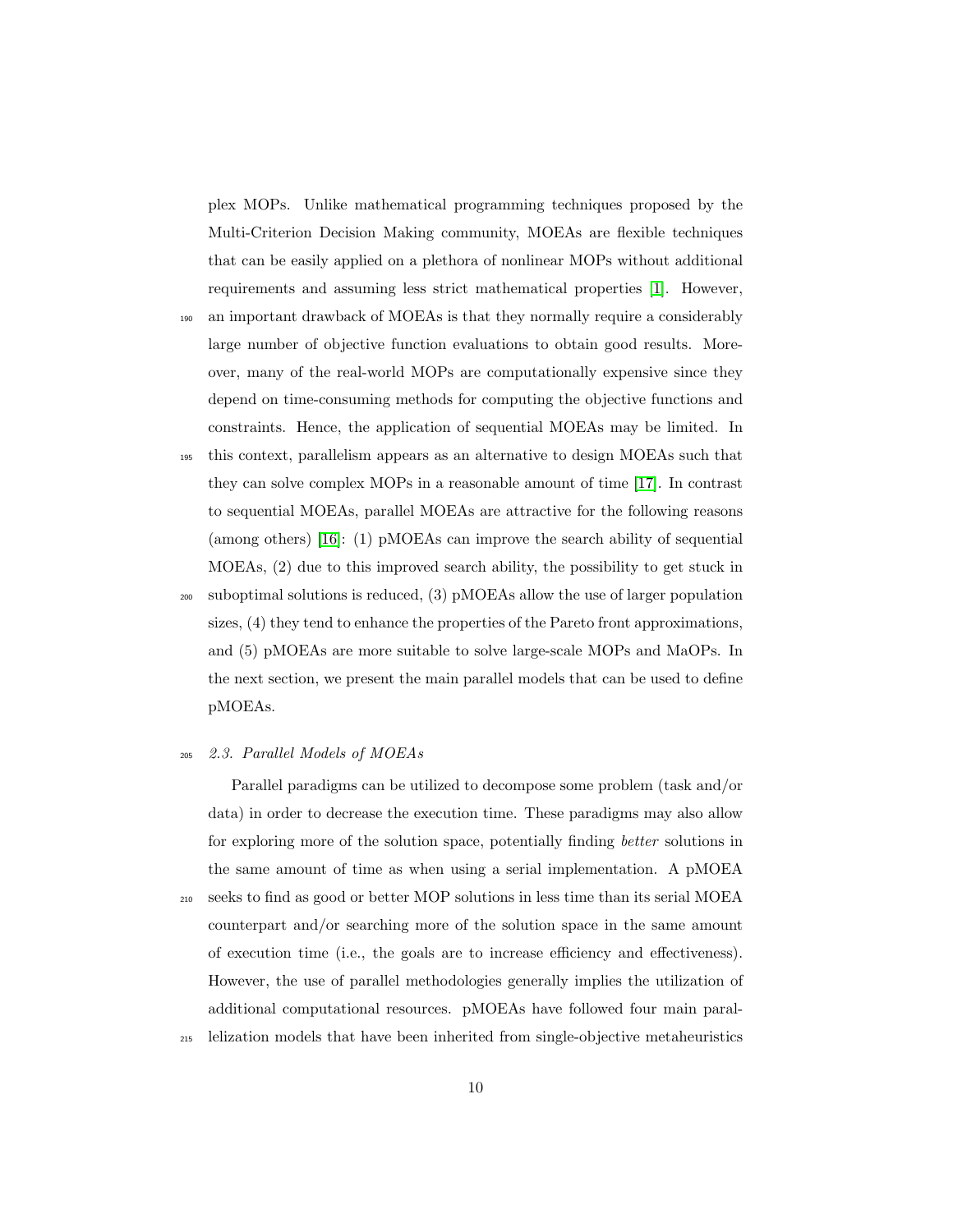

<span id="page-10-0"></span>Figure 1: Classical parallel models: master-slave, island model, diffusion, and different hybrid models.

[\[16\]](#page-67-7): (1) master-slave or global parallelization, (2) the island model, also known as coarse-grained parallelization, (3) the diffusion model that is also denoted as fine-grained parallelization, and (4) hybrid models which are based on combinations of the three previous models. These parallel models are illustrated in <sup>220</sup> Figure [1.](#page-10-0) In the following, these four parallel models will be broadly described.

**Master-slave**. The master-slave model is suitable to parallelize the operations of an MOEA that do not require information about all individuals [\[15\]](#page-67-6). Thus, a single population is managed by a master and the evaluation of the objective functions and the application of the variation operators<sup>[2](#page-10-1)</sup> are done simultaneously

<sup>225</sup> by the slaves. The master-slave model does not alter the search behavior of the

<span id="page-10-1"></span><sup>2</sup>Normally, the parallelization of these operators is omitted, since they may introduce a high communication overhead when parents are sent to slaves. A better practice is to perform tournament selection among the subset of individuals.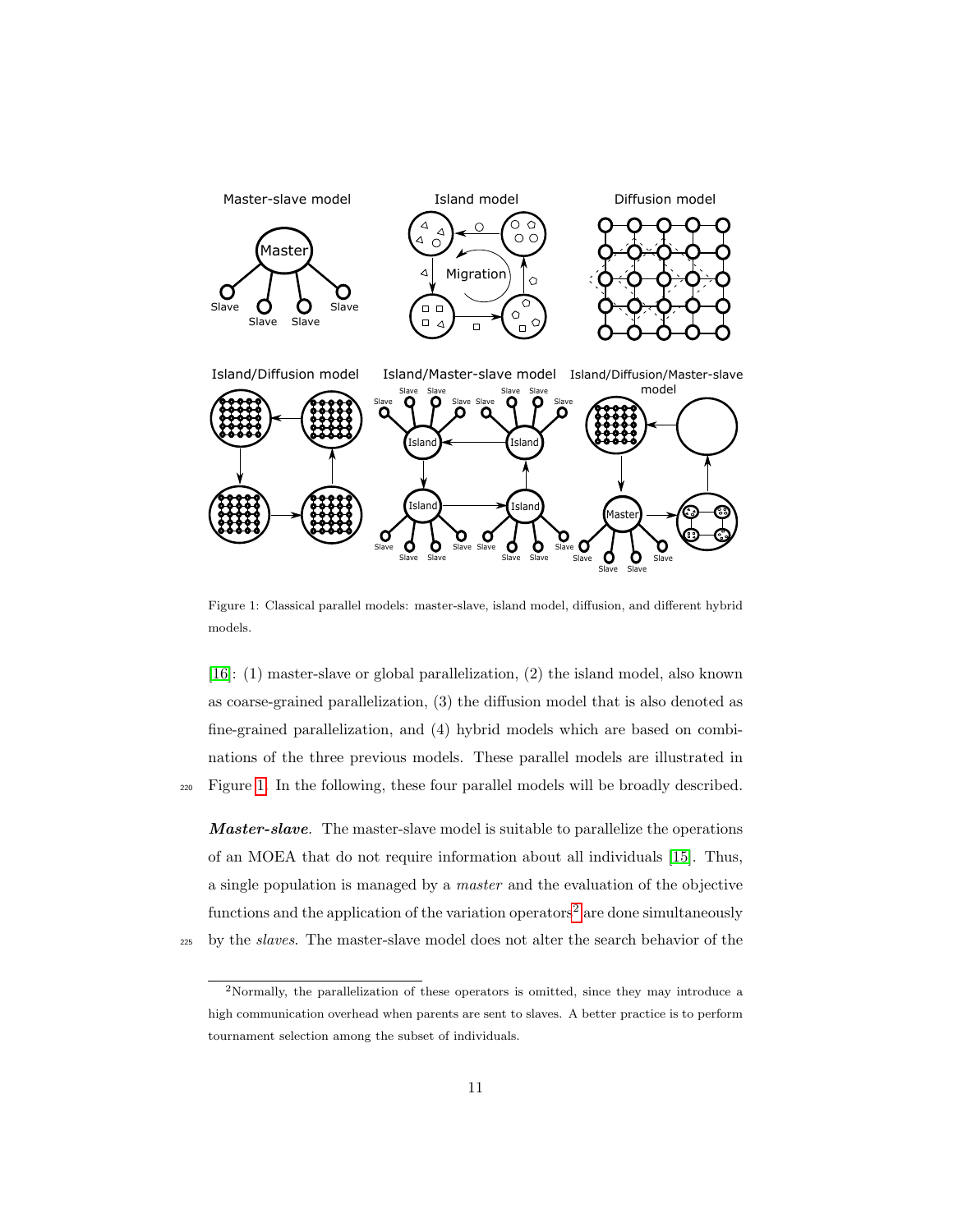underlying sequential MOEAs, but instead, it makes them faster, especially when computationally expensive objective functions are tackled [\[16,](#page-67-7) [15\]](#page-67-6).

The master-slave model, also known as *global parallelization*, can be implemented either on shared or on distributed memory computers. In the former <sup>230</sup> case, the population is stored in a shared memory and each slave processor reads the individuals assigned to it and writes the results back. On the latter, a master processor stores the population and is responsible for sending the individuals to the slave processors and collecting the results. The number of individuals assigned to any slave may be constant, but in some cases it may be necessary to

<sup>235</sup> balance the computational load among the available processors. Furthermore, it is possible to disseminate objective function evaluations across the slaves, instead of population members, and even more, it is possible to let some slaves specialize in the evaluation of a specific objective function [\[36,](#page-70-3) [37,](#page-70-4) [38,](#page-70-5) [39\]](#page-71-0). It is worth noting that if the evaluations have a very low computational cost, the <sup>240</sup> time spent in the communications could be easily higher than the time required for performing any computation. This is specially true in distributed memory machines where the overhead produced by each message might be considerable.

The master-slave model can be implemented following a synchronous or asynchronous strategy [\[13\]](#page-67-4). In a synchronous master-slave pMOEA, the mas-<sup>245</sup> ter waits to receive the results of all the population before proceeding to the next generation. Here, the search behavior is conceptually identical to a serial MOEA, with its execution time being the only difference. One disadvantage of this approach in distributed memory environments is that synchronization may cause a waste of resources, since slave processors sit idle while the master is

- <sup>250</sup> doing its work and this is accentuated when the machines are not homogeneous. On the other hand, in an asynchronous master-slave pMOEA, the master does not stop to wait for any slow slave and thus, the search space exploration is different from a MOEA being executed on a serial processor. In the case of shared memory architectures, the master must lock individuals until they are
- <sup>255</sup> ready to be incorporated in the population.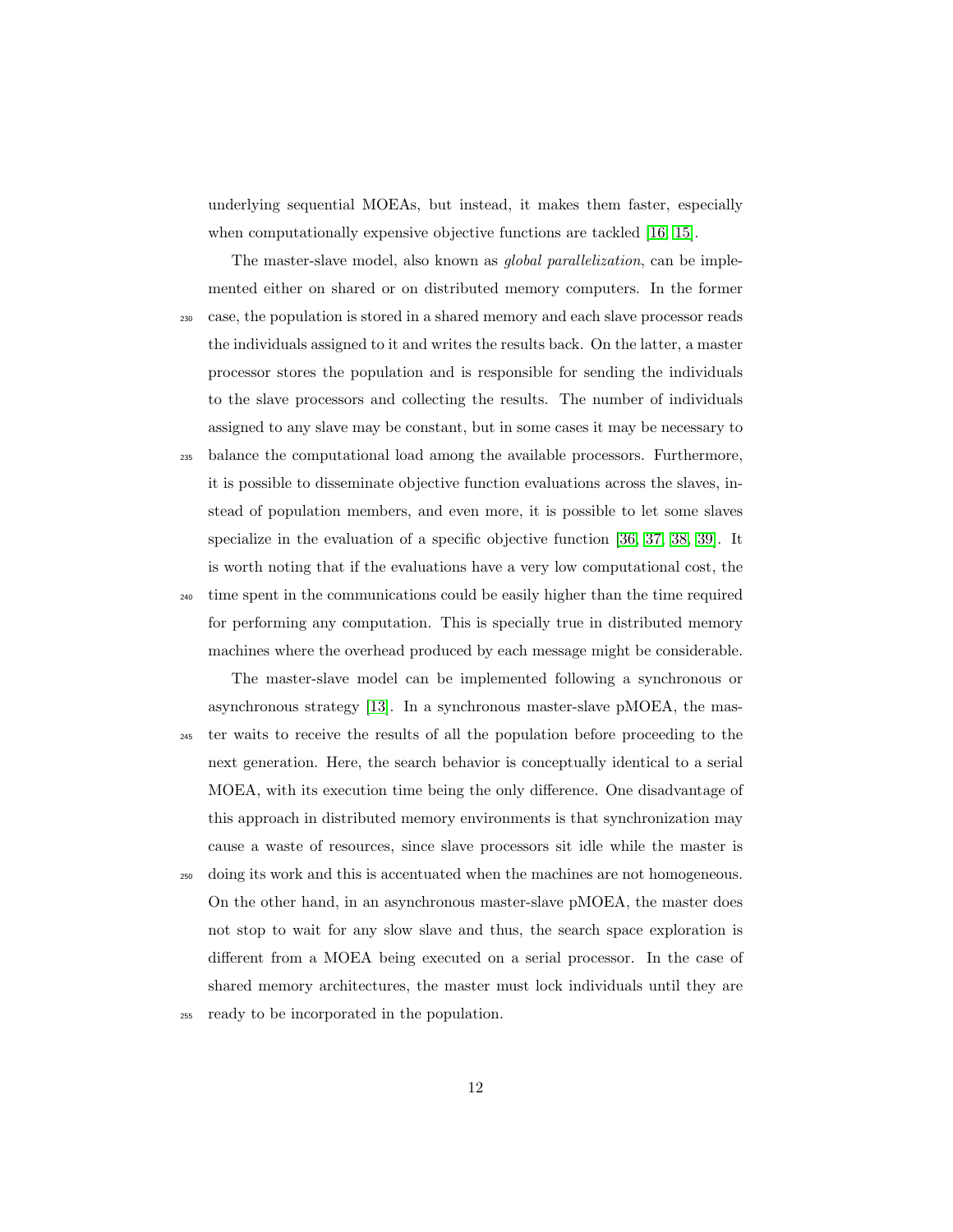Island model. This model is inspired by the natural phenomenon of populations evolving in relative isolation, such as might happen within some oceanic chain of islands [\[1,](#page-65-0) [16\]](#page-67-7). Sometimes this approach has been called distributed model as it is usually implemented on distributed memory computers. Further-

- <sub>260</sub> more, it has also been called *coarse-grained model* or *cooperative parallelism* [\[13\]](#page-67-4), since islands contain a large number of individuals. In technical terms, the island model divides the overall population into a number of independent subpopulations that live in islands (processors) and evolve through the execution of a serial MOEA. Islands are connected in a physical or logical topology, such as
- <sup>265</sup> a star, line, tree or ring (just to name a few). Occasionally, neighboring islands interact with each other, exchanging some individuals as shown in Figure [1.](#page-10-0) This operation is known as migration and it introduces extra parameters: the number of solutions to migrate, how often migration occurs, and the migration policy that determines which individuals migrate and which are replaced in the
- <sup>270</sup> receiving subpopulation [\[1\]](#page-65-0). These parameters along with the topology play an important role in the performance of an island pMOEA, because they determine how fast (or how slow) a good solution spreads to other subpopulations. Additionally, an island pMOEA can manage the Pareto front approximation either in a centralized way (i.e., by a master island that maintains the global <sup>275</sup> nondominated solutions) or locally (i.e., managed by each sub-MOEA during the computation).

Sometimes, island pMOEAs with a star topology and high migration rates are mistaken with master-slave algorithms. The difference lies in that islands evolve subpopulations during a certain number of generations (called epochs), <sup>280</sup> applying all the steps of an MOEA and after this period, they migrate individuals. If the communication is synchronous, islands have to wait until they receive their corresponding individuals from the central island, and in the same way, the central island will be idle while peripheral islands are working. When the central island performs steps in addition to those performed by the other islands

<sup>285</sup> (like keeping an external archive of non-dominated solutions), this pMOEA is considered heterogeneous. On the other hand, master-slave pMOEAs keep one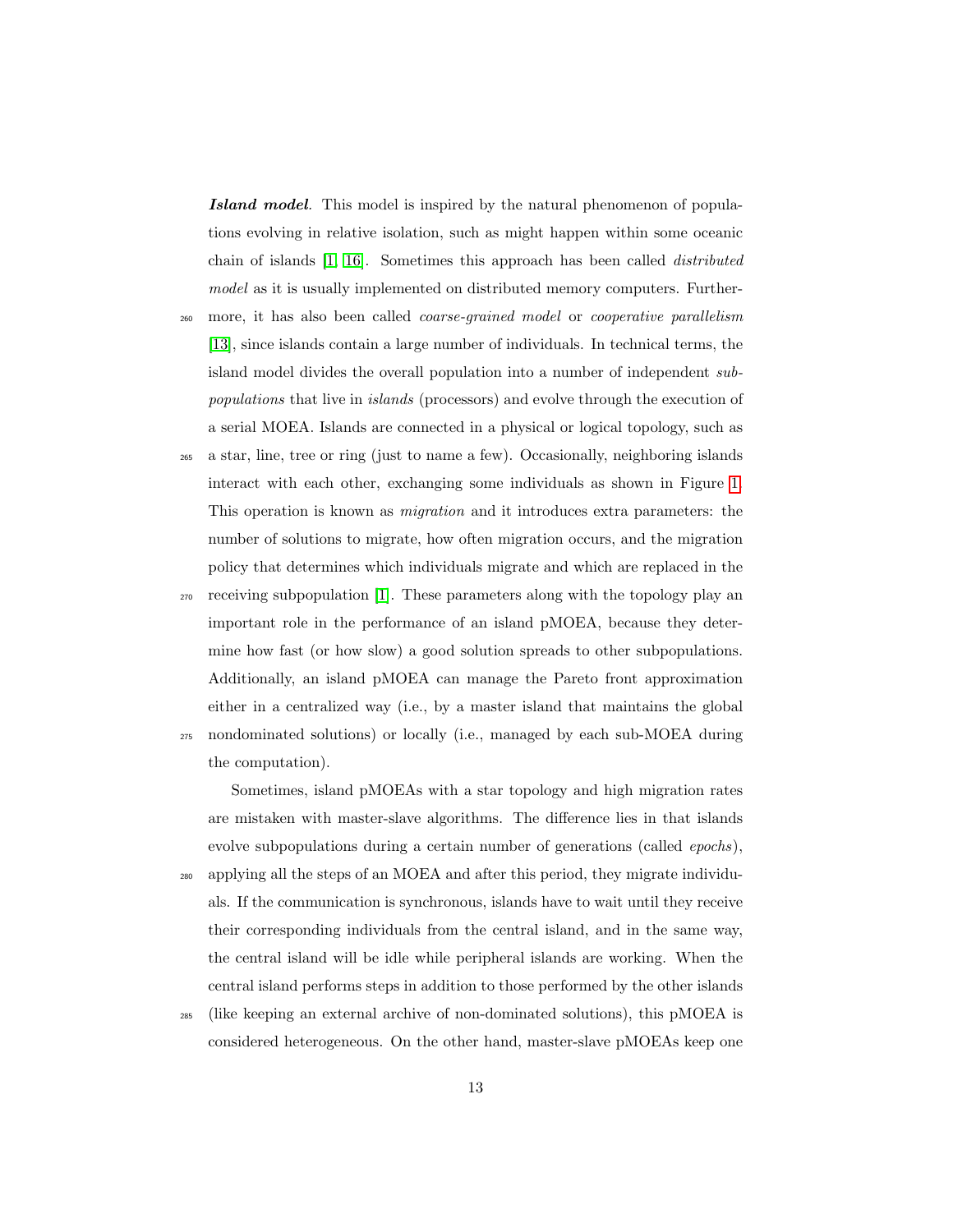population that is distributed among processors at each generation, with the purpose of being reproduced and/or evaluated. The remaining steps of the algorithm are performed by the master. Finally, as can be noticed, communication <sup>290</sup> rates are higher in the master-slave model than in the island model.

Island pMOEAs are very popular because they are a simple extension of serial MOEAs and few changes are needed to implement a migration operator [\[16\]](#page-67-7). Furthermore, their behavior differs from their serial counterpart, allowing the formation of niches, which can improve the search. Algorithms based on this <sup>295</sup> model can considerably reduce the execution time and its use is recommended for clusters of computers with very limited communication among them. They are also suitable for problems with large search spaces where a large population size is required. A disadvantage of island pMOEAs is that their diversity may be poor, since some parts of the Pareto front could be missed by its islands.

- $\omega$  Diffusion. Unlike island pMOEAs where the population is divided into subpopulations of a considerable size, the diffusion model or cellular MOEA typically considers subpopulations composed of one individual [\[16,](#page-67-7) [15\]](#page-67-6). Hence, this has led some people to use the term *fine-grained parallelism* for this sort of approach. A neighborhood structure is imposed on the processors that hold the
- <sup>305</sup> subpopulations such that each subpopulation can only interact with its nearest neighbors. The neighborhood structure is shown in Figure [1](#page-10-0) with a dashed line, covering the involved processors. Variation operators are applied only within these (possibly) overlapping neighborhoods. The neighborhood geometry could be a square, a rectangle, a cube, or any other shape depending upon the num-
- <sup>310</sup> ber of dimensions associated with the diffusion algorithm's topological design. Each geometry reflects some associated number and arrangement of neighbors within a multi-dimensional grid. As good solutions arise in different areas of the local topology, the aim is that they spread or diffuse slowly throughout the entire population due to the overlapping or dynamically changing neighborhoods
- <sup>315</sup> that it adopts. According to Luna and Alba [\[15\]](#page-67-6), this model is well suited for massively parallel computers. However, it can be used sequentially on a regular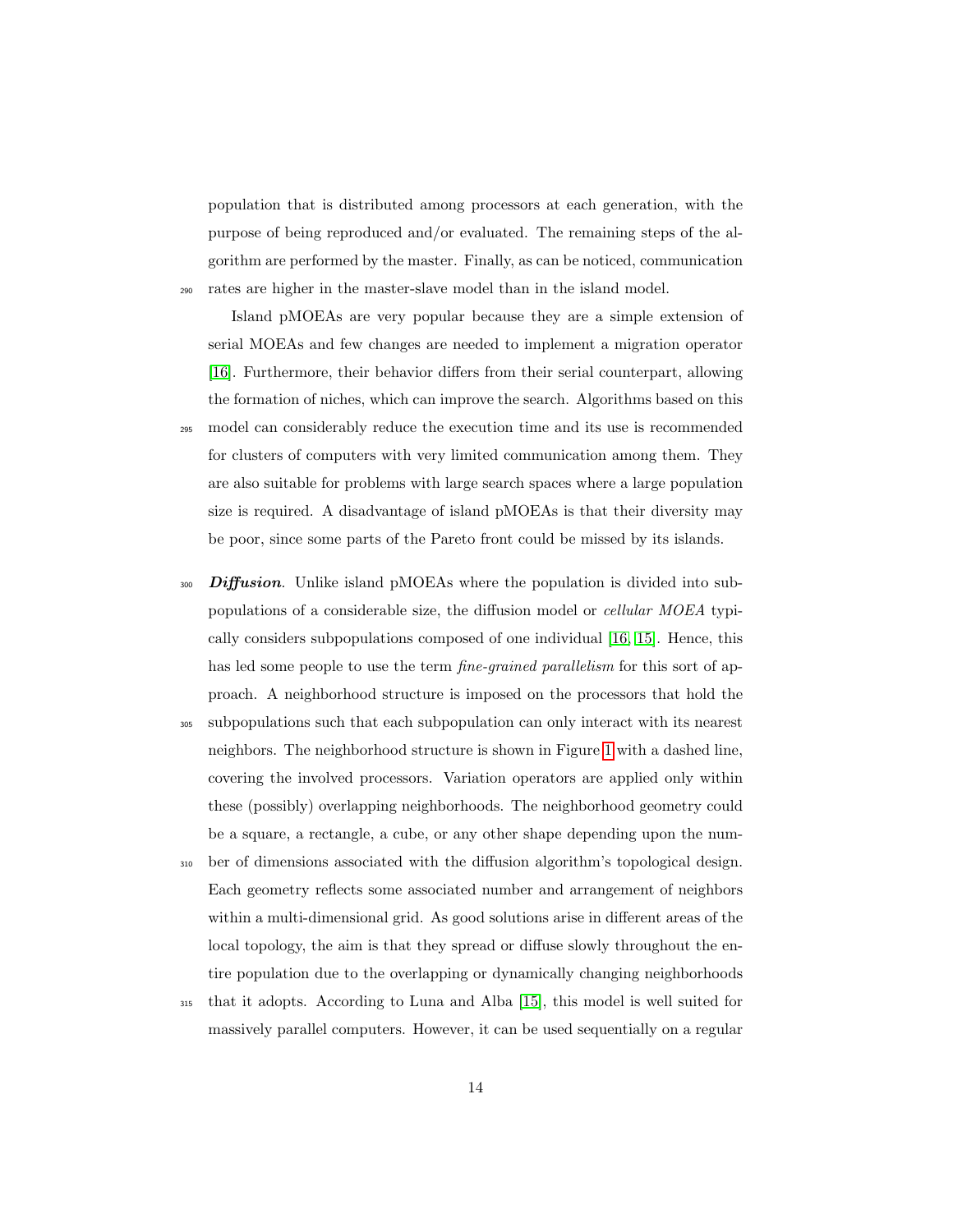computer or using graphics processing units (GPUs). In this model, there is no migration per se and communication costs may then be very high within a neighborhood.

- $\frac{320}{4}$  Hybrid models. Few researchers have attempted to combine different methods to parallelize MOEAs, producing the so-called hybrid or hierarchical pMOEAs [\[16,](#page-67-7) [15\]](#page-67-6). Some of these hybrid algorithms add an additional degree of complexity to the already complicated scene of parallel approaches, but other hybrids manage to keep the same complexity as one of their components. When two
- <sup>325</sup> or more methods for parallelizing MOEAs are combined, they form a hierarchy. At the upper level most hybrid pMOEAs implement a coarse-grained parallel model and at the lower level they can adopt a coarse-grained model or a finegrained strategy. For instance, considering an island model in the upper level, it could be combined with a master-slave, island model or diffusion model in <sup>330</sup> the lower level as depicted in Figure [1.](#page-10-0)

#### <span id="page-14-0"></span>3. Parallel Multi-Objective Evolutionary Algorithms

This section is devoted to introduce our refined taxonomy. Then, we present a review of pMOEAs which have been proposed from 2002 to 2020, analyzing their main design properties, advantages and drawbacks. The selection of <sup>335</sup> pMOEAs is based on their contributions to push forward the state-of-the-art.

## 3.1. Our Proposed Taxonomy

In 2019, Talbi [\[13\]](#page-67-4) presented a taxonomy that classifies pMOEAs in three levels of parallelization: (1) algorithmic-level, (2) iteration-level, and (3) solutionlevel. The algorithmic-level encompasses the parallel execution of either inde-<sup>340</sup> pendent or cooperative MOEAs, i.e., pMOEAs following the master-slave model or the island model, respectively. In this level of parallelization, Talbi indicates that pMOEAs could handle the current Pareto front in a centralized or distributed way, and the objective and decision spaces could be managed following a global or partitioned approach. Unlike the algorithmic-level where multiple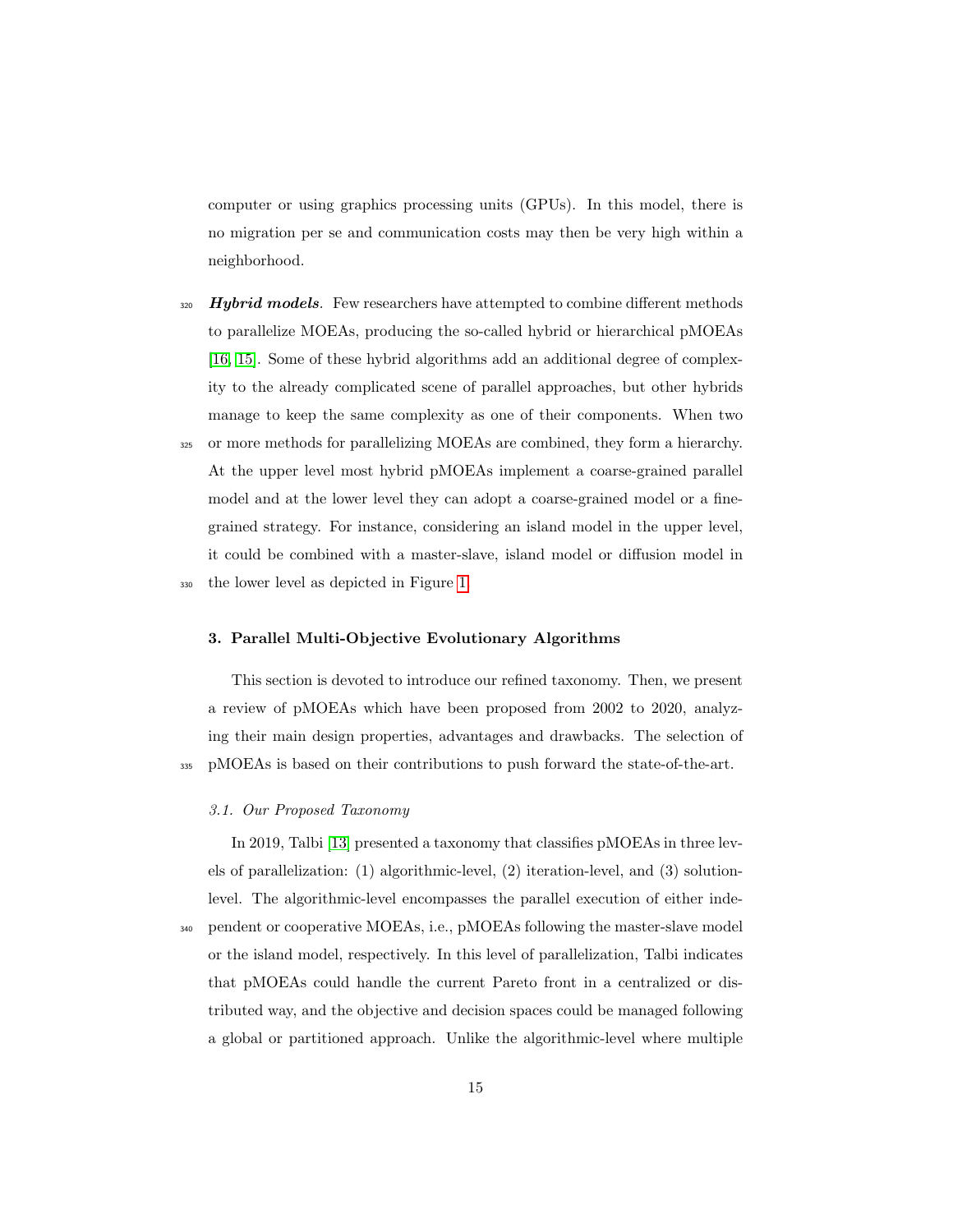

<span id="page-15-0"></span>Figure 2: Examples of the three levels of parallelization.

- <sup>345</sup> MOEAs are executed in parallel, the iteration-level focuses on parallelizing the main loop of a single MOEA. This level gives special attention to handle the population in parallel since a CPU-time consuming component of any MOEA is the evaluation of the objective functions. Hence, the author indicates that the population can be divided into a number of subsets according to different crite-
- <sup>350</sup> ria (for instance, by objective functions). It is worth noting that these two levels of parallelization are not dependent on the target MOP which implies that only problem-independent components are parallelized. In contrast, the solutionlevel focuses on the parallelization of a single solution that involves the calculation of the objective functions and/or the constraints. Two types of strategies
- <sup>355</sup> are considered: decomposition of data where the calculation of functions is done in parallel for each partition of the data; and, function decomposition, where a single function can be decomposed into many sub-functions. Figure [2](#page-15-0) shows examples of the three levels of parallelization. The algorithmic-level depicts the parallel execution of NSGA-II, SMS-EMOA, and MOEA/D as slave nodes and
- <sup>360</sup> a master node having the global Pareto front. Regarding the iteration-level, it is shown the parallel execution of some of its mechanisms, namely, the evaluation of objective functions and the calculation of the crowding distances. Finally, the iteration-level example illustrates a function decomposition calculated in parallel.
- 

<sup>365</sup> In Figure [3,](#page-18-0) we present our taxonomy which refines the one proposed by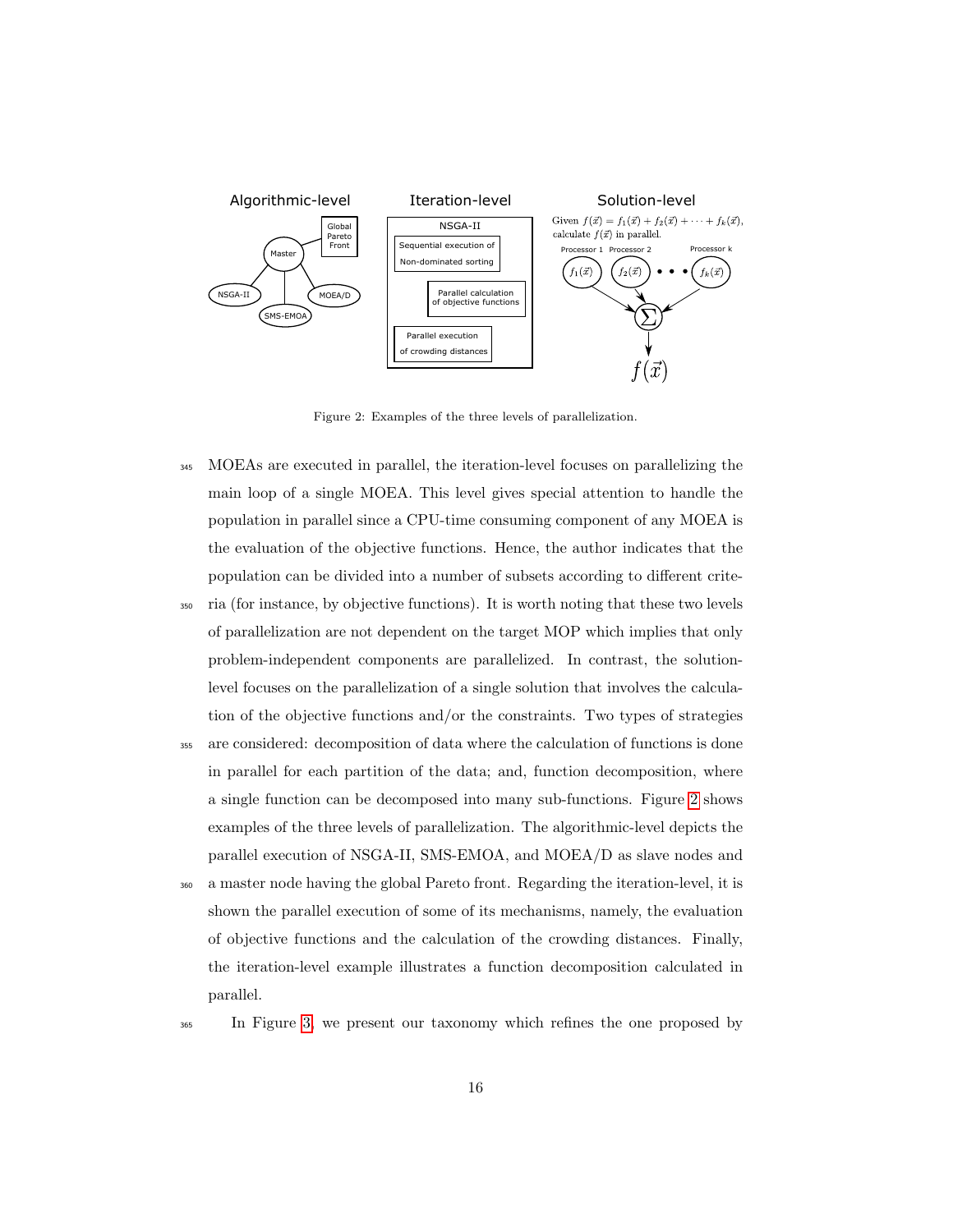Talbi [\[13\]](#page-67-4). The refinements were done based on a comprehensive review of pMOEAs. Our taxonomy keeps the three levels of parallelization mentioned before. However, the main difference is the addition of new properties (shown in boxes in the figure) for the three levels: we added the subcategory parallelism of

- 370 mechanisms to the iteration-level, and we considered the Predator-Prey parallel model [\[40\]](#page-71-1) that has not been broadly studied and we also added the Consumer-Producer parallel model [\[41\]](#page-71-2) which has not been used in pMOEAs but we think it has a great potential. We should emphasize that this taxonomy does not aim to categorize a whole pMOEA, but instead, it focuses on the different levels
- <sup>375</sup> of parallelization. It is possible that a pMOEA uses different parallel levels which will produce a multi-level scheme (also known as hybrid model). The algorithmic-level and iteration-level represent the main categories since they are problem-independent classes. We propose that the iteration-level is divided into two subclasses: parallelism of population in which the population is split

<sup>380</sup> and distributed among different processors and *parallelism of mechanisms* where MOEAs' mechanisms such as the selection schemes or the update of the external archives are to be parallelized. The property parallel model is the backbone of both the algorithmic-level and the iteration-level. This property encompasses the well-known master-slave, island model, and diffusion model but we also

- <sup>385</sup> include the predator-prey and consumer-producer models. The parallel model is characterized by six additional properties:
	- 1. Pareto front: it determines if the Pareto front approximation is managed in a centralized or distributed way during the evolutionary process.
- 2. Decision space: a pMOEA can explore the decision space in a global or <sup>390</sup> in a partitioned way, where the latter has been especially employed when dealing with large-scale MOPs.
	- 3. Objective space: as in the previous property, the parallel components of a pMOEA can explore the objective space in an unrestricted way or they can be focused on specific regions of the objective space.
- <sup>395</sup> 4. Nodes: this category indicates if the processors execute homogeneous or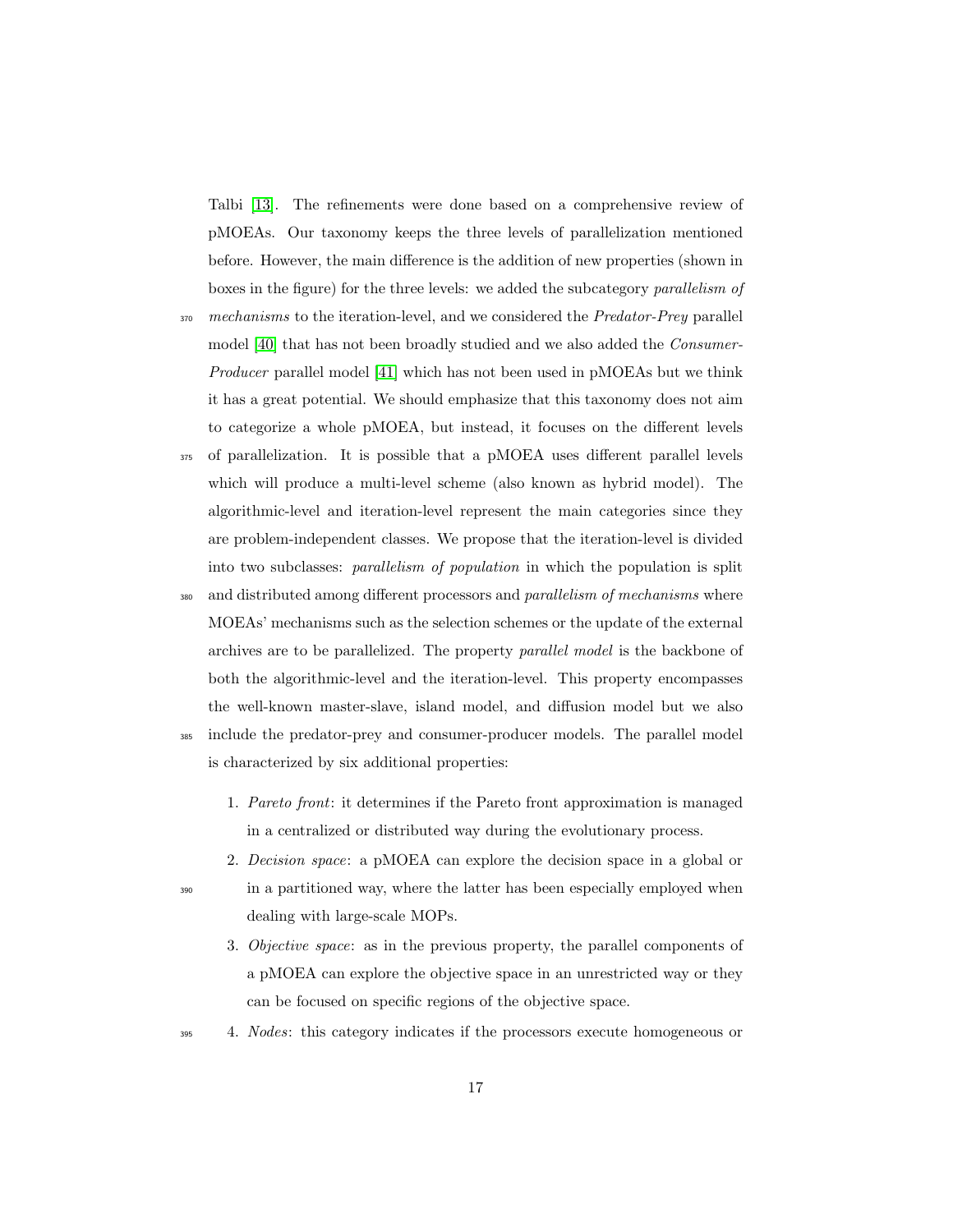heterogeneous algorithmic components, for instance, MOEAs with the same mechanisms and parameters. It is not related to the hardware characteristics.

- 5. Distribution: it determines if the assigned processors of a pMOEA are <sup>400</sup> static throughout the evolutionary process or if they dynamically change, depending, for instance, on load-balancing conditions.
- 6. Communication: it dictates how the different processors that execute the pMOEA communicate with each other. Typically, synchronous and asynchronous communication schemes have been implemented. However, a <sup>405</sup> recent study [\[42\]](#page-71-3) proposes to have semi-asynchronous communication or even an adaptive communication scheme switching between synchronous and asynchronous strategies, depending on the execution conditions.

These six categories characterize in a better way the parallel model of both the algorithmic-level and the iteration-level. However, the solution-level, which <sup>410</sup> was directly taken from Talbi's taxonomy, is only related to the communication property. This is because this parallel level is just in charge of parallelizing the calculation of a single solution which requires a communication scheme to compute the whole solution.

In the following sections, we provide a comprehensive review of state-of-the-<sup>415</sup> art pMOEAs that have been published from 2002 to 2020. The proposals are presented according to the parallelization levels that they use. In this light, Tables [2,](#page-19-0) [4,](#page-35-0) and [6](#page-52-0) show the algorithmic-, iteration-, and multi-level pMOEAs, respectively. All these tables summarize the main characteristics, according to the taxonomy, of the approaches. On the other hand, Tables [3,](#page-20-0) [5,](#page-36-0) and <sup>420</sup> [7](#page-52-1) include information about their implementation, i.e., parallel architecture, communication library, programming language, and operating system.

#### 3.2. Algorithmic-level Parallelization

In this section, we describe the algorithmic-level pMOEAs that have been published so far. Table [2](#page-19-0) summarizes the proposals according to the properties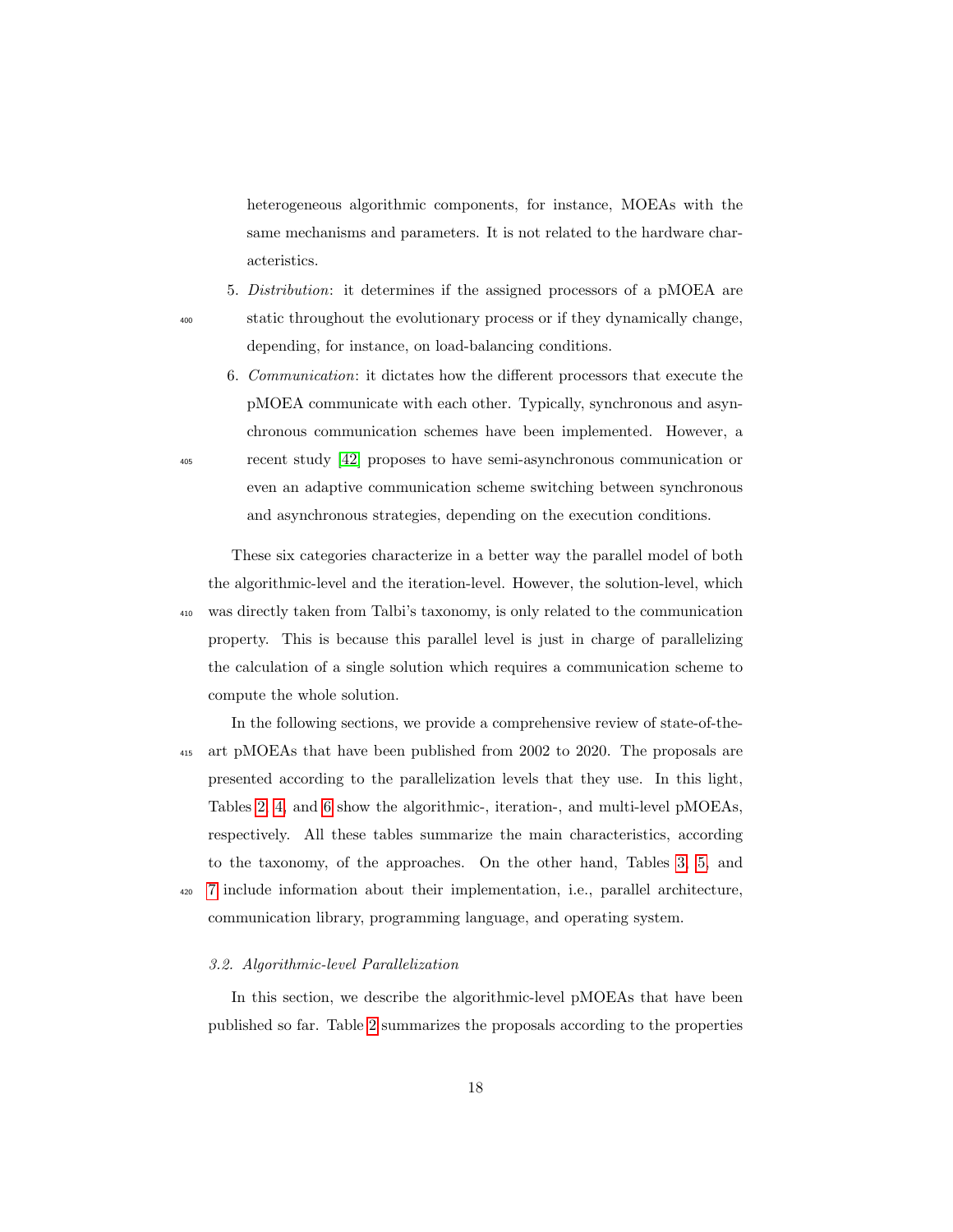

<span id="page-18-0"></span>Figure 3: Proposed taxonomy of pMOEAs.

<sup>425</sup> shown in our taxonomy in Figure [3](#page-18-0) and Table [3](#page-20-0) shows their implementation features.

In 2002, Kamiura et al. [\[43\]](#page-71-4) introduced the Multi-Objective Genetic Algorithm with Distributed Environment Scheme (MOGADES) which is an island pMOEA with static homogeneous nodes that borrows some ideas from SPEA2 <sup>430</sup> and NSGA-II. Here, the fitness is given by a weighted sum. Thus, to derive Pareto optimal solutions, each deme has a different search direction (weight vector) within the global decision space. Furthermore, two archives are maintained in each island and both participate during the offspring generation. One preserves solutions with the best fitness values and the other keeps the non-

- <sup>435</sup> dominated individuals. When the latter exceeds its allowable size, fitness sharing is performed without requiring any extra parameter. After synchronous migration, weight vectors are updated taking into account the distance between neighboring islands (two islands are neighbors only if they have contiguous search directions). MOGADES was compared with SPEA2 and NSGA-II on
- <sup>440</sup> two test problems, using bit flip mutation and two point crossover. Good re-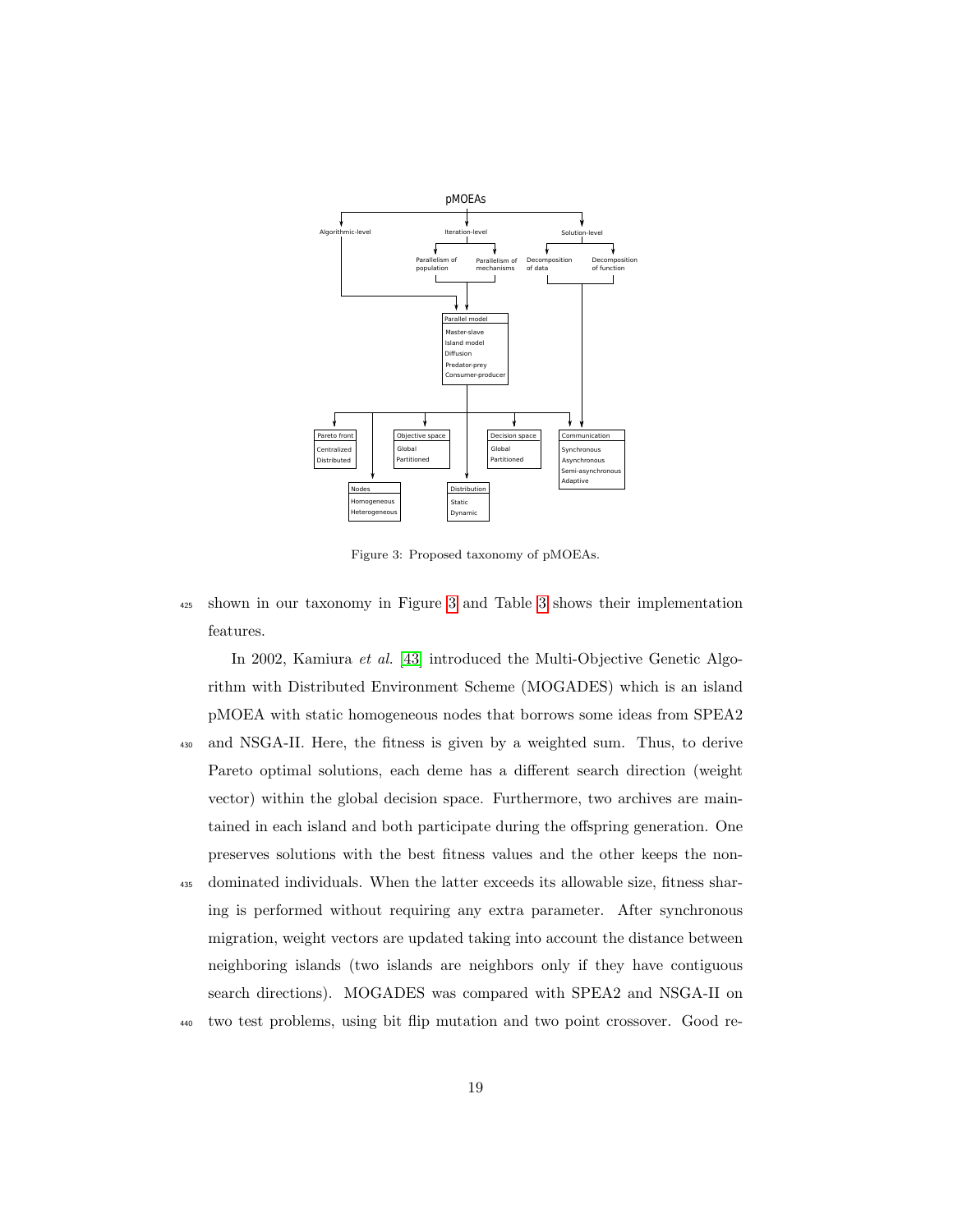| 100, 00000<br>Name               | $\frac{1}{2}$<br>Algorithm<br>Baseline | Parallel model | Communication | Decision Space | Objective Space | Pareto Front   | Nodes | Distribution | Year | Reference |
|----------------------------------|----------------------------------------|----------------|---------------|----------------|-----------------|----------------|-------|--------------|------|-----------|
| <b>MOGADES</b>                   | NSGA-II &<br>SPEA2                     | IM             | Sync          | G              | P               | D              | Ho    | St           | 2002 | [43]      |
| DCMOGA                           | MOGA &<br>SOGA                         | IΜ             | Sync          | G              | P               | C              | He    | St           | 2002 | [44]      |
| AsyncMOGA                        | MOGA                                   | IM             | Async         | G              | G               | D              | Ho    | St           | 2002 | [45]      |
| SIM                              | NSGA &<br><b>SOGA</b>                  | IΜ             | Sync          | G              | P               | C              | He    | St           | 2003 | [46]      |
| pPAES                            | PAES &<br><b>MOGA</b>                  | MS             | Sync          | P              | G               | C              | He    | Dyn          | 2004 | $[47]$    |
| Cone-separated<br>NSGA-II        | NSGA-II                                | ΙM             | Sync          | G              | Ρ               | D              | Ho    | St           | 2004 | [48]      |
| kosMOEA                          | NSGA-II                                | IM             | Sync          | G              | Ρ               | $\mathbf C$    | Ho    | St           | 2005 | [49]      |
| kssMOEA                          | NSGA-II                                | IM             | Sync          | Ρ              | G               | $\mathcal{C}$  | Ho    | St           | 2005 | [49]      |
| MRMOGA                           | <b>MOGA</b>                            | IM             | Sync          | Ρ              | Ġ               | D              | He    | St           | 2005 | [50]      |
| <b>MFED</b>                      | <b>SPEA</b>                            | IM             | Sync          | G              | G               | D              | Ho    | St           | 2006 | [51]      |
| Parallel                         | SPEA, SPEA2                            | IM             | Async         | G              | G               | C              | He    | St           | 2008 | [52]      |
| Hyper-heuristic                  | $&$ NSGA-II                            |                |               |                |                 |                |       |              |      |           |
| <b>PNSGA</b>                     | NSGA-II                                | IM             | Sync          | G              | G               | $\mathcal C$   | He    | St           | 2009 | $[53]$    |
| <b>SMPGA</b>                     | <b>PNSGA</b>                           | IM             | Sync          | G              | G               | $\overline{C}$ | He    | St           | 2010 | [54]      |
| <b>AEMOA</b>                     | NSGA-II &<br>MO-CMA-ES                 | MS             | Async         | G              | G               | $\mathcal C$   | He    | St           | 2011 | [55]      |
| <b>EMaOEA</b>                    | GrEA, SPEA2+SDE<br>& NSGA-III          | MS             | Sync          | G              | G               | D              | He    | St           | 2017 | [56]      |
| PasMoQAP                         | Memetic MOEA                           | IM             | Async         | G              | G               | D              | Ho    | St           | 2017 | $[57]$    |
| $\text{MOEA}/\text{D}_{sp}^{pe}$ | MOEA/D                                 | MS             | Sync          | G              | G               | $\mathcal{C}$  | Ho    | St           | 2017 | $[58]$    |
| PEA                              | Own approach                           | MS             | Sync          | $\overline{P}$ | G               | $\overline{C}$ | Ho    | St           | 2018 | $[59]$    |
| <b>PCPMOEA</b>                   | Own approach                           | MS             | Async         | G              | Ρ               | $\mathcal{C}$  | Ho    | St           | 2019 | [60]      |
| S-PAMICRO                        | <b>SMS-EMOA</b>                        | IM             | Async         | G              | G               | D              | Ho    | St           | 2020 | [61]      |
| <b>IMIA</b>                      | Indicator-based MOEAs                  | IM             | Sync          | G              | Ġ               | D              | He    | St           | 2021 | [62]      |

<span id="page-19-0"></span>Table 2: Algorithmic-level proposals: main characteristics. The following terms are employed: master-slave model (MS), island model (IM), synchronous (Sync), asynchronous (Async), global (G), partitioned (P), centralized (C), distributed (D), homogeneous (Ho), heterogeneous (He), static (St) and dynamic (Dyn).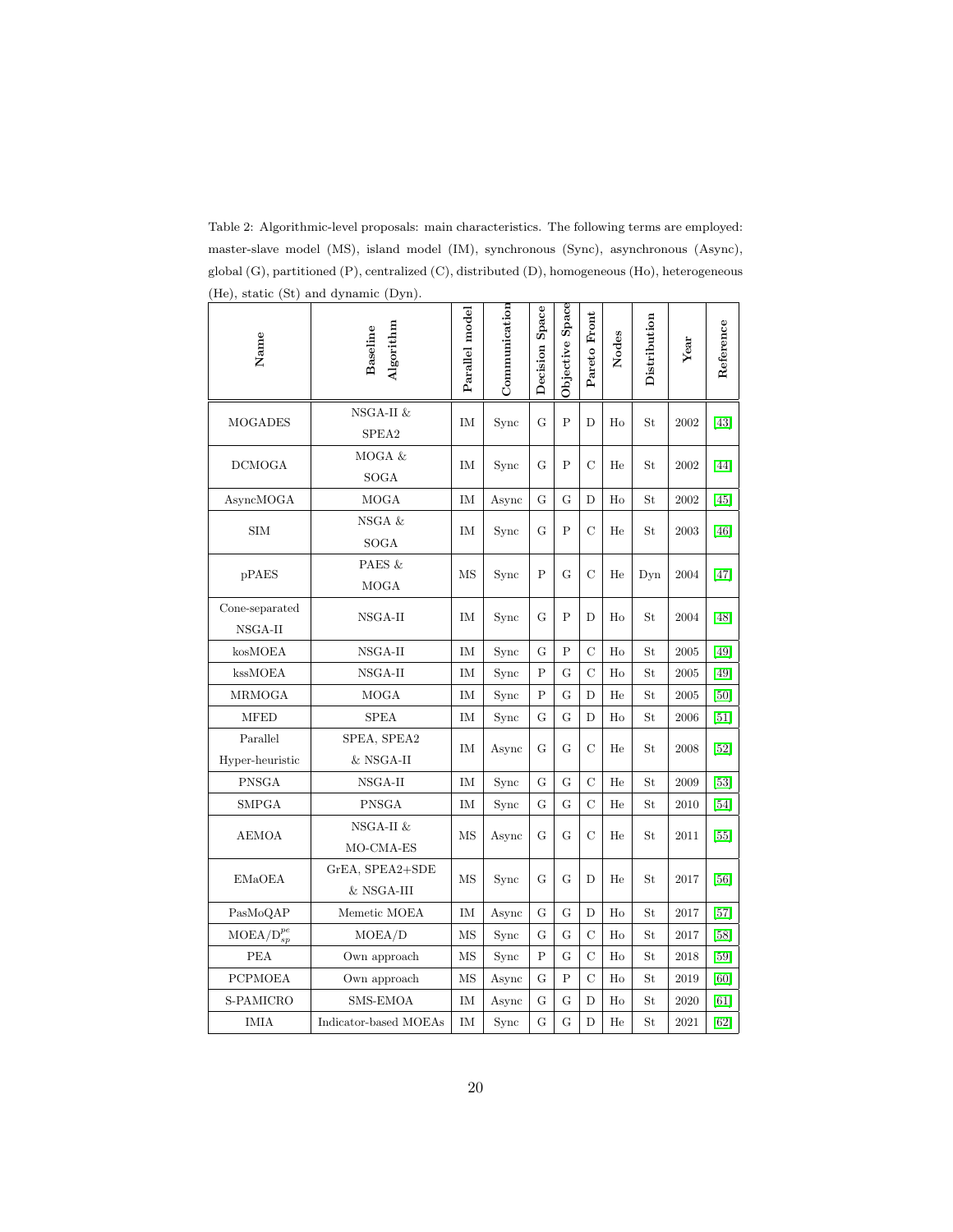| Name                        | architecture<br>Parallel                                | Communication<br>library | Programming<br>language | Operating<br>system | Reference |
|-----------------------------|---------------------------------------------------------|--------------------------|-------------------------|---------------------|-----------|
| MOGADES                     | Not defined                                             | Not defined              | Not defined             | Not defined         | $[43]$    |
| <b>DCMOGA</b>               | Not defined                                             | Not defined              | Not defined             | Not defined         | [44]      |
| asyncMOGA                   | Multi-computer<br>$(PC-Cluster)$                        | Not defined              | Not defined             | Not defined         | $[45]$    |
| SIM                         | Parallel virtual<br>machines                            | MPI                      | Not defined             | Not defined         | [46]      |
| pPAES                       | Multi-core<br>$(4 \text{ cores})$                       | pThreads and<br>MPI      | C                       | Linux               | $[47]$    |
| Cone-separated<br>$NSGA-II$ | Multi-computer<br>$(PC-Cluster)$                        | MPI                      | С                       | Linux               | [48]      |
| kosMOEA                     | Multi-core<br>(1 to 6 cores)                            | Not defined              | Not defined             | Not defined         | [49]      |
| kssMOEA                     | Multi-core<br>(1 to 6 cores)                            | Not defined              | Not defined             | Not defined         | $[49]$    |
| MRMOGA                      | Multi-computer<br>(16-node PC-Cluster)                  | MPI                      | C                       | Linux<br>Red Hat    | [50]      |
| <b>MFED</b>                 | Multi-computer<br>(5-node PC-Cluster)                   | MPI                      | $C++$                   | Windows XP          | $[51]$    |
| Parallel<br>Hyper-heuristic | Not defined                                             |                          | Not defined             | Not defined         | $[52]$    |
| PNSGA                       | Not defined<br>Not defined                              |                          | Not defined             | Not defined         | $[53]$    |
| SMPGA                       | Not defined                                             | Not defined              | Not defined             | Not defined         | $[54]$    |
| AEMOA                       | Multi-computer<br>$(40-$ and $100$ -node<br>PC-Cluster) | Not defined              | Not defined             | Not defined         | [55]      |
| EMaOEA                      | Not defined                                             | Not defined              | Not defined             | Not defined         | $[56]$    |
| PasMoQAP                    | Multi-computer<br>(32-node Grid)                        | ParadisEO<br>framework   | $C++$                   | Not defined         | $[57]$    |
| $MOEA/D_{SD}^{pe}$          | Multi-computer<br>(2-node PC-Cluster)                   | MapReduce and<br>Spark   | Java                    | Not defined         | $[58]$    |
| PEA                         | Not defined<br>Not defined                              |                          | Not defined             | Not defined         | $[59]$    |
| PCPMOEA                     | Multi-core                                              | Java threads             | Java                    | Not defined         | [60]      |
| S-PAMICRO                   | Multi-computer<br>(10-node PC-Cluster)                  | MPI                      | C                       | Linux               | [61]      |
| <b>IMIA</b>                 | Multi-core<br>$(5 \text{ cores})$                       | OpenMP                   | C                       | RedHat              | [62]      |

<span id="page-20-0"></span>Table 3: Algorithmic-level proposals: implementation characteristics.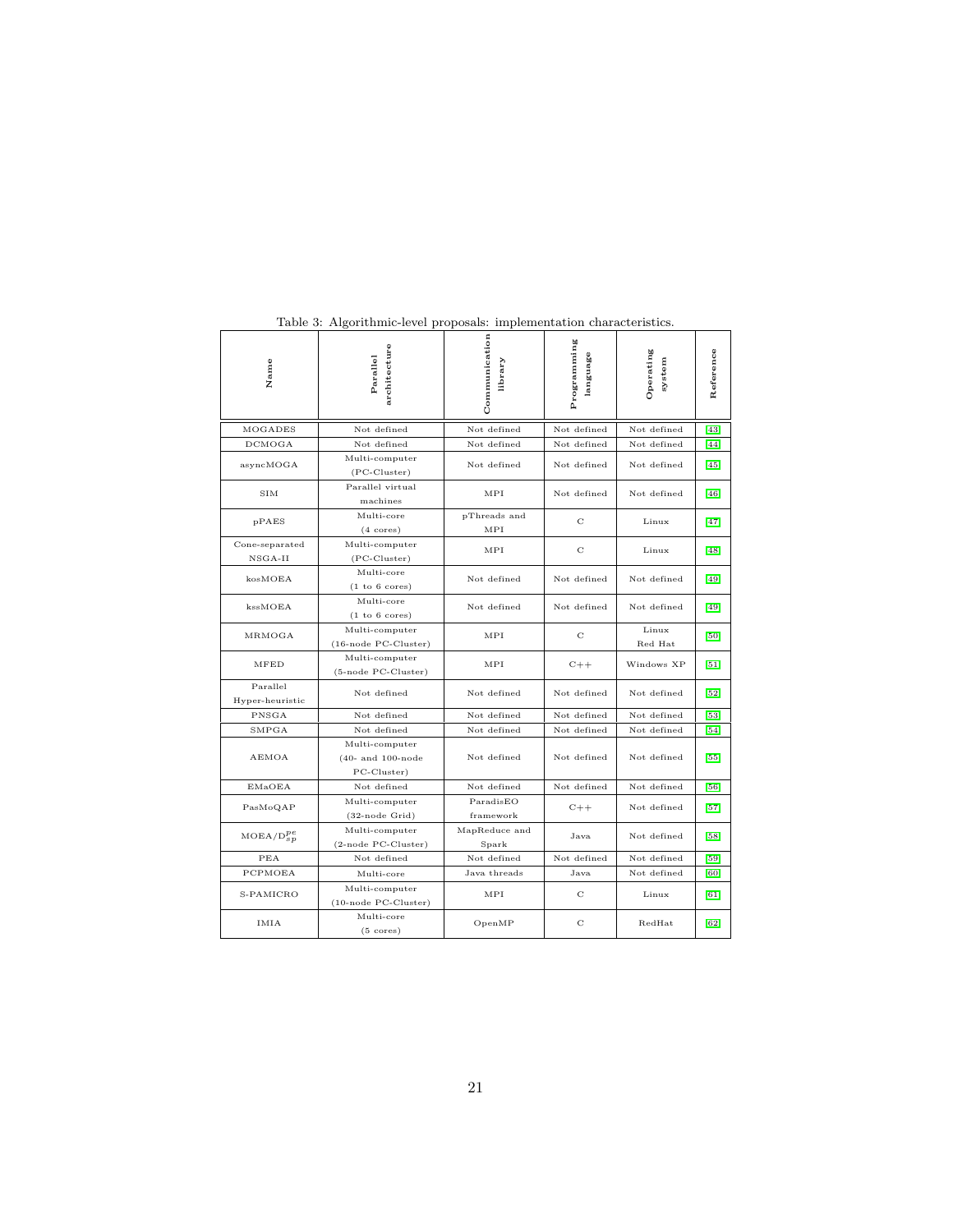sults were derived with widespread solutions. One drawback of this approach is that the assignment of weight vectors is not generalized for more than two objectives. Also, additional processing is required for normalizing the objective functions.

<sup>445</sup> The Distributed Cooperation model of Multi-Objective Genetic Algorithm (DCMOGA) [\[44\]](#page-71-5) is an example of the island model with a star topology. It has  $m + 1$  nodes where the central node executes a MOEA (e.g., MOGA, SPEA2) or NSGA-II) and each of the remaining m nodes optimizes a designated objective function by means of any single-objective genetic algorithm (SOGA).

- <sup>450</sup> This approach is considered heterogeneous with global decision space and partitioned objective space, since one deme behaves different from the others and  $m$  demes specialize their search in disjoint regions. The central nodes maintains the global nondominated solutions while the other nodes have archives of best solutions and the stopping criterion is given by a predefined number of function
- $455$  evaluations. At each epoch, extreme solutions<sup>[3](#page-21-0)</sup> are synchronously interchanged between the central and the peripheral nodes. If the migrated solution is better in the  $i<sup>th</sup>$  objective either in the central node or in the  $i<sup>th</sup>$  peripheral node, the local population is decreased and more solutions are migrated. When there is no increase in quality in any of the peripheral nodes from one epoch to the next
- <sup>460</sup> one, all of them replace the SOGA by an MOEA. DCMOGA was compared with respect to basic MOEAs on different test problems, using binary encoding, two-point crossover and bit flip mutation. Its authors concluded that DCMOGA produced better spread Pareto fronts. One shortcoming of this approach is that the workload is not well distributed after the migration process, because sub-<sup>465</sup> populations may have different sizes. Also, processors may become idle when
- 

the computation time of the algorithms is not equivalent.

Horii et al. [\[45\]](#page-72-0) presented an island pMOEA, where asynchronous migration is launched in a deme until solutions have converged. Furthermore, diversity is maintained introducing migrants from the subpopulation which has the most

<span id="page-21-0"></span><sup>3</sup> Individuals that optimize an specific objective function.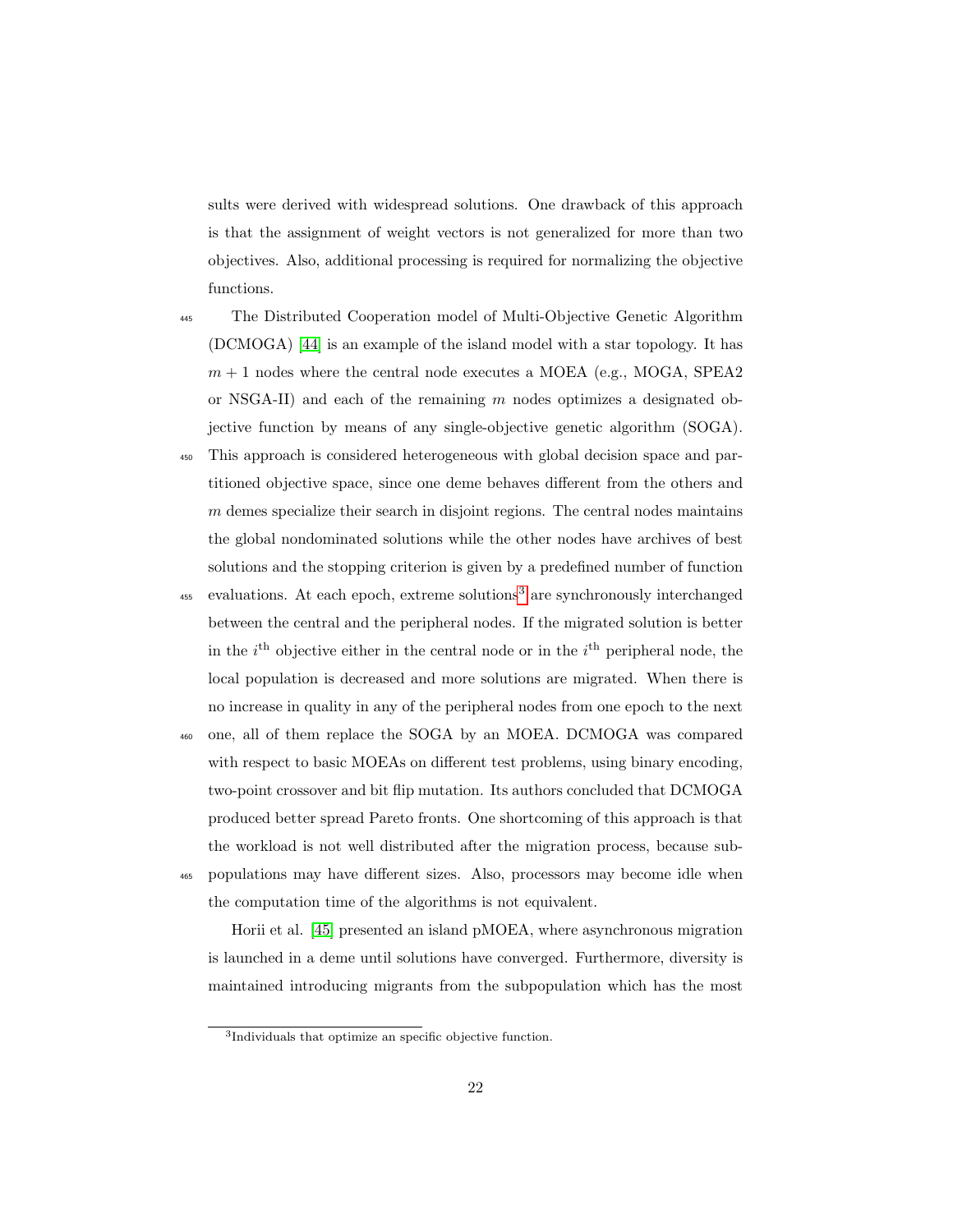- <sup>470</sup> different individuals. The rationale behind this scheme relies on the assumption that dissimilar genotypes of good quality promote higher schemata during recombination. Therefore, two measures are introduced: one for convergence, which is based on the covariance matrix of individuals' objective functions and another for estimating discrepancy, which uses Euclidean distances of average
- <sup>475</sup> genotypes between subpopulations. Each processor executes an independent MOGA [\[63\]](#page-74-5) with global decision and objective spaces, employing real-valued encoding,  $BLX-\alpha$  and tournament selection. The proposal is homogeneous and the Pareto front approximation is distributed all over the nodes. Authors compared the proposed approach with respect to its synchronous version in four
- <sup>480</sup> bi-objective problems, concluding that the asynchronous version was better in a multi-frontal problem. Moreover, the algorithm does not require migration parameters, but instead, the criterion for convergence needs a threshold which must be established a priori. This threshold is problem-dependent, and it is also sensitive to the scaling of the objective functions.
- <sup>485</sup> In the Specialized Island Model (SIM) [\[46\]](#page-72-1) every deme is responsible for optimizing a subset of the original objective functions with global decision space. Hence, it is possible to have islands optimizing both multiple objectives or a single objective function. All islands employ two selection techniques: roulette and tournament. Those islands specialized in single-objective optimization ap-
- <sup>490</sup> ply a sharing technique with elitism, while the remaining use the non-dominated sorting approach of NSGA. Synchronous Migration is conducted by binary tournaments, and the replacement policy is random. The island optimizing all the objective functions maintains the global non-dominated individuals. The authors tested seven scenarios of SIM, varying the topology, specialization and
- number of demes on an three-objective artificial problem. Their experimental results showed that the connected models always outperformed their isolated counterparts, ensuring a large number of non-dominated solutions. Some open issues were the optimum values of the migration parameters, the radius for sharing, and that some processors could be idle due to to the heterogeonous nature <sup>500</sup> of SIM.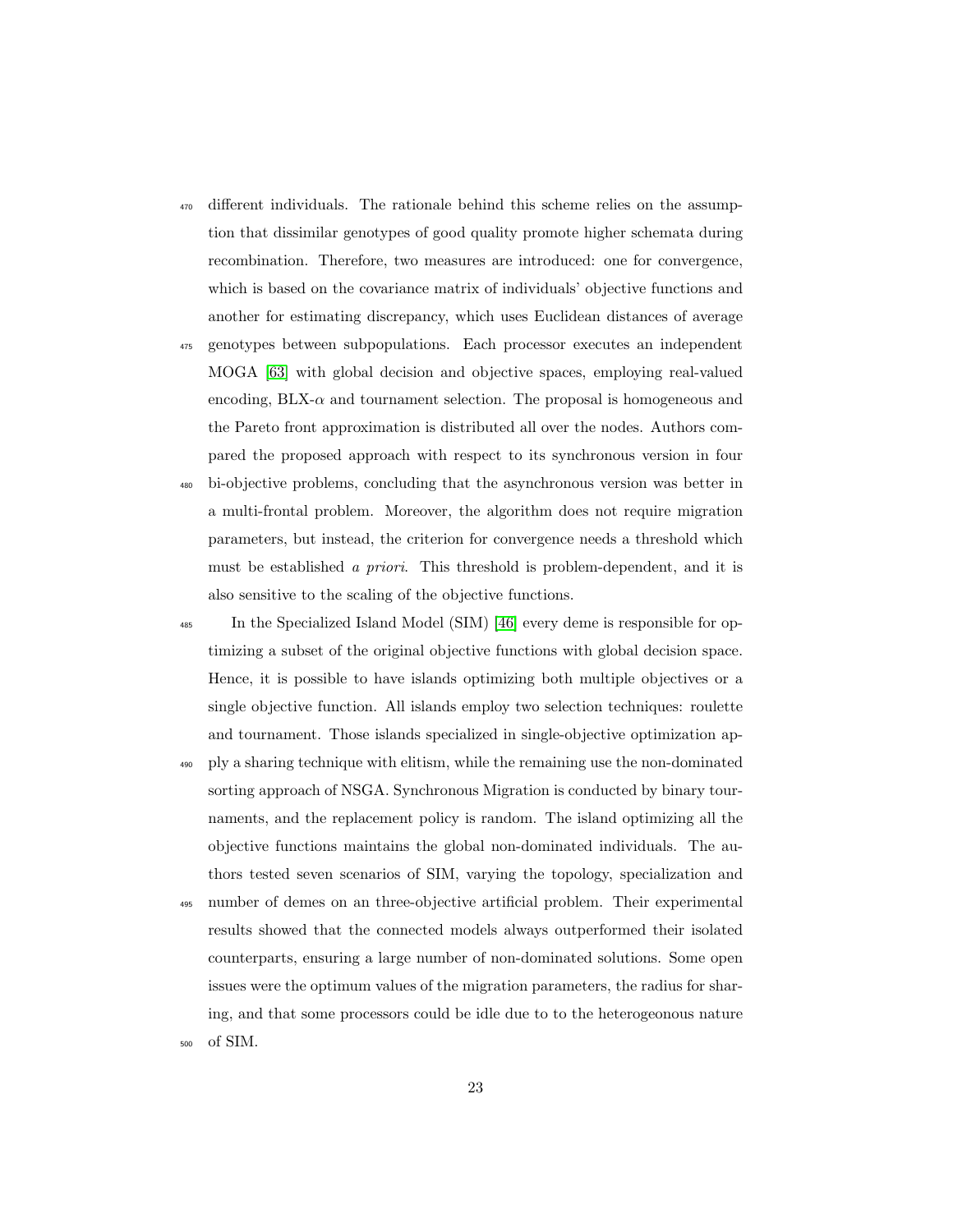Coello and Reyes [\[47\]](#page-72-2) present the parallelization of a coevolutionary algorithm that adopts the master-slave model, uses the Pareto ranking scheme of MOGA and the adaptive grid of PAES. In this approach, the search space is divided into regions (as many as the decision variables of the problem) and such <sup>505</sup> regions are assigned to demes for independent exploration. At each generation, an analysis of each region is performed in order to determine if some intervals of the variables are discardable or divisible, thus deleting or creating more demes, respectively. In this way, demes cooperate for obtaining the Pareto front and compete for individuals, in such a way that the size of each subpopulation is <sup>510</sup> adjusted based on their contribution to the non-dominated set. Two implementations were considered, one using shared memory (threads) and another one using distributed memory (MPI). They were compared with respect to the

problems. The results indicated that both parallel implementations produced <sup>515</sup> important gains in execution time while maintaining the quality of the results with respect to the serial version. One disadvantage of this approach is that is not scalable neither in variable space nor in objective space.

serial version of the same MOEA and with respect to PAES on two bi-objective

The cone-separated NSGA-II [\[48\]](#page-72-3), inspired by an island model, divides the objective space into several equal regions with global decision space, using hy-<sup>520</sup> perplanes passing through a reference point. Each region is assigned to one processor for exploration and the borders of the regions are treated as constraints. Thus, solutions outside the designated region are dominated by solutions within it. Individuals that violate constraints are candidates to be migrated into demes that are valid. Moreover, at each epoch, subpopulations synchronize in order to

- <sup>525</sup> normalize objective functions, partition the search space and share extreme solutions to neighborhood demes. On problems with two objectives, this pMOEA showed to be more efficient than the standard island model with and without migration. However, on problems with three objectives, the distribution of individuals was poor, forming accumulations at the borders between regions. Two
- <sup>530</sup> main shortcomings of this pMOEA are that processors may have idle time when Pareto fronts are not evenly distributed. Also, partitioning into cones becomes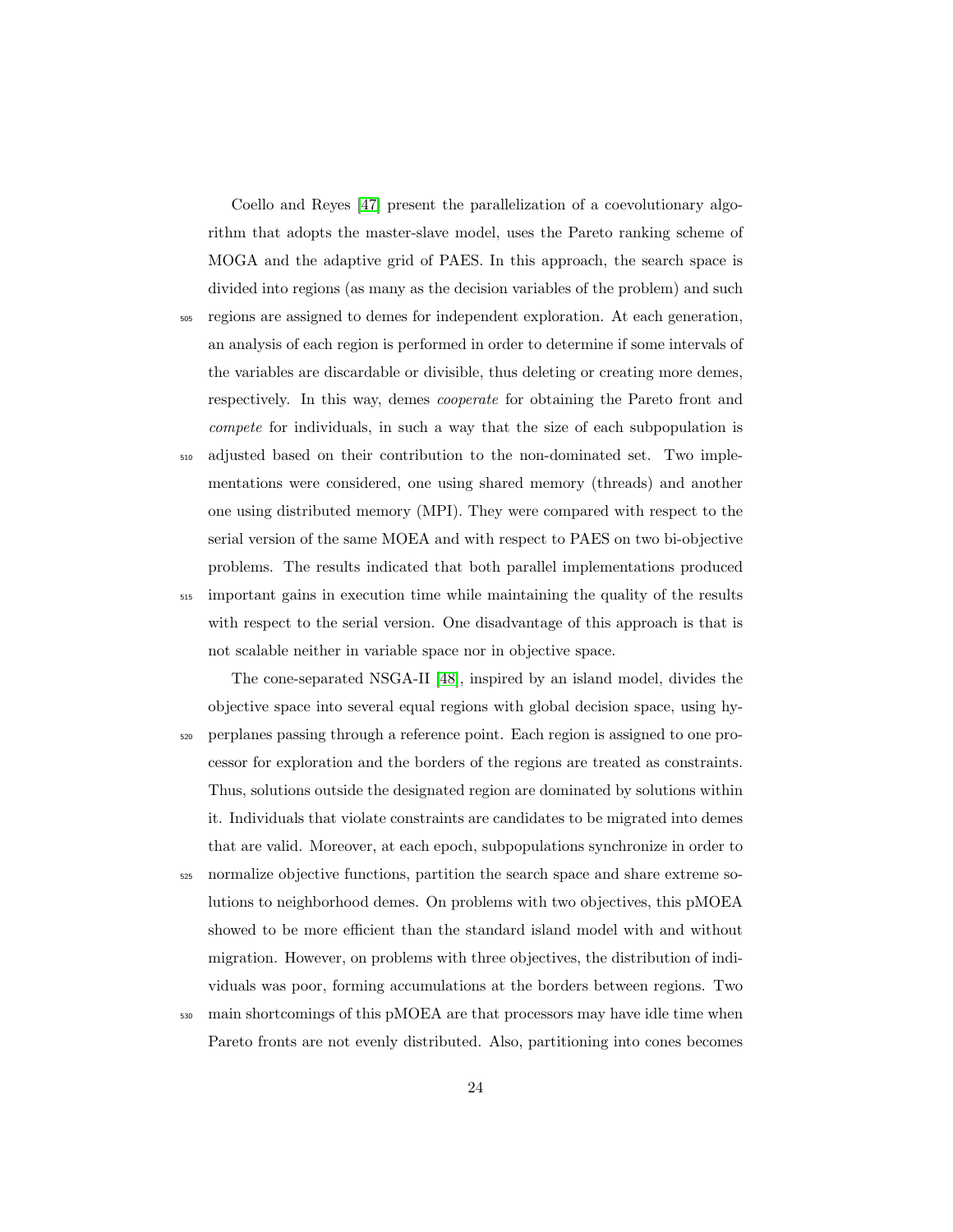complicated as the number of objectives increases.

Streichert et al. [\[49\]](#page-72-4) proposed an island model for parallelizing NSGA-II [\[20\]](#page-68-3) with a partitioning technique based on K-Means clustering applied in both, <sup>535</sup> variable and objective spaces, giving rise to the kssMOEA and kosMOEA, respectively, both with and without zone constraints. $4$  At every epoch, solutions are gathered, partitioned and redistributed back to processors. All demes use real-valued representation, one-point crossover and self-adaptive mutation. The four variants were compared with the cone-separated NSGA-II [\[48\]](#page-72-3) and the stan-

- <sup>540</sup> dard island NSGA-II with and without migration. Experimental evidence did not support that the two variants with zone constraints were able to perform well on the test problems. On the other hand, the approaches without zone constraints performed as well or better as the island model of NSGA-II with migration. Moreover, these two approaches can solve problems of high dimen-<sup>545</sup> sionality or problems which have contiguous search spaces. One disadvantage of this approach is that the mutation probability is too high  $(1.0)$ , which indicates that the exploration of the search space is not guided by selection, but by a random process.
- Thre Multiple Resolution Multi-Objective Genetic Algorithm (MRMOGA) <sup>550</sup> [\[50\]](#page-72-5) is an island model pMOEA with heterogeneous nodes. Since Pareto optimal solutions are found in fewer iterations using low resolution representations than using higher resolution ones, MRMOGA divides the decision space into hierarchical levels with well-defined overlaps. Hence, each island has its own encoding with a different resolution. The low-resolution islands have the pur-<sup>555</sup> pose of approaching quickly towards the Pareto front. Afterwards, high-quality individuals stored in local archives of these islands are synchronously migrated into high-resolution islands, replacing the worst solutions in terms of Pareto dominance, in order to exploit the regions nearby these solutions. The migration process is performed only if the ratio of replacements in the last  $k$  iterations <sup>560</sup> in the external archive is less than a user-supplied threshold. MRMOGA was

<span id="page-24-0"></span><sup>4</sup>Demes are limited to their specific region based on a constrained dominance principle.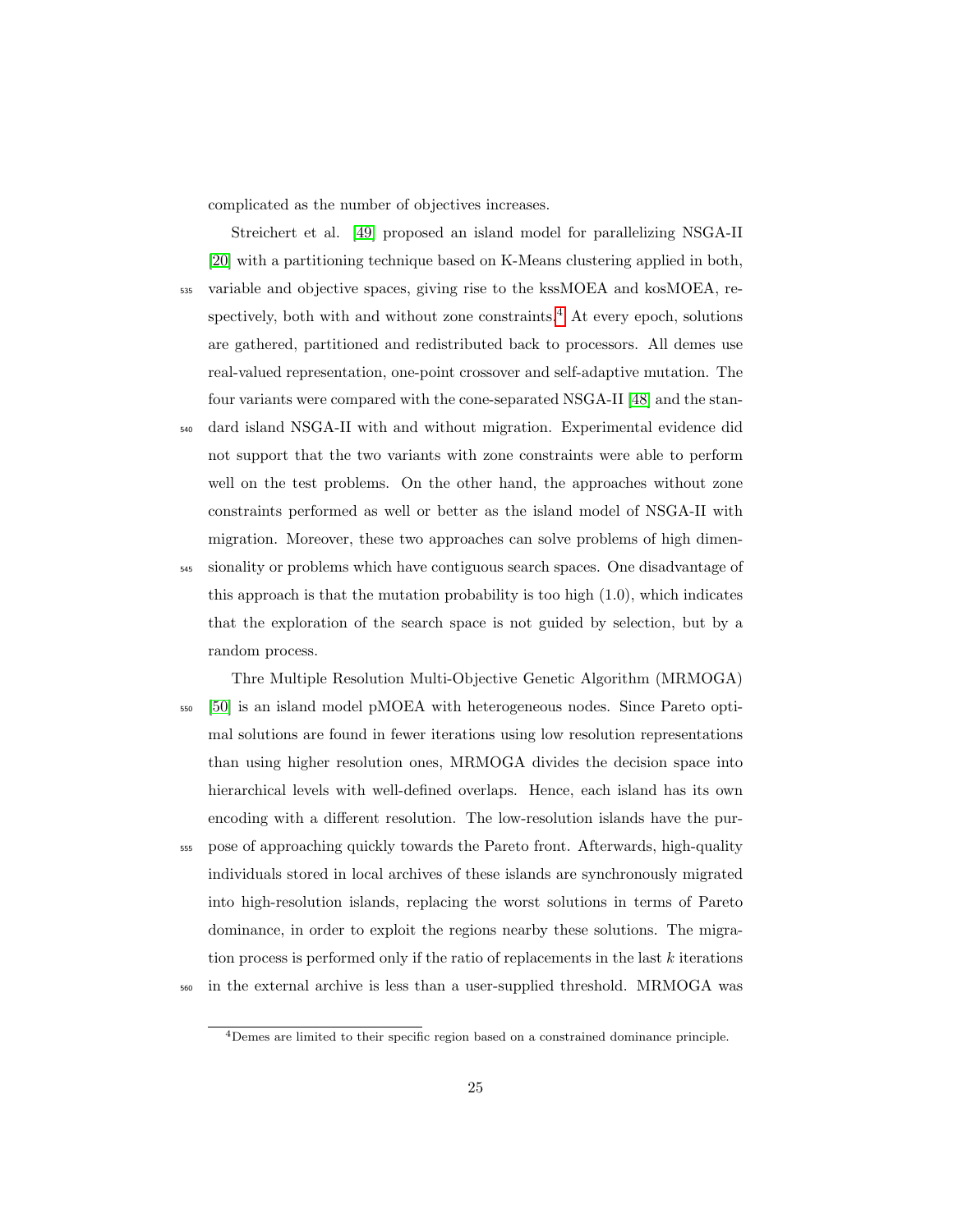compared with respect to an island model-based NSGA-II with a star topology on the bi-objective Zitzler-Deb-Thiele (ZDT) [\[64\]](#page-75-0) and Osyczka [\[1\]](#page-65-0) test problems. The authors indicated that MRMOGA has more merit in problems with large-scale search spaces since the division of the decision space allows it to find

<sup>565</sup> nearly optimal solutions in regions that otherwise would be difficult to find. A drawback of this proposal is the criterion to execute the migration process which is only based on the counting of replacements and it requires a parameter that seems to be problem-dependent.

The Multi-Front Equitable Distribution (MFED) [\[51\]](#page-73-0) parallelizes SPEA [\[25\]](#page-69-0) <sup>570</sup> on a distributed memory, using the island model with a star topology. Each deme is assigned to one processor and evolves independently a population with global decision and objective spaces and it has an external archive. At every epoch, the  $k$  first fronts of each deme are gathered by the central deme. Then, the first  $k$  global fronts are equally redistributed among demes adopting for this <sup>575</sup> purpose a clustering technique. Each deme replaces its population and external archive. At the end, the non-dominated solutions are extracted from the archives. This approach ensures that non-dominated solutions are never lost and each deme will receive a diversified approximate Pareto front created from all the clusters. The disadvantage of this approach is that two new parameters  $580$  are introduced: the number of clusters and the number k of fronts to be distributed. For the latter, the authors conclude that a small number is better in order to preserve convergence.

León et al. [\[52\]](#page-73-1) presented a new island scheme based on the cooperation of a set of MOEAs and a hyper-heuristic, that grants more computational resources <sup>585</sup> to those algorithms that show a more promising behavior. A coordinator node is in charge of maintaining the global solution and selecting the configurations<sup>[5](#page-25-0)</sup> that are executed on the demes. The global solution set is obtained by merging the local results achieved by each of the demes and its size is limited using the

<span id="page-25-0"></span><sup>5</sup>A configuration consists of an MOEA plus the variation operators and the set of usersupplied parameters which define them (population size, mutation and crossover rates, etc.).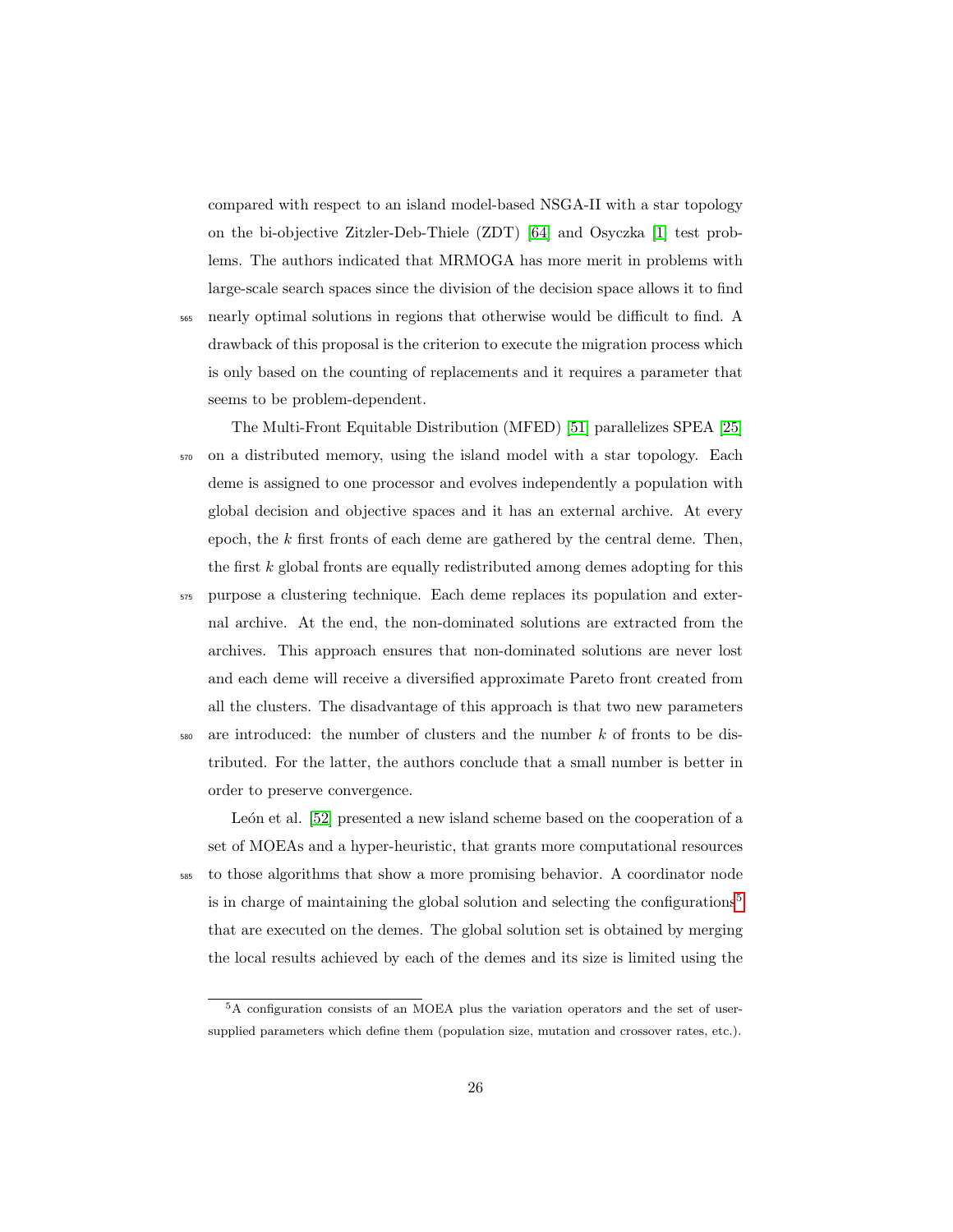crowding distance operator [\[20\]](#page-68-3). Besides the global stopping criterion, a local

<sup>590</sup> stopping criterion is defined for the execution of the MOEAs on the demes. When the local stopping criterion is reached, the configuration is scored using a performance indicator. Then, the coordinator applies the hyper-heuristic, selecting the configuration that will continue executing on the idle deme. If the configuration has changed, the subpopulation is replaced by a random subset of

- <sup>595</sup> the current global solution. The scheme was tested on the ZDT and Walking-Fish-Group (WFG) [\[65\]](#page-75-1) test problems for instances with two objectives, using SPEA, SPEA2, NSGA-II, IBEA and four variation operators. In total, sixteen configurations were considered for four islands using an all-to-all topology, asynchronous communication and elitist migration. The proposal was among
- <sup>600</sup> the best pMOEAs when compared with an algorithm that randomly changes the configuration on demes and the homogeneous islands of each of the sixteen configurations. One disadvantage of this approach is that is not scalable for problems with more than three objectives.

In 2009, Wang and Ju [\[53\]](#page-73-2) proposed an island model version of NSGA-II <sup>605</sup> denoted as PNSGA. PNSGA employs only two self-evolving islands: an elite population island (EP) that stores the global non-dominated individuals and the search population island (SP) whose purpose is to explore the search space. PNSGA implements a synchronous migration scheme where SP firstly sends to EP its current non-dominated individuals after crossover and mutation opera-

- <sup>610</sup> tions. Then, EP divides its population (which includes the recenlty immigrant solutions) into non-dominated individuals and dominated ones where the latter are migrated to SP. In consequence, the best individuals are further optimized in EP and the dominated individuals are sent to SP in order to increase the diversity which could improve the exploration of the decision space. PNSGA
- <sup>615</sup> was mainly tested on the ZDT benchmark and it was compared with respect to NSGA-II and MOCLPSO [\[66\]](#page-75-2). Experimental results based on the Generational Distance (GD) indicator [\[67\]](#page-75-3) showed that PNSGA outperforms NSGA-II and MOCLPSO. PSNSGA has three important drawbacks: the high overhead related to the migration process which is executed at every generation, the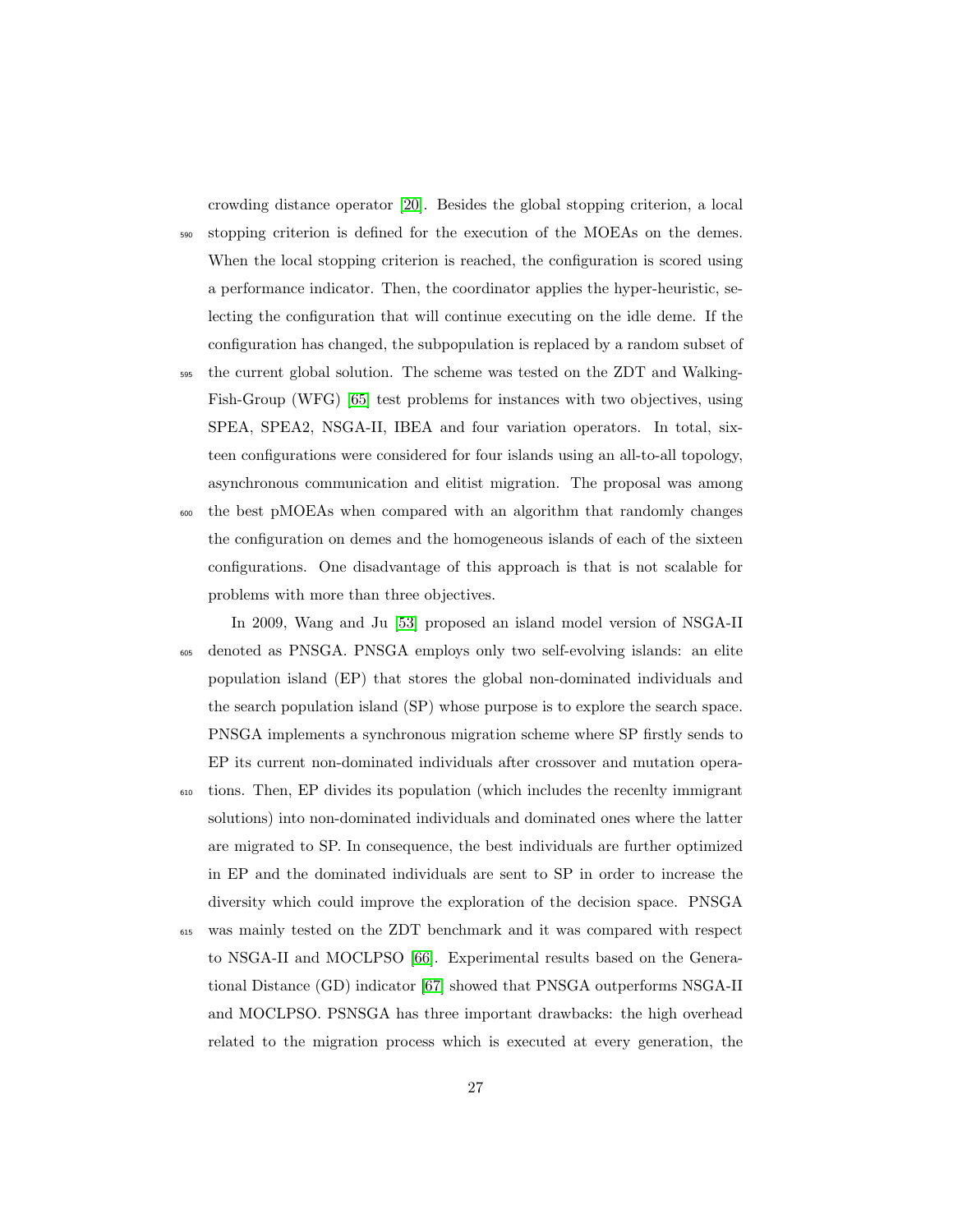$\epsilon_{620}$  proposal inherits from NSGA-II its bad performance on MaOPs [\[4\]](#page-66-1), and the diversity of solutions in EP (which is the final Pareto front approximation) could be very poor.

The Selective Migration Parallel Genetic Algorithm (SMPGA) [\[54\]](#page-73-3) improves the migration strategy of PNSGA, aiming to improve the diversity of the final

- <sup>625</sup> Pareto front approximation. Similarly to PNSGA, SMPGA is an island model pMOEA using the EP and SP islands. However, each island adopts different crossover strength according to their roles. Unlike PNSGA, in SMPGA not all the non-dominated individuals in SP are sent to EP but just the ones that meet a migration qualification. If a candidate solution in SP is mutually non-
- <sup>630</sup> dominated with respect to all the solutions in EP, then, a grid-based strategy is performed to determine if the candidate solution would improve the diversity of EP. If so, the solution in EP in the most crowded grid-location is replaced. SMPGA outperformed both NSGA-II and PNSGA regarding GD and a diversity quality indicator proposed in [\[20\]](#page-68-3). Although SMPGA generates Pareto front <sup>635</sup> approximations with better diversity than PNSGA, it preserves the other two drawbacks of the latter, i.e., the high overhead in the migration process and its bad performance on MaOPs.

Yagoubi et al. [\[55\]](#page-73-4) suggest an asynchronous master-slave algorithm (AE-MOA) for optimizing the combustion of a diesel engine. In this approach, the <sup>640</sup> authors independently parallelize MO-CMA-ES [\[31\]](#page-69-6) and NSGA-II, in such a way that as soon as a slave becomes available, the master sends an offspring to be evaluated and, then, it is inserted back in the population on a first-come first-served basis. This scheme is recommended for costly problems, where the time required to evaluate individuals may be different due to heterogeneous hardware or numerical simulations. Nonetheless, a region of the Pareto front may be missed when this region requires a higher computational cost [\[68\]](#page-75-4). In such context, the authors modified the mating selection scheme, introducing a predefined probability  $P_s$  for choosing between the standard selection of the

<sup>650</sup> the individuals' evaluation. An open issue is how to define an appropriate value

algorithm at hand, and a tournament selection solely based on the duration of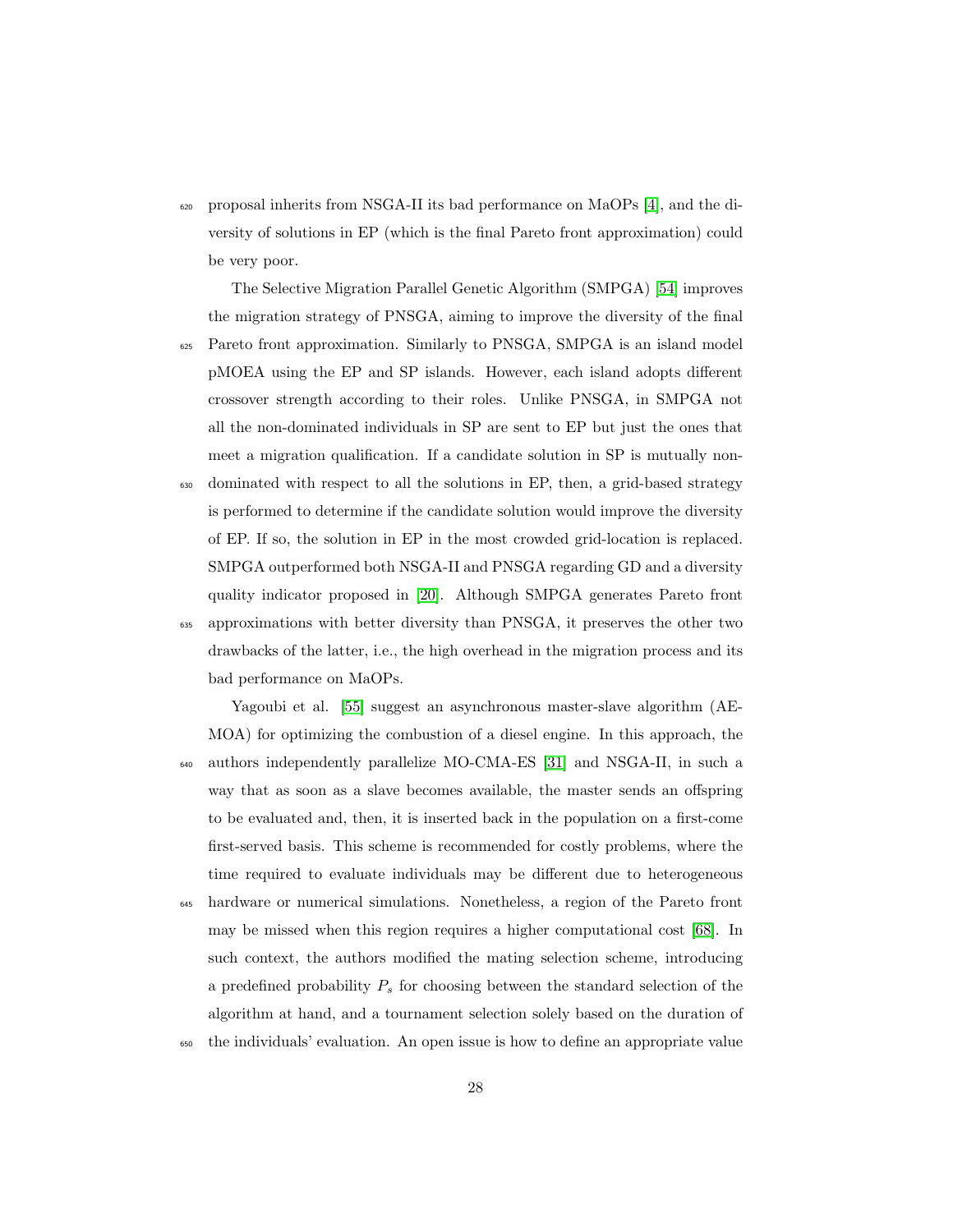of  $P_s$ . The pMOEAs obtained better results, in terms of both convergence and runtime, than their generational and synchronized versions on the ZDT and IHR test functions.

- Currently, there is wide range of many-objective evolutionary algorithms <sup>655</sup> (MaOEAs) [\[4\]](#page-66-1) exhibiting specific convergence and diversity properties. Zhou et al. [\[56\]](#page-73-5) proposed an ensemble of MaOEAs (denoted as EMaOEA) following the master-slave strategy. Each slave node executes an independent MaOEA. At each iteration, the offspring populations created by all the MaOEA are synchronously sent to the master node where they are merged and a copy of the <sup>660</sup> whole set of offspring solutions is sent back to the slaves. Then, each slave executes the selection mechanism of the associated MaOEA to shape the population for the next iteration. In the end, the populations of all slaves are collected to form the final Pareto front approximation. EMaOEA was imple-
- <sup>665</sup> Its performance was compared with the three baseline MaOEAs using the Deb-Thiele-Laumanns-Zitzler (DTLZ) [\[71\]](#page-76-0) and WFG benchmark problems with 4, 5, 6, 8, and 10 objective functions. SPEA2+SDE was the best algorithm for DTLZ problems regarding the Inverted Generational Distance (IGD) indicator [\[72\]](#page-76-1) while EMaOEA outperforms all the algorithms on the WFG problems using

mented using three MaOEAs: GrEA [\[69\]](#page-75-5), SPEA2+SDE [\[70\]](#page-75-6) and NSGA-III [\[34\]](#page-70-1).

<sup>670</sup> the HV indicator. Since EMaOEA is a heterogeneous approach due to the use of multiple MaOEAs, it produces idle times in slaves since the execution times of them are not homogeneous. Furthermore, the communication with the master node at each iteration implies a high overhead.

The multi-objective quadratic assignment problem is a time-consuming com- $\epsilon_{675}$  binatorial problem that was tackled by Sanhueza *et al.* using a parallel asynchronous memetic algorithm, denoted as PasMoQAP [\[57\]](#page-73-6). This proposal uses that island model to independently evolve several subpopulations using a memetic algorithm. The connection topology is represented by a complete graph where migration is done asynchronously and the solutions are selected using a

<sup>680</sup> tournament selection and a Pareto-based elitist replacement. Each island has an external archive to store the local non-dominated solutions. A local search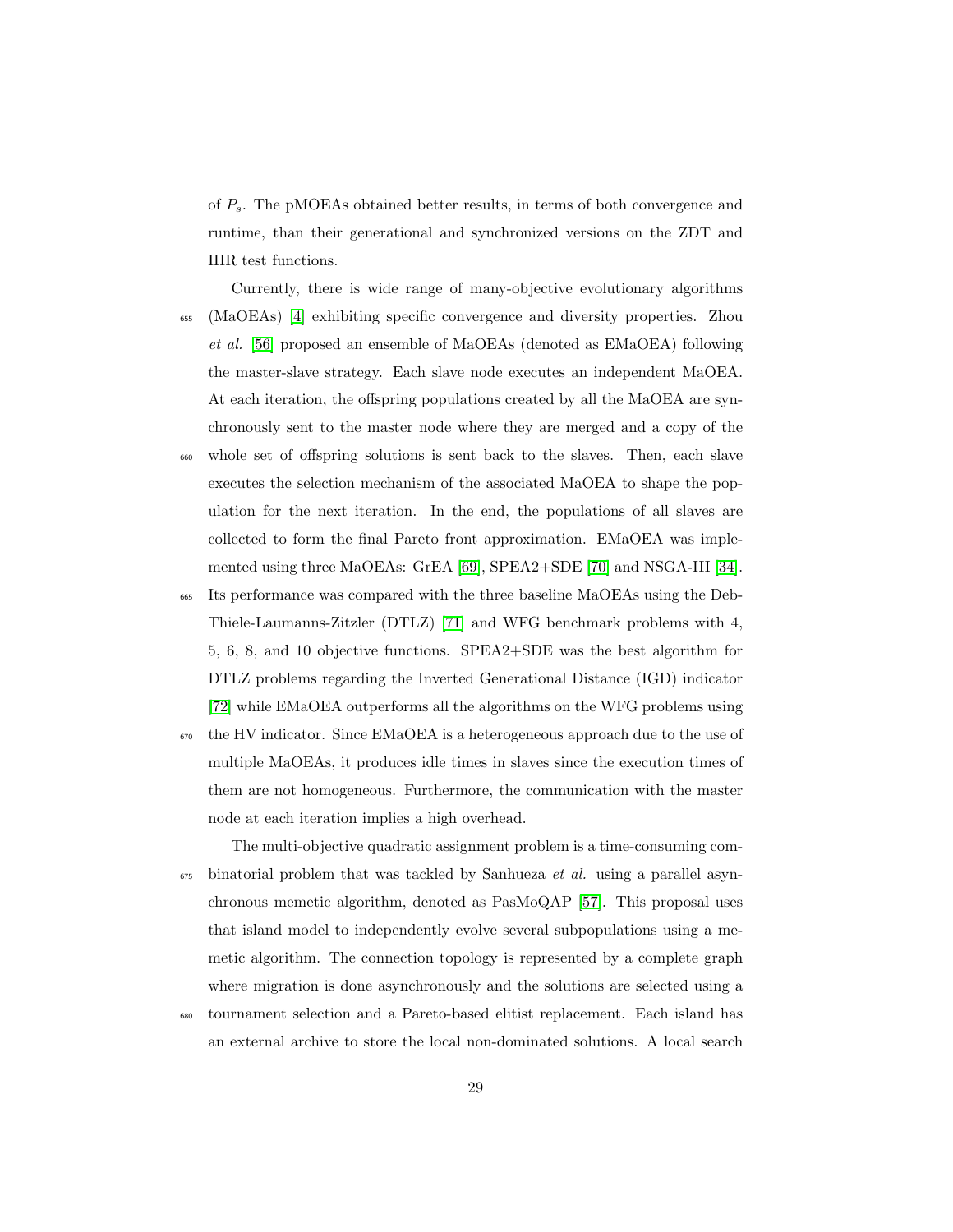procedure is launched for a given time to explore the nearby regions of the solutions in each archive. PasMoQAP was compared with an island-based version of NSGA-II using 22 problems with 2, 3 and 4 objective which were produced using

<sup>685</sup> an instance generator. Both pMOEAs were configured to use 5, 8, 11, 16, and 21 islands. PasMoQAP consistently outperformed, based on the hypervolume indicator (HV) [\[73\]](#page-76-2), the island-based version of NSGA-II when using 11 islands. The experimental results showed that increasing the number of islands does not necessarily imply a higher quality of the results. In fact, this may degrade the <sup>690</sup> performance of PasMoQAP.

MOEA/D [\[21\]](#page-68-4) has a great potential to be parallelized because of the division of an MOP into many single-objective optimization problems (SOPs). In 2017, Ying et al. proposed to parallelize MOEA/D using the Spark technology [\[74\]](#page-76-3). The proposal, denoted as  $\text{MOEA}/D_{sp}^{pe}$ , generates a population in a master node

- $695$  that is completely copied to the N slaves, where N corresponds to the number of weight vectors used by MOEA/D. These copies are evolved during a given number of generations and, then, the best solution for each weight vector is identified. These best solutions are sent to the master node so that there are N solutions for each weight vector. From all these solutions, the best N ones are determined
- <sup>700</sup> using the standard MOEA/D selection to shape the global population for the next batch of generations. According to the IGD indicator,  $\text{MOEA}/D_{sp}^{pe}$  performs similarly to MOEA/D using the three-objective DTLZ1-DTLZ4 problems. When dealing with time-consuming objective functions,  $\text{MOEA}/D_{sp}^{pe}$  would be a very bad option since it consumes a lot of function evaluations. Furthermore, <sup>705</sup> as the master node is processing all the solutions coming from the slaves, these ones will be idle due to the use of a synchronous strategy.

The existing selection mechanisms of MOEAs need to collect and compare all the candidate solutions to balance both convergence and diversity. This implies a series of dependent subprocesses. To overcome this issue, Chen et al. intro-<sup>710</sup> duced a new master-slave parallel evolutionary algorithm (PEA) [\[59\]](#page-74-1). The slaves are in charge of achieving convergence while diversity is emphasized in the external archive of the master node that stores the global non-dominated solutions.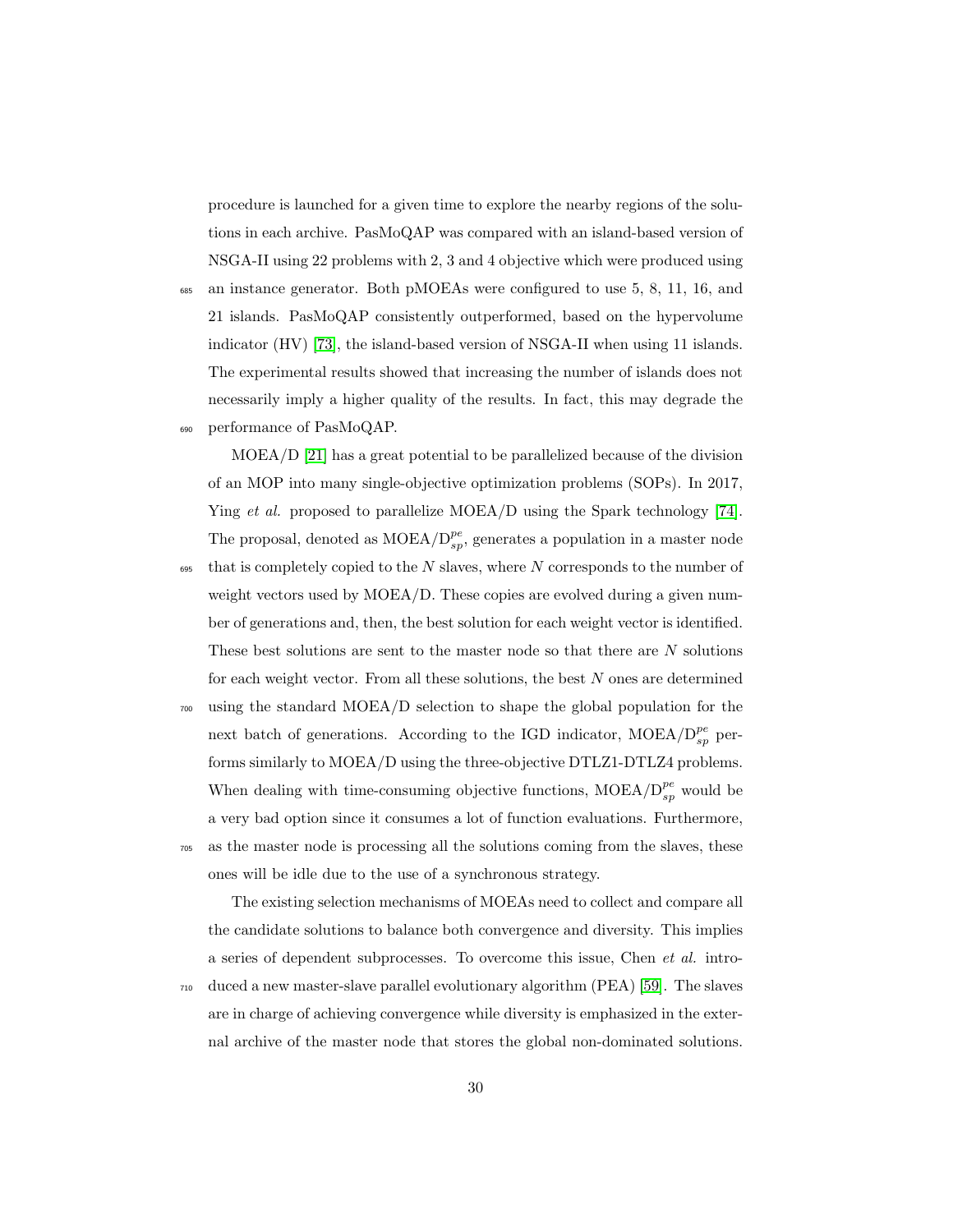PEA classifies the decision variables into two categories: convergence-related and diversity-related variables. Slaves evolve solutions using only convergence-

<sup>715</sup> related variables. At the end of each generation, slaves check if the variance of the fitnesses of all their solutions is less than a given threshold. If so, the solution having the best fitness value in each slave is sent to the master node, and a new population is generated, using the convergence- and diversity-related variables, on the basis of the global external archive. In the external archive,

<sup>720</sup> the dominated individuals are first removed and if the number of non-dominated individuals exceeds the allowable size, a steady-state selection based on dissimilarity values is performed, retaining the extreme solutions. PEA was compared with respect to several MOEAs (from which the most relevant are NSGA-II and MOEA/D) on the MaF test instances [\[75\]](#page-76-4) with 3, 5, 8, and 10 objective <sup>725</sup> functions. The experimental results, based on IGD, showed that PEA out-

performed the selected MOEAs, producing well-diversified approximation sets. Additionally, PEA showed significant speed ups using 2, 4, 6, and 8 cores.

Kantour et al. proposed the Parallel Criterion-based Partitioning MOEA (PCPMOEA) [\[60\]](#page-74-2) whose main idea is to launch multiple asynchronous MOEAs <sup>730</sup> with different populations. Each slave processor independently executes an MOEA that aims to minimize the distance between the current Pareto front and the ideal point. Additionally, each MOEA targets a specific region of the objective space by using a two-stage selection mechanism. First, a Paretobased selection is performed to keep the multi-objective character and, then, a

- <sup>735</sup> criterion-based selection gives preponderance to a given objective function. On the other hand, the master entity periodically adjusts and redirects the search process in real time of all the slaves. In order to do so, the master performs a global selection among the elite individuals generated by the slaves, and, then, it partitions the individuals according to the objective functions in order to update
- <sup>740</sup> the local archives of the slaves which are focused on a given objective function as well. In this way, the master process helps the slaves to keep them enclosed and dedicated to their allocated objective space. PCPMOEA was tested on the multi-objective knapsack problem (MOKP) with 250, 500, and 750 items and 2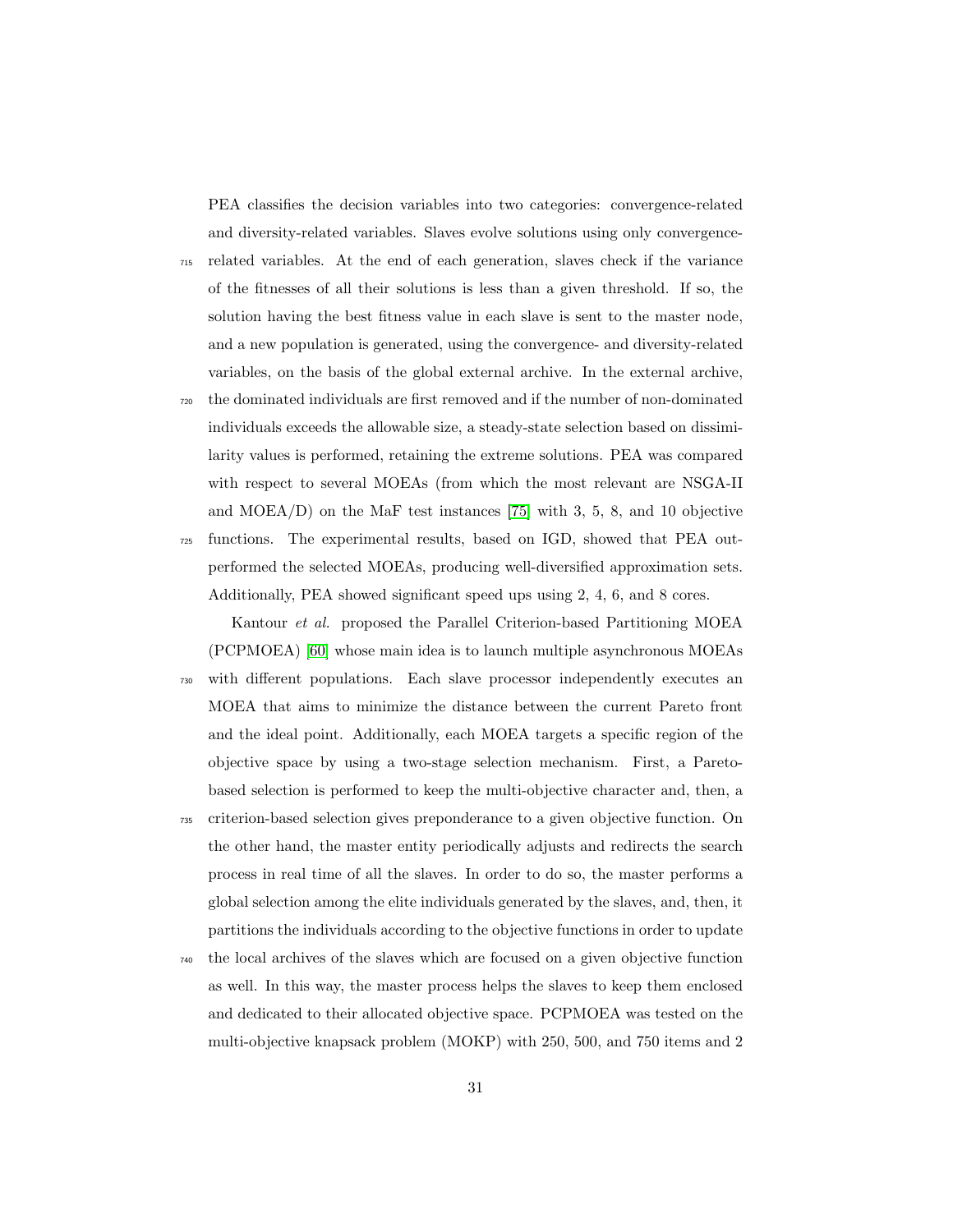and 3 objective functions. Its performance was compared with respect to that of

<sup>745</sup> NSGA-II, SPEA2, MOEA/D, and NSGA-III, using multiple quality indicators, emphasizing the use of HV and IGD. PCPMOEA showed competitive HV and IGD values but it couldn't outperform NSGA-III. A reason for this behavior is the asynchronous updating of the archives in the slaves, which could produce outdated results. Additionally, PCPMOEA loses diversity since each slave is

mostly focused on a given objective function due to the use of criterion-based selection.

As the dimensionality of the objective space increases, the computation of the individual contributions to the hypervolume indicator becomes very expen-sive [\[76\]](#page-76-5). Hence, SMS-EMOA becomes unaffordable for MaOPs. Hernández

- <sup>755</sup> and Coello [\[8\]](#page-66-5) observed that regardless of the number of objectives, execution time of SMS-EMOA was almost negligible when using small populations (less than 12 invididuals). This observation promoted the design of the Parallel Mi-cro Optimizer based on the S metric (S-PAMICRO) [\[61\]](#page-74-3) which employs the island model to split the population into many micro-populations (of at most
- <sup>760</sup> 12 individuals) that are independetly evolved by a serial SMS-EMOA with an external archive and global decision and objective spaces. Each island performs asyncronous uniform-random migration, following an unidirectional ring topology. The individuals to be migrated are randomly chosen from the archive and a copy of them are sent to the destination island where an elitist-ranking re-

<sup>765</sup> placement is executed. If the number of solutions in each archive exceeds its allowable size, an image-analysis pruning technique [\[77\]](#page-76-6) is executed to reduce the archive's size. The execution time of S-PAMICRO is significantly less than that of SMS-EMOA. For the DTLZ and WFG problems with 2, 3, 4, 6, 8, and 10 objectives, S-PAMICRO generates Pareto front approximations with high-

<sup>770</sup> quality HV values which are similar to those produced by the standard island version of SMS-EMOA.

Motivated by the critical issue of performance dependence of several MOEAs, Falcón-Cardona et al.  $[62]$  proposed the island-based multi-indicator algorithm (IMIA). IMIA employs an island model to simultaneously execute five steady-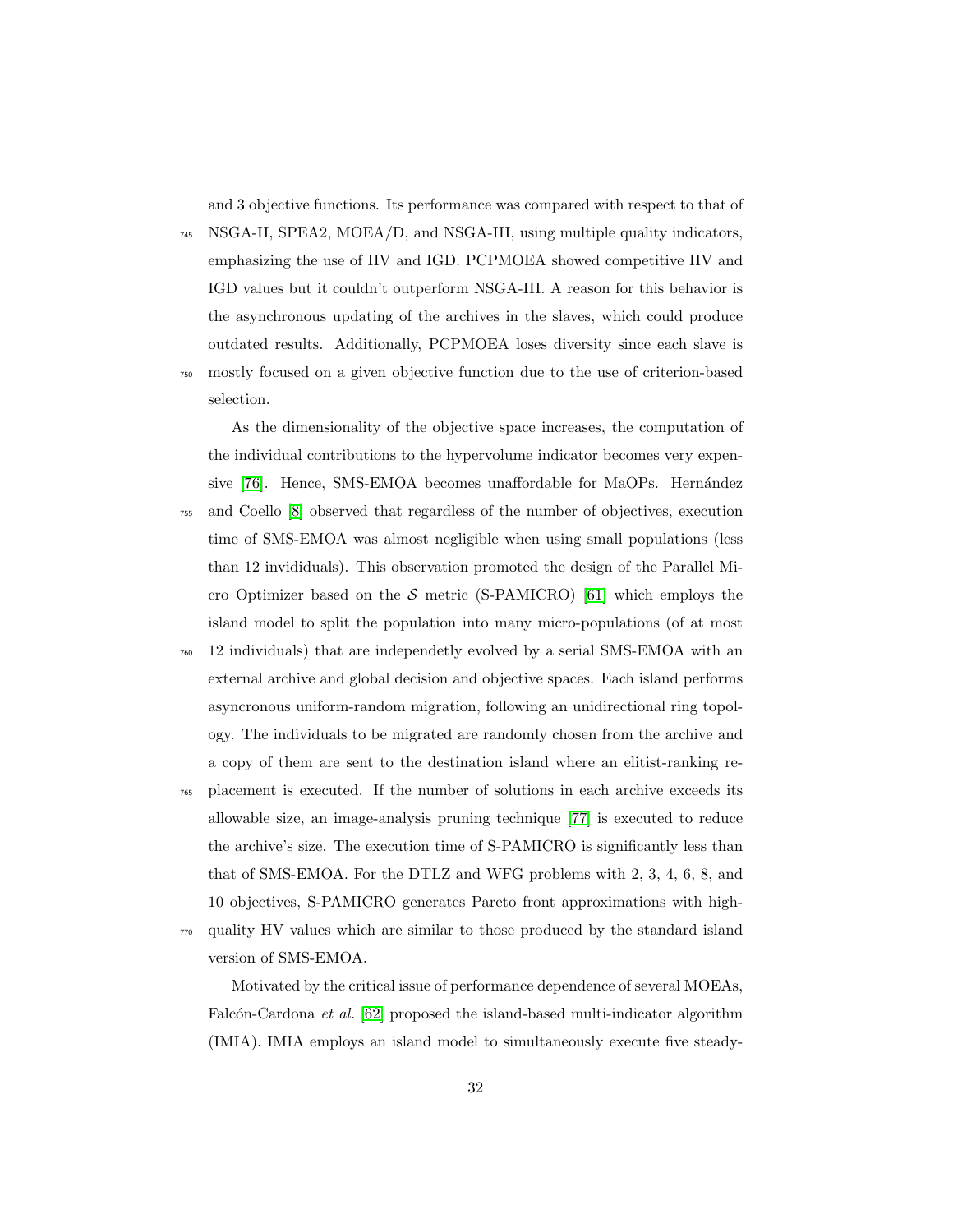- <sup>775</sup> state indicator-based MOEAs (IB-MOEAs) based on the quality indicators HV, R2 [\[78\]](#page-77-0), IGD<sup>+</sup> [\[79\]](#page-77-1),  $\epsilon^+$  [\[80\]](#page-77-2), and  $\Delta_p$  [\[81\]](#page-77-3). The core idea of IMIA is to compensate for the weaknesses of a given IB-MOEA with the strengths of the others. Here, a weakness is referred to the inability of an IB-MOEA to produce well-diversified solutions on MOPs with irregular Pareto front shapes. IMIA uses an all-to-
- <sup>780</sup> all connection topology, synchronously migrating solutions at a user-supplied number of function evaluations. Furthermore, every IB-MOEA has a Pareto front approximation in an external archive and a centralized Pareto front is maintained, gathering solutions from all the IB-MOEAs and using a Riesz senergy-based [\[82\]](#page-77-4) selection criterion. The experimental results showed that due
- <sup>785</sup> to the cooperation of the multiple IB-MOEAs, IMIA presents a Pareto-frontshape invariant behavior which makes it suitable to solve MOPs with regular and irregular Pareto front geometries. Moreover, the study revelead patterns on the discovery of solutions. In other words, depending on the Pareto front shape, one IB-MOEA may consistenly produce more (and better) solutions than <sup>790</sup> another one.

#### 3.2.1. Discussion

The design of algorithmic-level approaches has significantly changed along the years. Currently, due to the advances in the design of MOEAs and the new technological tools, we have very effective algorithmic-level pMOEAs. From the <sup>795</sup> approaches in Table [2,](#page-19-0) EMaOEA, S-PAMICRO, and IMIA present important performance results. A common design strategy of these three approaches is the execution of multiple MaOEA that have different search properties, resulting in the generation of Pareto front approximations with good convergence and diversity. Moreover, these approaches are, overall, the best ones when tack-

<sup>800</sup> ling many-objective optimization problems. Due to the employment of micropopulations, S-PAMICRO allows the use of multiple instances of SMS-EMOA to tackle MaOPs which has been commonly prohibitive when using a panmictic sequential SMS-EMOA. On the other hand, it is worth noting that IMIA is the only pMOEA (taking into account the three different levels of parallelization)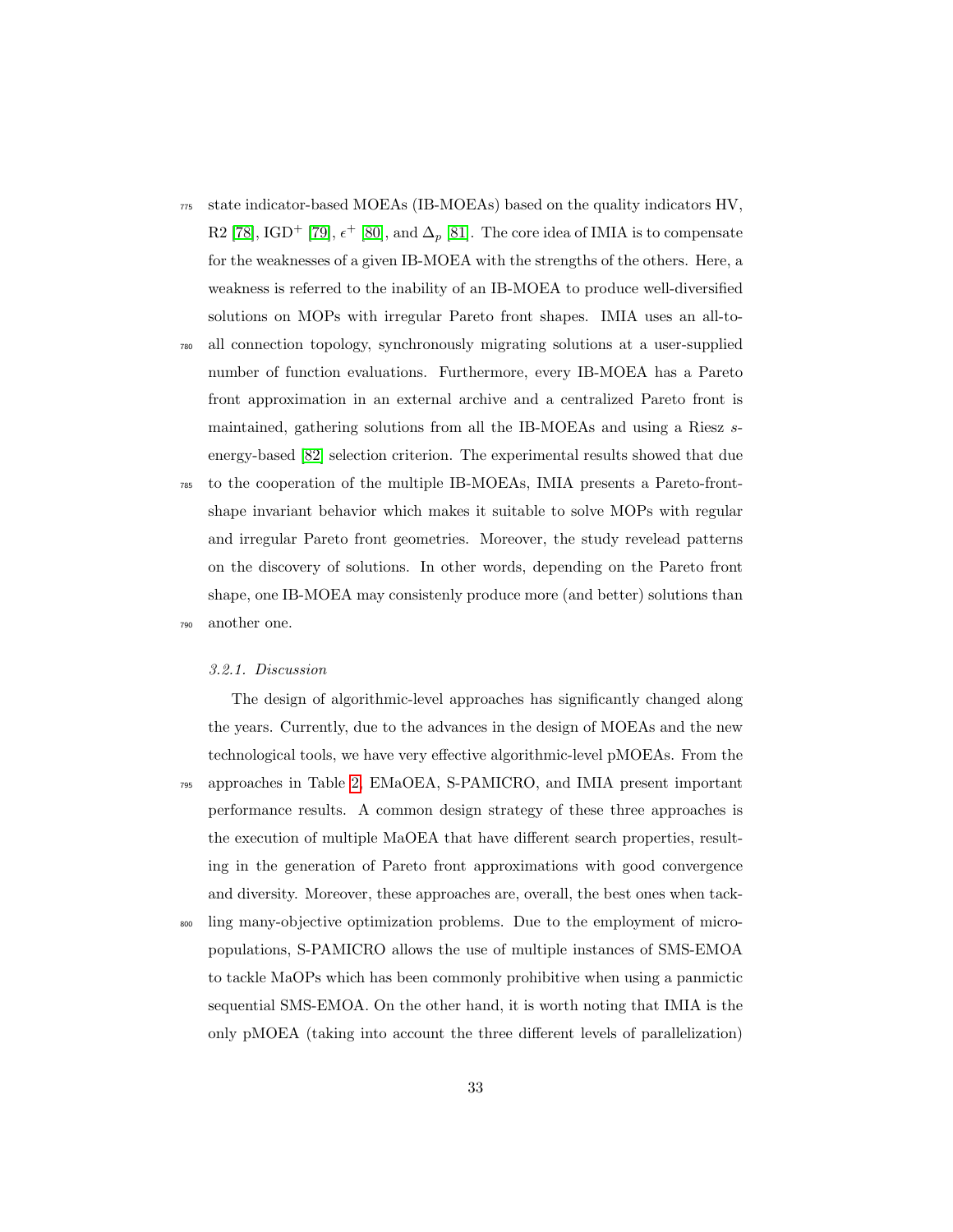- <sup>805</sup> that presents an invariance property to the Pareto front shapes. In other words, IMIA can produce Pareto front approximations with high diversity regardless of the geometrical shape of the Pareto front. IMIA has this invariance property due to the cooperation of multiple IB-MOEAs (with different search skills) on an island model, using micro-populations as S-PAMICRO. This aspect is re-
- <sup>810</sup> markable since in recent years we have faced an overspecialization problem when designing MOEAs [\[83\]](#page-77-5). Other approaches have followed the direction of balancing convergence and diversity, for example, PEA, PNSGA and SMPGA. The difference between these approaches is that PEA divides the decision space by analyzing which decision variables impact the convergence property and which
- <sup>815</sup> ones are reflected on the diversity in objective space. PNSGA and SMPGA implement two archives, one oriented to convergence and the other one to diversity, in a similar way to the Two Arch2 algorithm [\[84\]](#page-77-6). If the aim is to tackle large-scale MOPs, MRMOGA is the only algorithmic-level pMOEA that has been proposed. MRMOGA defines different levels of precision of the decision
- <sup>820</sup> variables, where low-resolution variables look at rapidly approaching the population towards the Pareto front while high-resolution variables aim to exploit the previously found solutions, refining the Pareto front approximation. Finally, AEMOEA adopts a first-come first-served scheme to assign work load to the nodes. This is specially useful when dealing with the calculation of hetero-<sup>825</sup> geneous objective functions, alleviating idle times in the processors.

Regarding the theoretical computational complexity of the approaches, it is difficult to analyze it due to the heterogenous design strategies, communication schemes, and paralel architectural aspects. Overall, IMIA is the only proposal where the theoretical runtime complexity is described. IMIA is governed by the <sup>830</sup> computational cost of executing SMS-EMOA with a micro-population. Since S-PAMICRO also uses multiple instances of SMS-EMOA, we could conclude that S-PAMICRO and IMIA have similar runtime complexities. However, the former was designed to be executed in a massively parallel way, i.e., under a cluster of computers while IMIA uses a multi-core architecture. For the remain-

<sup>835</sup> ing algorithms, all of the them present distinct execution times (and speed ups).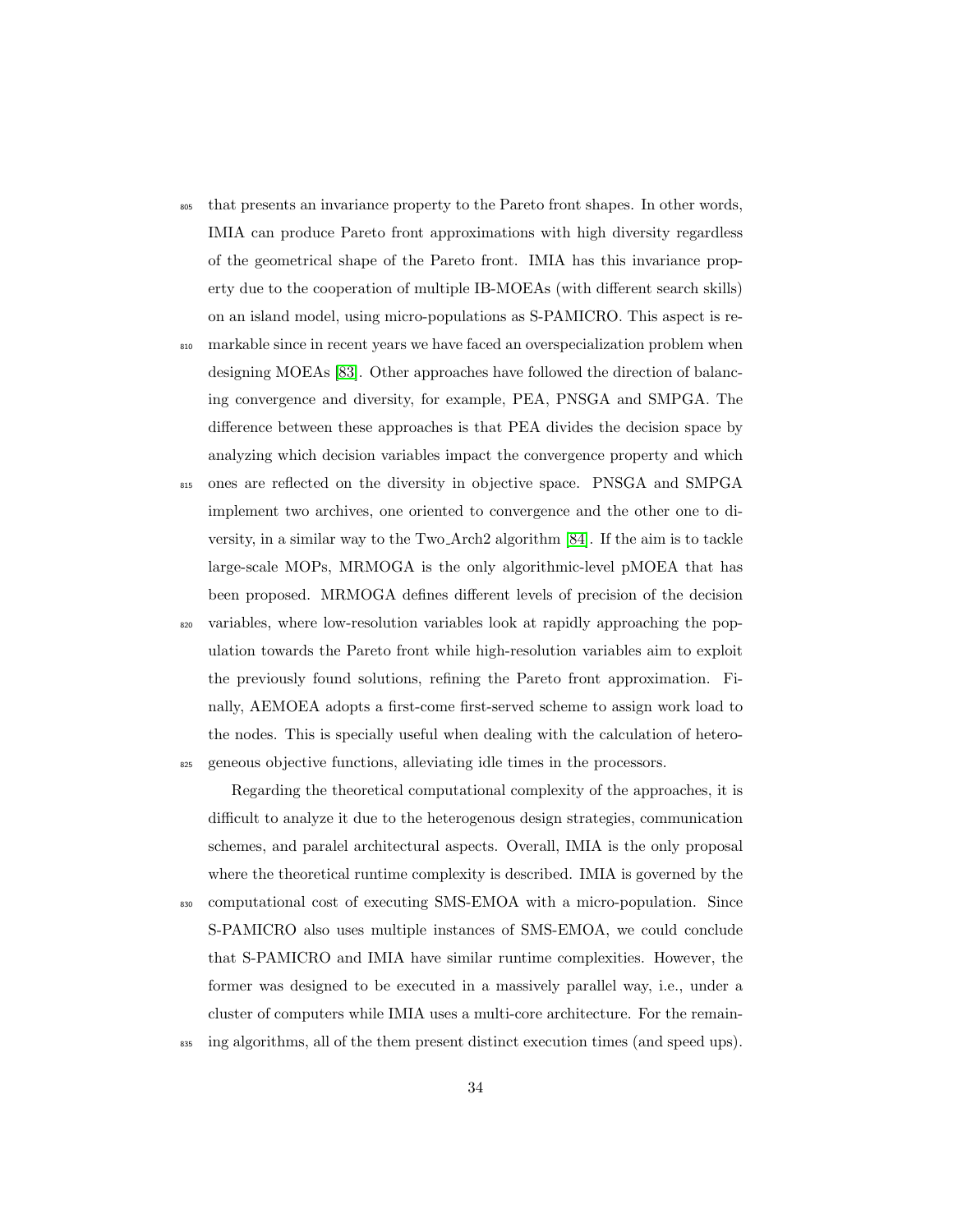MRMOGA presents sublinear (and linear) speed ups on certain cases although it was tested on two-objective problems. S-PAMICRO produces significant reductions in execution time in comparison with a panmictic sequential and an standard island-based SMS-EMOA. Regarding PEA, as the number of cores in-

<sup>840</sup> creases, it showed a consistent reduction in execution time. However, it remains unclear which is the maximum number of cores for which this behavior is kept.

### 3.3. Iteration-level Parallelization

This section is devoted to describe representative approaches of iterationlevel pMOEAs. Table [4](#page-35-0) presents the main characteristics of these proposals and 845 Table [5](#page-36-0) summarizes their implementation details. Then, we further explain the details of each pMOEA.

Grimme *et al.* proposed in [\[85,](#page-78-0) [40\]](#page-71-1) the use of a Predator-Prey parallelization model of MOEAs. In this parallel model, the population is structured usually in a toroidal grid which is populated by both predator and prey indi-<sup>850</sup> viduals. In this model, prey individuals are nodes in the grid. Preys correspond to solutions to the MOP and predators may define selection criteria, variation operators, among others, such that they apply pressure to the preys to reach Pareto optimal solutions (for further information see [\[40\]](#page-71-1). Based on this parallel model, the authors proposed a parallel Predator-Prey MOEA (pPPMOEA) [\[85\]](#page-78-0)

<sup>855</sup> to tackle a multi-objective job shop scheduling problem. In order to employ pPP-MOEA using a specific target objective function, it is necessary to define a set of variation operators, a neighborhood structure for determining the individuals that are exposed to selection and reproduction, as well as a walking function for the movement pattern on the spatial structure. Theoretically, predators

- <sup>860</sup> are independent agents which implies an asynchronous communication model. However, the authors do not explain what kind of communication strategy they followed. Due to the recent use of the predator-prey parallel model, pPP-MOEA represents an academic approach to solve the considered problem and further research is needed to improve the results and to get a better understanding of
- <sup>865</sup> the predator-prey model. The current results just showed that the approach is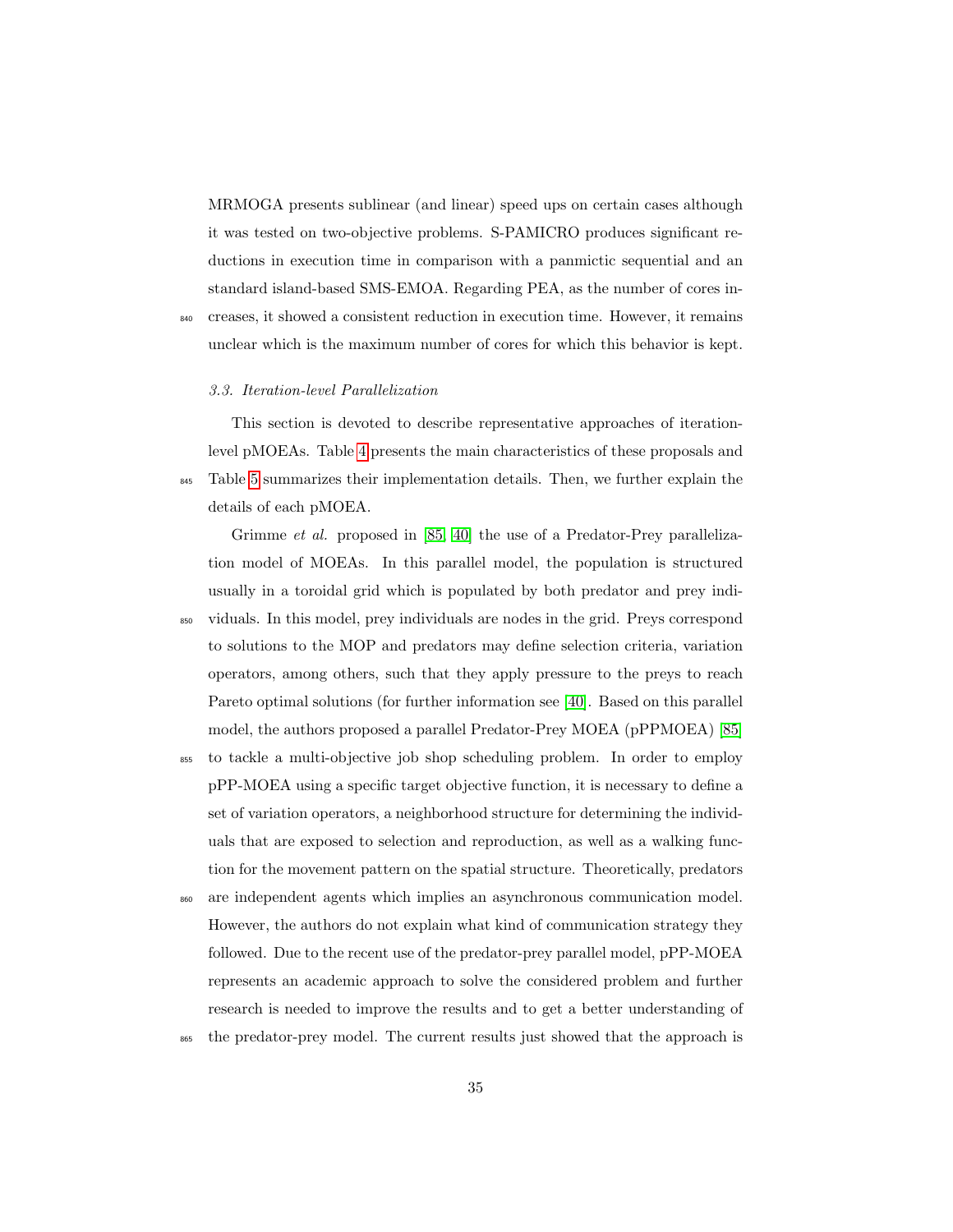<span id="page-35-0"></span>Table 4: Iteration-level proposals: main characteristics. The following terms are employed: population (Pop), mechanisms (Mech), master-slave model (MS), island model (IM), predatorprey (PP), diffusion (Diff), synchronous (Sync), asynchronous (Async), global (G), partitioned (P), centralized (C), distributed (D), homogeneous (Ho), heterogeneous (He), static (St), dynamic (Dyn), and not defined (N/D).

| Name               | Algorithm<br>Baseline                    | Parallelism of  | Parallel model | Communication               | Decision Space | Objective Space | Pareto Front   | Nodes | Distribution | Year | Reference         |
|--------------------|------------------------------------------|-----------------|----------------|-----------------------------|----------------|-----------------|----------------|-------|--------------|------|-------------------|
| pPP-MOEA           | Own approach                             | Pop and<br>Mech | PP             | N/D                         | G              | G               | D              | He    | St           | 2008 | [85]              |
| GPU-MOEA           | NSGA-II                                  | Pop and<br>Mech | MS             | Sync                        | G              | G               | $\overline{C}$ | Ho    | St           | 2009 | [86]              |
| pSMS-EMOA          | SMS-EMOA                                 | Pop             | MS             | Async                       | G              | G               | $\overline{C}$ | Ho    | St           | 2010 | $\lceil 3 \rceil$ |
| pMOEA/D            | MOEA/D                                   | Pop             | MS             | Sync                        | G              | $\overline{P}$  | $\overline{C}$ | Ho    | St           | 2010 | [87]              |
| <b>PMOPSO</b>      | <b>MOPSO</b>                             | Pop             | MS             | Sync                        | $\mathbf G$    | G               | $\overline{C}$ | Ho    | St           | 2012 | [88]              |
| PQEA               | MOEA/D                                   | Pop             | MS             | Sync                        | $\mathbf G$    | $\overline{P}$  | $\overline{C}$ | Ho    | St           | 2012 | [89]              |
| AMS-DEMO           | <b>DEMO</b>                              | Pop             | <b>MS</b>      | Async                       | G              | $\overline{G}$  | $\overline{C}$ | Ho    | St           | 2013 | [90]              |
| GPU-MOEA/D-ACO     | MOEA/D-ACO                               | Pop             | MS             | Sync                        | G              | $\overline{P}$  | $\overline{C}$ | Ho    | St           | 2014 | [91]              |
| PaDe               | MOEA/D                                   | Pop             | IM             | Async                       | G              | $\overline{P}$  | $\mathbf D$    | He    | St           | 2014 | [92]              |
| MP-MOEA/D          | MOEA/D                                   | Pop             | Diff           | Sync or<br>Async            | G              | $\overline{P}$  | D              | Ho    | St           | 2015 | $[93]$            |
| GPU-NSGA-II        | $NSGA-II$                                | Mech            | MS             | Sync                        | $\mathbf G$    | G               | $\overline{C}$ | Ho    | St           | 2015 | [94]              |
| <b>PMEA</b>        | MOEA/D, IBEA $_{\epsilon+}$<br>SPEA2+SDE | Mech            | MS             | Sync                        | G              | G               | $\mathcal{C}$  | He    | St           | 2016 | [95]              |
| <b>MOMA</b>        | SMS-EMOA                                 | Mech            | MS             | Sync                        | G              | G               | $\overline{C}$ | Ho    | St           | 2016 | [96]              |
| <b>CCSMPSO</b>     | <b>SMPSO</b>                             | Pop             | IM             | Sync                        | $\overline{P}$ | G               | D              | Ho    | St           | 2016 | [97]              |
| SCC-NSGA-II        | NSGA-II                                  | Pop             | <b>MS</b>      | Sync                        | $\mathbf P$    | G               | $\overline{C}$ | Ho    | $_{\rm Dyn}$ | 2017 | [98]              |
| SA <sup>2</sup> EA | <b>SAEA</b>                              | Pop             | MS             | Sync<br>Async<br>Semi-Async | G              | G               | $\overline{C}$ | He    | St           | 2017 | $[42]$            |
|                    |                                          |                 |                | Adaptive                    |                |                 |                |       |              |      |                   |
| PDL-MOEA           | MOEA-DLA                                 | Pop             | IM             | Sync                        | $\mathbf G$    | $\mathbf G$     | $\overline{C}$ | Ho    | St           | 2017 | [99]              |
| pCMOEA/D-DMA       | CMOEA/D-DMA                              | Pop             | Diff           | Sync                        | G              | $\overline{P}$  | $\overline{C}$ | Ho    | St           | 2019 | $[100]$           |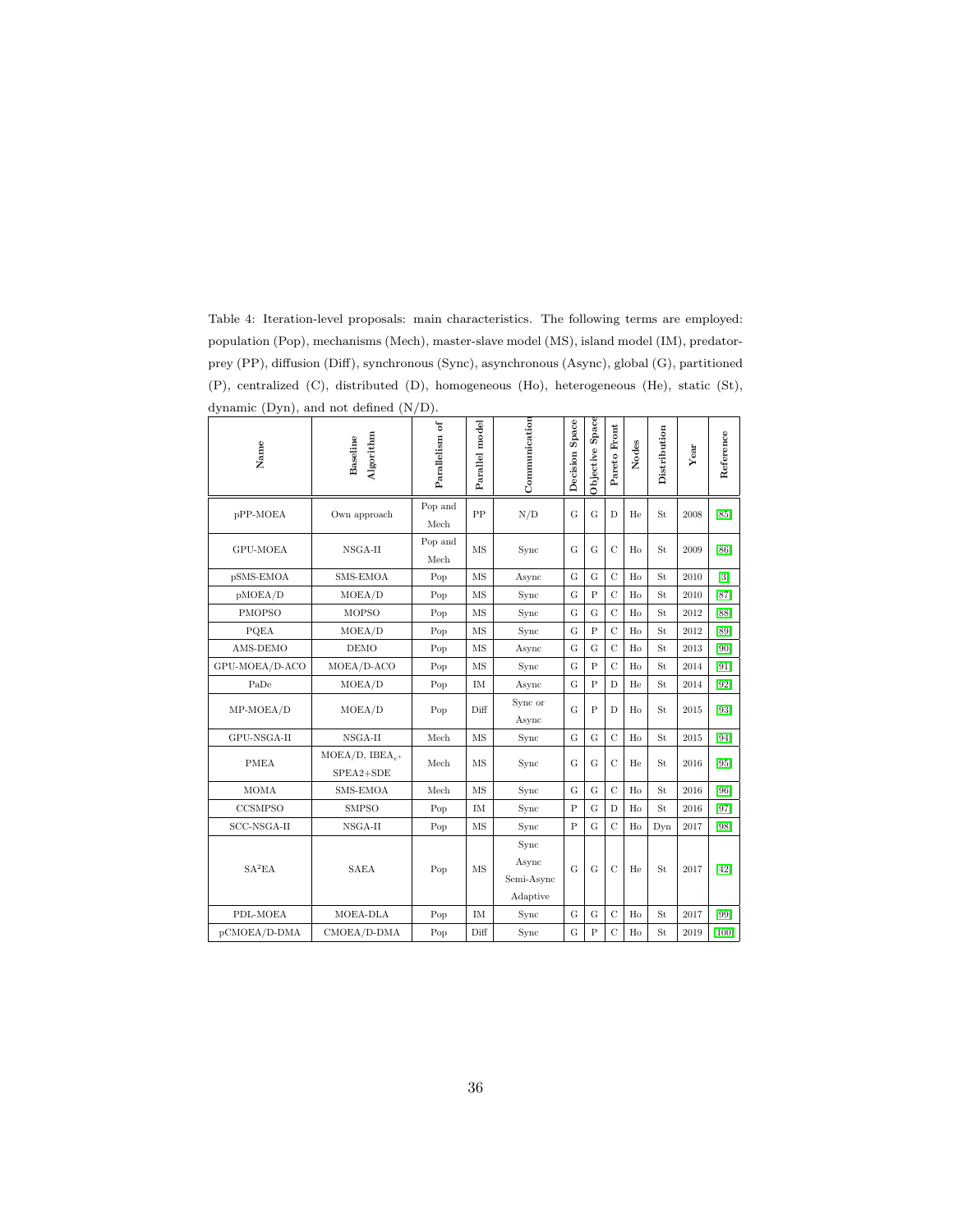| Name               | architecture<br>Parallel                   | Communication<br>library | Programming<br>language | Operating<br>system          | Reference |
|--------------------|--------------------------------------------|--------------------------|-------------------------|------------------------------|-----------|
| pPP-MOEA           | Not defined                                | Not defined              | Not defined             | Not defined                  | [85]      |
| GPU-MOEA           | CPU-GPU                                    | <b>CUDA</b>              | C                       | Windows XP<br>Professional   | [86]      |
| pSMS-EMOA          | Multi-computer<br>$(12$ -node Grid)        | HTCondor<br>and MPI      | $\rm ^{c}$              | Linux                        | $[3]$     |
| pMOEA/D            | Multi-core<br>(1 to 32)<br>threads)        | jMetal                   | Java                    | Linux OpenSuse<br>and Ubuntu | $[87]$    |
| PMOPSO             | Not defined                                | Not defined              | Not defined             | Not defined                  | [88]      |
| PQEA               | Not defined                                | Not defined              | Not defined             | Not defined                  | [89]      |
| AMS-DEMO           | Multi-computer<br>(16-node PC-Cluster)     | MPI                      | C                       | Linux<br>Fedora              | $[90]$    |
| GPU-MOEA/D-ACO     | CPU-GPU                                    | <b>CUDA</b>              | C                       | Linux<br>Ubuntu              | $[91]$    |
| PaDe               | Multi-core<br>$(8 \text{ cores})$          | PaGMO                    | $C++$                   | Not defined                  | $[92]$    |
| $MP-MOEA/D$        | Multi-computer<br>$(128$ -node PC-Cluster) | MPI                      | $C++$                   | Not defined                  | $[93]$    |
| GPU-NSGA-II        | CPU-GPU                                    | <b>CUDA</b>              | C                       | Linux<br>Ubuntu              | $[94]$    |
| PMEA               | Parallel virtual<br>machine                | MPI                      | C                       | Not defined                  | $[95]$    |
| MOMA               | CPU-GPU                                    | <b>CUDA</b>              | C                       | Linux<br>Fedora              | $[96]$    |
| CCSMPSO            | Multi-core                                 | Not defined              | Not defined             | Not defined                  | $[97]$    |
| SCC-NSGA-II        | Multi-core                                 | Matlab                   | M                       | Windows 7                    | $[98]$    |
| SA <sup>2</sup> EA | Not defined                                | Not defined              | Not defined             | Not defined                  | [42]      |
| PDL-MOEA           | Multi-computer<br>$(PC-Cluster)$           | MPI                      | $C++$                   | Linux<br>Ubuntu              | $[99]$    |
| pCMOEA/D-DMA       | Not defined                                | Not defined              | Not defined             | $[100]$                      |           |

Table 5: Iteration-level proposals: implementation characteristics.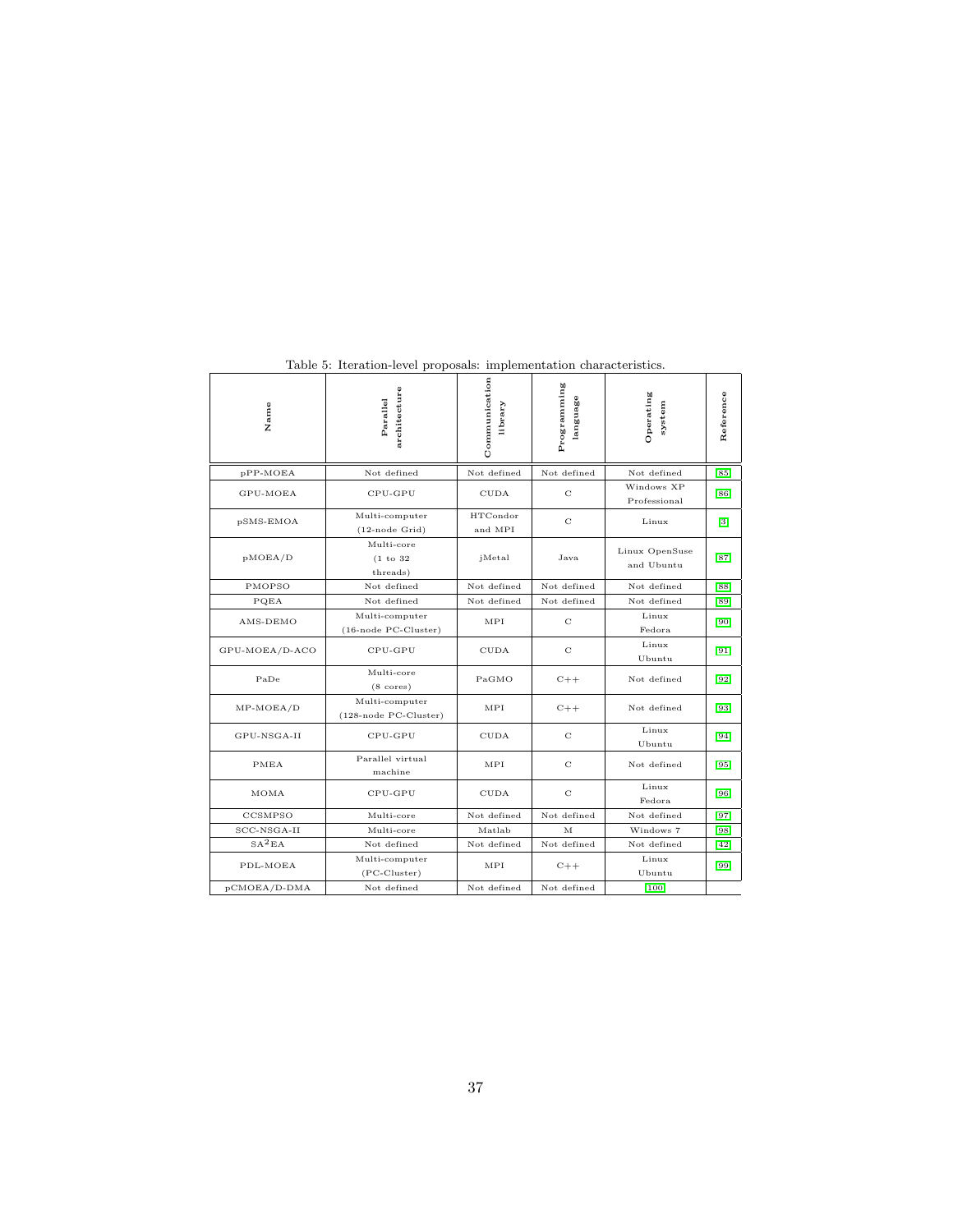able to find nearly optimal solutions, but its performance is not as good as that of other pMOEAs considered in this survey.

In 2009, Wong [\[86\]](#page-78-1) punctualized that more than 99% of the execution time of MOEAs is concentrated on performing dominance-checking and non-dominated <sup>870</sup> selection procedures. To overcome this issue, he proposed an implementation of a pMOEA based on the use of GPUs. This GPU-MOEA is an iteration-level pMOEA that uses both parallelism of population and parallelism of mechanisms adopting the master-slave model. The slaves are in charge of independently evaluating the objective function values, of performing part of the stochastic

<sup>875</sup> tournament to select parent solutions, and also of performing crossover and mutation. Additionally, the dominance-checking and non-dominated selection are parallelized. The master node is focused only on collecting the global nondominated solutions. The ZDT and DTLZ benchmarks were employed to assess the performance of this proposal using CPU and GPU configurations. As ex-

<sup>880</sup> pected, the GPU-based version outperformed the CPU approach in terms of execution time, achieving speed ups of up to 14.6x. This approach is particularly interesting since it can be considered as a fully-parallelized iteration-level pMOEA because all the mechanisms as well as the population are processed in parallel.

<sup>885</sup> Klinkenberg et al. [\[3\]](#page-66-0) parallelized a modified version of SMS-EMOA based on the master-slave model with the aim of handling bi-objective problems with costly evaluations. For this purpose, two strategies are introduced. One replaces the variation operators of NSGA-II by a new mutation that creates several offspring from an individual and self-adapts its step-sizes. The second one splits <sup>890</sup> the population into several slave nodes that evaluate their assigned solutions us-ing a surrogate model<sup>[6](#page-37-0)</sup> and filters out the most promising for being evaluated. Additionally, slaves should share its meta-model with the peers. The authors

<span id="page-37-0"></span><sup>6</sup>A surrogate model approximates the function values of a new solution using the results of previously evaluated solutions. The cost of training and using this model is relatively lower than the exact evaluation.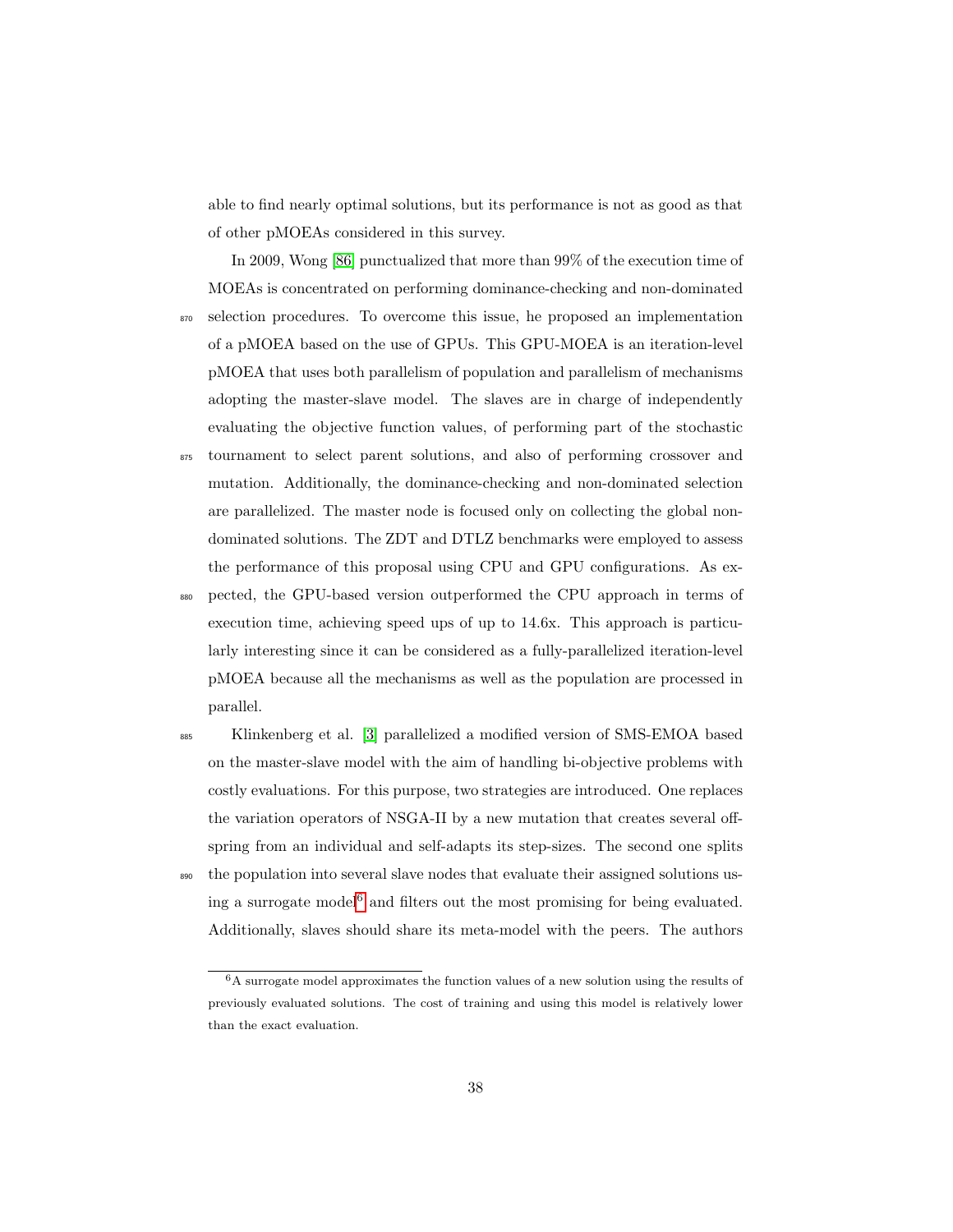implemented this approach using the MPI library on a grid of 12 PCs having Intel Pentium 4 processors, and tested it on the Lamé superspheres benchmark

<sup>895</sup> [\[101\]](#page-80-3) and on a real-world problem. The authors showed that the parallelization in addition to the surrogate model had a big impact on performance, considerably reducing the number of evaluations and achieving almost linear speed ups.

Nebro and Durillo proposed a parallel version of MOEA/D (pMOEA/D) <sup>900</sup> [\[87\]](#page-78-2) based on the master-slave model, targeting multi-core processors. The main population of pMOEA/D is partitioned among the threads, but the neighborhoods overlap. In consequence, some elements belonging to a specific thread could be modified by other thread when the population is updated. pMOEA/D employs three synchronized regions: (1) when threads are executing the offspring generation process so that the parent solutions remain unchanged,  $(2)$ 

- during the computation of the ideal point, and (3) when the whole population is being updated using the neighborhood structure. Overall, pMOEA/D is executing in parallel the generation and evaluation of offspring solutions, which is useful when tackling time-consuming objective functions. pMOEA/D was com-
- <sup>910</sup> pared with a sequential MOEA/D using eight bi-objective problems and one with three objective functions, analyzing both final quality of the Pareto front approximations and speed up. Although pMOEA/D was configured to use 1, 2, 4, 8, 16, and 32 threads, it was only able to produce Pareto fronts similar in quality to MOEA/D when using up to 8 threads. The use of more than eight

<sup>915</sup> threads made pMOEA/D not only to produce poor Pareto front approximations but also increased the execution time, i.e., no speed up was achieved. These results were obtained using benchmark functions which are not time-consuming. The authors also showed the results for a modified problem where they added useless loops to imitate a time-consuming MOP. For this problem, pMOEA/D

<sup>920</sup> was able to produce speed ups using eight or more threads. This observation emphasizes that it is necessary to test pMOEAs using time-consuming problems such that it is possible to analyze their actual advantages in computationally expensive MOPs.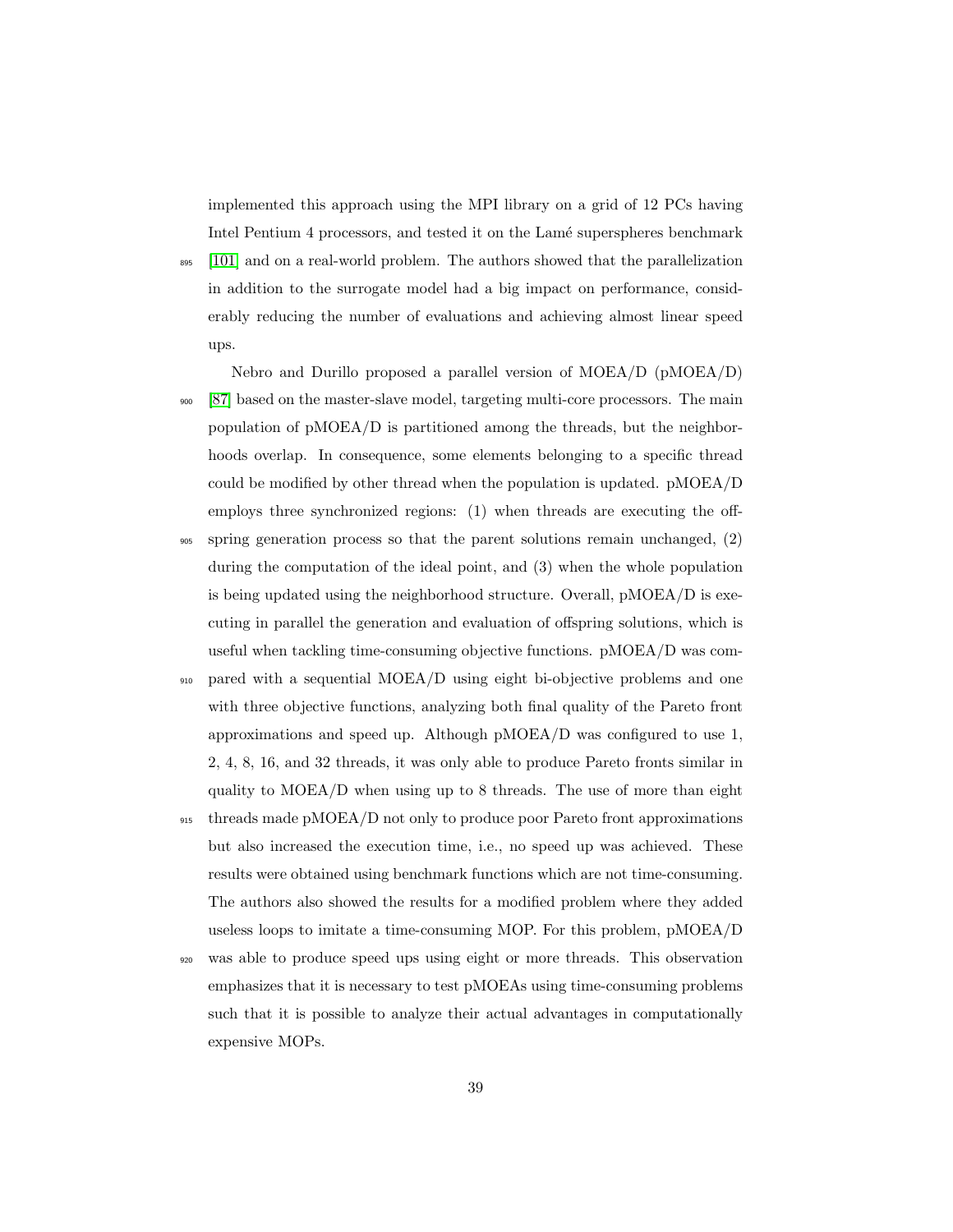Liu et al. [\[88\]](#page-78-3) proposed the parallel multi-objective particle swarm opti-<sup>925</sup> mization algorithm (PMOPSO) as an alternative to solve a soil sampling optimization model. PMOPSO uses the master-slave model to divide the set of particles into subgroups. Slave nodes store the subgroups, calculate the fitness values of the particles and change their locations. It is worth noting that only particles belonging to the same group can communicate among themselves. The master node holds the information from the slave nodes, searches for the best visited locations of the particles and for the global best visited location of the swarm and synchronously shares this information with all the slaves. PMOPSO was applied on a real-world bi-objective soil sampling problem related to the Hengshan County, Shanxi Province, in China. A four-threaded configuration <sup>935</sup> was implemented to execute the proposal and it was compared with respect to a sequential MOPSO. Regarding the quality of solutions, both algorithms behave similarly. However, the convergence rate of PMOPSO was relativily slower which implies that it would need a large number of function evaluations

to converge.

<sup>940</sup> The Parallel Quantum Evolutionary Algorithm (PQEA) [\[89\]](#page-78-4) is a quantum MOEA/D based on the master-slave model. Each slave is associated with a set of SOPs (defined by the weighted sum scalarizing function) which are grouped according to their similarity, calculating the Euclidean distance between the weight vectors. A q-bit individual is assigned to each slave to simultaneously <sup>945</sup> optimize the corresponding SOPs, taking advantage of the linear superposition of all possible states. At each iteration, the quantum individuals are observed to obtain their corresponding values and, thus, update the approximate optimal solutions per weight vector and neighborhood. PQEA was compared to MOEA/D on the MOKP, using 250, 500, and 750 items with 2 and 3 objective

<sup>950</sup> functions. Both the coverage of two sets indicator [\[64\]](#page-75-0) and GD showed that PQEA was able to produce Pareto front approximations with higher quality than MOEA/D and it exhibits a better convergence rate. Evidently, due to the current developments on quantum computing, the implementation of PQEA and its further utilization is not completely possible and affordable. However,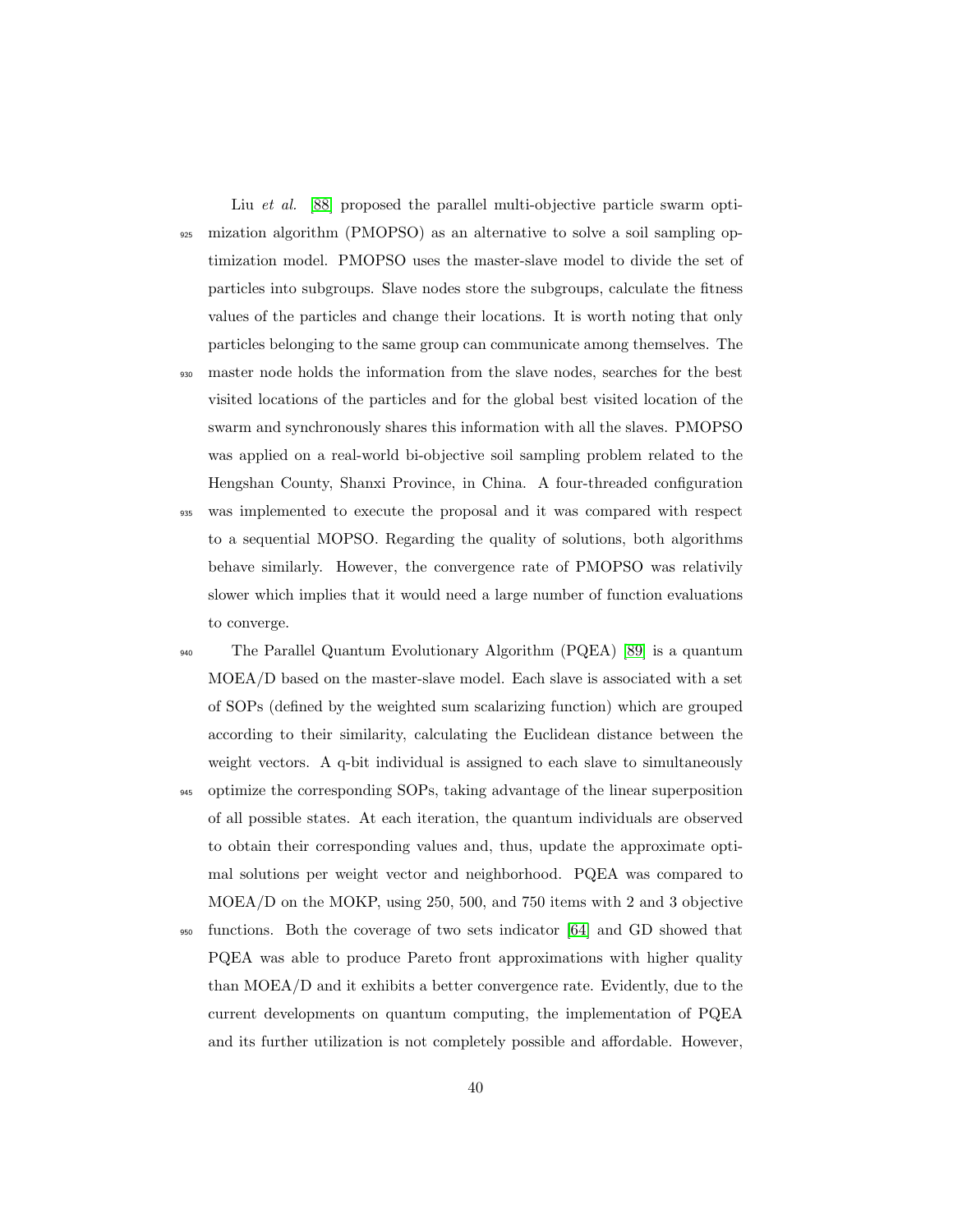<sup>955</sup> this is indeed an interesting path for future research on parallel MOEAs.

Aiming to solve time-intensive MOPs, Depolli et al. [\[90\]](#page-78-5) proposed the Asynchronous Master-Slave Differential Evolution for Multi-Objective Optimization Algorithm (AMS-DEMO). At each iteration, the master process executes the variation operators to generate the offspring population which is then split into

- <sup>960</sup> several subpopulations. Each slave node receives in a non-blocking way, the individuals to calculate their objective functions. In order to use asynchronous communication to its full extent, AMS-DEMO implements queues of solutions. Hence, each slave continuously evaluates solutions as long as the master process sends them, and it only briefly interrupts the chain of continuous evaluations
- <sup>965</sup> by sending the last evaluated solution to the master. It is worth emphasizing that due to its asynchronous nature, AMS-DEMO could be efficiently executed on heterogenous computer architectures, computers with a varying background load, and a dynamic number of processors. For every created solution, AMS-DEMO needs to communicate twice with the slave. Hence, the use of AMS-
- <sup>970</sup> DEMO in MOPs whose evaluation time is comparable to the communication time will not produce any computational gains. Consequently, the real application of AMS-DEMO is related to time-consuming MOPs.

MOEA/D-ACO [\[102\]](#page-80-4) is a version of MOEA/D that replaces its genetic operators by the main mechanisms of an ant colony optimization algorithm. In

<sup>975</sup> [\[91\]](#page-79-0), a MOEA/D-ACO exploiting the large-scale parallelization of the graphics processing units (GPUs) is introduced. This approach, denoted as GPU-MOEA/D-ACO, takes advantage of the parallel nature of real-life ants which act as independent agents. Since each thread in a GPU shares a limited memory, it is not suitable to map an ant per thread. Instead, the authors decided to map

- an ant (related to a specific subproblem) per block of threads. Hence, each ant is in charge of constructing a solution and updating the pheromone structures. Additionally, when all the ants have generated their new solutions, the master process is executed in the CPU to update the global archive of non-dominated solutions. GPU-MOEA/D-ACO and MOEA/D-ACO were compared using nine
- <sup>985</sup> combinations of the multi-objective travelling salesman problem (MTSP) with 2,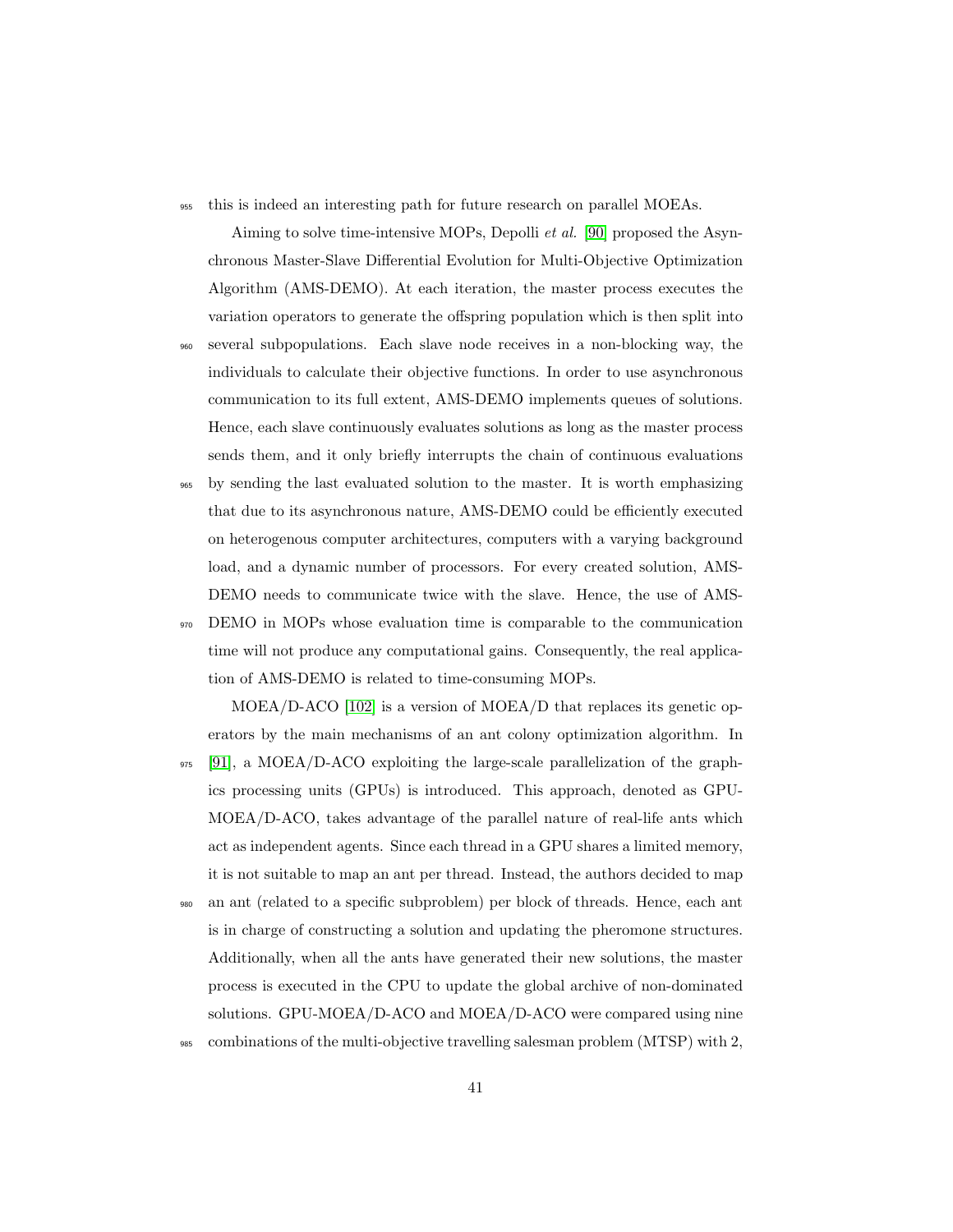3, and 4 objective functions. GPU-MOEA/D-ACO was able to produce similar HV values than MOEA/D-ACO but with speed ups of up to 8.5x. Similarly to AMS-DEMO, the real usefulness of GPU-MOEA/D-ACO is clear when dealing with time-consuming objective functions such that the synchronous communi-<sup>990</sup> cation overhead with the CPU is negligible. On the other hand, due to the physical characteristics of the limited GPU's memory and registers, it is infea-

sible to handle a large number of subproblems using this approach.

The Parallel Decomposition (PaDe) [\[92\]](#page-79-1) approach consists of a parallel scheme for MOEA/D. PaDe uses the asynchronous generalized island model to effi-<sup>995</sup> ciently exchange chromosomic material among the islands. Hence, a fixed migration topology is defined by the proximitity of the weight vectors. After decomposing an MOP into N subproblems, each one is assigned to an island. The evolution of the islands is executed by  $k$  threads, such that each one takes care of  $N/k$  islands. The topology implemented in PaDe follows the logical <sup>1000</sup> structure imposed by the neighborhoods created in MOEA/D. Hence, an island is connected to the  $T$  islands that compose its neighborhood. Each island has a population of size  $T + 1$  that is evolved using the self-adaptive differential evolution algorithm. Once an island evolves during a given number of iterations, it performs its asynchronous migration process where its worst T solutions are <sup>1005</sup> replaced using the best solutions in its neighbohood. A critical aspect of PaDe is the definition of the ideal point which is employed to normalize the objective values of the whole population. Currently, PaDe uses  $\vec{z}^* = (0, \ldots, 0)$  as the

ideal point which will only allow to normalize populations lying in the positive orthant. The authors mentioned that an updating mechanism of the ideal vector <sup>1010</sup> will break the island asynchronicity. The bi-objective ZDT problems and the DTLZ test instances with 3, 4, and 5 objective functions were employed to com-

pare PaDe with MOEA/D (using the differential evolution variation operators). Unfortunately, the authors only showed a comparison of a sequential PaDe with MOEA/D in terms of solution qualtiy where, regarding the hypervolume indi-

<sup>1015</sup> cator, MOEA/D outperformed PaDe. In contrast, as it was expected, PaDe had better CPU-times.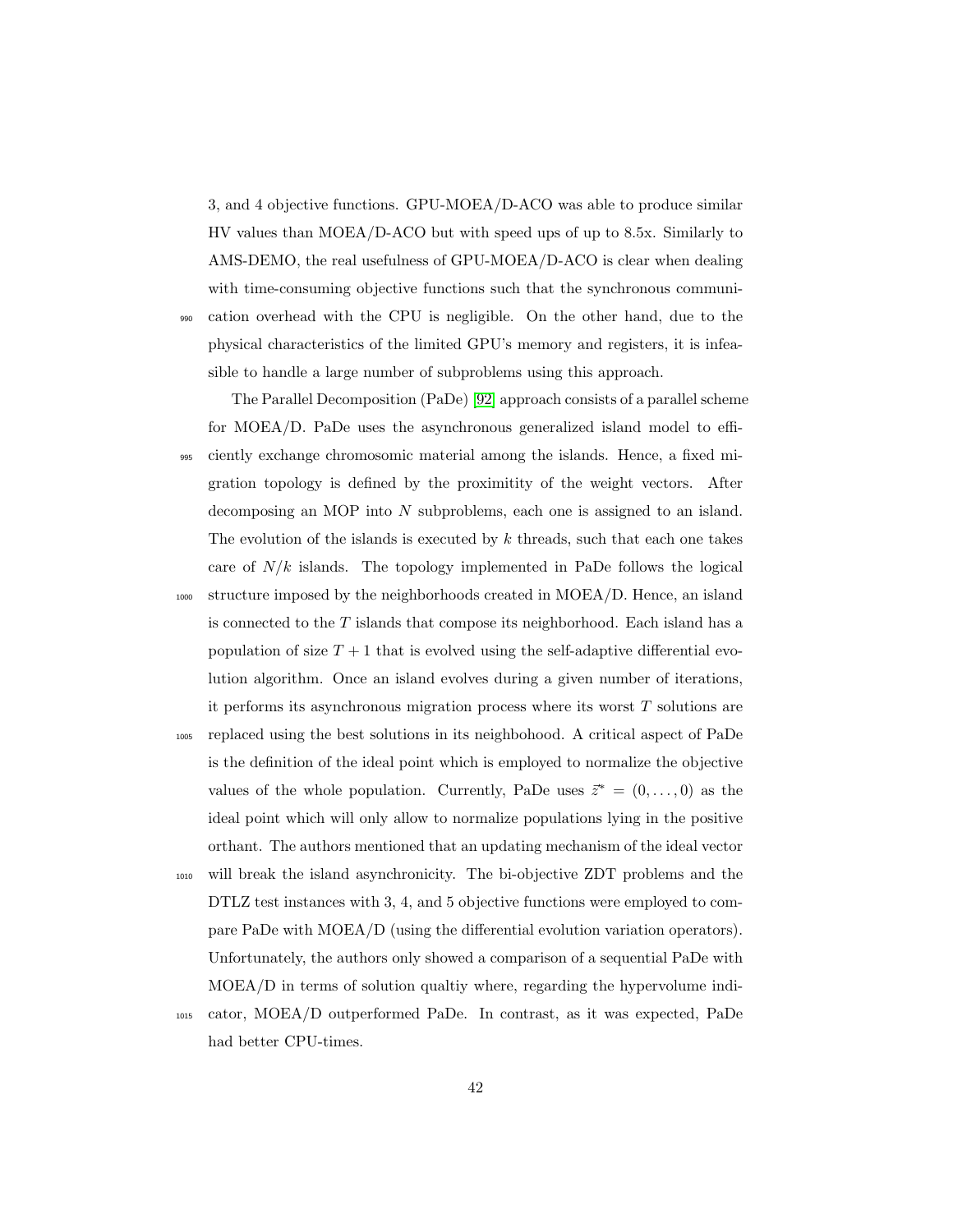Derbel et al. [\[93\]](#page-79-2) proposed the Message-Passing MOEA/D (MP-MOEA) that implements a fine-grained pMOEA using the diffusion model. MP-MOEA is based on  $\mu$  processing units  $(p_i, i = 1, \ldots, \mu)$ , where each  $p_i$  handles a single <sup>1020</sup> subproblem related to the weight vector  $\vec{w}^i$ . The neighborhood structure of each weight vector defines the connections among the Processing Units (PUs), thus, each PU communicates with its  $T$  closest neighbors. It is worth noting that each PU stores its best solution found so far as well as a copy of the best solutions of its neighbors. At each iteration, a PU first performs the mating selection, <sup>1025</sup> variation, and, if necessary, it replaces its best solution and the local copy of its neighbors' solutions. If the best solution was replaced during the last  $t_{\mathrm{max}}$  iterations, the PU needs to distribute it among its neighbors so that all of them have fresh information. The authors proposed both synchronous and asynchronous distribution processes and, in order to reduce the communication latency, the  $_{1030}$  – parameter  $t_{\mathrm{max}}$  was introduced. Regarding the synchronous process, the PU distributes its best solution and, then, it waits to receive the best solutions from its neighbors to update the local copies of solutions. Clearly, an advantage of this type of communication mechanism is that all the PUs will have updated information before executing the next batch of  $t_{\text{max}}$  iterations. However, idle times <sup>1035</sup> may be introduced when a PU waits for the other ones to send a message and, evidently, the communication overhead is high. On the other hand, when using asynchronous communication, the PU distributes its best solution and, then, it checks if there are pending messages containig best solutions from its neighbors. This approach reduces both the communication overhead and the idle times. <sup>1040</sup> However, the PUs could operate with outdated information. MP-MOEA/D

- was tested on bi-objective  $\rho$ MNK-landscapes with decision spaces of size 128, 256, 512, 1024, and 2048 (i.e, large-scale problems). The C++ MPI library was employed to implement MP-MOEA/D. Synchronous MP-MOEA/D, Asynchronous MP-MOEA/D, and the sequential MOEA/D were compared using HV
- 1045 and the  $\epsilon^+$  indicator [\[80\]](#page-77-0). Synchronous MP-MOEA/D showed to be better than  $MOEA/D$  in 50% of the test instances but Asynchronous MP-MOEA/D is significantly faster, where the acceleration depends on the neighborhood size and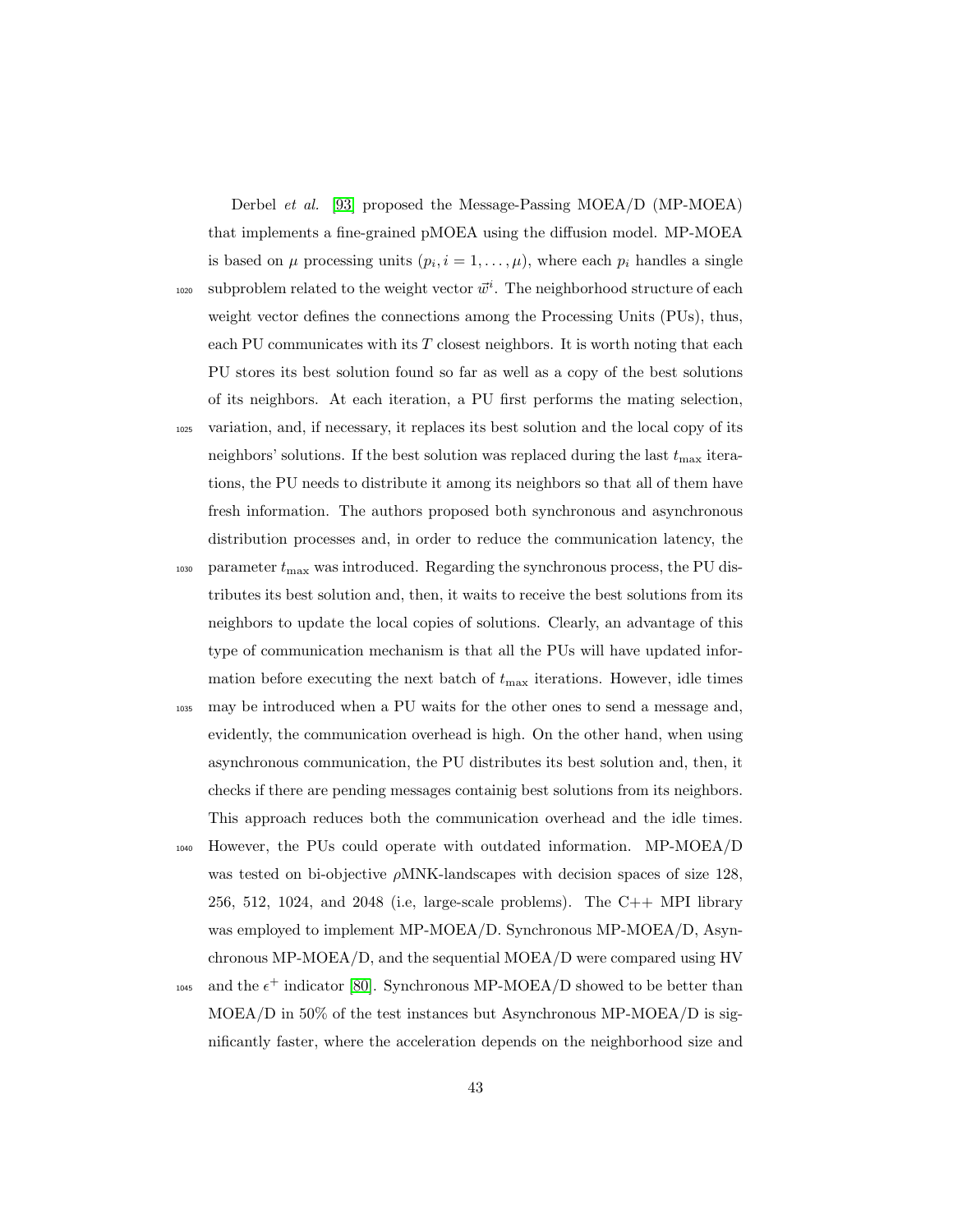the dimensionality of the problem. In consequence, there is a trade-off between quality of the final approximation sets and the speed up that can be achieved.

<sup>1050</sup> Unlike the above described iteration-level proposals that parallelize the population, Gupta and Tan [\[94\]](#page-79-3) proposed an iteration-level NSGA-II whose main target is the parallelization of the non-dominated sorting algorithm [\[20\]](#page-68-0). When the non-dominated sorting algorithm processes a population of  $N \in [10^2, 10^3]$ solutions with 2 to 5 objective functions, the overall computational time is

- <sup>1055</sup> small. However, when  $N \in [10^4, 10^5]$  and the dimensionality of the objective space is greater or equal to 4, the targeted mechanism is time-consuming. In consequence, a GPU-based non-dominated sorting algorithm is proposed. We should emphasize that this approach does not reduce the number of Pareto dominance comparisons. Instead, it performs the comparisons in parallel, making
- <sup>1060</sup> NSGA-II computationally economical and fast. In addition to the GPU-based non-dominated sorting, Gupta and Tan also introduced a GPU-based crowding distance selection. Hence, this NSGA-II uses parallelized selection mechanisms. This GPU-NSGA-II was compared to the sequential NSGA-II on the ZDT and DTLZ problems, the latter ones using from 2 up to 10 objective functions. To
- <sup>1065</sup> emphasize the advantages of the approach, both algorithms used populations of 20480, 25600, and 30720 individuals. In all cases, GPU-NSGA-II showed speed ups from 4.5x up to 14.5x. Clearly, this approach is only useful when managing large population sizes which could be beneficial when dealing with MaOPs that need lots of individuals to approximate the Pareto front. However, when using <sup>1070</sup> the commonly employed populations of hundreds of solutions, GPU-NSGA-II
- could introduce a great overhead due to its use of synchronous communications.

The Parallel Multi-Strategy Evolutionary Algorithm (PMEA) [\[95\]](#page-79-4) executes in parallel three selection mechanisms over the main population. The underlying idea of PMEA is to increase its exploration ability by using decomposition-<sup>1075</sup> based [\[21\]](#page-68-1), indicator-based (using the  $\epsilon^+$  indicator [\[28\]](#page-69-0)), and shift-based [\[70\]](#page-75-1)

selection mechanisms. To this aim, the master-slave model is incorporated where the master node controls the whole evolutionary process by performing mating selection and variation operators to create an offspring population. Then, a copy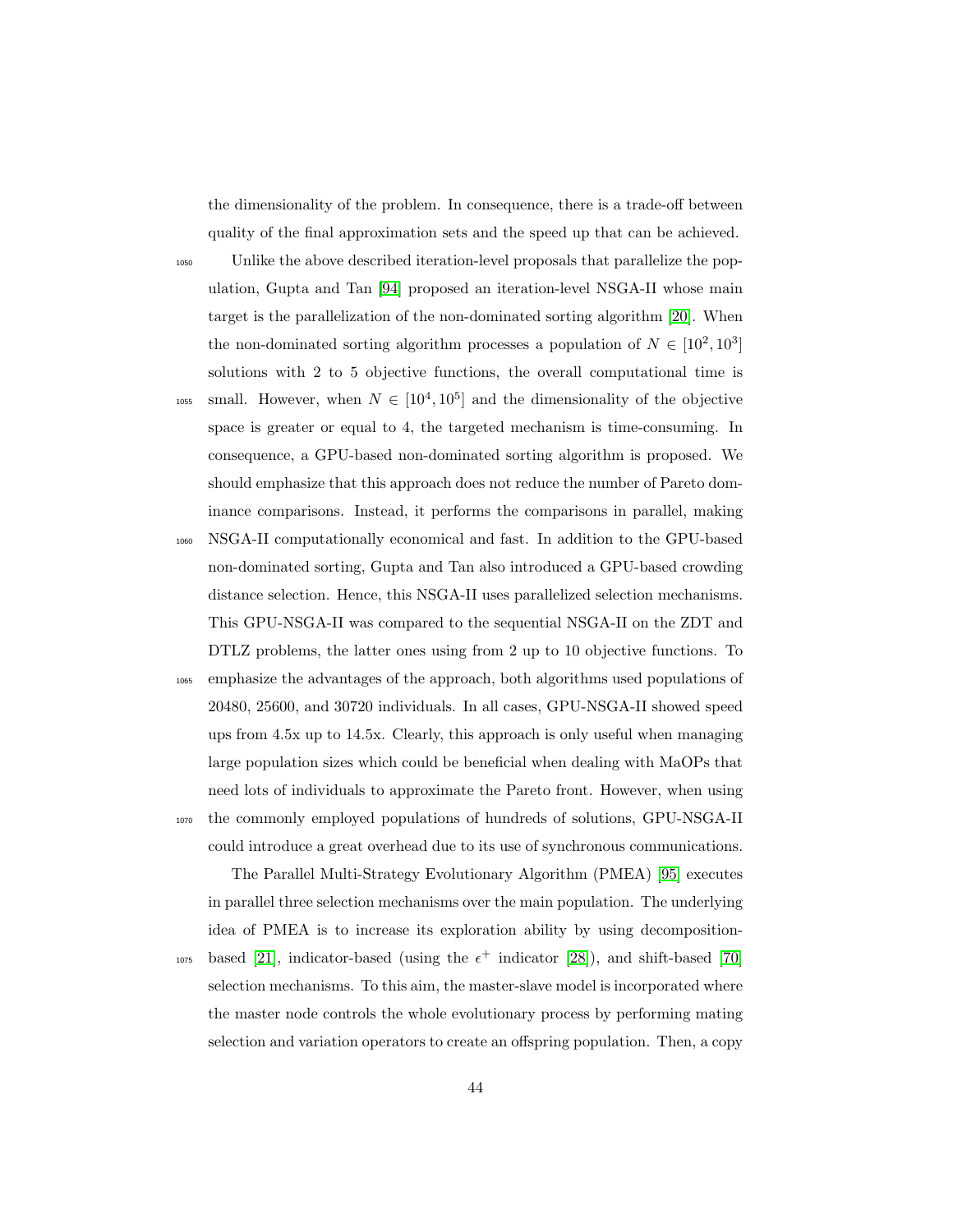of the current population and the offspring population are distributed to the

<sup>1080</sup> slaves where the corresponding selection mechanisms are executed. Finally, the survival solutions are sent back to the master using MPI. The communication in both sides is done synchronously. It should be noted that the mating selection aims to balance the utilization of the three subpopulations and, in contrast to other pMOEAs, PMEA evaluates the objective functions of all the individuals

<sup>1085</sup> in the master node which would not be very efficient when considering timeconsuming objective functions. PMEA was mainly compared with MOEAs using the adopted selection mechanisms, i.e., MOEA/D [\[21\]](#page-68-1), IBEA<sub> $\epsilon$ +</sub> [\[28\]](#page-69-0), and SPEA2+SDE [\[70\]](#page-75-1) adopting the DTLZ and WFG test problems with 3, 5, 8, 10, and 15 objective functions. Regarding the hypervolume indicator, PMEA <sup>1090</sup> outperformed the baseline MOEAs with respect to which it was compared, which implies that this strategy properly combines the strengths of the three selection

schemes while compensating for their respective weaknesses. Manoatl Lopez and Coello proposed a Multi-Objective Memetic Algorithm (MOMA) [\[96\]](#page-79-5) that uses SMS-EMOA as the global optimizer and executes mul-

- tiple local search processes based on the  $IGD^+$  indicator [\[79\]](#page-77-1). The authors developed a version of SMS-EMOA that adopts a GPU-based computation of the hypervolume contributions [\[7\]](#page-66-1) and which evolves the population until a certain percentage of the maximum number generations has been executed. Then, an IGD+-based local search is launched from each point of the reference set that
- $_{1100}$  IGD<sup>+</sup> needs, using the GPUs. Each thread determines the N closest solutions to the reference vector using the modified Euclidean distance  $(d^+)$  of the IGD<sup>+</sup> indicator. Based on this neighborhood, the mating selection is applied to create an offspring individual using the differential evolution operators, where one of the three parents is selected using  $d^+$  and the other two are randomly cho-
- <sup>1105</sup> sen. Each thread synchronously communicates its neighboorhod and offspring solutions such that the next global population is formed, selecting the closest solutions to the reference vectors. Furthermore, the reference set is created using the technique proposed in [\[103\]](#page-81-0) such that the current set of solutions is adjusted to a convex, linear, or concave shape by applying a set-based version of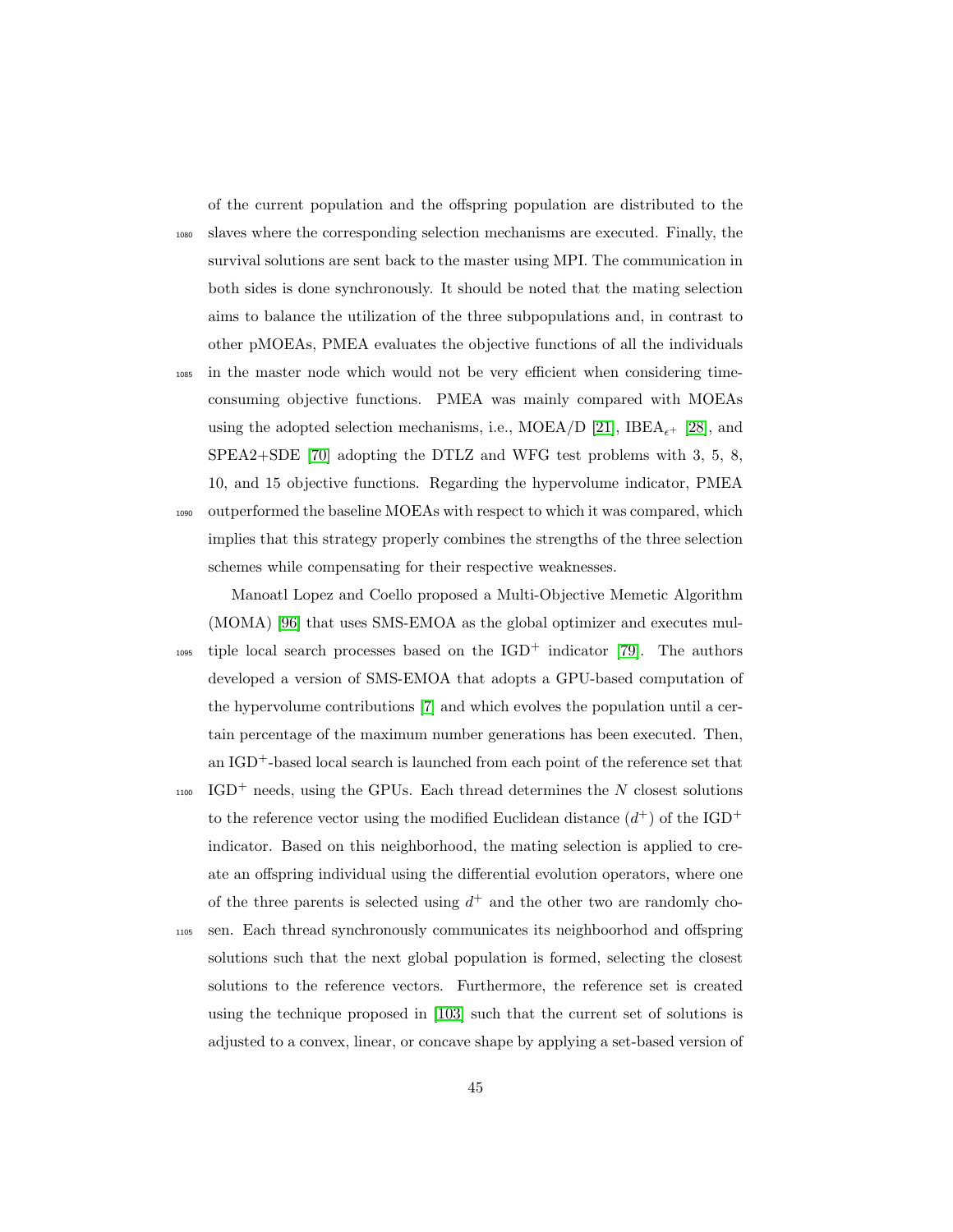- <sup>1110</sup> Newton's method. It is worth emphasizing that the execution of the local search mechanism is based on the use of fine-grained parallelism but instead of a diffusion parallel model, MOMA follows the master-slave paradigm. MOMA was compared with respect to SMS-EMOA, HypE, and a sequential MOMA using the DTLZ and WFG test problems with 2 and 3 objective functions. Since all
- <sup>1115</sup> the MOEAs being compared optimize the hypervolume indicator, this indicator was utilized to assess their performance. MOMA was able to produce Pareto front approximations with marginally inferior HV values than SMS-EMOA but exhibiting the best execution times. The GPU-based computation of the hypervolume contributions helped MOMA to reduce its execution time and the use  $_{1120}$  of the IGD<sup>+</sup>-based local search engines improved the solution's quality.

The Cooperative Coevolutionary MOEA (CCMOEA) [\[104\]](#page-81-1) defines a framework that evolves one population per objective function simultaneously. Taking advantage of its properties, Atashpendar et al. [\[97\]](#page-79-6) proposed to couple the Speed-Constrained Multi-Objective Particle Swarm Optimization Algorithm

- <sup>1125</sup> (SMPSO) into CCMOEA, giving rise to CCSMPSO. The proposal breaks down the main population into several subpopulations, each of which is in charge of evolving a subset of the decision variables, using SMPSO via the island model. At each iteration of CCSMPSO, the subpopulations are evolved in parallel during one generation using SMPSO. Afterwards, each island broadcasts its best
- <sup>1130</sup> local partial solutions to update the local archives of the islands. In other words, all subpopulations evaluate complete solutions through a cooperative exchange of individuals which implies a connection topology where each island is connected to the remaining ones. When the stopping criterion is met, CCSMPSO merges all the local archives to build the Pareto front approximation. CC-
- <sup>1135</sup> SMPSO was compared with respect to SMPSO, and both NSGA-II and SPEA2 under the CCMOEA framework on the bi-objective ZDT and DTLZ test suites. Three evaluation criteria were adopted: (1) quality of the approximation sets, using HV and the  $\epsilon^+$  indicators, (2) computational time, and (3) convergence speed. SMPSO outperformed CCSMPSO in terms of both the HV and the  $\epsilon^+$
- <sup>1140</sup> indicator. On the other hand, CCSMPSO obtained speed ups that ranged from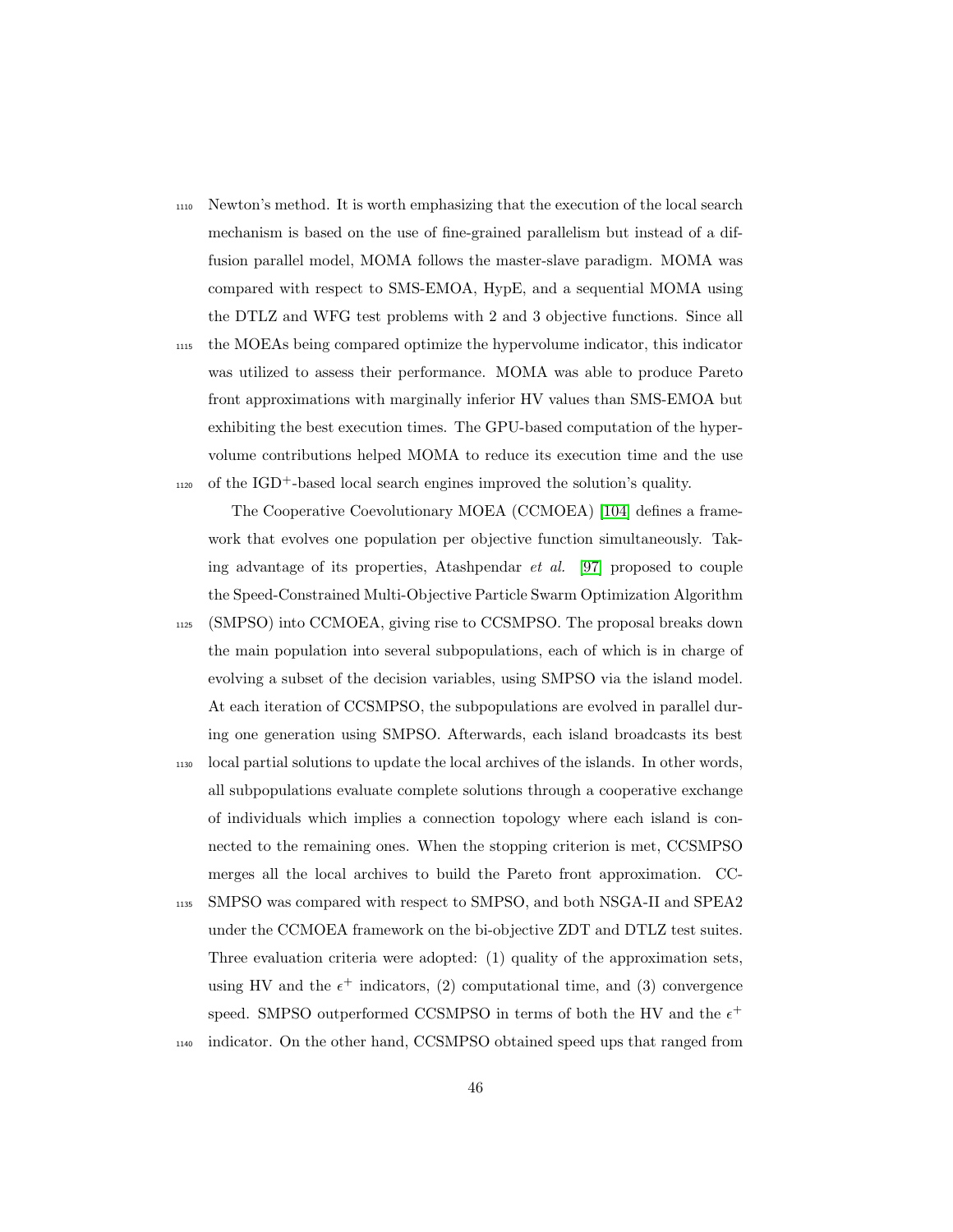3.5x to 4.6x in comparison to SMPSO. Finally, the authors reported that CC-SMPSO was the fastest algorithm to reach HV-based convergence through the evolutionary process.

- Dynamic multi-objective optimization problems (DMOPs) involve solving <sup>1145</sup> an MOP where objectives, constraints, and/or decision variables change over time. Xu et al. [\[98\]](#page-80-0) proposed the Spearman rank Correlation-based Parallel Cooperative Coevolutionary algorithm (SCC-NSGA-II) to handle DMOPs with changing variables. SCC-NSGA-II dynamically groups the decision variables using Spearman rank correlation analysis. Then, a subpopulation is employed <sup>1150</sup> to evolve the decision variables in each group during one generation. To this purpose, SCC-NSGA-II implements a master-slave model where the evaluation
- of complete solutions is done in the master node. Hence, a synchronous communication scheme is implemented to share the partial solutions. If the number of variables changes, then the master node needs to reorganize the groups. In
- <sup>1155</sup> order to assess the performance of SCC-NSGA-II, the authors employed the ZDT1 and the three-objective DTLZ1 problems with changing-variables. Three NSGA-II versions were employed in the comparative study: the original version, one using random grouping and another one using uniform grouping. According to the different IGD variables averaged over  $T$  time scales, SCC-NSGA-II
- <sup>1160</sup> outperformed the three adopted algorithms. However, no further performance analysis was performed. Hence, there is a lack of results that allow to determine the superiority of SCC-NSGA-II. This also calls for the need of a test suite of dynamic MOPs for parallel MOEAs.

Conventional synchronous pMOEAs need to wait for evaluations of all solu-<sup>1165</sup> tions in a population which causes to waste much idle time. To overcome this issue, Harada and Takadama [\[42\]](#page-71-0) proposed the Self-Adaptive Semi-Asynchronous Evolutionary Algorithm  $(SA<sup>2</sup>EA)$  that continuously evolves solutions whenever one solution completes its evaluation.  $SA<sup>2</sup>EA$  controls its degree of asynchrony by changing the number of waited solutions based on the variance of their eval-

<sup>1170</sup> uation time. If the variance of the evaluation time is not large, it is more efficient to evolve new solutions after waiting some or most evaluations to em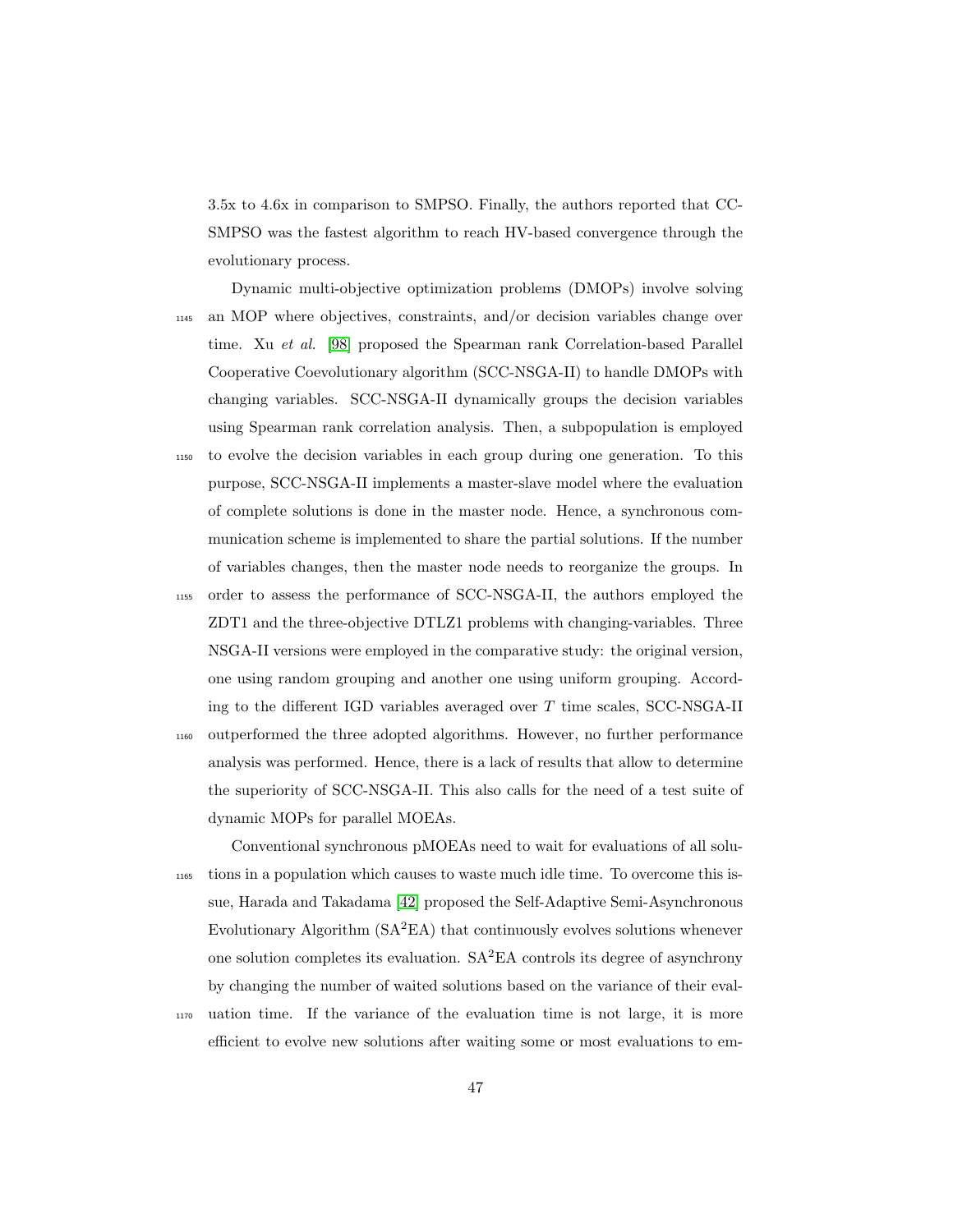ploy their information on the whole evolutionary process. In contrast, if the variance is large, an asynchronous approach is still a good choice to reduce idle times. Hence, the search ability of this proposal depends on the trade-off be-

- $_{1175}$  tween idle times to wait for solution evaluations and search efficiency.  $SA^2EA$ is implemented under a master-slave model where the nodes communicate with the master in an adaptive way, i.e., sometimes the communication could be synchronous, asynchrnonous, or semi-asynchronous. Additionally, the master node keeps the global non-dominated solutions. The authors employed NSGA-
- <sup>1180</sup> II as the baseline algorithm to implement a complete synchronous NSGA-II (CSNSGA-II), a semi-asynchronous NSGA-II (SANSGA-II), and a self-adaptive semi-asynchronous NSGA-II (SA<sup>2</sup>NSGA-II). All algorithms employed 100 slave nodes and the bi-objective ZDT and WFG test suites were adopted for comparison. As expected, SANSGA-II and SA2NSGA-II were faster than CSNSGA-II
- <sup>1185</sup> due to the reduction of idle times. Regarding the quality of approximation sets based on HV, SA2NSGA-II produced similar results to CSNSGA-II while the latter outperformed SANSGA-II. This is an insight that the exploitation of idle times and its search ability allowed SA2NSGA-II not only to be faster than CSNSGA-II but also to produce results of similar quality.
- <sup>1190</sup> The application of pMOEAs is not only restricted to conventional MOPs since they have also been applied to solve dynamic MOPs and robust optimization problems. Such is the case of the Parallel Double-Level MOEA (PDL-MOEA) [\[99\]](#page-80-1) in which a single-objective uncertain optimization problem is translated into a bi-objective MOP by conserving the expectation and the variance <sup>1195</sup> as two objectives. Hence, PDL-MOEA returns a set of solutions representing different stabilities. The double-level design is the master-slave parallel model where the master level maintains the global non-dominated solutions and at the slave level the problem is decomposed into a set of subproblems that are solved in parallel. PDL-MOEA is based on the MOEA with double-level
- <sup>1200</sup> archives (MOEA-DLA) [\[105\]](#page-81-2) in which at the global level, a swarm works at the MOP level while in the sub-problem level the MOP is decomposed and a particle is in charge of a subproblem. Due to this scheme, the master node in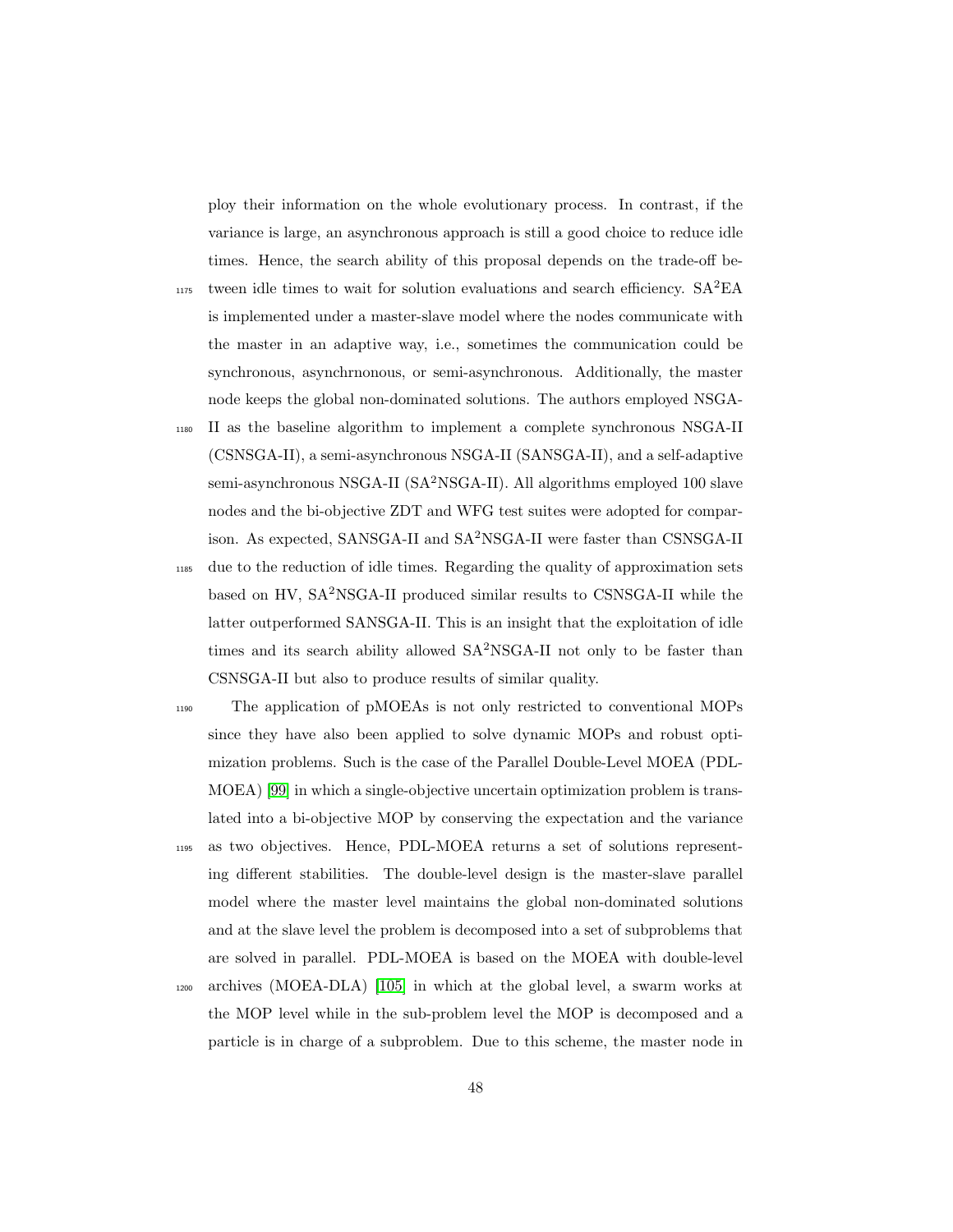PDL-MOEA focuses on a well-diversified set of non-dominated solutions and the slaves accelerate convergence towards the Pareto front by solving the re-

<sup>1205</sup> lated subproblems. PDL-MOEA was compared with respect to MOEA-DLA, MOEA/D, and NSGA-II on the ZDT test problems, on DTLZ1-DTLZ3 and WFG1-WFG3, and on seven robust optimization problems (ROPs). Regarding HV, PDL-MOEA performed better than MOEA-DLA and it outperformed MOEA/D and NSGA-II. On the other hand, for the ZDT, DTLZ, and WFG test

<sup>1210</sup> problems PDL-MOEA achieved speed ups of up to 1.22x and for the ROPs the speed ups were of up to 8.68x with respect to MOEA-DLA. The reason for this behavior is that conventional benchmarks are not time-consuming. Therefore, the communication time is greater than the evaluation time of the objective functions which produces no significant speed ups. However, the ROPs are time <sup>1215</sup> consuming and, hence, the advantages of PDL-MOEA in this domain can be clearly observed since in those cases, it achieves significant speed ups.

The Constrained MOEA/D with Directed Mating and Archives of Infeasible Solutions (CMOEA/D-DMA) [\[106\]](#page-81-3) was designed to tackle constrained MaOPs. For this purpose, it maintains the best feasible solution for each subproblem <sup>1220</sup> and a set of infeasible solutions. To generate new solutions, it employs directed mating which requires the feasible solution and some of the infeasible solutions. Hence, it does not employ neighborhood structures. In 2019, Miyakawa et al. [\[100\]](#page-80-2) proposed a parallel CMOEA/D-DMA, denoted as pCMOEA/D-DMA, that launches a thread for each subproblem, i.e., a thread is associated with

- <sup>1225</sup> a single solution. The neighboring relations associated to each weight vector are employed to define the communication scheme, thus, an individual can only communicate with its nearest neighbors. In consequence, pCMOEA/D-DMA is a fine-grained pMOEA that uses the diffusion model. For each subproblem, the best feasible solution is stored and an archive of infeasible solutions is
- <sup>1230</sup> maintained so that directed mating can be performed. If there is enough information to execute the directed mating, an individual does not need to communicate with its neighbors which implies no communication overhead because the offspring generation and the solution update can be performed in paral-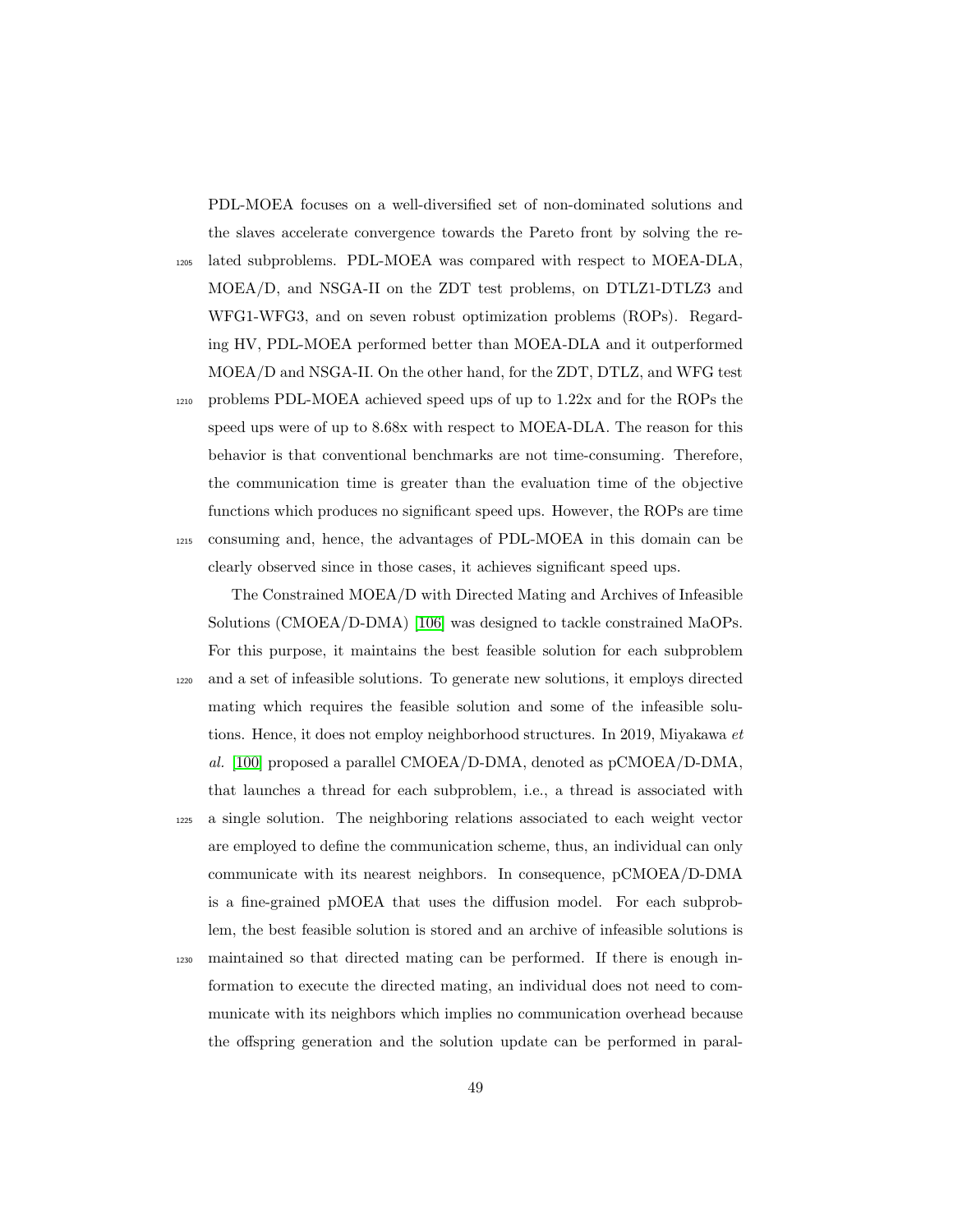lel. Otherwise, the individual communicates with its neighbors to retrieve the

 $1235$  necessary information. To examine the potential of pCMOEA/D-DMA, it was compared with CMOEA/D-DMA and MOEA/D on constrained bi-objective knapsack problems with 500 items, focusing only on the final quality of the approximation sets. Unfortunately, the authors just presented a reduced comparison that showed that the hypervolume values related to pCMOEA/D-DMA <sup>1240</sup> remain constant as the granularity of the parallelization increases. However, MOEA/D showed better HV values.

# 3.3.1. Discussion

Unlike algorithmic-level approaches that involve the parallelization of whole algorithms, iteration-level proposals look at parallelizing either the evaluation of <sup>1245</sup> individuals or complete mechanisms of an MOEA. In this level of parallelization, the framework of MOEA/D has attracted a lot of attention due to its inherent potential of parallelization, giving rise to pMOEA/D, PQEA, GPU-MOEA/D-ACO, PaDe, MP-MOEA/D, and PMEA. From these approaches, pMOEA/D, PQEA, and GPU-MOEA/D-ACO are similar according to our proposed tax-

- <sup>1250</sup> onomy, being the partioning of the objective space and the use of a masterslave model the two main characteristics. In contrast, PaDe and MP-MOEA/D represent interesting approaches. PaDe is an asynchronous pMOEA based on the island model which allows the maintenance of a distributed Pareto front. As in the case of pMOEA/D, PQEA, and GPU-MOEAA/D-ACO, it uses a
- <sup>1255</sup> partitioned objective space. MP-MOEA/D is one of few approaches that employs the diffusion model and has the capacity to perform asynchronous and synchronous communication among the demes. Moreover, it was implemented using MPI which encourages its execution in massively parallel architectures. Regarding the communication strategy,  $SA<sup>2</sup>EA$  is the only pMOEA (taking into
- <sup>1260</sup> account all the parallel levels) that has an adaptive communication scheme. The demes of SA<sup>2</sup>EA can communicate in a synchronous, asynchronous, and semiasynchronous fashion depending on the worklod conditions. As in the case of the parallel hyper-heuristic [\[52\]](#page-73-0) in the previous section,  $SA<sup>2</sup>EA$  can be taken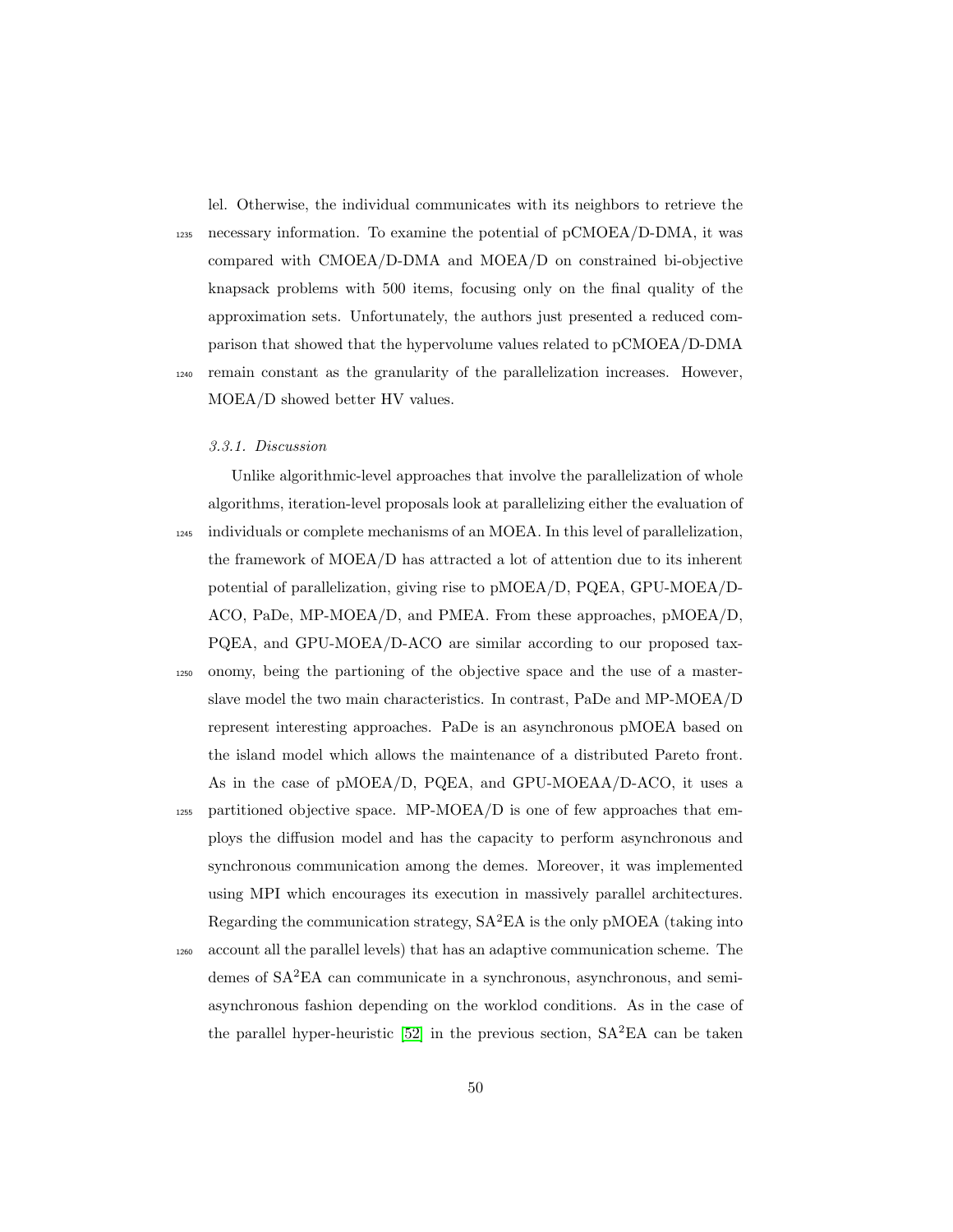as a cornerstone to the design of configurable pMOEAs. Another MOEA that

<sup>1265</sup> has been constantly parallelized is the SMS-EMOA. Regarding iteration-level proposals of SMS-EMOA, pSMS-EMOA aims to tackle very expensive MOPs by dividing the evaluation of individuals in several nodes. However, pSMS-EMOA suffers from the high computational cost of computing the contributions to the hypervolume indicator which makes it prohibitive for MaOPs. In

- <sup>1270</sup> contrast, MOMA is an approach that parallelizes two mechanisms: the computation of the calculation of the hypervolume contributions and it launches several IGD+-based local search mechanisms to improve the current solutions. Nevertheless, neither pSMS-EMOA nor MOMA can obtain the quality results of S-PAMICRO [\[61\]](#page-74-0) at low execution times.
- $Res<sub>1275</sub>$  Regarding computational time, the authors of  $SA<sup>2</sup>EA$  provide a remarkable study that analyzes the impact of both a synchronous and an asynchronous communication scheme. Asynchronicity effectively reduces the overall computational time although it comprises the quality of the Pareto front approximation. On the other hand, a synchronous communication implies slighty larger runtimes
- <sup>1280</sup> at the expense of better Pareto front approximations. Hence, a multi-objective optimization problem can be formulated based on the use of a synchronous or an asynchronous scheme. SMPSO is able to obtain speed ups of up to 4x on solving large-scale versions of ZDT and DTLZ problems, which makes it a promising approach when dealing with large-scale MOPs. Regarding MOMA, the authors
- <sup>1285</sup> presented two versions: a CPU-based MOMA and a GPU-MOMA. Both parallel versions operate faster than the sequential MOMA but the results showed that the use of GPU hardware considerably increases the speed ups. Overall, this effect is consistent in the various GPU-based approaches such as GPU-NSGA-II, GPU-MOEA/D-ACO, and GPU-MOEA. Regarding the MOEA/D approaches,
- <sup>1290</sup> MP-MOEA/D presents promising results due to the massive use of parallel resources (it was executed on a 128-node cluster). Moreover, MP-MOEA/D is able to solve large-scale MOPs of up to 2048 variables. Nevertheless, MP-MOEA/D was only tested on a bi-objective landscape problem. In contrast, PaDe presents almost-linear speed ups on the three-, four-, and five-objective DTLZ problems.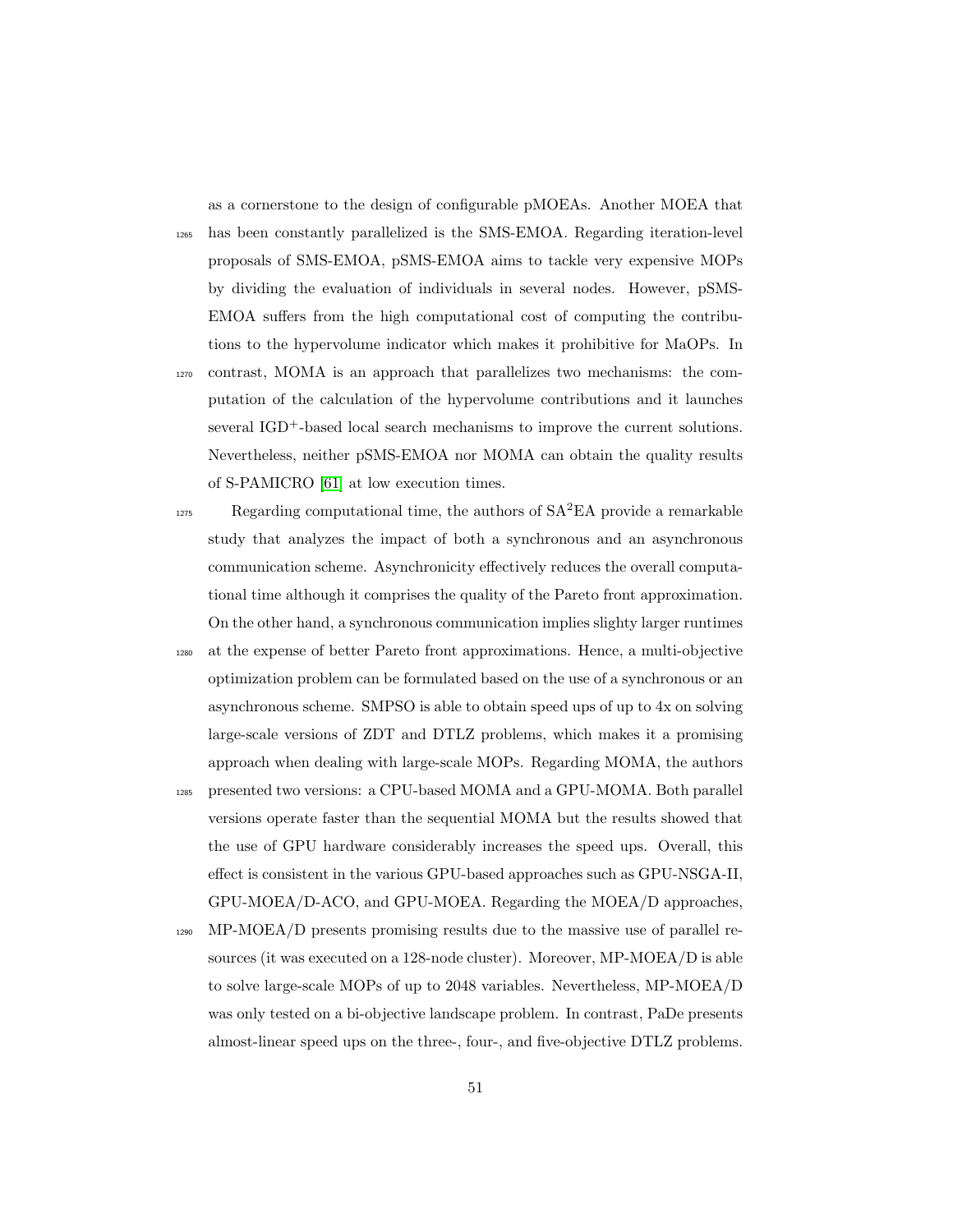# <sup>1295</sup> Hence, PaDe rises as the fastest MOEA/D-like algorithm.

#### 3.4. Solution-level Parallelization

Unlike the algorithmic- and iteration-levels that are problem independent, the solution-level completely depends on the MOP being tackled. As initially proposed by Talbi [\[13\]](#page-67-0), solution-level focuses on the parallel evaluation of a sin-<sup>1300</sup> gle solution, considering objective functions and constraints but they need to be computationally expensive. The current state-of-the-art benchmark problems do not include any time-consuming functions. At most, some researchers have added useless loops to the test problems to emulate a time-consuming functions [\[87\]](#page-78-2). Evidently, the real expensive MOPs can be found in real-world applications

<sup>1305</sup> [\[1\]](#page-65-0). In consequence, solution-level must be considered as a fundamental part in our taxonomy (even though there are no current approaches that consider this level to the best of the authors' knowledge) since in real-world applications it is much more likely to find time-consuming MOPs that require the parallelization of their functions using either of the two proposed ways (i.e., decomposition of <sup>1310</sup> data or decomposition of functions). Additionally, it is very important to propose benchmark problems that emulate or consider computationally expensive

# functions.

#### 3.5. Multi-level Parallelization

In this section, the multi-level pMOEAs (also known as hybrid approaches) <sup>1315</sup> are described. The main characteristics of these proposals are summarized in Table [6](#page-52-0) while Table [7](#page-52-1) shows the implementation details. It is worth noting in the table the existence of solution-level proposals.

The Distributed Cooperation model of Multi-Objective Genetic Algorithm with Environmental Scheme (DCMOGADES) [\[107\]](#page-81-4) is a multi-level approach <sup>1320</sup> that uses both algorithmic- and iteration-levels. It combines DCMOGA [\[44\]](#page-71-1) and MOGADES [\[43\]](#page-71-2) where the former imposes the algorithmic-level structure and the latter is in charge of the iteration-level. In this light,  $N + 1$  islands are initially created using a star topology (as employed in DCMOGA), where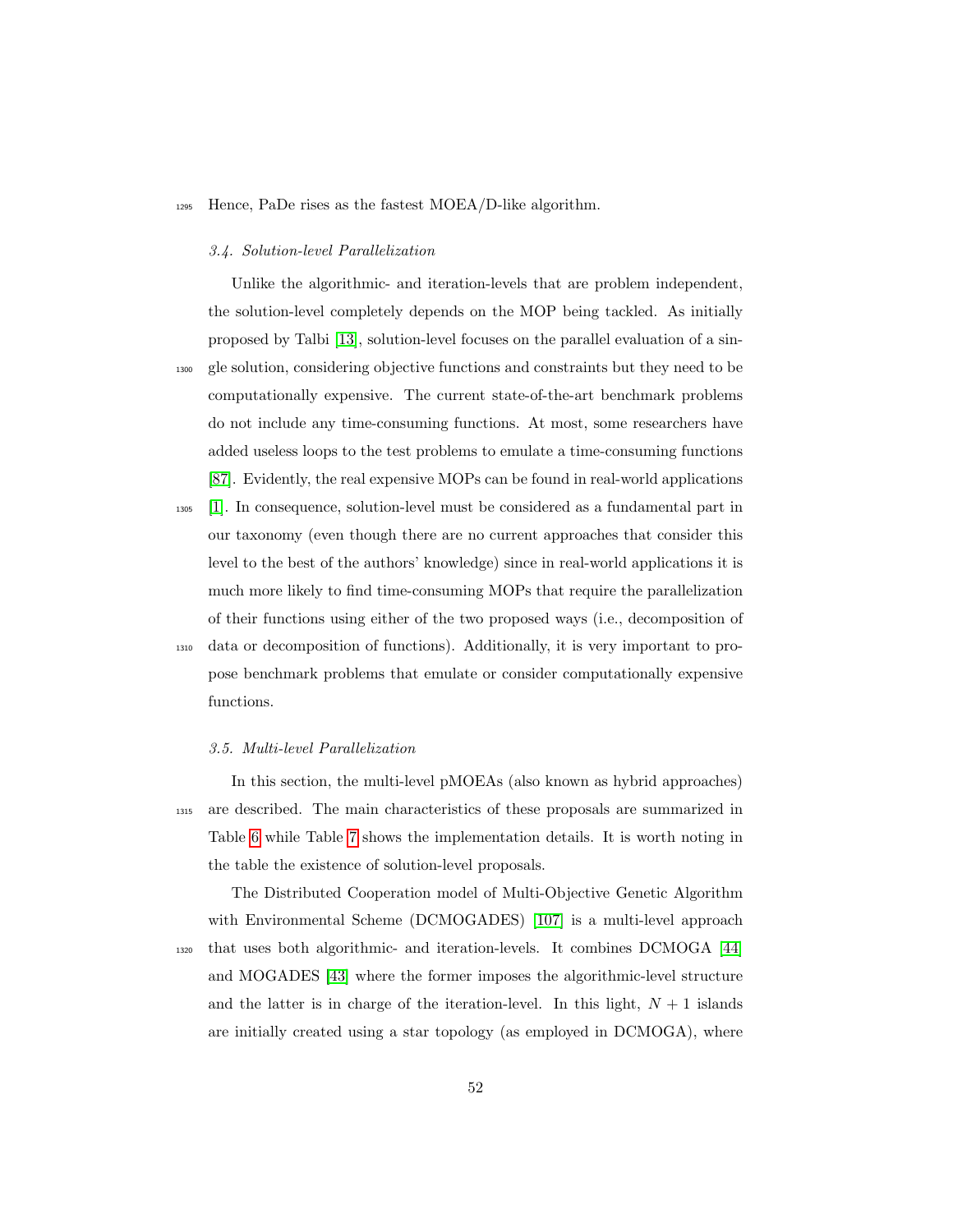<span id="page-52-0"></span>Table 6: Multi-level proposals: main characteristics. The following terms are employed: master-slave model (MS), island model (IM), parallelism of population (PPop), synchronous (Sync), asynchronous (Async), global (G), partitioned (P), centralized (C), distributed (D), homogeneous (Ho), heterogeneous (He), static (St), dynamic (Dyn), and not applicable (N/A) when an approach does not use a parallel level.

| Name                     | Algorithmic-level | Iteration-level | Solution-level   | Communication | Space<br>Decision | Space<br>Objective | Front<br>Pareto | Nodes | Distribution | Year | Reference |
|--------------------------|-------------------|-----------------|------------------|---------------|-------------------|--------------------|-----------------|-------|--------------|------|-----------|
| <b>DCMOGADES</b>         | IM                | PPop<br>IM      | N/A              | Sync          | G                 | $\mathbf P$        | $\mathcal{C}$   | Ho    | Dyn          | 2002 | $[107]$   |
| Hierarchical approach in | MS                | PPop            | N/A              | Sync          | G or              | G or               | D               | He    | St           | 2008 | [108]     |
| distributed MOEAS        |                   | IM              |                  | Async         | P                 | $\mathsf{P}$       |                 |       |              |      |           |
| Multi-level NSGA-II      | N/A               | PPop            | Decomposition of | Sync          | G                 | G                  | D               | Ho    | St           | 2015 | $[38]$    |
|                          |                   | IM              | functions        |               |                   |                    |                 |       |              |      |           |
| CPU-GPU NSGA-II          | N/A               | PPop            | Decomposition of | Sync or       | G                 | G                  | $\mathcal{C}$   | Ho    | Dyn          | 2018 | [39]      |
|                          |                   | MS              | data             | Async         |                   |                    |                 |       |              |      |           |

<span id="page-52-1"></span>Table 7: Multi-level proposals: implementation characteristics.

| Name                                          | architecture<br>Parallel                                                                               | Communication<br>library               | Programming<br>language       | Operating<br>system       | Reference |
|-----------------------------------------------|--------------------------------------------------------------------------------------------------------|----------------------------------------|-------------------------------|---------------------------|-----------|
| <b>DCMOGADES</b>                              | Not defined                                                                                            | Not defined                            | Not defined                   | Not defined               | $[107]$   |
| Hierarchical approach in<br>distributed MOEAS | Multi-computer<br>(8-node PC-Cluster<br>and 24-node Grid))                                             | Java MPI (Cluster)<br>gLite (for Grid) | Java<br>(Cluster and Grid)    | Linux<br>Scientific Linux | $[108]$   |
| Multi-level NSGA-II                           | Multi-computer and<br>multi-core (180-node<br>PC-Cluster, 8-core<br>nodes with 16<br>threads each one) | MPI and<br>OpenMP                      | $\mathcal{C}$                 | Not defined               | $[38]$    |
| CPU-GPU NSGA-II                               | Multi-computer (4-node<br>PC-Cluster) and GPU                                                          | MPI and<br>OpenCL                      | $C++ (MPI)$<br>and C (OpenCL) | Linux<br>CentOS           | $[39]$    |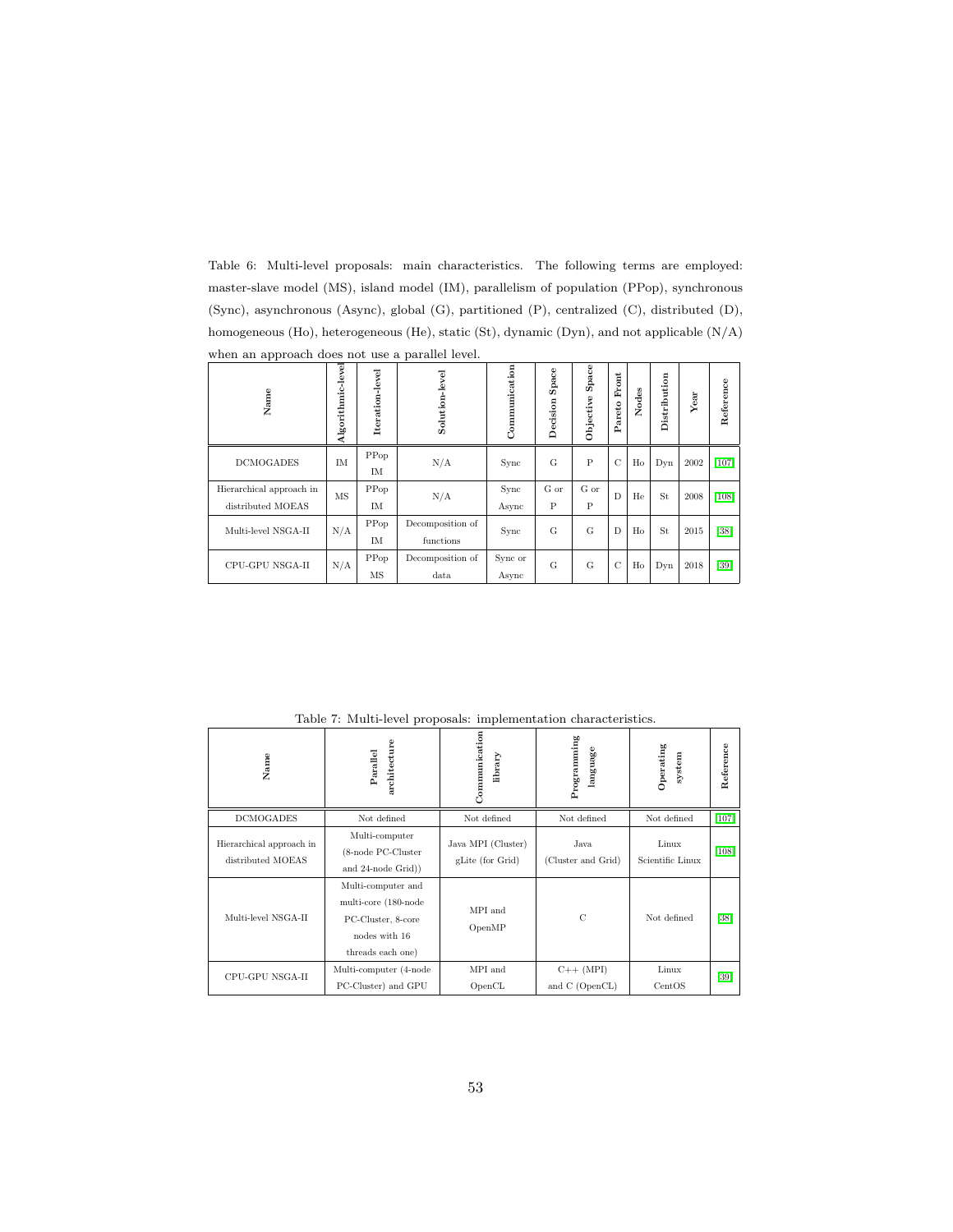N islands correspond to Single-Objective Genetic Algorithm (SOGA) groups <sup>1325</sup> and the remaining one is a Multi-Objective Genetic Algorithm (MOGA) group. Then, each group is structured using the island model, following the design of MOGADES. Hence, there will be  $N+1$  groups connected by a star topology, where each group is formed by an island model using an unidirectional ring topology with random migration. Thus, the MOGA group runs MOGADES and <sup>1330</sup> the peripheral nodes, related to the SOGA groups, perform a parallel genetic

- algorithm (pGA) for single-objective optimization. Moreover, when extreme solutions are interchanged and they are better in the corresponding objective, one deme of the source node is migrated. This way, the most successful algorithm obtains more resources. DCMOGADES performed better than NSGA-II,
- <sup>1335</sup> SPEA2 and MOGADES on two bi-objective problems, producing widespread solutions. However, more evidence is required to validate its performance. One advantage of this scheme is that the number of demes is independent of the number of objectives.
- Zaharie et al. [\[108\]](#page-81-5) proposed a framework for the parallel execution of <sup>1340</sup> MOEAs, based on a layered structure, targetting different execution environments such as single computers, computer clusters and grid infraestructure. In the upper layer, a master-slave structure is implemented to independently evolve colonies of populations, each one being executed in a location of a grid environment. The slaves only communicate with the master node at the end <sup>1345</sup> of the evolutionary process to share the non-dominated individuals that they found. Each slave is in turn structured using the island model, where the islands implement sequential algorithms that explore the entire decision space or a fragment of it. From a practical point of view, this layer is executed on a cluster of computers so that each processor deals with the evolution of one or <sup>1350</sup> several subpopulations from a colony. The authors implemented the approach using eight independent pMOEAs (based on NSGA-II and island APDE [\[109\]](#page-82-0)) running on a cluster, having different communication strategies. In the highest level, a master process, hosted on a grid, collects all the results and constructs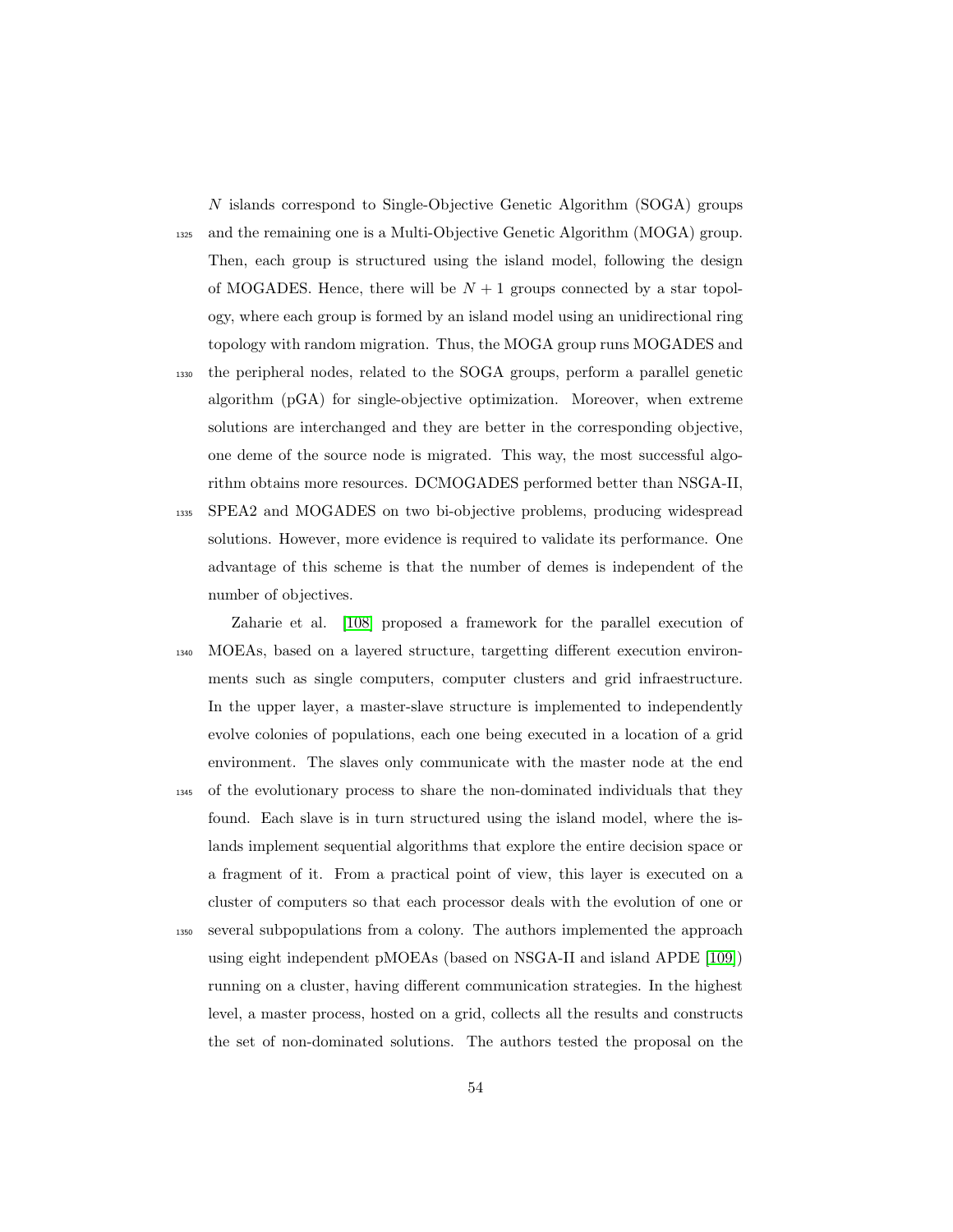- <sup>1355</sup> ZDT test suite, observing that the best strategy was to use NSGA-II with a population of 200 individuals and a crossover probability of 0.9. Moreover, the collective step affects the speed up when the evaluation cost is negligible. The main drawback of this approach is that the user must define the configuration of each MOEA.
- <sup>1360</sup> The design of digital circuits is a challenging application in which, besides functionality, it is required to minimize the area of the circuit and the power consumption. Hrbacek [\[38\]](#page-70-0) proposed a multi-objective evolutionary approach where the trade-off between error and efficiency of the circuit is exploited. The proposal, denoted here as multi-level NSGA-II, combines an iteration-level de-<sup>1365</sup> sign using the island model with a solution-level that aims to reduce the high
- computational cost of evaluating the objective functions of the generated digital circuits. To handle the design of digital circuits, the authors embedded a cartesian genetic programming (CGP) representation into NSGA-II. Due to the neutrality present in CGP, premature convergence is caused. In consequence, the
- <sup>1370</sup> authors introduced a new equivalence rank which allows to place equivalent solutions in a certain order that helps to preserve the neutrality character of CGP. Hence, each island executes a NSGA-II algorithm using the above mentioned modifications. The evaluation of each of the three objective functions (namely, the mean squared error, area of the circuit based on the approximate number
- <sup>1375</sup> of transistors, and latency) was performed in parallel using a decomposition of function approach. The authors analyzed the performance of the approach and the most relevant result was that the influence of the island model to reduce the average error of the circuit has a good impact when the number of islands increases. They also analyzed the effect of increasing the size of the offspring <sup>1380</sup> population and the number of generations executed. Regarding the design of two arithmetical circuits (a 4-bit multiplier and a 4-bit adder), the approach was able to generate designs that could reduce the overall error.

Escobar et al. [\[39\]](#page-71-3) introduced an MOEA for feature selection in electroencephalogram (EEG) classification which takes advantage of the CPU-GPU tech-<sup>1385</sup> nology. Specifically, this proposal deals with a multi-objective feature selection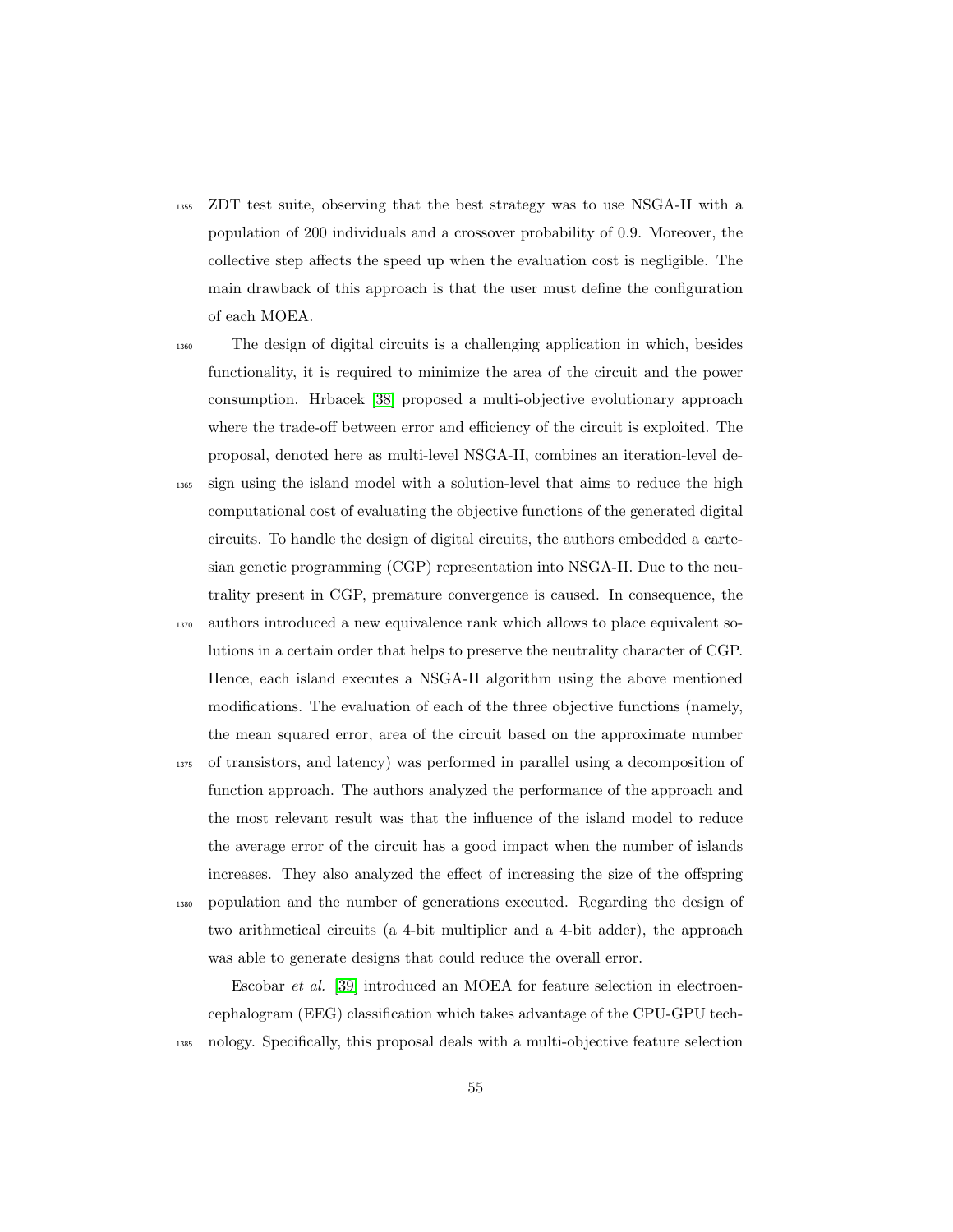problem (MOF) in unsupervised classification of patterns characterized by a high number of features. Such a problem is tackled using as baseline NSGA-II that is adapted to be executed in a CPU-GPU environment. In the upper level, the iteration-level is implemented to split the population following the

- <sup>1390</sup> master-slave model. The communication between the master and the slaves is implemented using MPI to dynamically distribute the population, which reduces unbalanced loads. In consequence, the master asynchronously responds to the requests for subpopulations of each slave until there is no more work to do. Each slave evolves a subpopulation that encodes different feature selections.
- $_{1395}$  Each individual performs a k-means algorithm to evaluate two objective functions defined according to two clustering validation indices which correspond to the minimization and maximization of the intra-cluster and the inter-cluster distances. Due to these time-consuming functions, it is necessary to parallelize them. The nature of the k-means algorithm allows to exploit the data paral-

<sup>1400</sup> lelism. Therefore, the solution-level uses the decomposition of data approach. The proposed approach was tested on 178 EEG patterns with 3600 features per pattern, varying the number of subpopulations from 1 to 32 subpopulations. Both a sequential and the CPU-GPU approaches were compared and the experimental results showed that they are similar in terms of hypervolume values,

<sup>1405</sup> although the latter was faster as the number of subpopulations increased. With 32 subpopulations, it was possible to obtain speed ups of 70x.

# 3.5.1. Discussion

The design of multi-level approaches is a challenging and promising problem research direction. As shown in Figure [1,](#page-10-0) one can produce several combina-<sup>1410</sup> tions of parallel models, exploiting the advantages of them. Currently, due to the available hardware, the design of multi-level pMOEAs can be easily accomplished, combining GPUs, multi-core and multi-computer systems. For example, the Multi-level NSGA-II uses a 180-node PC-Cluster, where each computer has a multi-core architecture. This architecture encourages a massive paralleliza-<sup>1415</sup> tion. It is worth noting that both the Multi-level NSGA-II and the CPU-GPU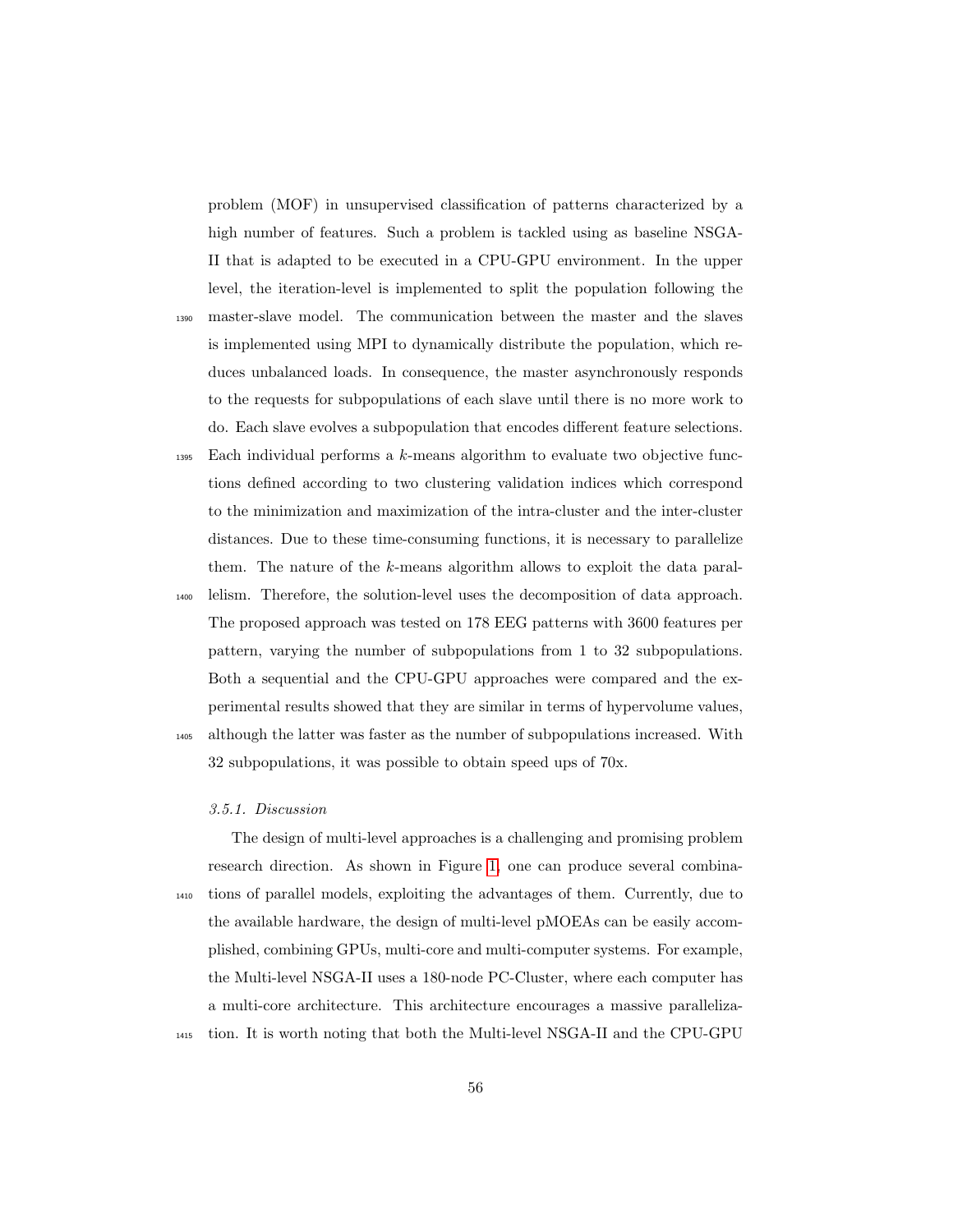NSGA-II are iteration-level approaches that also support the parallelization of the calculation of the objective functions. Hence, these approaches have great potential to be used when dealing with expensive MOPs with heterogeneous objective functions. In contrast, DCMOGADES [\[107\]](#page-81-4) and the proposal of Zaharie

<sup>1420</sup> et al [\[108\]](#page-81-5) implement a more common structure oriented to the parallelization of the population. In summary, multi-level parallelization is still a fertile research field where algorithms with different characteristics can be constructed. However, the few degrees of freedom available in these approaches is their main drawback. For instance, it is necessary to analyze the overhead related to the <sup>1425</sup> communication between the pieces of hardware. Furthermore, due to the utilization of two or more parallel schemes, this involves a study of how the inherent parameters affect the quality of the final approximation sets.

### 4. Potentially parallelizable MOEAs

In this section, we discuss two design strategies of multi-objective evolution-<sup>1430</sup> ary algorithms: coevolution and decomposition. Both approaches are specially relevant due to the wide variety of algorithms based on them and their potential to be parallelized. On the one hand, coevolutionary MOEAs (CMOEAs) which are extensions of traditional MOEAs, have been effectively employed to solve large-scale MOPs [\[110\]](#page-82-1). Large-scale MOPs involve decision spaces with <sup>1435</sup> hundreds (or even thousands) of decision variables which makes them very complex and computationally expensive. On the other hand, decomposition-based MOEAs are a popular designing strategy where an MOP is decomposed into several single-objective optimization problems (SOPs) which are simultaneously solved by an MOEA [\[111,](#page-82-2) [112\]](#page-82-3). MOEAs based on these strategies have a great <sup>1440</sup> potential to be parallelized.

#### 4.1. Coevolutionary MOEAs

According to Miguel Antonio and Coello [\[110\]](#page-82-1), coevolutionary MOEAs are mainly divided into three main classes: cooperative CMOEAs, competitive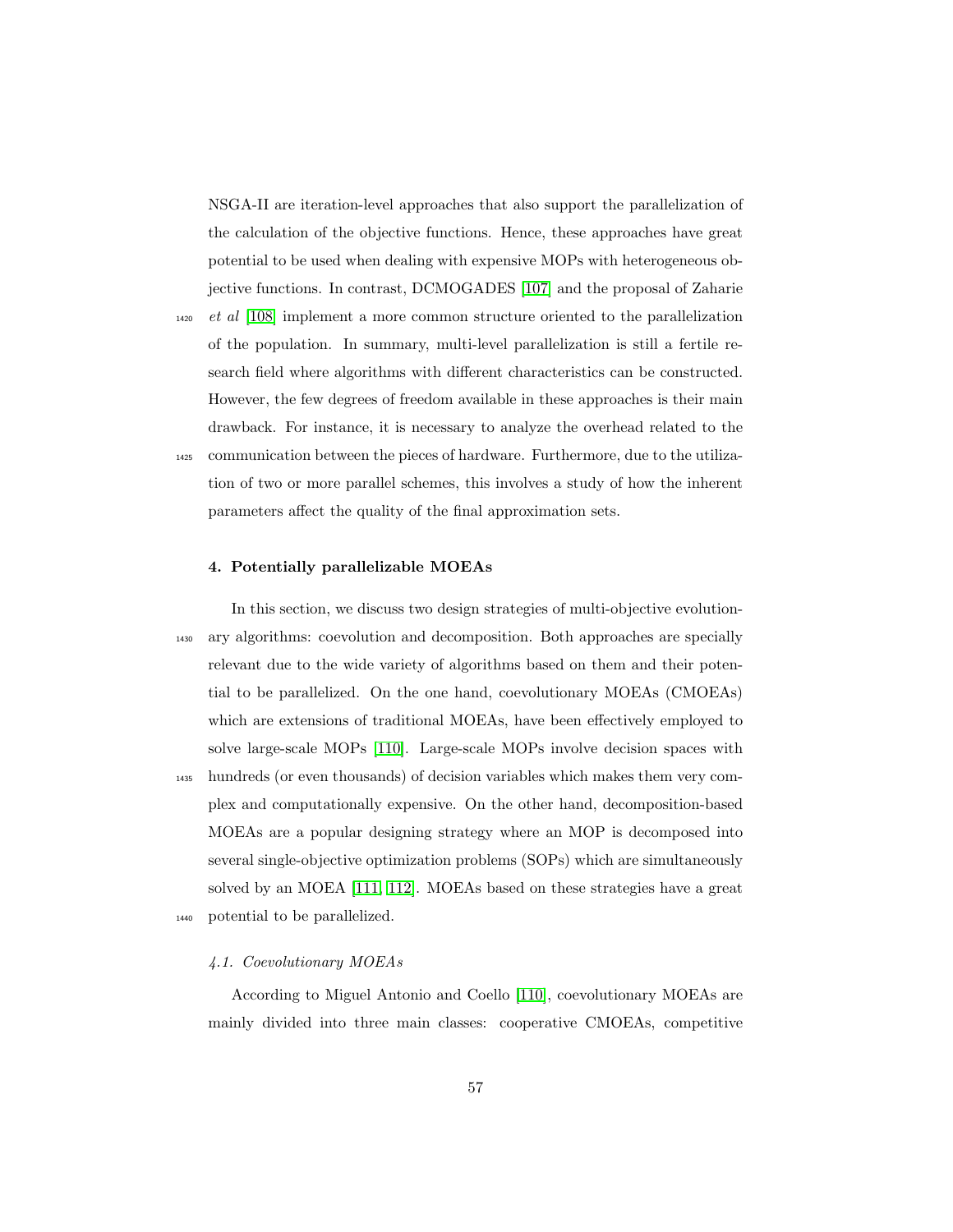CMOEAs, and competitive-cooperative CMOEAs. From these classes, the coop-

<sup>1445</sup> erative CMOEAs (CCMOEAs) are noteworthy since they decompose either the decision or the objective spaces (the reader is referred to [\[110\]](#page-82-1) which presents a survey of CCMOEAs). Hence, parallelization seems as a straightforward way to improve these algorithms. Regarding the decomposition of the decision space, CCMOEAs assign a species population to each subset of decision variables.

- <sup>1450</sup> Thus, a complete solution is partitioned into a given number of species populations. A CCMOEA makes the member of the species populations collaborate to evaluate the objective functions. Some representative sequential CCMOEAs can be found in [\[113,](#page-82-4) [114,](#page-82-5) [115,](#page-82-6) [116,](#page-83-0) [117,](#page-83-1) [6\]](#page-66-2). Due to the existence of multiple species populations in charge of subsets of decision variables, the parallelization could
- <sup>1455</sup> be a latent tool to improve these CCMOEAs. However, special attention should be paid to these MOPs since sometimes there are highly complex interdependencies which prevents their parallelization. In Section [3.2,](#page-17-0) we revised pPAES [\[47\]](#page-72-0) which is an algorithmic-level parallel CCMOEA and we also analyzed the functioning of two iteration-level parallel CCMOEAs focused on the partitioning of
- <sup>1460</sup> the decision space [\[98,](#page-80-0) [97\]](#page-79-6) in Section [3.3.](#page-34-0) In the case of CCMOEAs focused on the decomposition of the objective space, the species populations cooperate with each other to approximate the whole Pareto front. In this case, each objective function is assigned to a species population to be optimized (which contrasts with the decomposition-based MOEAs where the SOPs are formed
- <sup>1465</sup> by scalarizing functions). This scheme aims to improve the exploration of the objective space. Recent proposals are the following: [\[118,](#page-83-2) [119,](#page-83-3) [117,](#page-83-1) [120\]](#page-83-4). Due to the assigment of an objective function to a species population, the application of the master-slave or the island model seems direct. However, an important factor is the maintenance of diversity among the whole population since the <sup>1470</sup> optimization of the objective functions in isolation may cause diversity loss.

### 4.2. Decomposition-based MOEAs

The Multi-Objective Evolutionary Algorithm based on Decomposition [\[21\]](#page-68-1) has deserved a lot of attention from the evolutionary multi-objective optimiza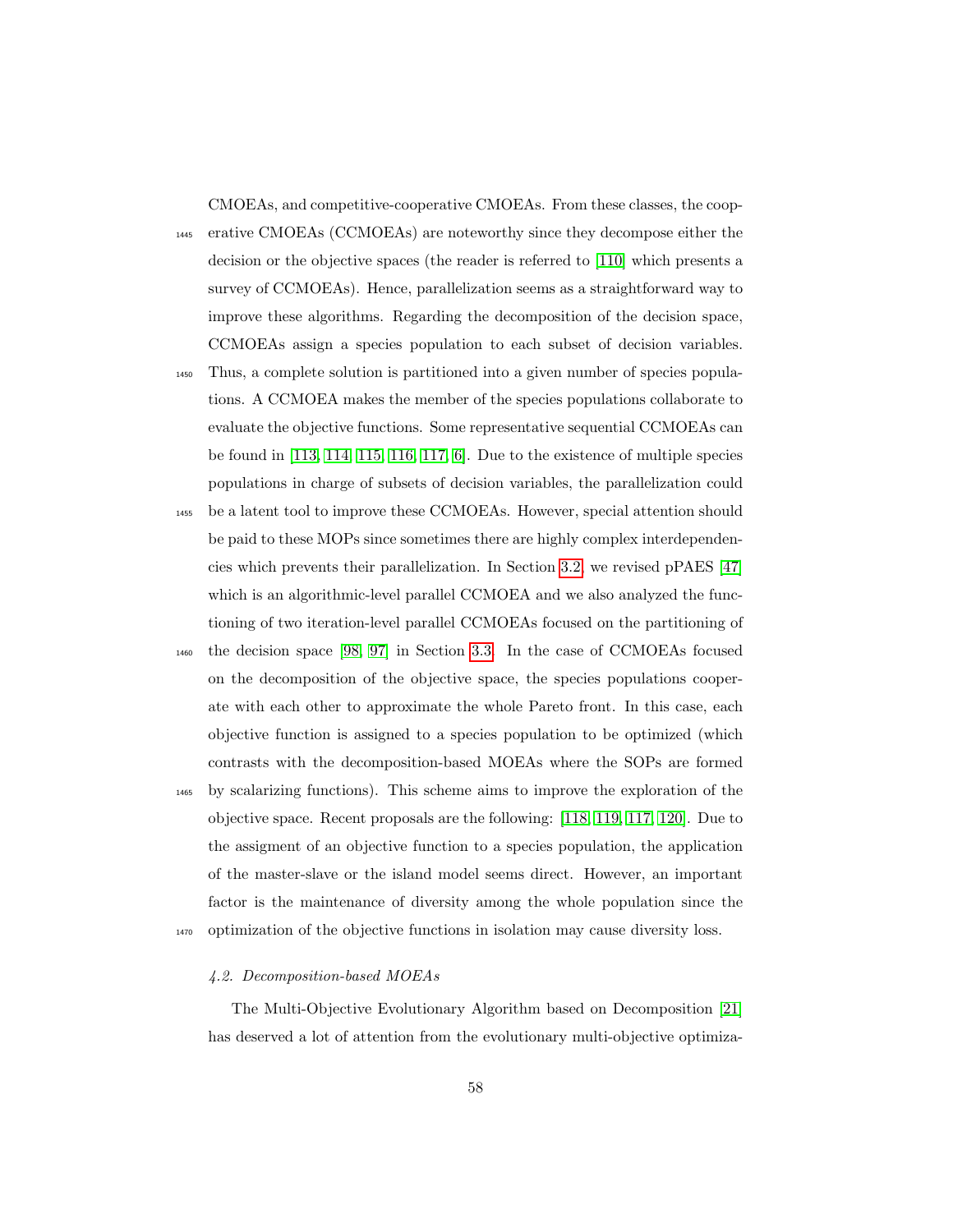tion community due to is efficiency and good performance. The underlying idea

- <sup>1475</sup> is the decomposition of the MOP into several SOPs by using scalarizing functions. MOEA/D simultaneously optimizes the SOPs to push the population closer to the Pareto front. Since MOEA/D manages multiple SOPs, this has been exploited to generate several parallel versions of MOEA/D. In this paper, we have analyzed several parallel versions of MOEA/D where most of them are
- <sup>1480</sup> based on the iteration-level approach: pCMOEA/D-DMA [\[100\]](#page-80-2), PMEA [\[95\]](#page-79-4), MP-MOEA/D [\[93\]](#page-79-2), PaDe [\[92\]](#page-79-1), GPU-MOEA/D-ACO [\[121\]](#page-83-5), PQEA (which is a quantum-based version of MOEA/D) [\[89\]](#page-78-4), and pMOEA/D [\[87\]](#page-78-2). Regarding the algorithmic-level approaches, to the best of our knowledge,  $\text{MOEA}/D_{sp}^{pe}$  [\[58\]](#page-74-1) is the only one under this parallelization level. In the specialized literature,
- <sup>1485</sup> there are a plethora of sequential approaches following the MOEA/D framework [\[111,](#page-82-2) [112\]](#page-82-3). Even though MOEA/D seems to be easily parallelizable due to its use of multiple SOPs, there are several subtleties that should be taken into account. First, much of the success of MOEA/D is due to its mechanism to propagate solutions in the underlying neighborhood structure. Second, an <sup>1490</sup> important aspect is the definition of the synchronicity or asynchronicity of the communication. Depending on which one is adopted, this impacts the quality of the final solution set as shown in [\[93,](#page-79-2) [92,](#page-79-1) [87\]](#page-78-2).

### 5. Real-world Applications

Throughout the years, MOEAs have shown their value when solving real-<sup>1495</sup> world problems. These problems, coming from different engineering, industrial, and scientific areas, represent a challenge because they usually involve high dimensionality in both decision and objective spaces and the objective functions are computationally expensive. In consequence, parallelization techniques have emerged as an important tool to improve MOEAs and, thus, allowing them to

<sup>1500</sup> effectively tackle these real-world MOPs. In Table [8,](#page-59-0) we provide a few representative examples of real-world problems, indicating the parallel level(s) and the corresponding parallel model to which they correspond in our taxonomy, as well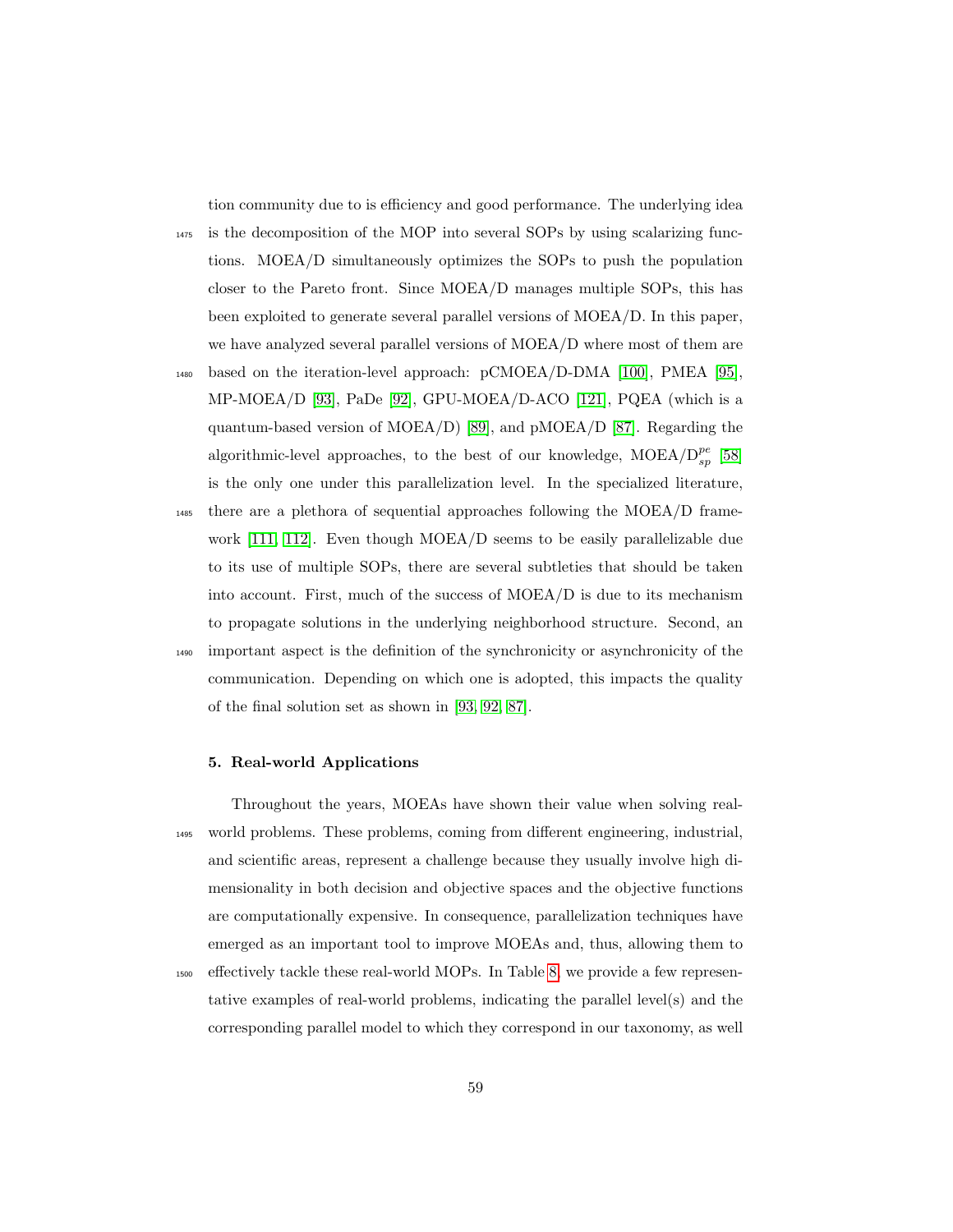| level.                              |                   |                                         |                |                                |                  |                  |                   |
|-------------------------------------|-------------------|-----------------------------------------|----------------|--------------------------------|------------------|------------------|-------------------|
| Problem                             | Algorithmic-level | <b>Iteration-level</b>                  | Solution-level | <b>Baseline</b><br>algorithm   | $\boldsymbol{n}$ | $\boldsymbol{m}$ | Ref.              |
| X-ray spectros-<br>copic analysis   | N/A               | PPop<br>$\overline{\rm MS}$             | N/A            | NPGA                           | $\overline{2}$   | $\,2\,$          | $[122]$           |
|                                     | N/A               | PPop<br>MS                              | N/A            | $NSGA-II$                      | $\overline{2}$   | 3                | $[123]$           |
| Diesel engine                       | IM                | N/A                                     | N/A            | <b>MOGADES</b>                 | 12               | $\sqrt{3}$       | $[124]$           |
| design                              | MS                | N/A                                     | N/A            | $NSGA-II$                      | 10               | $\sqrt{3}$       | [55, 68]          |
|                                     | N/A               | PPop<br>$\rm MS$                        | DD             | <b>NSGA</b>                    | 14               | $\overline{2}$   | $[36]$            |
| Airfoil design                      | N/A               | PPop<br>Diff                            | N/A            | SPEA2                          | 24               | $\,2\,$          | $[125]$           |
| Portfolio<br>selection              | $\rm IM$          | N/A                                     | N/A            | NSGA-II, clustering            | 30               | $\,2$            | [49]              |
| 2D packing                          | $\rm IM$          | N/A                                     |                | Memetic NSGA-II                | 100              | $\,2\,$          | $[126]$           |
| Antenna<br>positioning              | IM                | N/A                                     | N/A            | $NSGA-II$                      | 349              | $\,2$            | $[127]$           |
| Mobile ad-hoc                       | $\rm IM$          | N/A                                     | N/A            | <b>METCO</b>                   | 5                | 3                | [128, 129]        |
| networks                            | N/A               | PPop<br>Diff                            | N/A            | cMOGA                          | 5                | 2, 3             | $[130]$ , $[131]$ |
| Calibration of<br>hydrologic models | N/A               | PPop<br>MS                              | N/A            | AMALGAM                        | 75               | 3                | $[132]$           |
| Photoinjector<br>beam design        | $\rm IM$          | N/A                                     | DFs            | <b>MODE</b>                    | 10               | $\,2\,$          | $[133]$           |
| Data mining                         | N/A               | PPop<br>Parallelism of mechanisms<br>MS | N/A            | $NSGA-II$                      | 17               | $\,2\,$          | $[134]$           |
|                                     | MS                | PPop<br>IM                              | N/A            | NSGA-II, PDE                   | 10, 14           | $\sqrt{3}$       | $[108]$           |
| Protein structure<br>prediction     | N/A               | PPop<br>MS                              | N/A            | PAES, NSGA-II                  | $\,1$            | $\sqrt{3}$       | [135, 136]        |
| Job shop<br>scheduling              | N/A               | PPop<br>PP                              | N/A            | Single-objective<br>heuristics | 50               | $\,2\,$          | [85]              |
| Dynamic molecular<br>alignment      | N/A               | PPop<br>MS                              | N/A            | SMS-EMOA                       | 80               | $\,2\,$          | $[3]$             |
| Vehicle<br>routing                  | N/A               | PPop<br>IM                              | N/A            | $NSGA-II$                      | $100\,$          | 2, 3             | [137]             |
| Mesh<br>partitioning                | $\rm IM$          | N/A                                     | N/A            | SPEA2                          | 7                | $\,2$            | $[138]$           |
| Interplaneraty<br>trajectory design | $\rm IM$          | N/A                                     | N/A            | $NSGA-II$                      | 15, 19           | $\,2\,$          | $[139]$           |
| Phylogenetic<br>inference           | N/A               | PPop<br>MS                              | $\rm DF$       | PhyloMOEA                      | 50, 250          | $\,2$            | $[37]$            |
| Competitive facility<br>location    | N/A               | PPop<br>$\overline{\rm MS}$             | N/A            | Memetic NSGA-II                | 10               | $\,2\,$          | $[140]$           |

<span id="page-59-0"></span>Table 8: Real-world applications of pMOEAs. The following terms are employed: masterslave model (MS), island model (IM), parallelism of population (PPop), decomposition of data (DD), decomposition of function(DF), synchronous (Sync), asynchronous (Async), global (G), partitioned (P), centralized (C), distributed (D), homogeneous (Ho), heterogeneous (He), static (St), dynamic (Dyn), and not applicable (N/A) when an approach does not use a parallel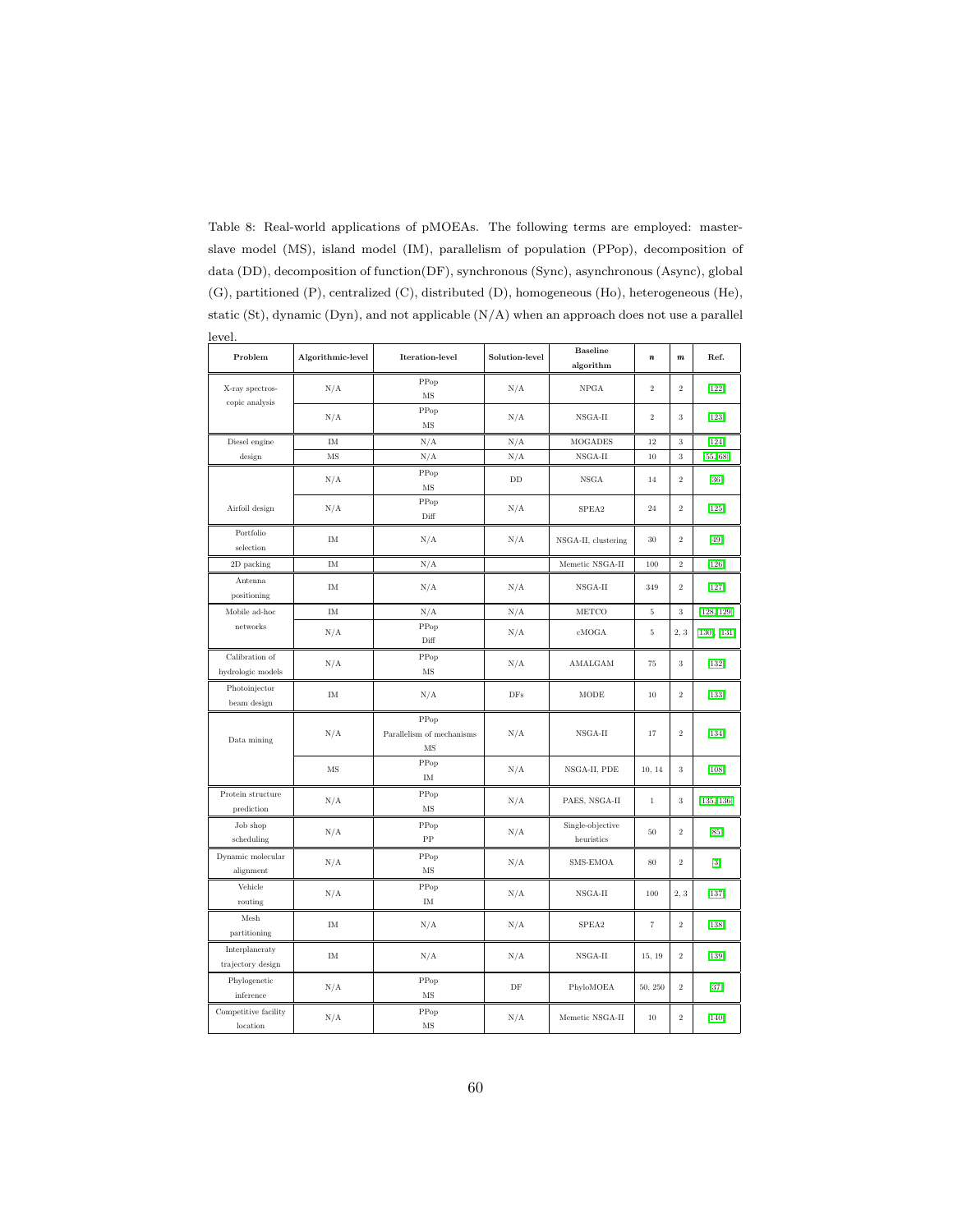as the baseline MOEAs used to solve instances with  $n$  decision variables and m objective functions. We also include some combinatorial applications: job <sup>1505</sup> shop scheduling, interplanetary trajectory design, phylogenetic inference, block layout and the 2D packing problem.

The common characteristic in all these problems is that they are indeed difficult, having multiple local Pareto fronts, constraints, expensive function evaluations, non-uniform costs for the entire population, huge search spaces <sup>1510</sup> and, in some cases, NP-completeness. The use of pMOEAs has produced a considerable reduction in computational time, achieving almost linear [\[122,](#page-83-6) [123\]](#page-84-0) or sub-linear [\[55,](#page-73-1) [68\]](#page-75-2), [\[108,](#page-81-5) [37\]](#page-70-2) speed ups, and producing, in some cases, an improvement in the quality of solutions [\[55,](#page-73-1) [68,](#page-75-2) [49\]](#page-72-1).

A difficult problem that is usually tackled by pMOEAs is the multi-objective <sup>1515</sup> portfolio selection problem. Streichert et al. [\[49\]](#page-72-1) solved this problem using a very interesting approach where the decision and objective spaces were partitioned using a clustering technique. Regarding the problem, even though it is not computationally expensive, the authors proposed to control the number of assets such that the number of local Pareto fronts could be handled by the avail-

- <sup>1520</sup> able processors. Hence, this is an insight for the design of benchmark problems for pMOEAs where we can match the computational resources to the properties of the problem. Sometimes, the objetive functions of real-world problems do not have an analytical form as benchmark problems normally do. Thus, numerical models are necessary as in the case of the shape of a laser pulse for precision
- <sup>1525</sup> alignment of molecules [\[3\]](#page-66-0). Due to the high computational cost of this problem, Klinkenberg et al. proposed to use a surrogate model and, then, solve the problem, using a parallel SMS-EMOA. The use of surrogate models and parallel techniques represents a clear approach to reduce the runtime complexity of solving a real-world problem. However, due to the use of the surrogate model,
- <sup>1530</sup> precision aspects of the problem may be lost. NP-complete problems such as the antenna positioning problem (APP) are remarkable approaches where the advantages of pMOEAs arise. Segredo et al. [\[127\]](#page-84-4) tackled a multiobjectivized APP using a parallel version of SGA-II. Moreover, the problem involved a dataset of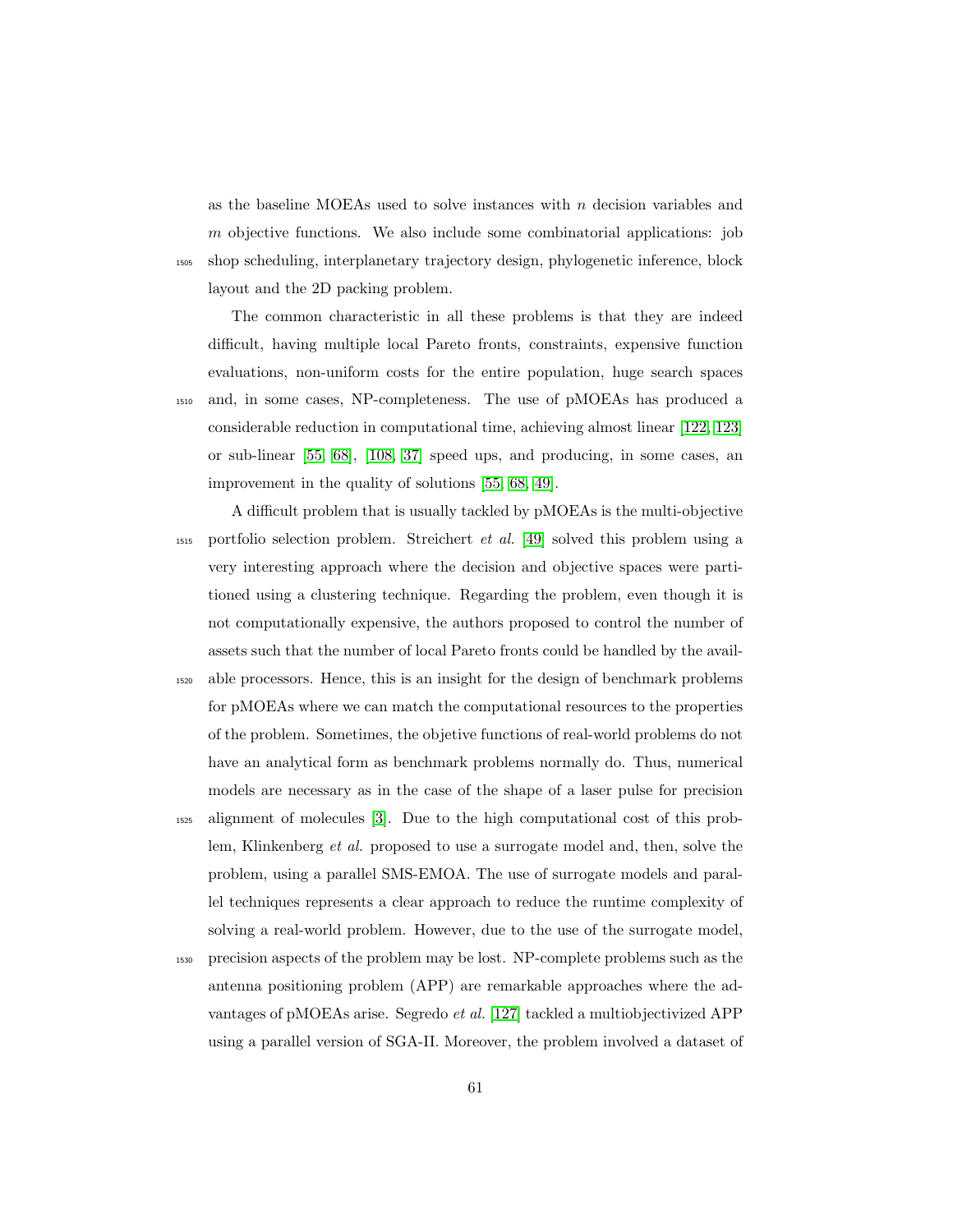$n = 349$  candidate sites for the positioning of base stations. The use of NP-<sup>1535</sup> complete problems to test pMOEAs is a noteworthy aspect to the design of benchmark problems. In this case, the authors achieved superlinear speed ups in comparison with the performance of a sequential version of NSGA-II. Another important aspect to take into account is the use of datasets in bechmark problems. Currently, due to the success of machine learning techniques, datasets <sup>1540</sup> are available for different applications. Hence, the evolutionary multi-objective community could focus on these datasets to create new benchmark problems, simulating real-world problems.

The parallel architectures employed to solve real-world problems range from multi-core computers [\[49\]](#page-72-1), multi-processor systems [\[127,](#page-84-4) [126\]](#page-84-3) up to grids of <sup>1545</sup> computers as in [\[3\]](#page-66-0). Furthermore, the parallel libraries commonly used in these applications are MPI<sup>[7](#page-61-0)</sup> [\[141\]](#page-87-0), [\[142\]](#page-87-1), [\[36\]](#page-70-1), [\[37\]](#page-70-2), PVM<sup>[8](#page-61-1)</sup> [\[122\]](#page-83-6) and Condor<sup>[9](#page-61-2)</sup> [\[125\]](#page-84-2) for computer clusters; Open $MP^{10}$  $MP^{10}$  $MP^{10}$  [\[37\]](#page-70-2) and light weight processes of UNIX for processor architectures; and gLite<sup>[11](#page-61-4)</sup> [\[108\]](#page-81-5), GridWay<sup>[12](#page-61-5)</sup> and Globus Toolkit<sup>[13](#page-61-6)</sup> [\[125\]](#page-84-2) for grids.

# <sup>1550</sup> 6. Some Future Research Trends

Currently, there are numerous pMOEAs that have achieved outstanding quality results and that have helped to reduce the computational cost of sequential MOEAs. However, there are lots of room for improvement. Some possible paths for future research in this area are summarized in the following <sup>1555</sup> points:

<span id="page-61-5"></span> $11$ http://glite.cern.ch

<span id="page-61-1"></span><span id="page-61-0"></span><sup>7</sup>http://www.mpi-forum.org

<span id="page-61-2"></span><sup>8</sup>http://www.csm.ornl.gov/pvm

<span id="page-61-3"></span><sup>9</sup>http://research.cs.wisc.edu/htcondor

<span id="page-61-4"></span> $\rm ^{10}http://openmp.org/wp$ 

<span id="page-61-6"></span><sup>12</sup>http://www.gridway.org

<sup>13</sup>http://www.globus.org/toolkit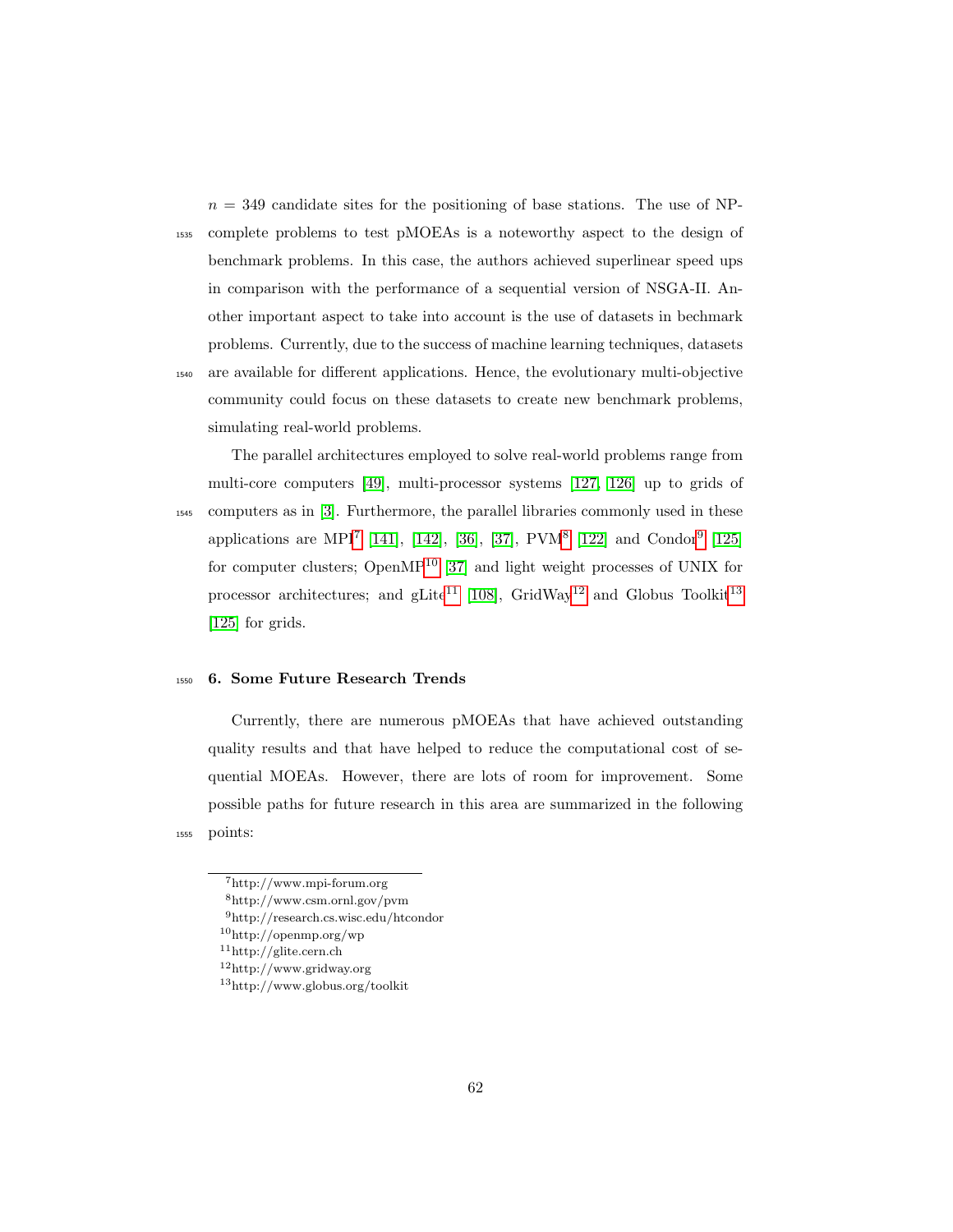- A public-domain framework that includes the most representative pMOEAs is necessary for both researchers and practitioners. Although such a framework is a challenging project since it involves the management of different parallel technologies, it would be a very useful tool for performing <sup>1560</sup> comparative studies and/or solving real-world applications. Currently, the PlatEMO framework [\[143\]](#page-87-2) offers the possibility to execute in parallel MOEAs that are related to an experimental setting. On the other hand, the Pymoo framework [\[144\]](#page-87-3) allows the parallelization of MOEAs by using threads, processes, and distributed processes. Finally, the jMetal frame-<sup>1565</sup> work [\[145\]](#page-87-4) offers four parallel MOEAs as part of its suite of algorithms.
- Acoording to the No-Free Lunch Theorems for search [\[146,](#page-87-5) [147\]](#page-87-6), a pMOEA cannot show a good performance on all the possible MOPs. Hence, it is important to generate comparative studies among different models and pMOEAs, aiming to identify the classes of problems in which a partic-<sup>1570</sup> ular type of parallel model or specific pMOEA has a particularly good or bad performance. In this light, Falcón-Cardona  $et \ al.$  [\[62\]](#page-74-2) proposed an island-based multi-indicator algorithm where it is possible to observe how different indicator-based MOEAs complement each other to produce Pareto front approximations with better convergence and diversity prop-<sup>1575</sup> erties. By following this research direction, researchers could improve the robustness of pMOEAs, i.e., its good performance under MOPs with different search difficulties and Pareto front shapes.
- In [\[87\]](#page-78-2), it was shown that the real advantages of pMOEA/D were only observable when using MOPs to which a useless loop was added to emu-<sup>1580</sup> late a time-consuming problem. This demonstrated that the use of classic benchmarks such as the ZDT, DTLZ, and WFG test suites is not enough to validate pMOEAs. Consequently, it is mandatory to develop test suites specifically designed to test the properties of pMOEAs not only considering search difficulties but also incorporating computationally expensive <sup>1585</sup> MOPs with heterogeneous times in their objective functions. In this re-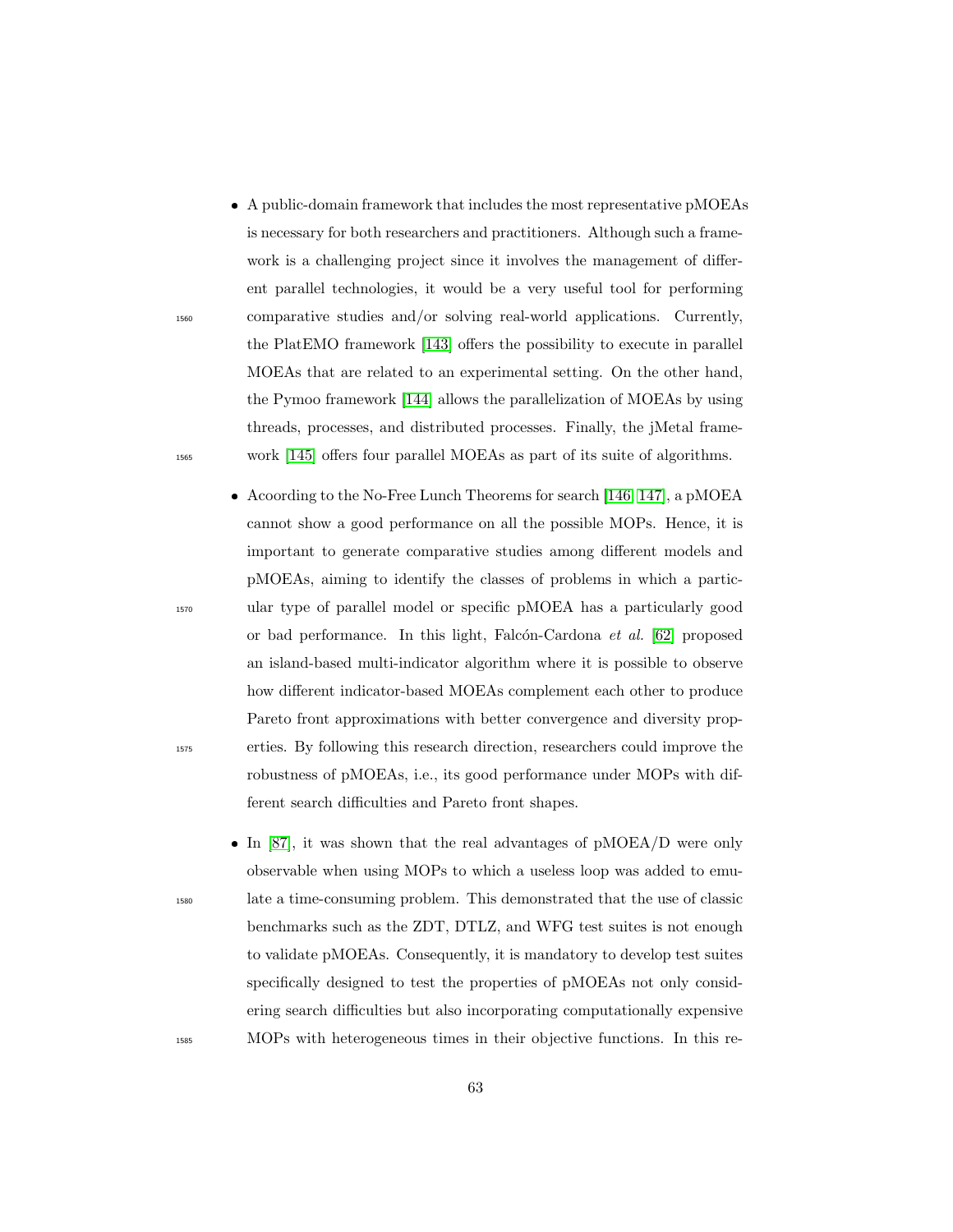gard, a possibility is to conform a test suite based on some expensive real-world problems tackled by the evolutionary multi-objective optimization (EMOO) community, following a crowdsourcing style.

- As can be seen in Tables [2](#page-19-0) and [4,](#page-35-0) most of the pMOEAs are based on <sup>1590</sup> a small number of baseline MOEAs such as NSGA-II, MOEA/D, and SMS-EMOA. However, currently, there is a plethora of recently proposed MOEAs that outperform these MOEAs, having very good performance on many-objective optimization problems [\[34,](#page-70-3) [148,](#page-88-0) [149\]](#page-88-1) or even in large-scale MOPs [\[6\]](#page-66-2). Hence, it is necessary to propose parallel versions of such new <sup>1595</sup> MOEAs to determine their quality properties.
- In our proposed taxonomy (see Fig. [3\)](#page-18-0), it is possible to see that a pMOEA encompasses several properties such as the parallel mode, the type of communication among the nodes and the distribution of the nodes, among others. Currently, we do not completely understand the effect of each of these <sup>1600</sup> properties. In consequence, a study that shows how these properties improve or worsen the performance of a pMOEA is necessary. For instance, the study of the impact of different topologies and migration schemes on the performance of different pMOEAs was presented in [\[150,](#page-88-2) [151\]](#page-88-3) and [\[139\]](#page-86-4), respectively. More recently, Hernández-Gómez et al. studied the <sup>1605</sup> impact of the migration parameters of an island-based SMS-EMOA.
- Currently, algorithmic-level and iteration-level pMOEAs have been designed under three main parallel models: master-slave, island model, and diffusion. However, new parallel models could be proposed or taken from the parallel single-objective evolutionary algorithms. Regarding the latter <sup>1610</sup> case, one possibility is the predator-prey model that has been scarcely exploited to design MOEAs [\[85,](#page-78-0) [40\]](#page-71-4). On the other hand, the consumerproducer model should be deeply investigated and implemented on pMOEAs. According to Roy et al. [\[41\]](#page-71-5), in such a model, there are multiple processors, each running a copy of an evolutionary algorithm. Unlike the island <sup>1615</sup> model, each processor is not confined to a set of individuals. Instead, there

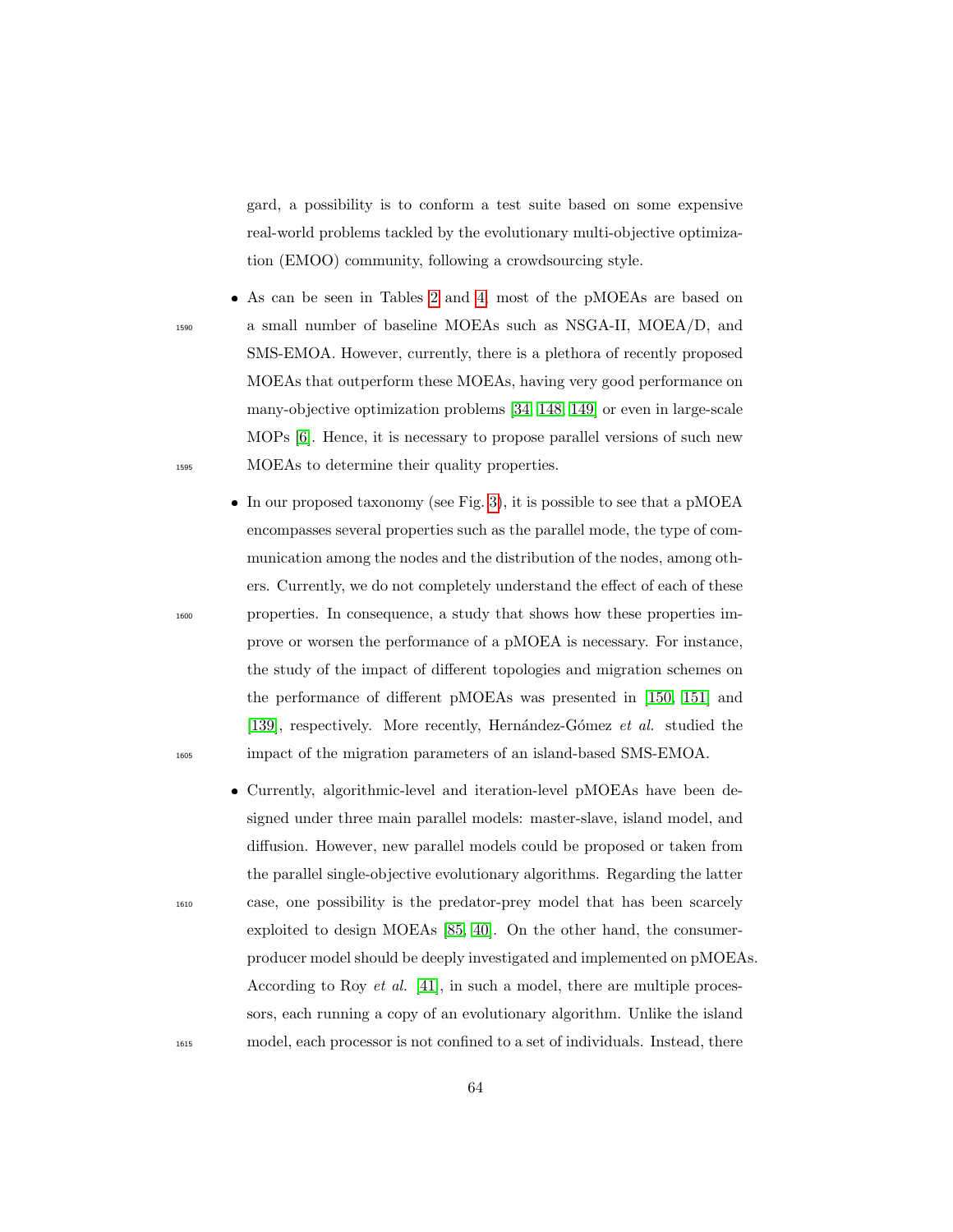is a common pool of individuals from which each processor picks up individuals for computing the next generation. Additonally, hybrid models have been scarcely explored to design MOEAs and their utilization could exploit the best properties of the three main parallel models. Finally, in <sup>1620</sup> general, the EMOO community should look at parallel models proposed in other disciplines and further exploit those utilized for single-objective evolutionary algorithms.

- Commonly, pMOEAs have a trade-off between achieving good execution times and producing high quality results. This fact is clear when testing <sup>1625</sup> asynchronous pMOEAs which are faster than their synchronous counterparts, but they produce Pareto front approximations with less quality. However, Harada and Takadama [\[42\]](#page-71-0) showed that the use of an adaptive semi-asynchronous communication strategy on a pMOEA can produce outcomes similar in quality to synchronous MOEAs (or even similar to <sup>1630</sup> sequential algorithms) but maintaining high speed ups. This is an insight that the design of self-adaptive pMOEAs (not only taking into account the communication strategy) could lead to high quality algorithms. A possible research path is the implementation of a machine learning-based method that predicts when to switch from synchronous to asynchrnous <sup>1635</sup> communication and for how long. This can be done by means of a hyperheuristic.
- Another interesting research direction is the design of parallel MOEAs to solve constrained MaOPs [\[152\]](#page-88-4). Currently, most of the pMOEAs have been focused on the solution of unconstrained artificial MOPs (see Tables [2,](#page-19-0) <sup>1640</sup> [4,](#page-35-0) and [6\)](#page-52-0) but real-world problems often contain complex constraints and many objectives. The parallelization of objective functions and constraints could encourage the design of more solution-level approaches which have been scarcely explored by the EMOO community.
- There are several other topics that are also worth investigating, including: <sup>1645</sup> theoretical aspects of pMOEAs (e.g., convergence and landscape analy-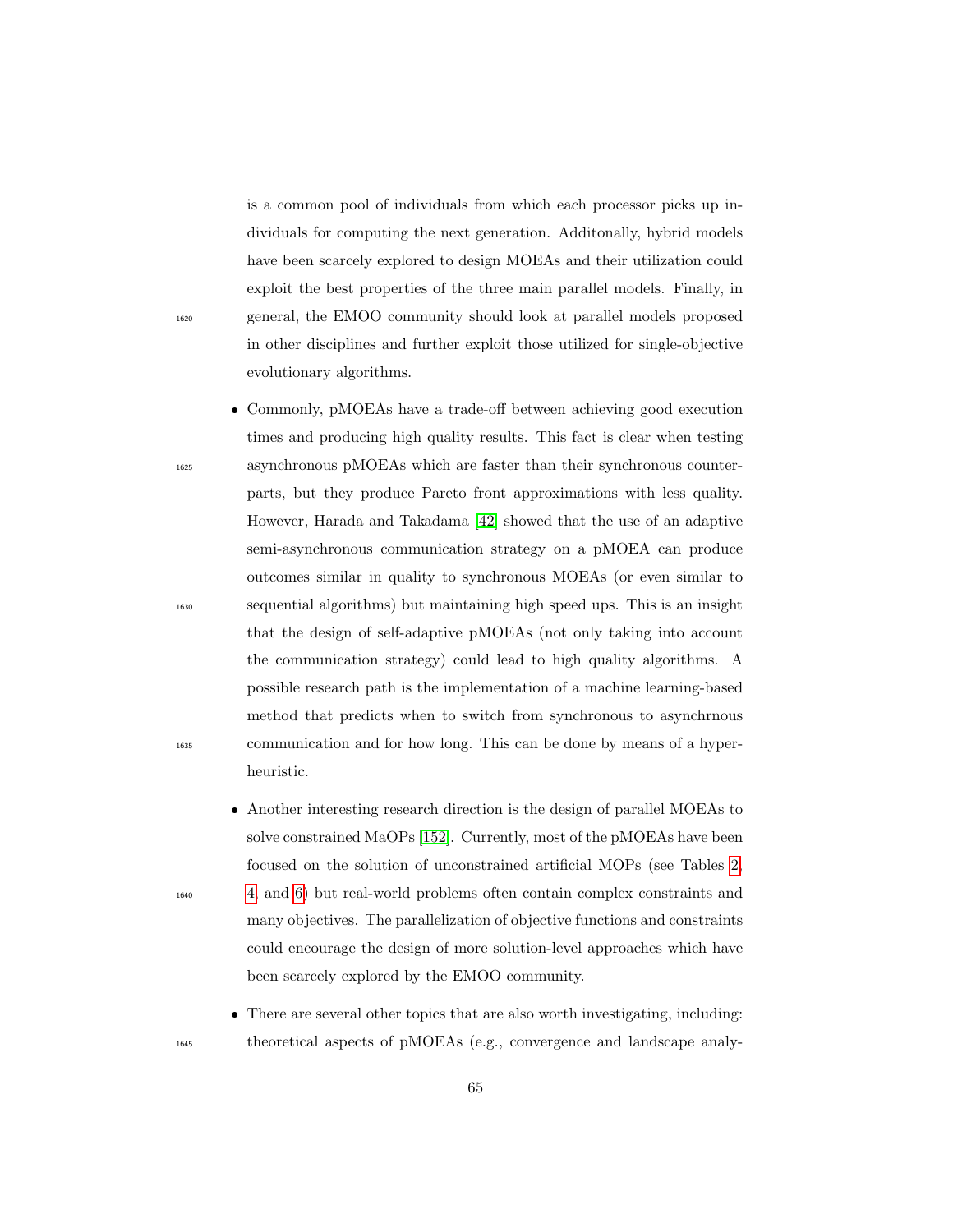sis), automated parameter tuning of pMOEAs, design of parallel hyperheuristics for multi-objective optimization, design of parallel memetic multiobjective evolutionary algorithms, density estimators and archiving techniques specially tailored for pMOEAs, as well as performance indicators <sup>1650</sup> to assess performance of pMOEAs, among others.

# 7. Conclusions

The parallelization of MOEAs is recommended in problems that require a very large population size, such as large scale optimization or many-objective optimization. They are also advisable in difficult and complex problems where <sup>1655</sup> it becomes necessary to find solutions in a fast manner, as well as in dynamic problems, where an answer is required almost in real-time. pMOEAs are also a good choice in problems in which it is very difficult to maintain diversity, since some parallel models (e.g., the use of islands) are very suitable to enhance diversity. In this paper, we presented a comprehensive review of publications <sup>1660</sup> on parallel multi-objective evolutionary algorithms. A summary of popular models of parallelization, including some recent innovations, has been provided. We also proposed a taxonomy based on three main levels of parallelization, emphasizing the properties that each pMOEA could have. Finally, we described some possible future research paths on which researchers and practitioners could <sup>1665</sup> focus.

# References

- <span id="page-65-0"></span>[1] C. A. Coello Coello, G. B. Lamont, D. A. Van Veldhuizen, Evolutionary Algorithms for Solving Multi-Objective Problems, 2nd Edition, Springer, New York, 2007, iSBN 978-0-387-33254-3.
- <sup>1670</sup> [2] L. V. Santana-Quintero, A. Arias Monta˜no, C. A. Coello Coello, A Review of Techniques for Handling Expensive Functions in Evolutionary Multi-Objective Optimization, in: Y. Tenne, C.-K. Goh (Eds.), Computational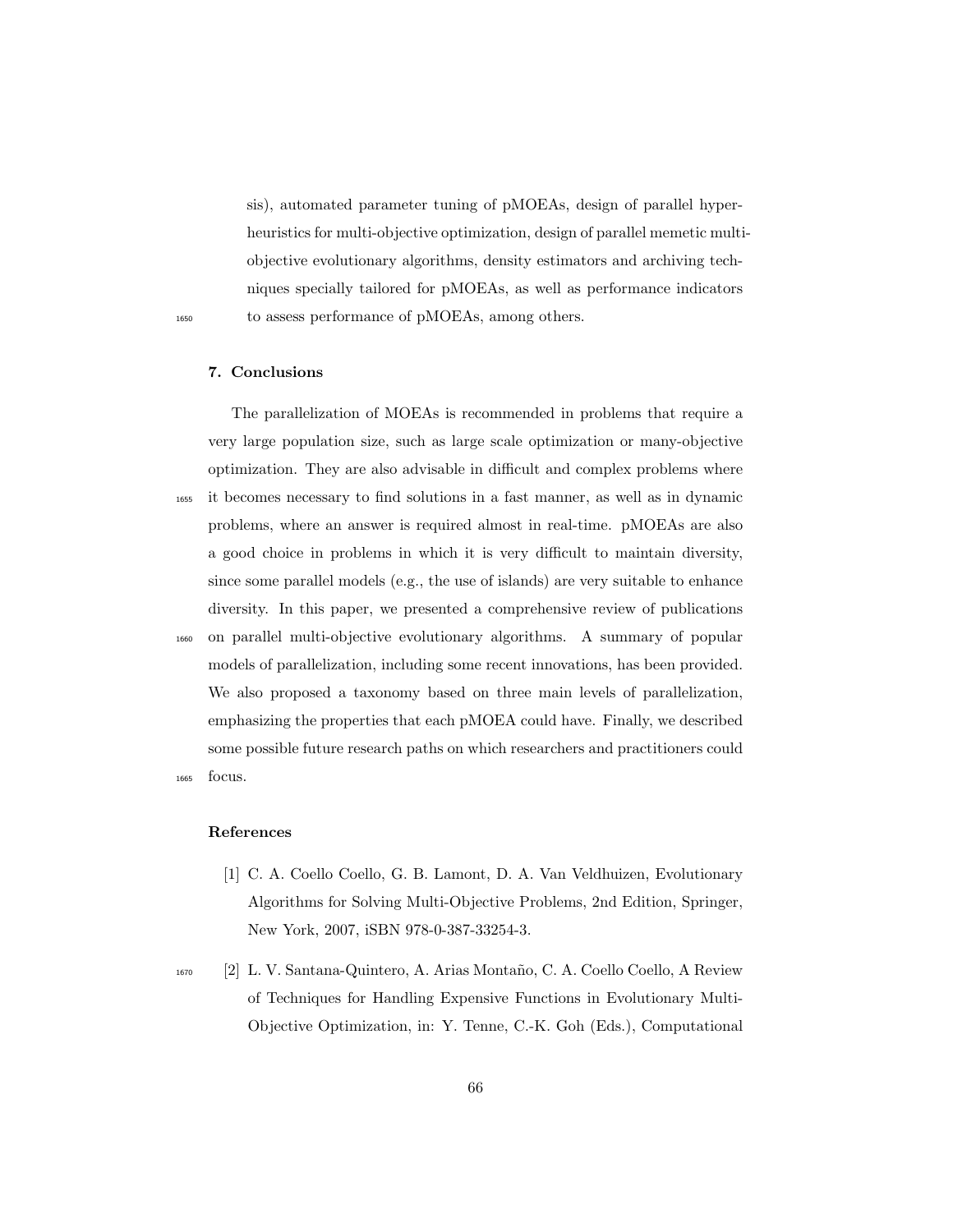Intelligence in Expensive Optimization Problems, Springer, Berlin, Germany, 2010, pp. 29–59, iSBN 978-3-642-10700-9.

- <span id="page-66-0"></span><sup>1675</sup> [3] J.-W. Klinkenberg, M. T. Emmerich, A. H. Deutz, O. M. Shir, T. Bäck, A Reduced-Cost SMS-EMOA Using Kriging, Self-Adaptation, and Parallelization, in: M. Ehrgott, B. Naujoks, T. J. Stewart, J. Wallenius (Eds.), Multiple Criteria Decision Making for Sustainable Energy and Transportation Systems, Springer, Lecture Notes in Economics and Mathematical <sup>1680</sup> Systems Vol. 634, Heidelberg, Germany, 2010, pp. 301–311.
	- [4] B. Li, J. Li, K. Tang, X. Yao, Many-Objective Evolutionary Algorithms: A Survey, ACM Computing Surveys 48 (1).
- <span id="page-66-2"></span>[5] R. Cheng, Y. Jin, M. Olhofer, B. Sendhoff, Test Problems for Large-Scale Multiobjective and Many-Objective Optimization, IEEE Transactions on <sup>1685</sup> Cybernetics PP (99) (2016) 1–14.
	- [6] L. M. Antonio, C. A. Coello Coello, Use of Cooperative Coevolution for Solving Large Scale Multiobjective Optimization Problems, in: 2013 IEEE Congress on Evolutionary Computation (CEC'2013), IEEE Press, Cancún, México, 2013, pp. 2758–2765, iSBN 978-1-4799-0454-9.
- <span id="page-66-1"></span><sup>1690</sup> [7] E. Manoatl Lopez, L. Miguel Antonio, Carlos A. Coello Coello, A GPU-Based Algorithm for a Faster Hypervolume Contribution Computation, in: A. Gaspar-Cunha, C. H. Antunes, C. Coello Coello (Eds.), Evolutionary Multi-Criterion Optimization, 8th International Conference, EMO 2015, Springer. Lecture Notes in Computer Science Vol. 9019, Guimarães, Por-<sup>1695</sup> tugal, 2015, pp. 80–94.
- [8] R. Hernández-Gómez, C. A. C. Coello, E. Alba, A Parallel Version of SMS-EMOA for Many-Objective Optimization Problems, in: J. Handl, E. Hart, P. R. Lewis, M. L.-I. nez, G. Ochoa, B. Paechter (Eds.), Parallel Problem Solving from Nature – PPSN XIV, 14th International Conference, <sup>1700</sup> Springer. Lecture Notes in Computer Science Vol. 9921, Edinburgh, UK, 2016, pp. 568–577, iSBN 978-3-319-45822-9.
	-

67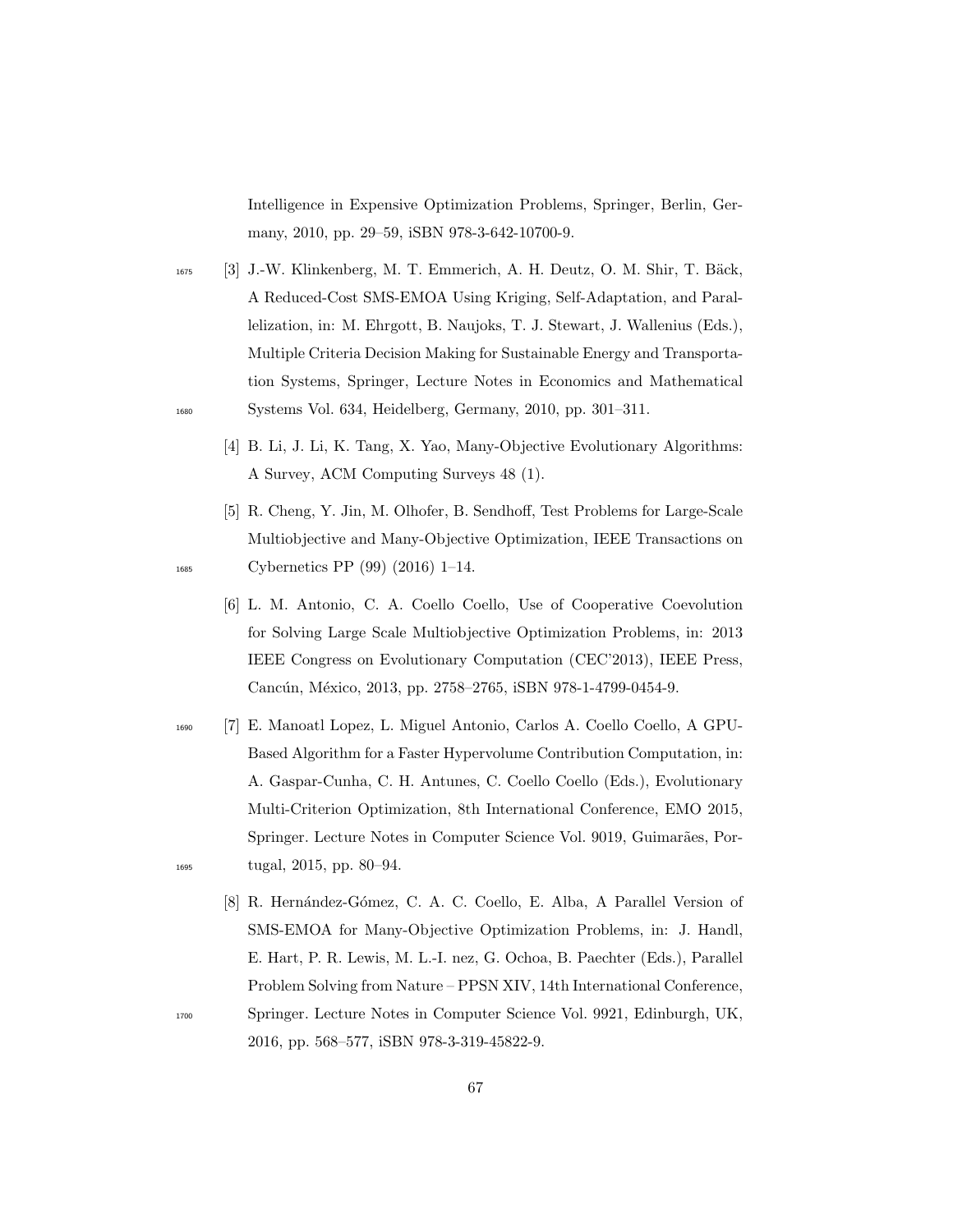- [9] T. Glasmachers, Optimized Approximation Sets for Low-Dimensional Benchmark Pareto Fronts, in: T. Bartz-Beielstein, J. Branke, B. Filipič, J. Smith (Eds.), Parallel Problem Solving from Nature - PPSN XIII, 13th <sup>1705</sup> International Conference, Springer. Lecture Notes in Computer Science Vol. 8672, Ljubljana, Slovenia, 2014, pp. 569–578.
- [10] H. Aguirre, A. Liefooghe, S. Verel, K. Tanaka, A Study on Population Size and Selection Lapse in Many-objective Optimization, in: 2013 IEEE Congress on Evolutionary Computation (CEC'2013), IEEE Press, 1710 Cancún, México, 2013, pp. 1507-1514, iSBN 978-1-4799-0454-9.
	- [11] S. G. Akl, The Design and Analysis of Parallel Algorithms, Prentice-Hall, Inc., Upper Saddle River, NJ, USA, 1989.
- <span id="page-67-0"></span>[12] G. Coulouris, J. Dollimore, T. Kindberg, G. Blair, Distributed Systems: Concepts and Design, 5th Edition, Addison-Wesley Publishing Company, 1715 USA, 2011.
	- [13] E.-G. Talbi, A unified view of parallel multi-objective evolutionary algorithms, Journal of Parallel and Distributed Computing 133 (2019) 349– 358.
- [14] A. Nebro, F. Luna, E.-G. Talbi, E. Alba, Parallel Multiobjective Opti-<sup>1720</sup> mization, in: E. Alba (Ed.), Parallel Metaheuristics, Wiley-Interscience, New Jersey, USA, 2005, pp. 371–394, iSBN 13-978-0-471-67806-9.
- [15] F. Luna, E. Alba, Parallel Multiobjective Evolutionary Algorithms, in: J. Kacprzyk, W. Pedrycz (Eds.), Springer Handbook of Computational Intelligence, Springer, Berlin, Germany, 2015, pp. 1017–1031, iSBN 978- <sup>1725</sup> 3-662-43504-5.
- 
- [16] A. L´opez Jaimes, C. A. Coello Coello, Applications of Parallel Platforms and Models in Evolutionary Multi-Objective Optimization, in: A. Lewis, S. Mostaghim, M. Randall (Eds.), Biologically-Inspired Optimisation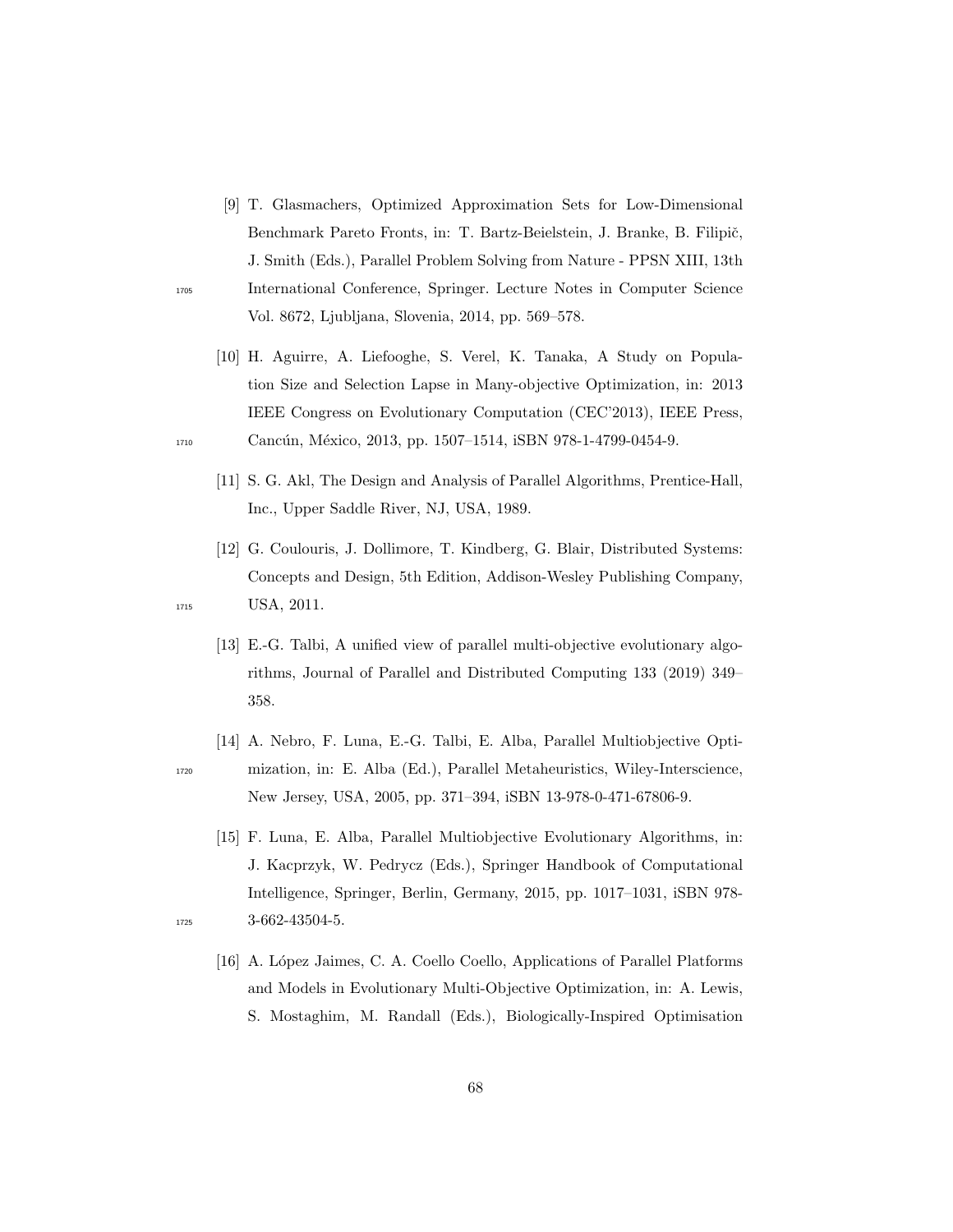Methods, Springer, Berlin, Germany, 2009, pp. 23–49, iSBN 978-3-642- <sup>1730</sup> 01261-7.

- [17] D. A. Van Veldhuizen, J. B. Zydallis, G. B. Lamont, Considerations in Engineering Parallel Multiobjective Evolutionary Algorithms, IEEE Transactions on Evolutionary Computation 7 (2) (2003) 144–173.
- [18] F. Luna, A. J. Nebro, E. Alba, Parallel Evolutionary Multiobjective Opti-<sup>1735</sup> mization, in: N. Nedjah, E. Alba, L. de Macedo Mourelle (Eds.), Parallel Evolutionary Computations, Springer, Berlin Heidelberg, 2006, pp. 33–56.
- [19] E.-G. Talbi, S. Mostaghim, T. Okabe, H. Ishibuchi, G. Rudolph, C. A. Coello Coello, Parallel Approaches for Multi-objective Optimization, in: J. Branke, K. Deb, K. Miettinen, R. Slowinski (Eds.), Multiobjective Op-<sup>1740</sup> timization. Interactive and Evolutionary Approaches, Springer. Lecture Notes in Computer Science Vol. 5252, Berlin, Germany, 2008, pp. 349– 372.
- <span id="page-68-1"></span><span id="page-68-0"></span>[20] K. Deb, A. Pratap, S. Agarwal, T. Meyarivan, A Fast and Elitist Multiobjective Genetic Algorithm: NSGA–II, IEEE Transactions on Evolutionary 1745 Computation 6 (2) (2002) 182-197.
	- [21] Q. Zhang, H. Li, MOEA/D: A Multiobjective Evolutionary Algorithm Based on Decomposition, IEEE Transactions on Evolutionary Computation 11 (6) (2007) 712–731.
	- [22] N. Beume, B. Naujoks, M. Emmerich, SMS-EMOA: Multiobjective selec-
- <sup>1750</sup> tion based on dominated hypervolume, European Journal of Operational Research 181 (3) (2007) 1653–1669.
	- [23] K. Deb, R. B. Agrawal, Simulated Binary Crossover for Continuous Search Space, Complex Systems 9 (2) (1995) 115–148.
- [24] N. Srinivas, K. Deb, Multiobjective Optimization Using Nondominated <sup>1755</sup> Sorting in Genetic Algorithms, Evolutionary Computation 2 (3) (1994) 221–248.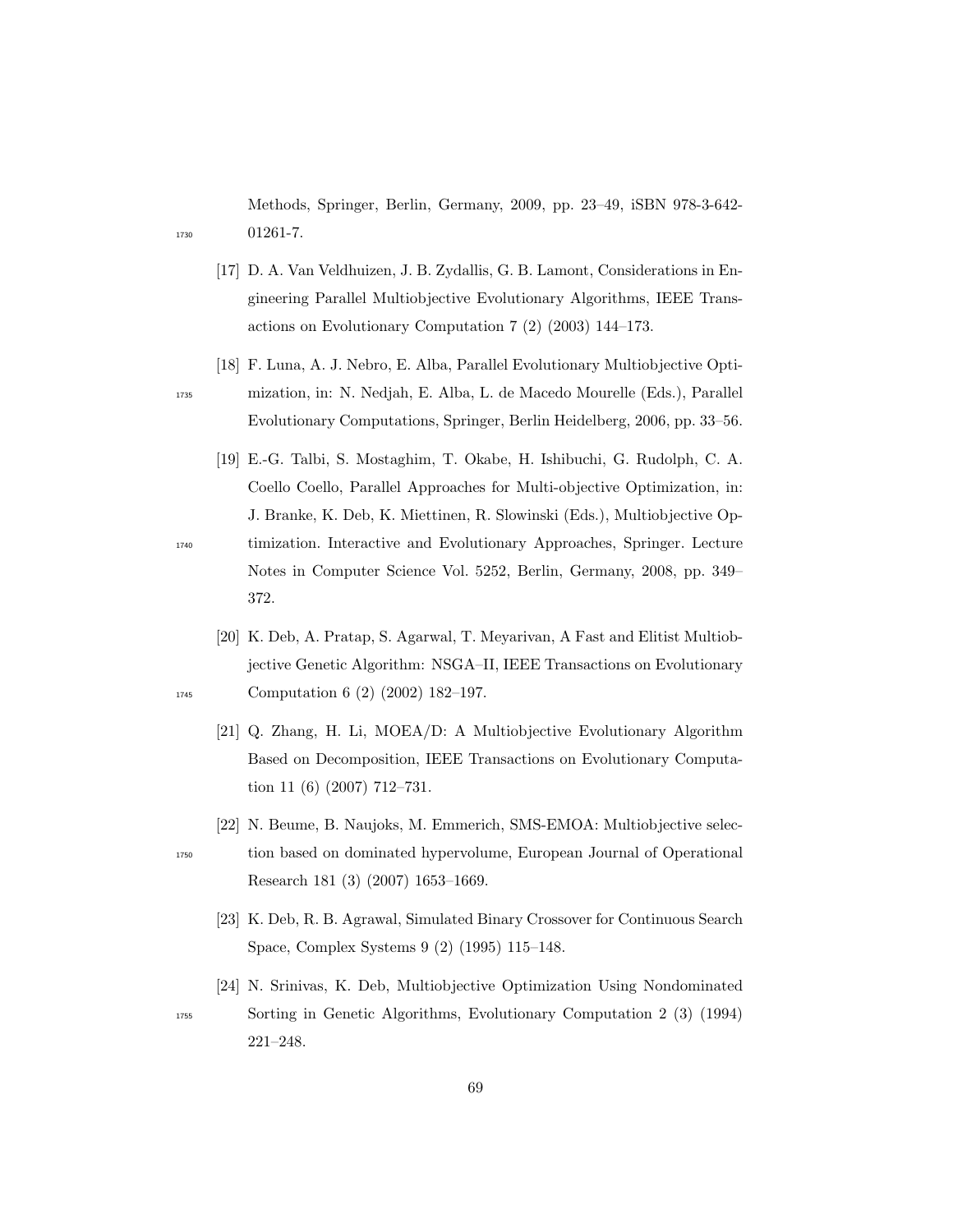- [25] E. Zitzler, L. Thiele, Multiobjective Evolutionary Algorithms: A Comparative Case Study and the Strength Pareto Approach, IEEE Transactions on Evolutionary Computation 3 (4) (1999) 257–271.
- <sup>1760</sup> [26] J. D. Knowles, D. W. Corne, Approximating the Nondominated Front Using the Pareto Archived Evolution Strategy, Evol. Comput. 8 (2) (2000) 149–172.
- [27] E. Zitzler, M. Laumanns, L. Thiele, SPEA2: Improving the Strength Pareto Evolutionary Algorithm, Tech. Rep. 103, Computer Engineering <sup>1765</sup> and Networks Laboratory (TIK), Swiss Federal Institute of Technology (ETH) Zurich, Gloriastrasse 35, CH-8092 Zurich, Switzerland (May 2001).
- <span id="page-69-0"></span>[28] E. Zitzler, S. Künzli, Indicator-based Selection in Multiobjective Search, in: X. Y. et al. (Ed.), Parallel Problem Solving from Nature - PPSN VIII, Springer-Verlag. Lecture Notes in Computer Science Vol. 3242, Birming-1770 ham, UK, 2004, pp. 832–842.
	- [29] D. ung H. Phan, J. Suzuki, R2-IBEA: R2 Indicator Based Evolutionary Algorithm for Multiobjective Optimization, in: 2013 IEEE Congress on Evolutionary Computation (CEC'2013), IEEE Press, Cancún, México, 2013, pp. 1836–1845, iSBN 978-1-4799-0454-9.
- <sup>1775</sup> [30] M. Emmerich, N. Beume, B. Naujoks, An EMO Algorithm Using the Hypervolume Measure as Selection Criterion, in: C. A. C. Coello, A. H. Aguirre, E. Zitzler (Eds.), Evolutionary Multi-Criterion Optimization. Third International Conference, EMO 2005, Springer. Lecture Notes in Computer Science Vol. 3410, Guanajuato, México, 2005, pp. 62–76.
- <sup>1780</sup> [31] C. Igel, N. Hansen, S. Roth, Covariance Matrix Adaptation for Multiobjective Optimization, Evolutionary Computation 15 (1) (2007) 1–28.
	- [32] Q. Zhang, H. Li, MOEA/D: A Multiobjective Evolutionary Algorithm Based on Decomposition, IEEE Transactions on Evolutionary Computation 11 (6) (2007) 712–731.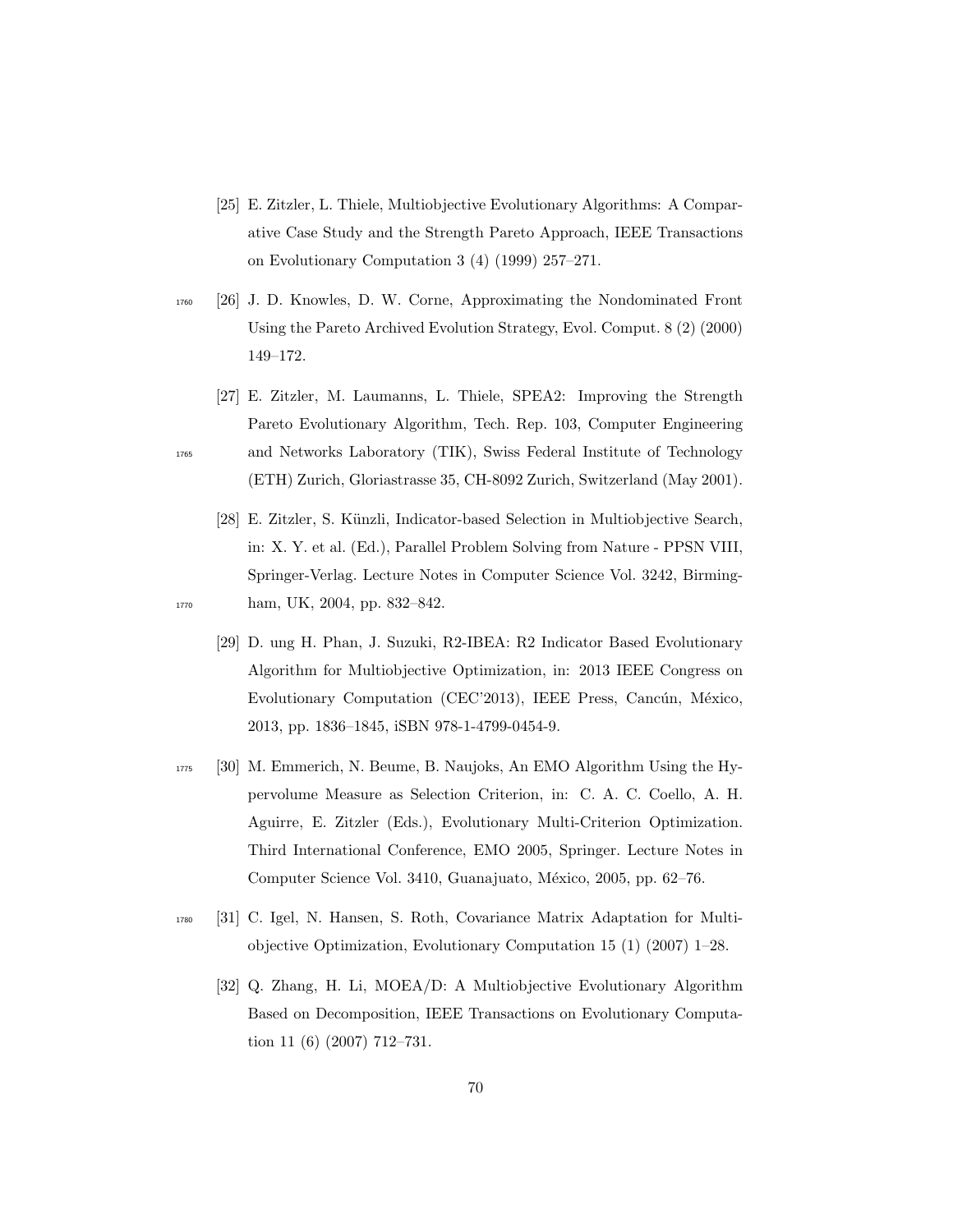- <sup>1785</sup> [33] J. Bader, E. Zitzler, HypE: An Algorithm for Fast Hypervolume-Based Many-Objective Optimization, Evolutionary Computation 19 (1) (Spring, 2011) 45–76.
- <span id="page-70-3"></span>[34] K. Deb, H. Jain, An Evolutionary Many-Objective Optimization Algorithm Using Reference-Point-Based Nondominated Sorting Approach, <sup>1790</sup> Part I: Solving Problems With Box Constraints, IEEE Transactions on Evolutionary Computation 18 (4) (2014) 577–601.
- [35] H. Jain, K. Deb, An Evolutionary Many-Objective Optimization Algorithm Using Reference-Point Based Nondominated Sorting Approach, Part II: Handling Constraints and Extending to an Adaptive Approach, <sup>1795</sup> IEEE Transactions on Evolutionary Computation 18 (4) (2014) 602–622.
- <span id="page-70-1"></span>[36] N. Marco, S. Lanteri, J.-A. Desideri, J. Périaux, A Parallel Genetic Algorithm for Multi-Objective Optimization in Computational Fluid Dynamics, in: K. Miettinen, M. M. Mäkelä, P. Neittaanmäki, J. Périaux (Eds.), Evolutionary Algorithms in Engineering and Computer Science, <sup>1800</sup> John Wiley & Sons, Ltd, Chichester, UK, 1999, Ch. 22, pp. 445–456.
- <span id="page-70-2"></span>[37] W. Cancino, L. Jourdan, E.-G. Talbi, A. C. B. Delbem, Parallel Multi-Objective Approaches for Inferring Phylogenies, in: C. Pizzuti, M. D. Ritchie, M. Giacobini (Eds.), Evolutionary Computation, Machine Learning and Data Mining in Bioinformatics, 8th European Conference, Evo-<sup>1805</sup> BIO 2010, Springer. Lecture Notes in Computer Science Vol. 6023, Istanbul, Turkey, 2010, pp. 26–37, iSBN 978-3-642-12210-1.
- <span id="page-70-0"></span>[38] R. Hrbacek, [Parallel multi-objective evolutionary design of approximate](https://doi.org/10.1145/2739480.2754785) [circuits,](https://doi.org/10.1145/2739480.2754785) in: Proceedings of the 2015 Annual Conference on Genetic and Evolutionary Computation, GECCO'15, Association for Computing Ma-<sup>1810</sup> chinery, New York, NY, USA, 2015, pp. 687–694. [doi:10.1145/2739480.](http://dx.doi.org/10.1145/2739480.2754785) [2754785](http://dx.doi.org/10.1145/2739480.2754785).

URL <https://doi.org/10.1145/2739480.2754785>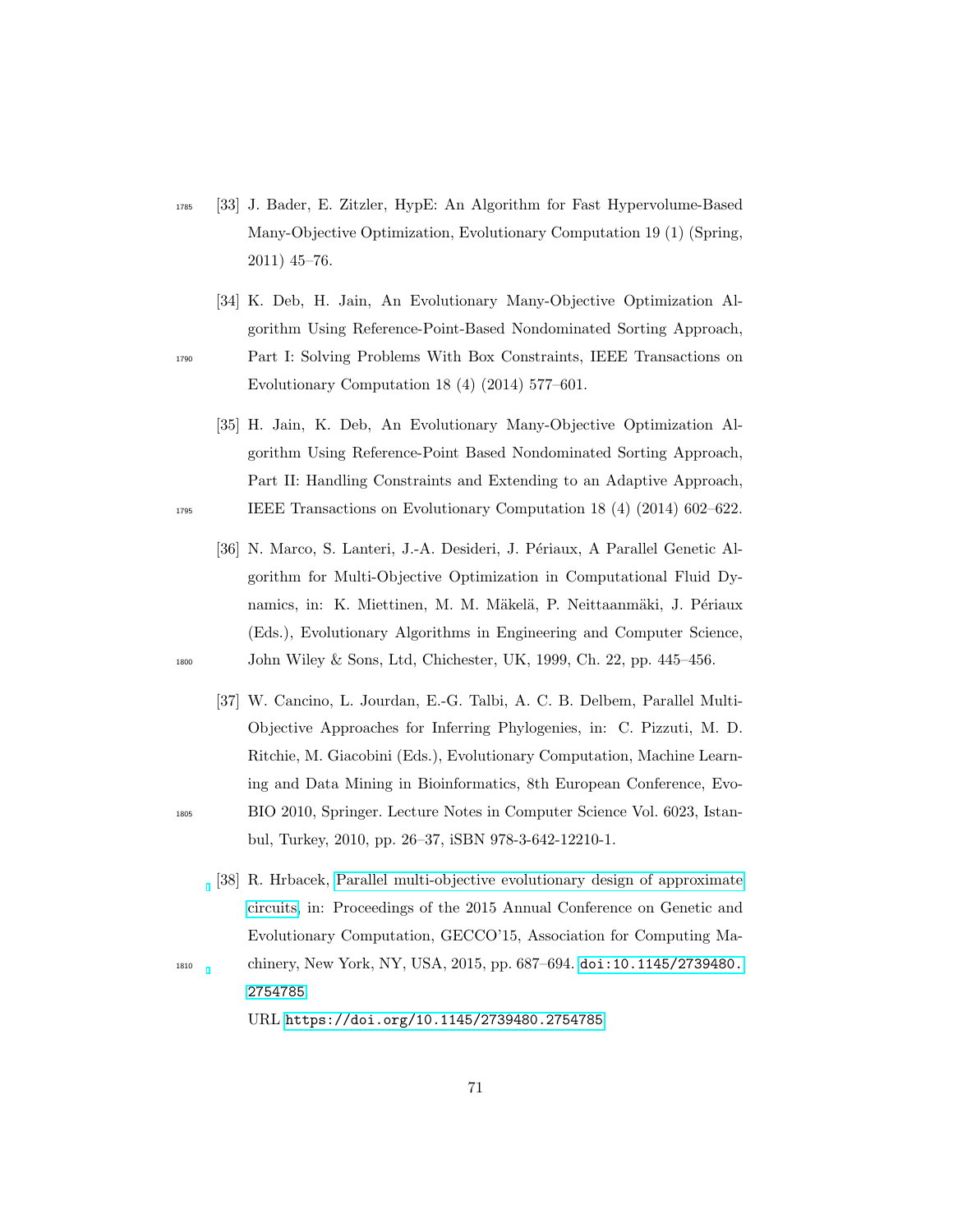- <span id="page-71-3"></span>[39] J. J. Escobar, J. Ortega, A. F. Díaz, J. González, M. Damas, [Multi](https://doi.org/10.1145/3205651.3208239)[objective feature selection for eeg classification with multi-level parallelism](https://doi.org/10.1145/3205651.3208239) <sup>1815</sup> [on heterogeneous cpu-gpu clusters,](https://doi.org/10.1145/3205651.3208239) in: Proceedings of the Genetic and Evolutionary Computation Conference Companion, GECCO'18, Association for Computing Machinery, New York, NY, USA, 2018, pp. 1862–1869. [doi:10.1145/3205651.3208239](http://dx.doi.org/10.1145/3205651.3208239). URL <https://doi.org/10.1145/3205651.3208239>
- <span id="page-71-4"></span><sup>1820</sup> [40] C. Grimme, J. Lepping, A. Papaspyrou, Parallel Predator—Prey interaction for Evolutionary Multi-Objective Optimization, Natural Computing 11 (3) (2012) 519–533.
- <span id="page-71-5"></span>[41] G. Roy, H. Lee, J. L. Welch, Y. Zhao, V. Pandey, D. Thurston, A Distributed Pool Architecture for Genetic Algorithms, in: 2009 IEEE <sup>1825</sup> Congress on Evolutionary Computation (CEC'2009), IEEE Press, Trondheim, Norway, 2009, pp. 1177–1184.
- <span id="page-71-0"></span>[42] T. Harada, K. Takadama, [A Study of Self-Adaptive Semi-Asynchronous](https://doi.org/10.1145/3067695.3084221) [Evolutionary Algorithm on Multi-Objective Optimization Problem,](https://doi.org/10.1145/3067695.3084221) Association for Computing Machinery, New York, NY, USA, 2017, p. <sup>1830</sup> 1812–1819.

<span id="page-71-2"></span>URL <https://doi.org/10.1145/3067695.3084221>

- [43] J. Kamiura, T. Hiroyasu, M. Miki, S. Watanabe, MOGADES: Multi-Objective Genetic Algorithm with Distributed Environment Scheme, in: A. Abraham, B. Nath, M. Sambandham, P. Saratchandran (Eds.), Com-<sup>1835</sup> putational Intelligence and Applications. 2nd International Workshop on Intelligent Systems Design and Applications (ISDA 2002), Dynamic publishers, Atlanta, Georgia, USA, 2002, pp. 143–148, iSBN 0-9640398-0-X.
	- [44] T. Okuda, T. Hiroyasu, M. Miki, S. Watanabe, DCMOGA: Distributed Cooperation Model of Multi-Objective Genetic Algorithm, in: J. Knowles
- <span id="page-71-1"></span><sup>1840</sup> (Ed.), Proceedings of the PPSN/SAB Workshop on Multiobjective Prob-

lem Solving from Nature II (MPSN-II), Granada, Spain, 2002.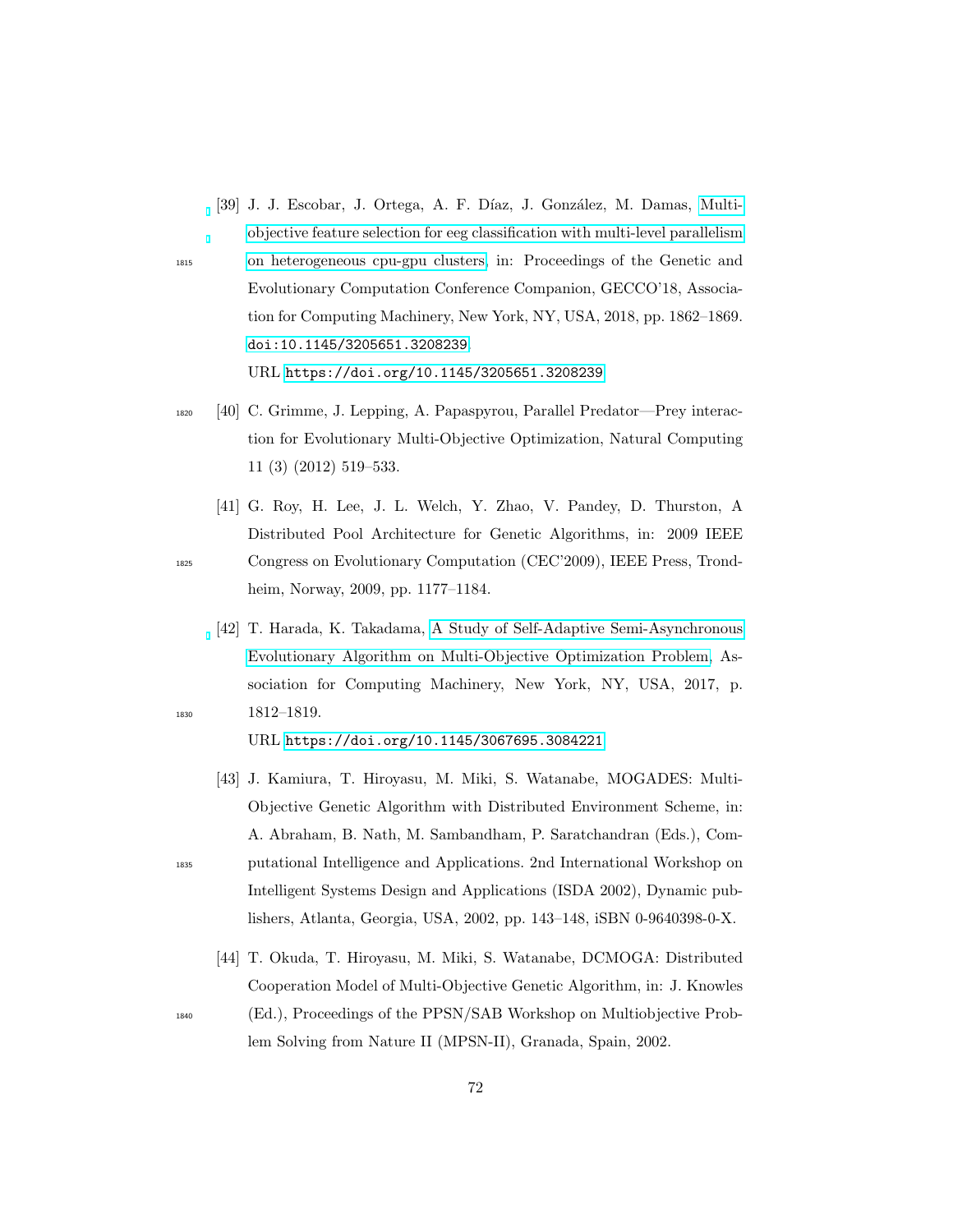- [45] H. Horii, M. Miki, T. Koizumi, N. Tsujiuchi, Asynchronous Migration of Island Parallel GA for Multi-Objective Optimization Problem, in: L. Wang, K. C. Tan, T. Furuhashi, J.-H. Kim, X. Yao (Eds.), Proceedings <sup>1845</sup> of the 4th Asia-Pacific Conference on Simulated Evolution and Learning (SEAL'02), Vol. 1, Nanyang Technical University, Orchid Country Club, Singapore, 2002, pp. 86–90.
- [46] N. Xiao, M. P. Armstrong, A Specialized Island Model and Its Application in Multiobjective Optimization, in: E. C.-P. et al. (Ed.), Genetic and Evo-<sup>1850</sup> lutionary Computation (GECCO'2003). Proceedings, Part II, Springer. Lecture Notes in Computer Science Vol. 2724, Berlin, Germany, 2003, pp. 1530–1540, iSBN 978-3-540-40603-7.
- [47] C. A. Coello Coello, M. Reyes Sierra, A Study of the Parallelization of a Coevolutionary Multi-Objective Evolutionary Algorithm, in: R. Monroy, <sup>1855</sup> G. Arroyo-Figueroa, L. E. Sucar, H. Sossa (Eds.), Proceedings of the Third Mexican International Conference on Artificial Intelligence (MICAI'2004), Springer Verlag. Lecture Notes in Artificial Intelligence Vol. 2972, Mexico City, Mexico, 2004, pp. 688–697.
- [48] J. Branke, H. Schmeck, K. Deb, M. Reddy, Parallelizing Multi-Objective <sup>1860</sup> Evolutionary Algorithms: Cone Separation, in: 2004 Congress on Evolutionary Computation (CEC'2004), Vol. 2, IEEE Service Center, Portland, Oregon, USA, 2004, pp. 1952–1957.
- [49] F. Streichert, H. Ulmer, A. Zell, Parallelization of Multi-objective Evolutionary Algorithms Using Clustering Algorithms, in: C. A. Coello Coello, <sup>1865</sup> A. Hern´andez Aguirre, E. Zitzler (Eds.), Evolutionary Multi-Criterion Optimization. Third International Conference, EMO 2005, Vol. 3410, Springer. Lecture Notes in Computer Science Vol. 3410, Guanajuato, México, 2005, pp. 92-107.
- [50] A. López-Jaimes, C. C. Coello, MRMOGA: Parallel Evolutionary Mul-<sup>1870</sup> tiobjective Optimization using Multiple Resolutions, in: 2005 IEEE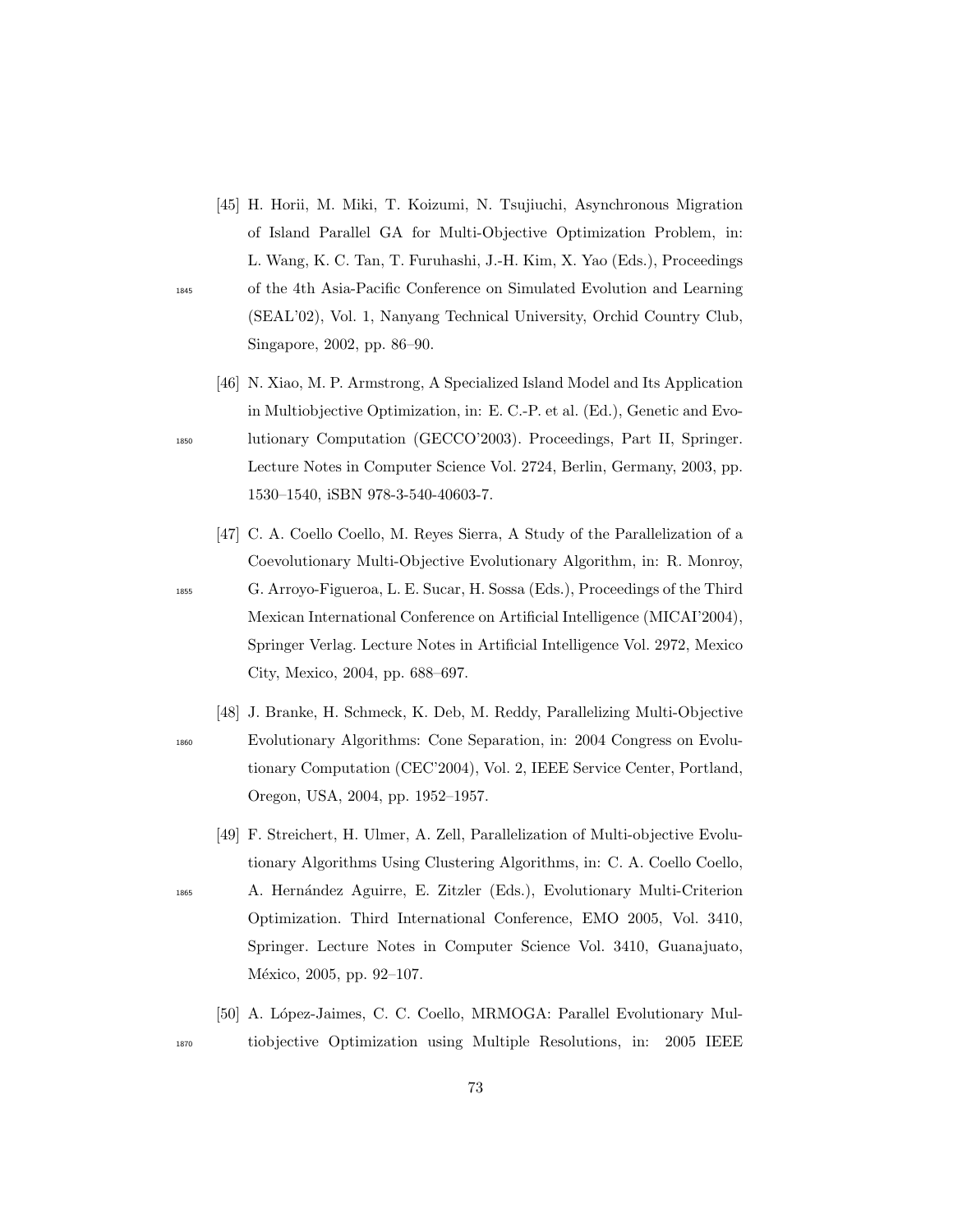Congress on Evolutionary Computation (CEC'2005), Vol. 3, IEEE Service Center, Edinburgh, Scotland, 2005, pp. 2294–2301.

- [51] A. Essabri, M. Gzara, T. Loukil, Parallel Multi-Objective Evolutionary Algorithm with Multi-Front Equitable Distribution, in: 2006 Fifth In-<sup>1875</sup> ternational Conference on Grid and Cooperative Computing (GCC'06), IEEE Computer Society Press, Hunan, China, 2006, pp. 241–244.
- [52] C. León, G. Miranda, C. Segura, Parallel Hyperheuristic: A Self-Adaptive Island-Based Model for Multi-Objective Optimization, in: 2008 Genetic and Evolutionary Computation Conference (GECCO'2008), ACM Press, <sup>1880</sup> Atlanta, USA, 2008, pp. 757–758, iSBN 978-1-60558-131-6.
	- [53] Z. xin Wang, G. Ju, A parallel genetic algorithm in multi-objective optimization, in: 2009 Chinese Control and Decision Conference, IEEE, Guilin, China, 2009, pp. 3497–3501.
- [54] T. Qiu, G. Ju, A selective migration parallel multi-objective genetic algo-<sup>1885</sup> rithm, in: 2010 Chinese Control and Decision Conference, IEEE, Xuzhou, China, 2010, pp. 463–467.
- [55] M. Yagoubi, L. Thobois, M. Schoenauer, Asynchronous Evolutionary Multi-Objective Algorithms with Heterogeneous Evaluation Costs, in: 2011 IEEE Congress on Evolutionary Computation (CEC'2011), IEEE <sup>1890</sup> Service Center, New Orleans, Louisiana, USA, 2011, pp. 21–28.
	- [56] Y. Zhou, J. Wang, J. Chen, S. Gao, L. Teng, Ensemble of many-objective evolutionary algorithms for many-objective problems, Soft Computing 21 (2017) 2407–2419.
- [57] C. Sanhueza, F. Jiménez, R. Berretta, P. Moscato, PasMoQAP: A Par-<sup>1895</sup> allel Asynchronous Memetic Algorithm for Solving the Multi-Objective Quadratic Assignment Problem, in: 2017 IEEE Congress on Evolutionary Computation (CEC'2017), IEEE Press, San Sebastián, Spain, 2017, pp. 1103–1110, iSBN 978-1-5090-4601-0.

- 
-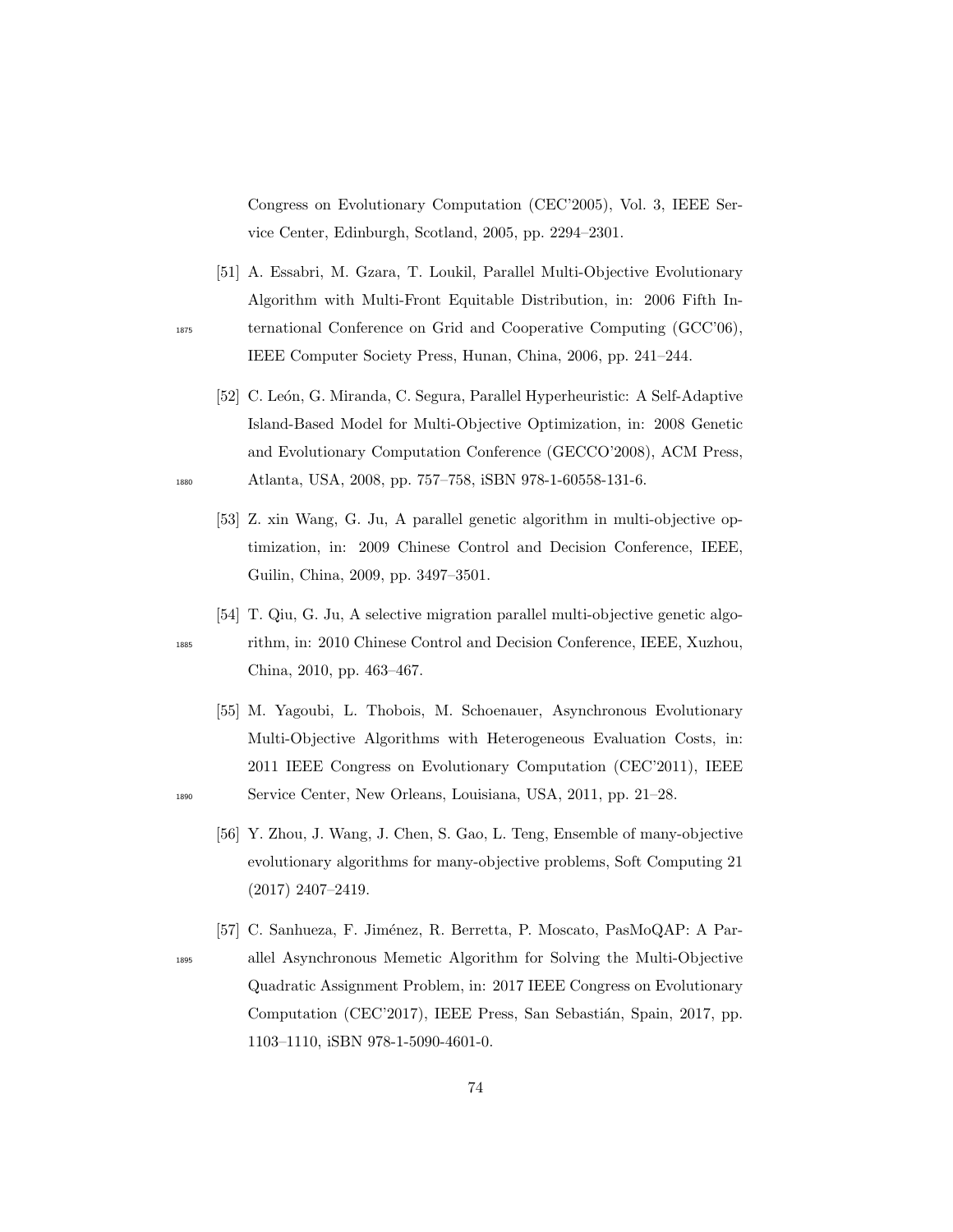[58] W. Ying, S. Chen, B. Wu, Y. Xie, Y. Wu, Distributed Parellel MOEA/D

<sup>1900</sup> on Spark, in: 2017 International Conference on Computing Intelligence and Information System (CIIS'2017), IEEE Press, Nanjing, China, 2017, pp. 18–23.

- [59] H. Chen, X. Zhu, W. Pedrycz, S. Yin, G. Wu, H. Yan, PEA: Parallel Evolutionary Algorithm by Separating Convergence and Diversity for <sup>1905</sup> Large-Scale Multi-Objective Optimization, in: 2018 IEEE 38th International Conference on Distributed Computing Systems (ICDCS'2018), IEEE Computer Society, Vienna, Austria, 2018, pp. 223–232, iSBN 978- 1-5386-6872-6.
- [60] N. Kantour, S. Bouroubi, D. Chaabane, [A parallel moea with criterion-](http://www.sciencedirect.com/science/article/pii/S1568494619301899)<sup>1910</sup> [based selection applied to the knapsack problem,](http://www.sciencedirect.com/science/article/pii/S1568494619301899) Applied Soft Computing 80 (2019) 358 – 373. [doi:https://doi.org/10.1016/j.asoc.2019.04.](http://dx.doi.org/https://doi.org/10.1016/j.asoc.2019.04.005) [005](http://dx.doi.org/https://doi.org/10.1016/j.asoc.2019.04.005).

URL [http://www.sciencedirect.com/science/article/pii/](http://www.sciencedirect.com/science/article/pii/S1568494619301899) [S1568494619301899](http://www.sciencedirect.com/science/article/pii/S1568494619301899)

- <sup>1915</sup> [61] R. Hern´andez G´omez, C. A. Coello Coello, E. Alba, A Parallel Island Model for Hypervolume-Based Many-Objective Optimization, in: P. p. Thomas Bartz-Beielstein, Bogdan Filipič, E.-G. Talbi (Eds.), High-Performance Simulation-Based Optimization, Springer, Studies in Computational Intelligence Vol. 833, Cham, Switzerland, 2020, pp. 247–273, 1920 **iSBN** 978-3-030-18763-7.
	- [62] J. G. Falcón-Cardona, H. Ishibuchi, C. A. C. Coello, M. Emmerich, On the Effect of the Cooperation of Indicator-based Multi-Objective Evolutionary Algorithms, IEEE Transactions on Evolutionary Computation (2021) 1– 15[doi:10.1109/TEVC.2021.3061545](http://dx.doi.org/10.1109/TEVC.2021.3061545).
- <sup>1925</sup> [63] C. M. Fonseca, P. J. Fleming, Genetic Algorithms for Multiobjective Optimization: Formulation, Discussion and Generalization, in: S. Forrest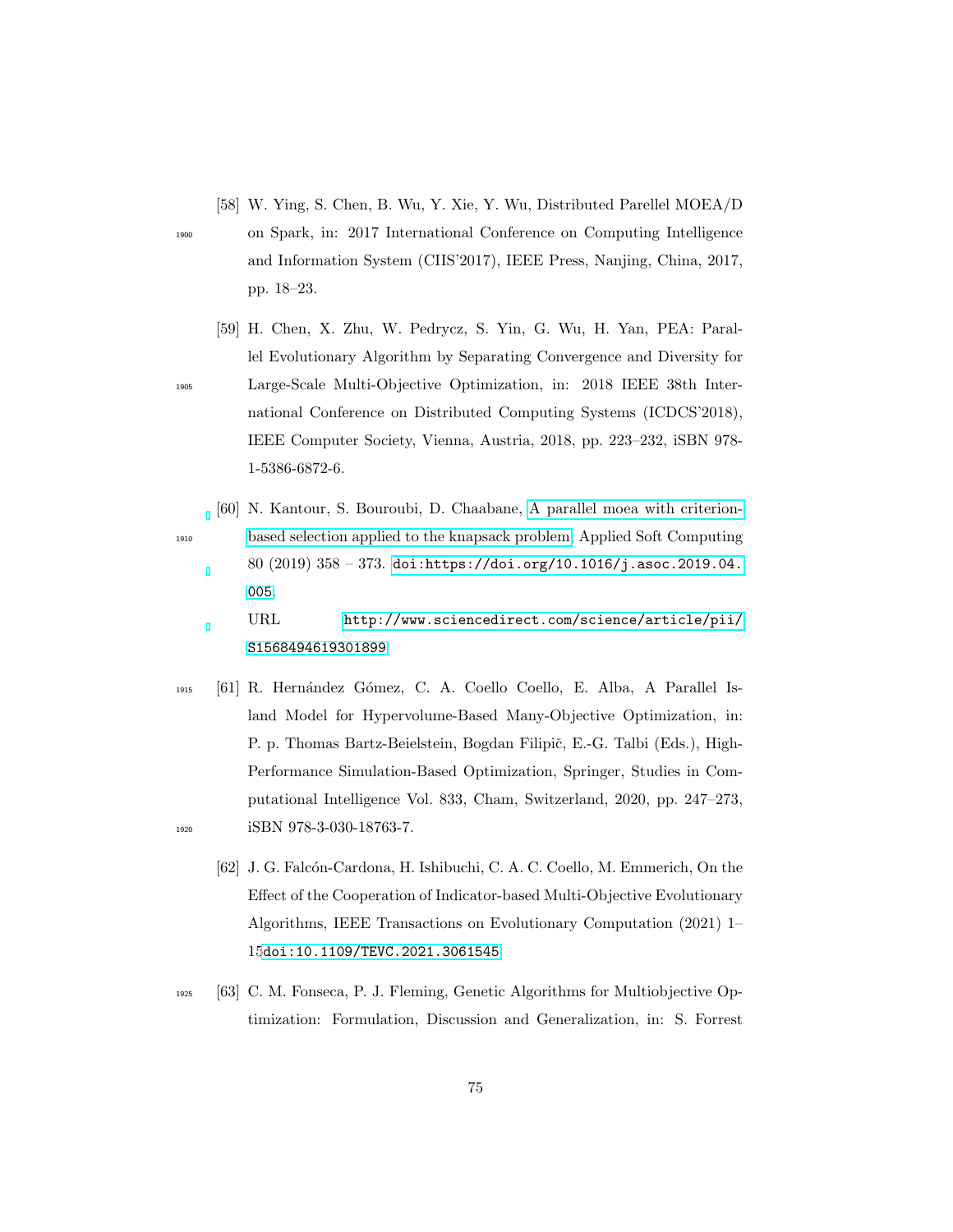(Ed.), Proceedings of the Fifth International Conference on Genetic Algorithms, University of Illinois at Urbana-Champaign, Morgan Kauffman Publishers, San Mateo, California, 1993, pp. 416–423.

- <sup>1930</sup> [64] E. Zitzler, K. Deb, L. Thiele, Comparison of Multiobjective Evolutionary Algorithms: Empirical Results, Evolutionary Computation 8 (2) (2000) 173–195.
- [65] S. Huband, P. Hingston, L. Barone, L. While, A Review of Multiobjective Test Problems and a Scalable Test Problem Toolkit, IEEE Transactions <sup>1935</sup> on Evolutionary Computation 10 (5) (2006) 477–506.
	- [66] V. L. Huang, P. N. Suganthan, J. J. Liang, Comprehensive learning particle swarm optimizer for solving multiobjective optimization problems, International Journal of Intelligent Systems 21 (2) (2006) 209–226.
	- [67] D. A. V. Veldhuizen, Multiobjective Evolutionary Algorithms: Classifica-
- 
- <sup>1940</sup> tions, Analyses, and New Innovations, Ph.D. thesis, Department of Electrical and Computer Engineering. Graduate School of Engineering. Air Force Institute of Technology, Wright-Patterson AFB, Ohio, USA (May 1999).
- [68] M. Yagoubi, M. Schoenauer, Asynchronous Master/Slave MOEAs and <sup>1945</sup> Heterogeneous Evaluation Costs, in: 2012 Genetic and Evolutionary Computation Conference (GECCO'2012), ACM Press, Philadelphia, USA, 2012, pp. 1007–1014, iSBN: 978-1-4503-1177-9.
- [69] S. Yang, M. Li, X. Liu, J. Zheng, A Grid-Based Evolutionary Algorithm for Many-Objective Optimization, IEEE Transactions on Evolutionary <sup>1950</sup> Computation 17 (5) (2013) 721–736.
	- [70] M. Li, S. Yang, X. Liu, Shift-Based Density Estimation for Pareto-Based Algorithms in Many-Objective Optimization, IEEE Transactions on Evolutionary Computation 18 (3) (2014) 348–365.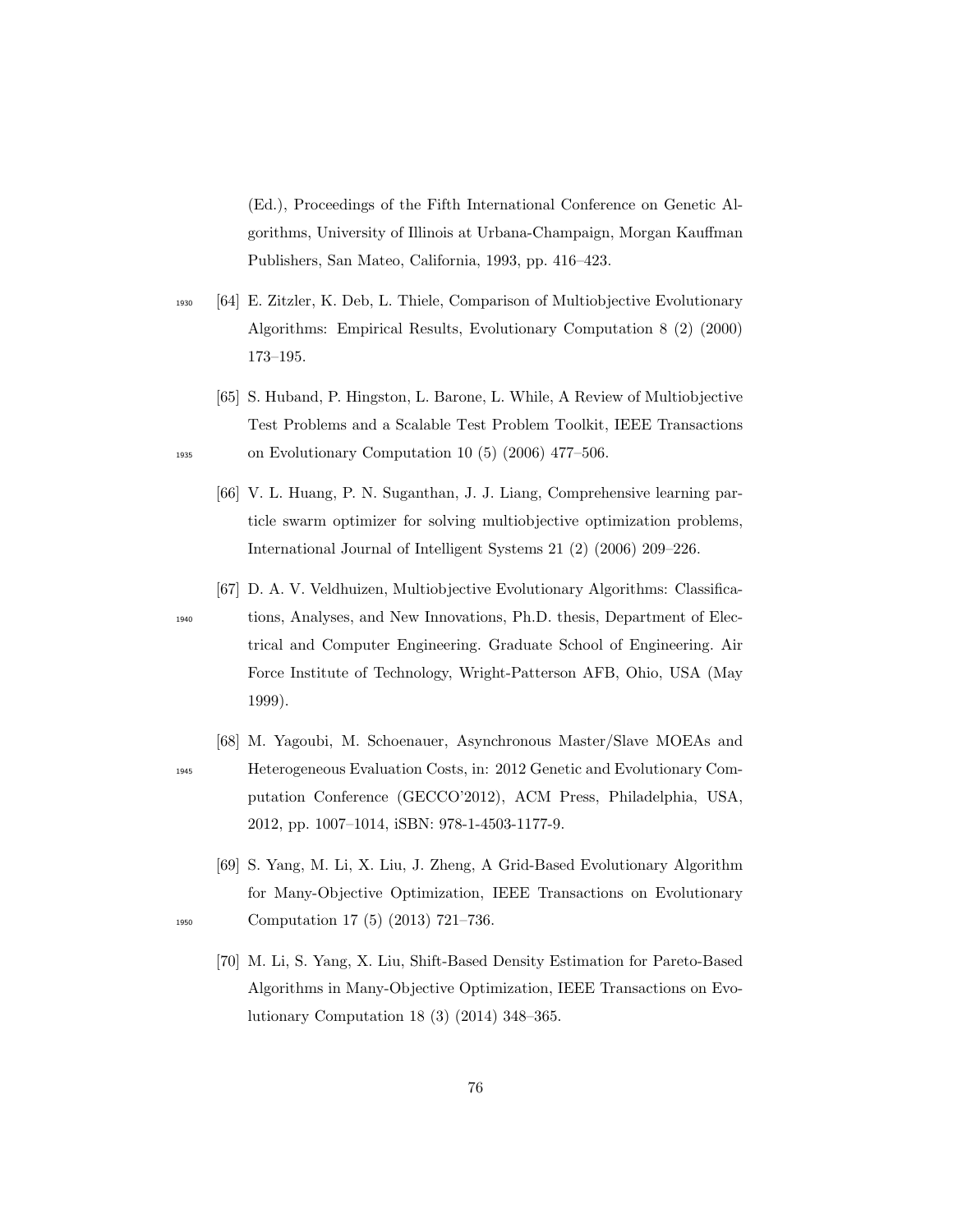- [71] K. Deb, L. Thiele, M. Laumanns, E. Zitzler, Scalable Test Problems
- 
- <sup>1955</sup> for Evolutionary Multiobjective Optimization, in: A. Abraham, L. Jain, R. Goldberg (Eds.), Evolutionary Multiobjective Optimization. Theoretical Advances and Applications, Springer, USA, 2005, pp. 105–145.
- [72] C. A. Coello Coello, N. Cruz Cortés, Solving Multiobjective Optimization Problems using an Artificial Immune System, Genetic Programming and <sup>1960</sup> Evolvable Machines 6 (2) (2005) 163–190.
	- [73] E. Zitzler, Evolutionary Algorithms for Multiobjective Optimization: Methods and Applications, Ph.D. thesis, Swiss Federal Institute of Technology (ETH), Zurich, Switzerland (November 1999).
- [74] M. Zaharia, M. Chowdhury, M. J. Franklin, S. Shenker, I. Stoica, Spark: <sup>1965</sup> Cluster computing with working sets, in: Proceedings of the 2nd USENIX Conference on Hot Topics in Cloud Computing, HotCloud'10, USENIX Association, USA, 2010, p. 10.
- [75] R. Cheng, M. Li, Y. Tian, X. Zhang, S. Yang, Y. Jin, X. Yao, A benchmark test suite for evolutionary many-objective optimization, Complex & <sup>1970</sup> Intelligent Systems 3 (1) (2017) 67–81.
- [76] A. Auger, J. Bader, D. Brockhoff, E. Zitzler, Theory of the Hypervolume Indicator: Optimal  $\{\mu\}$ -Distributions and the Choice of the Reference Point, in: FOGA '09: Proceedings of the tenth ACM SIGEVO workshop on Foundations of genetic algorithms, ACM, Orlando, Florida, USA, 2009, <sup>1975</sup> pp. 87–102.
- [77] R. Hernández Gómez, C. A. Coello Coello, E. Alba Torres, A Multi-Objective Evolutionary Algorithm based on Parallel Coordinates, in: 2016 Genetic and Evolutionary Computation Conference (GECCO'2016), ACM Press, Denver, Colorado, USA, 2016, pp. 565–572, iSBN 978-1-4503-4206- <sup>1980</sup> 3.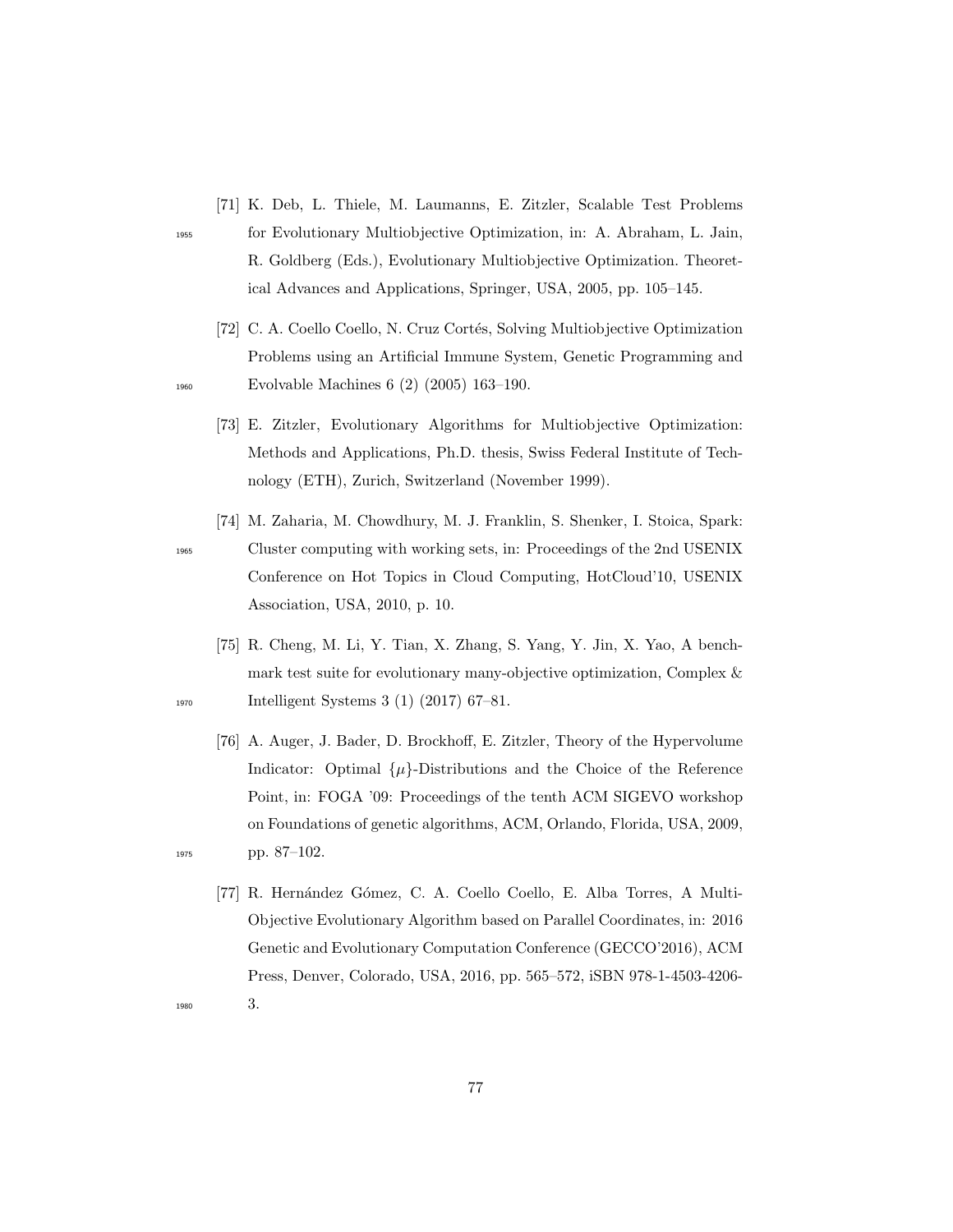- [78] D. Brockhoff, T. Wagner, H. Trautmann, On the Properties of the R2 Indicator, in: 2012 Genetic and Evolutionary Computation Conference (GECCO'2012), ACM Press, Philadelphia, USA, 2012, pp. 465–472, iSBN: 978-1-4503-1177-9.
- <sup>1985</sup> [79] H. Ishibuchi, H. Masuda, Y. Tanigaki, Y. Nojima, Modified Distance Calculation in Generational Distance and Inverted Generational Distance, in: A. Gaspar-Cunha, C. H. Antunes, C. C. Coello (Eds.), Evolutionary Multi-Criterion Optimization, 8th International Conference, EMO 2015, Springer. Lecture Notes in Computer Science Vol. 9019, Guimarães, Por-<sup>1990</sup> tugal, 2015, pp. 110–125.
	- [80] E. Zitzler, L. Thiele, M. Laumanns, C. M. Fonseca, V. G. da Fonseca, Performance Assessment of Multiobjective Optimizers: An Analysis and Review, IEEE Transactions on Evolutionary Computation 7 (2) (2003) 117–132.
- <sup>1995</sup> [81] O. Sch¨utze, X. Esquivel, A. Lara, C. A. Coello Coello, Using the Averaged Hausdorff Distance as a Performance Measure in Evolutionary Multiobjective Optimization, IEEE Transactions on Evolutionary Computation 16 (4) (2012) 504–522.
- [82] D. P. Hardin, E. B. Saff, Discretizing Manifolds via Minimum Energy <sup>2000</sup> Points, Notices of the AMS 51 (10) (2004) 1186–1194.
	- [83] H. Ishibuchi, Y. Setoguchi, H. Masuda, Y. Nojima, Performance of Decomposition-Based Many-Objective Algorithms Strongly Depends on Pareto Front Shapes, IEEE Transactions on Evolutionary Computation 21 (2) (2017) 169–190.
- <sup>2005</sup> [84] H. Wang, L. Jiao, X. Yao, Two Arch2: An Improved Two-Archive Algorithm for Many-Objective Optimization, IEEE Transactions on Evolutionary Computation 19 (4) (2015) 524–541. [doi:10.1109/TEVC.2014.](http://dx.doi.org/10.1109/TEVC.2014.2350987) [2350987](http://dx.doi.org/10.1109/TEVC.2014.2350987).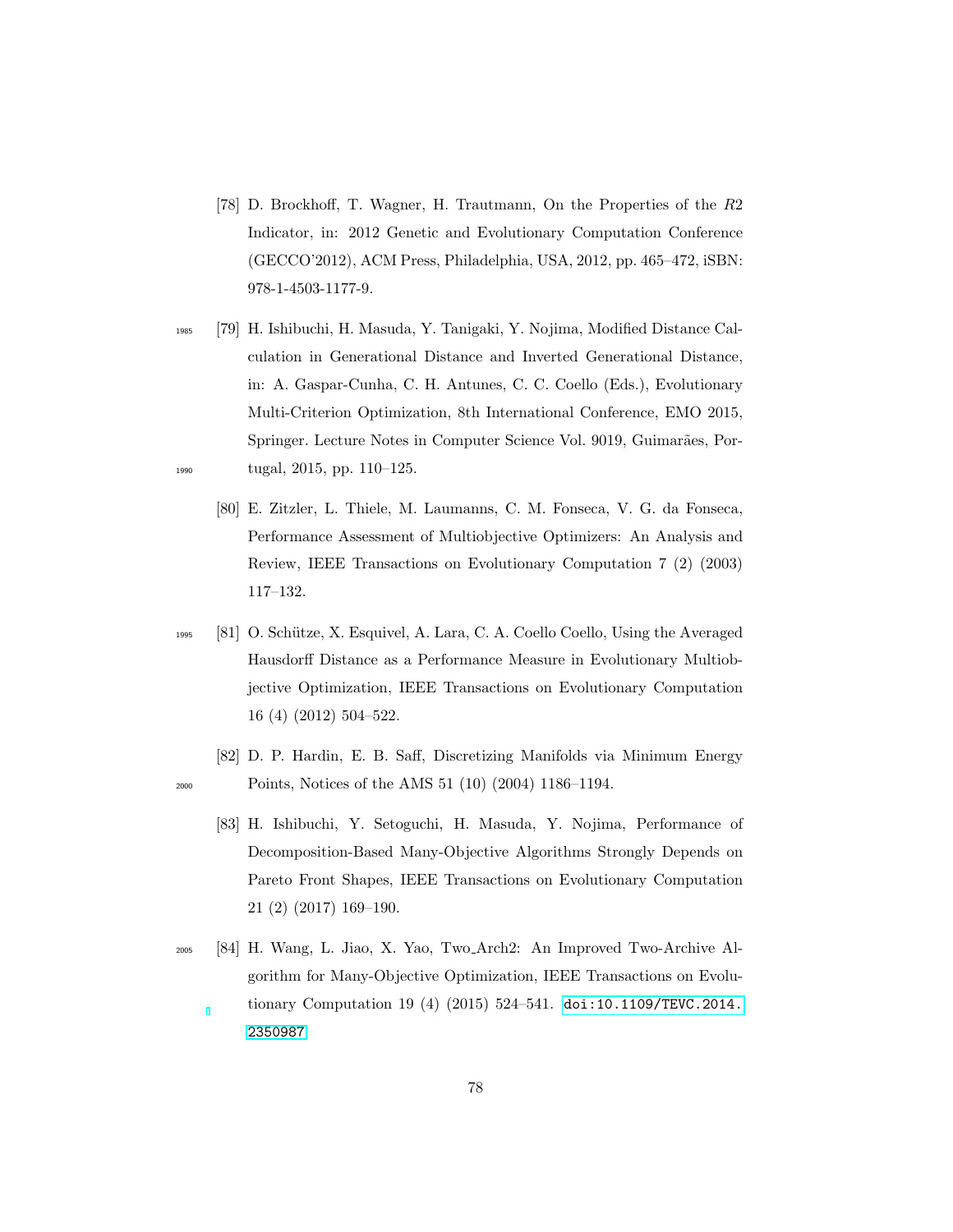- [85] C. Grimme, J. Lepping, A. Papaspyrou, The Parallel Predator-Prey <sup>2010</sup> Model: A Step towards Practical Application, in: G. Rudolph, T. Jansen, S. Lucas, C. Poloni, N. Beume (Eds.), Parallel Problem Solving from Nature–PPSN X, Springer. Lecture Notes in Computer Science Vol. 5199, Dortmund, Germany, 2008, pp. 681–690.
	- [86] M. L. Wong, [Parallel multi-objective evolutionary algorithms on graphics](https://doi.org/10.1145/1570256.1570354)

- <sup>2015</sup> [processing units,](https://doi.org/10.1145/1570256.1570354) in: Proceedings of the 11th Annual Conference Companion on Genetic and Evolutionary Computation Conference: Late Breaking Papers, GECCO '09, Association for Computing Machinery, New York, NY, USA, 2009, p. 2515–2522. [doi:10.1145/1570256.1570354](http://dx.doi.org/10.1145/1570256.1570354). URL <https://doi.org/10.1145/1570256.1570354>
- <sup>2020</sup> [87] A. J. Nebro, J. J. Durillo, A study of the parallelization of the multiobjective metaheuristic moea/d, in: C. Blum, R. Battiti (Eds.), Learning and Intelligent Optimization, Springer Berlin Heidelberg, Berlin, Heidelberg, 2010, pp. 303–317.
- [88] D. Liu, Y. Liu, Y. Liu, X. Zhao, A Parallelized Multi-Objective Par-<sup>2025</sup> ticle Swarm Optimization Model to Design Soil Sampling Network, in: 2012 20th International Conference on Geoinformatics, IEEE Press, Hong Kong, 2012.
- [89] X. Wei, S. Fujimura, Parallel quantum evolutionary algorithms with Client-Server model for multi-objective optimization on discrete problems, <sup>2030</sup> in: 2012 IEEE Congress on Evolutionary Computation (CEC'2012), IEEE Press, Brisbane, Australia, 2012, pp. 3183–3190.
- [90] M. Depolli, R. Trobec, B. Filipič, [Asynchronous master-slave paral](https://doi.org/10.1162/EVCO_a_00076)[lelization of differential evolution for multi-objective optimization,](https://doi.org/10.1162/EVCO_a_00076) Evolutionary Computation 21 (2) (2013) 261–291, pMID: 22452341. [doi:](http://dx.doi.org/10.1162/EVCO_a_00076) <sup>2035</sup> [10.1162/EVCO\\\_a\\\_00076](http://dx.doi.org/10.1162/EVCO_a_00076).
	- URL [https://doi.org/10.1162/EVCO\\_a\\_00076](https://doi.org/10.1162/EVCO_a_00076)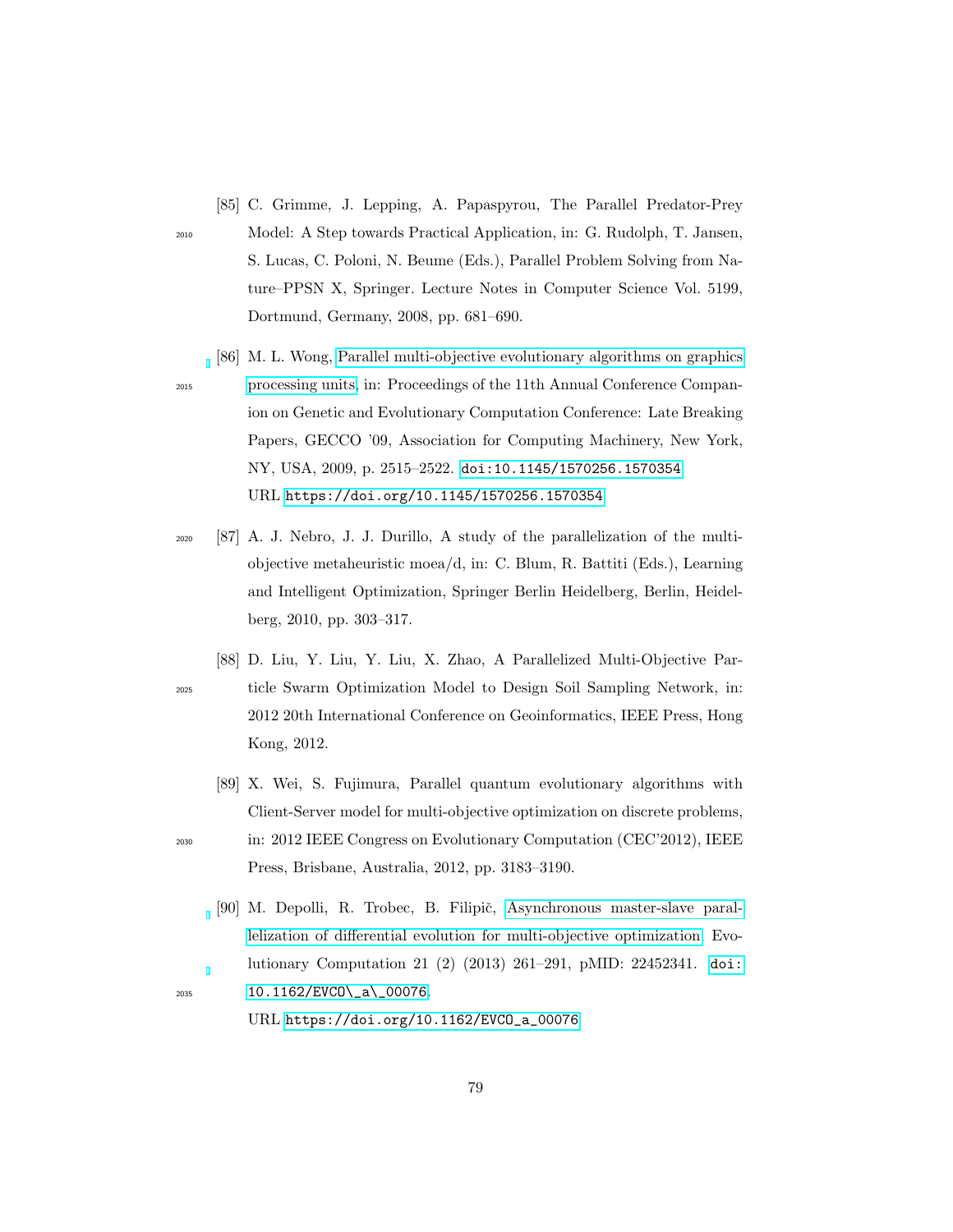- [91] M. Z. de Souza, A. T. Ramirez Pozo, A GPU Implementation of MOEA/D-ACO for the Multiobjective Traveling Salesman Problem, in: 2014 Brazilian Conference on Intelligent Systems, IEEE, Sao Paulo, <sup>2040</sup> Brazil, 2014, pp. 324–329, iSBN 978-1-4799-5618-0.
	- [92] A. Mambrini, D. Izzo, Pade: A parallel algorithm based on the moea/d framework and the island model, in: T. Bartz-Beielstein, J. Branke, B. Filipič, J. Smith (Eds.), Parallel Problem Solving from Nature – PPSN XIII, Springer International Publishing, Cham, 2014, pp. 711–720.
- <sup>2045</sup> [93] B. Derbel, A. Liefooghe, G. Marquet, E.-G. Talbi, A Fine-Grained Message Passing MOEA/D, in: 2015 IEEE Congress on Evolutionary Computation (CEC'2015), IEEE Press, Sendai, Japan, 2015, pp. 1837–1844, iSBN 978-1-4799-7492-4.

<sup>2050</sup> Algorithms for Multi-Objective Optimization on GPUs, in: 2015 IEEE Congress on Evolutionary Computation (CEC'2015), IEEE Press, Sendai, Japan, 2015, pp. 1567–1574, iSBN 978-1-4799-7492-4.

[94] S. Gupta, G. Tan, A Scalable Parallel Implementation of Evolutionary

- [95] Z.-J. Wang, Z.-H. Zhan, J. Zhang, Parallel multi-strategy evolutionary algorithm using massage passing interface for many-objective optimiza-<sup>2055</sup> tion, in: 2016 IEEE Symposium Series on Computational Intelligence (SSCI'2016), IEEE, Athens, Greece, 2016.
- [96] E. Manoatl Lopez, C. A. Coello Coello, A Parallel Multi-objective Memetic Algorithm Based on the IGD+ Indicator, in: J. Handl, E. Hart, P. R. Lewis, M. L.-I. nez, G. Ochoa, B. Paechter (Eds.), Parallel Prob-<sup>2060</sup> lem Solving from Nature – PPSN XIV, 14th International Conference, Springer. Lecture Notes in Computer Science Vol. 9921, Edinburgh, UK, 2016, pp. 473–482, iSBN 978-3-319-45822-9.
	- [97] A. Atashpendar, B. Dorronsoro, G. Danoy, P. Bouvry, A parallel cooperative coevolutionary SMPSO algorithm for multi-objective optimization,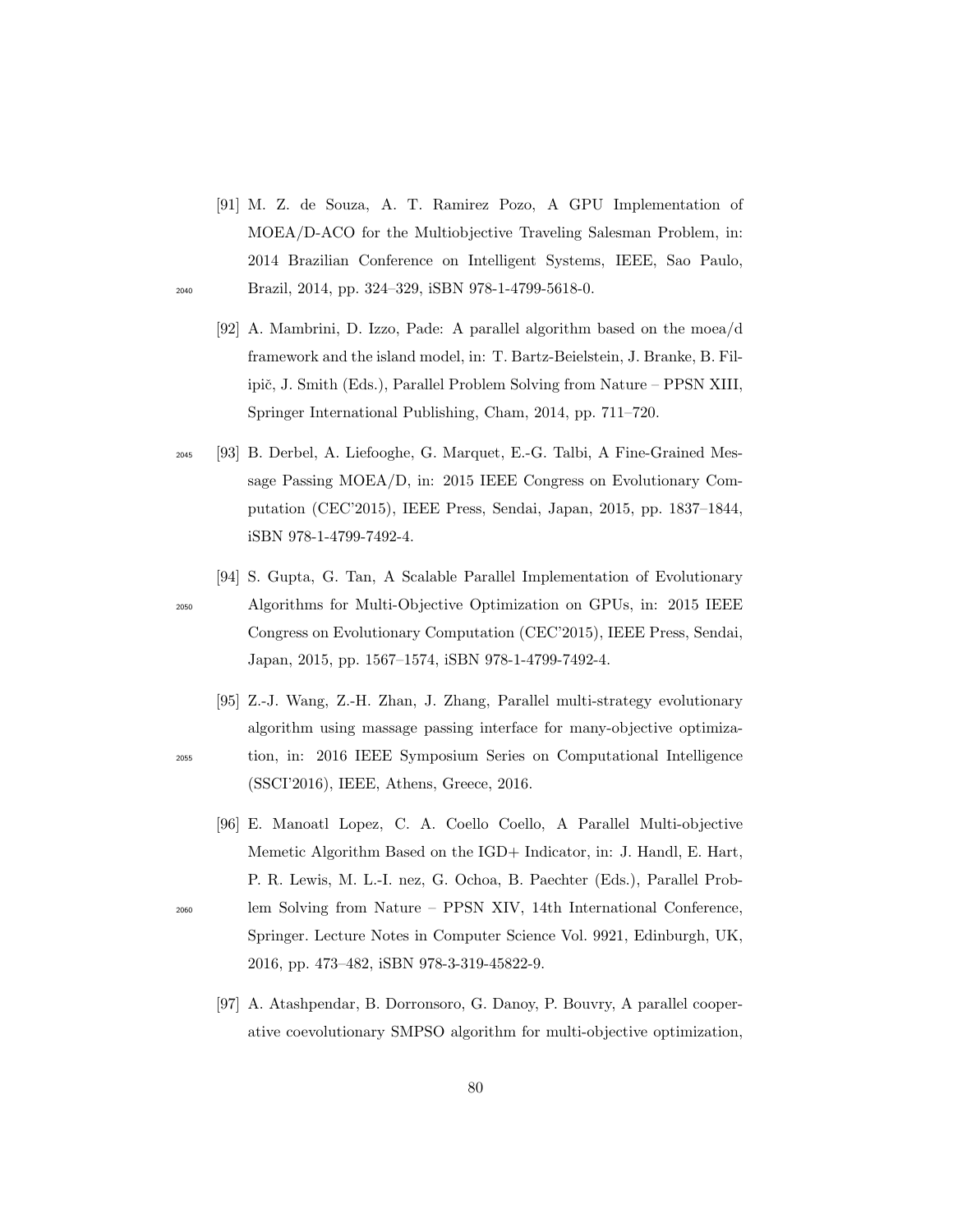- <sup>2065</sup> in: 2016 International Conference on High Performance Computing & Simulation (HPCS), IEEE, Innsbruck, Austria, 2016, pp. 713–720, iSBN 978-1-5090-2089-8.
- [98] B. Xu, Y. Zhang, D.-w. Gong, L. Wang, [A Parallel Multi-Objective Coop](https://doi.org/10.1145/3067695.3084222)[erative Co-Evolutionary Algorithm with Changing Variables,](https://doi.org/10.1145/3067695.3084222) Association <sup>2070</sup> for Computing Machinery, New York, NY, USA, 2017, p. 1888–1893. URL <https://doi.org/10.1145/3067695.3084222>
- [99] W.-J. Yu, J.-Z. Li, W.-N. Chen, J. Zhang, [A parallel double](http://www.sciencedirect.com/science/article/pii/S1568494617303514)[level multiobjective evolutionary algorithm for robust optimiza](http://www.sciencedirect.com/science/article/pii/S1568494617303514)[tion,](http://www.sciencedirect.com/science/article/pii/S1568494617303514) Applied Soft Computing  $59$  (2017)  $258 - 275$ . [doi:https:](http://dx.doi.org/https://doi.org/10.1016/j.asoc.2017.06.008) <sup>2075</sup> [//doi.org/10.1016/j.asoc.2017.06.008](http://dx.doi.org/https://doi.org/10.1016/j.asoc.2017.06.008).

URL [http://www.sciencedirect.com/science/article/pii/](http://www.sciencedirect.com/science/article/pii/S1568494617303514) [S1568494617303514](http://www.sciencedirect.com/science/article/pii/S1568494617303514)

[\[](https://doi.org/10.1145/3325773.3325790)100] M. Miyakawa, H. Sato, Y. Sato, [A study for parallelization of multi](https://doi.org/10.1145/3325773.3325790)[objective evolutionary algorithm based on decomposition and directed](https://doi.org/10.1145/3325773.3325790) <sup>2080</sup> [mating,](https://doi.org/10.1145/3325773.3325790) in: Proceedings of the 2019 3rd International Conference on Intelligent Systems, Metaheuristics and Swarm Intelligence, ISMSI 2019, Association for Computing Machinery, New York, NY, USA, 2019, p. 25–29. [doi:10.1145/3325773.3325790](http://dx.doi.org/10.1145/3325773.3325790).

URL <https://doi.org/10.1145/3325773.3325790>

- 2085 [101] M. T. Emmerich, A. H. Deutz, Test Problems Based on Lamé Superspheres, in: S. Obayashi, K. Deb, C. Poloni, T. Hiroyasu, T. Murata (Eds.), Evolutionary Multi-Criterion Optimization, 4th International Conference, EMO 2007, Springer. Lecture Notes in Computer Science Vol. 4403, Matshushima, Japan, 2007, pp. 922–936.
- <sup>2090</sup> [102] L. Ke, Q. Zhang, R. Battiti, MOEA/D-ACO: A Multiobjective Evolutionary Algorithm using Decomposition and Ant Colony, IEEE Transactions on Cybernetics 43 (6) (2013) 1845–1859.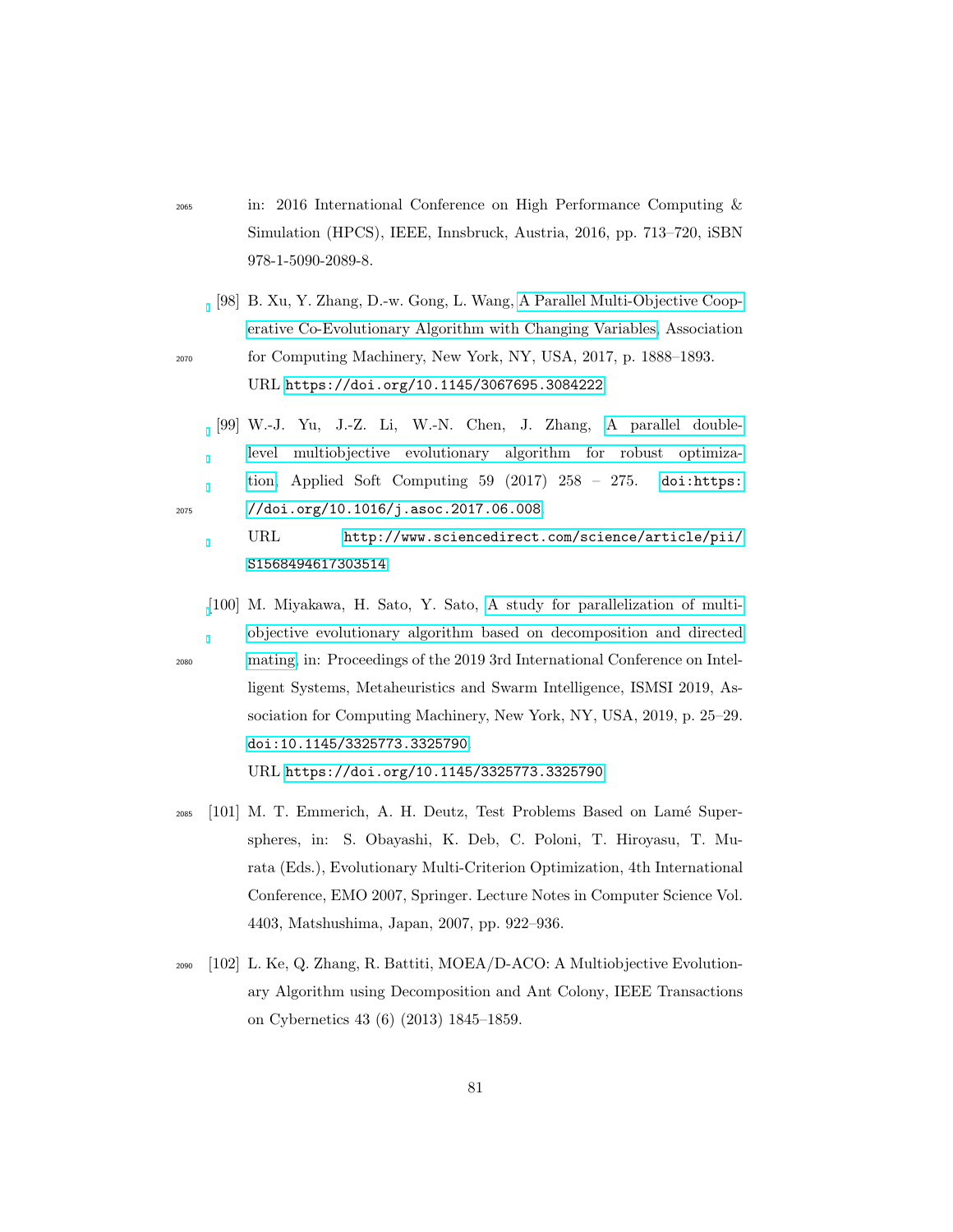- [103] E. Manoatl Lopez, C. A. Coello Coello, IGD+-EMOA: A Multi-Objective Evolutionary Algorithm based on  $IGD^+$ , in: 2016 IEEE Congress on <sup>2095</sup> Evolutionary Computation (CEC'2016), IEEE Press, Vancouver, Canada, 2016, pp. 999–1006, iSBN 978-1-5090-0623-9.
- [104] I. C. Parmee, A. H. Watson, Preliminary airframe design using coevolutionary multiobjective genetic algorithms, in: Proceedings of the 1st Annual Conference on Genetic and Evolutionary Computation - Volume <sup>2100</sup> 2, GECCO'99, Morgan Kaufmann Publishers Inc., San Francisco, CA, USA, 1999, p. 1657–1665.
	- [105] N. Chen, W. Chen, Y. Gong, Z. Zhan, J. Zhang, Y. Li, Y. Tan, An evolutionary algorithm with double-level archives for multiobjective optimization, IEEE Transactions on Cybernetics 45 (9) (2015) 1851–1863.
- <sup>2105</sup> [\[](https://doi.org/10.1145/3205455.3205554)106] M. Miyakawa, H. Sato, Y. Sato, [Directed mating in decomposition-based](https://doi.org/10.1145/3205455.3205554) [moea for constrained many-objective optimization,](https://doi.org/10.1145/3205455.3205554) in: Proceedings of the Genetic and Evolutionary Computation Conference, GECCO '18, Association for Computing Machinery, New York, NY, USA, 2018, p. 721–728. [doi:10.1145/3205455.3205554](http://dx.doi.org/10.1145/3205455.3205554).
- <sup>2110</sup> URL <https://doi.org/10.1145/3205455.3205554>
- [107] T. Okuda, T. Hiroyasu, M. Miki, J. Kamiura, S. Watanabe, DCMO-GADES: Distributed Cooperation Model of Multi-objective Genetic Algorithm with Distributed Scheme, in: Second International Workshop on Intelligent Systems Design and Application, Dynamic Publishers, Atlanta, <sup>2115</sup> Georgia, USA, 2002, pp. 143–148.
- [108] D. Zaharie, D. Petcu, S. Panica, A Hierarchical Approach in Distributed Evolutionary Algorithms for Multiobjective Optimization, in: I. Lirkov, S. Margenov, J. Waśniewski (Eds.), Large-Scale Scientific Computing, 6th International Conference, LSSC 2007, Springer. Lecture Notes in Com-<sup>2120</sup> puter Science Vol. 4818, Sozopol, Bulgaria, 2008, pp. 516–523.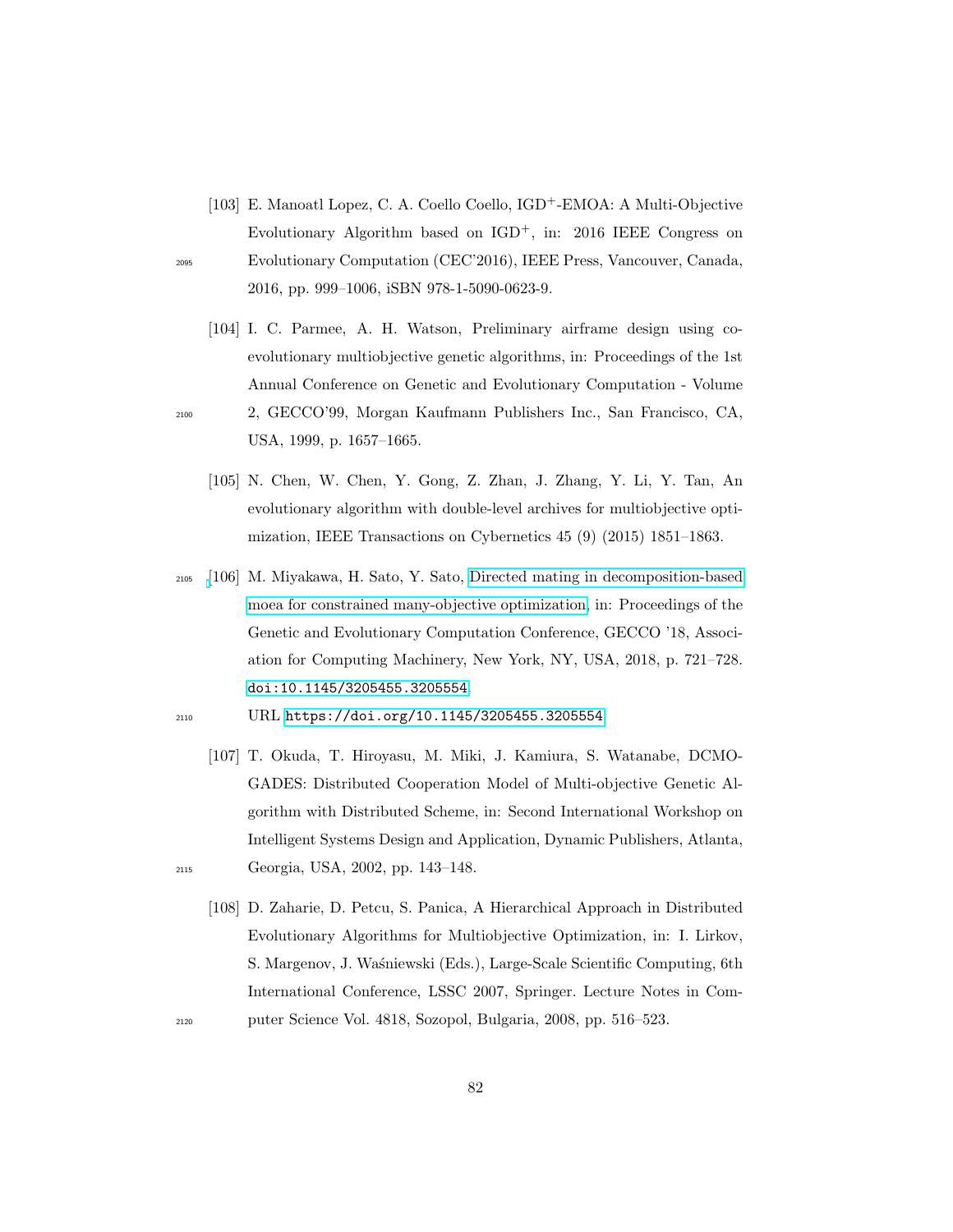- [109] D. Zaharie, D. Petcu, Adaptive Pareto Differential Evolution and Its Parallelization, in: R. Wyrzykowski, J. Dongarra, M. Paprzycki, J. Wasniewski (Eds.), Parallel Processing and Applied Mathematics, Springer, Lecture Notes in Computer Science, Vol. 3019, Heidelberg, Germany, <sup>2125</sup> 2004, pp. 261–268.
- 
- [110] L. Miguel Antonio, C. A. Coello Coello, Coevolutionary Multiobjective Evolutionary Algorithms: Survey of the State-of-the-Art, IEEE Transactions on Evolutionary Computation 22 (6) (2018) 851–865. [doi:](http://dx.doi.org/10.1109/TEVC.2017.2767023) [10.1109/TEVC.2017.2767023](http://dx.doi.org/10.1109/TEVC.2017.2767023).
- <sup>2130</sup> [111] A. Trivedi, D. Srinivasan, K. Sanyal, A. Ghosh, A Survey of Multiobjective Evolutionary Algorithms Based on Decomposition, IEEE Transactions on Evolutionary Computation 21 (3) (2017) 440–462. [doi:10.1109/TEVC.](http://dx.doi.org/10.1109/TEVC.2016.2608507) [2016.2608507](http://dx.doi.org/10.1109/TEVC.2016.2608507).
- [112] Q. Xu, Z. Xu, T. Ma, A Survey of Multiobjective Evolutionary Algo-<sup>2135</sup> rithms Based on Decomposition: Variants, Challenges and Future Directions, IEEE Access 8 (2020) 41588–41614. [doi:10.1109/ACCESS.2020.](http://dx.doi.org/10.1109/ACCESS.2020.2973670) [2973670](http://dx.doi.org/10.1109/ACCESS.2020.2973670).
- [113] L. M. Antonio, C. A. C. Coello, M. A. R. Morales, S. G. Brambila, J. F. González, G. C. Tapia, Coevolutionary Operations for Large Scale Multi-<sup>2140</sup> objective Optimization, in: 2020 IEEE Congress on Evolutionary Computation (CEC), 2020, pp. 1–8. [doi:10.1109/CEC48606.2020.9185846](http://dx.doi.org/10.1109/CEC48606.2020.9185846).
- [\[](https://doi.org/10.1145/3205651.3208250)114] M. Li, J. Wei, [A Cooperative Co-Evolutionary Algorithm for Large-Scale](https://doi.org/10.1145/3205651.3208250) [Multi-Objective Optimization Problems,](https://doi.org/10.1145/3205651.3208250) in: Proceedings of the Genetic and Evolutionary Computation Conference Companion, GECCO '18, As-<sup>2145</sup> sociation for Computing Machinery, New York, NY, USA, 2018, pp. 1716– 1721. [doi:10.1145/3205651.3208250](http://dx.doi.org/10.1145/3205651.3208250).

URL <https://doi.org/10.1145/3205651.3208250>

[115] Z. Zhang, C. Zhong, Z. Xu, H. Teng, A Non-Dominated Sorting Cooperative Co-Evolutionary Differential Evolution Algorithm for Multi-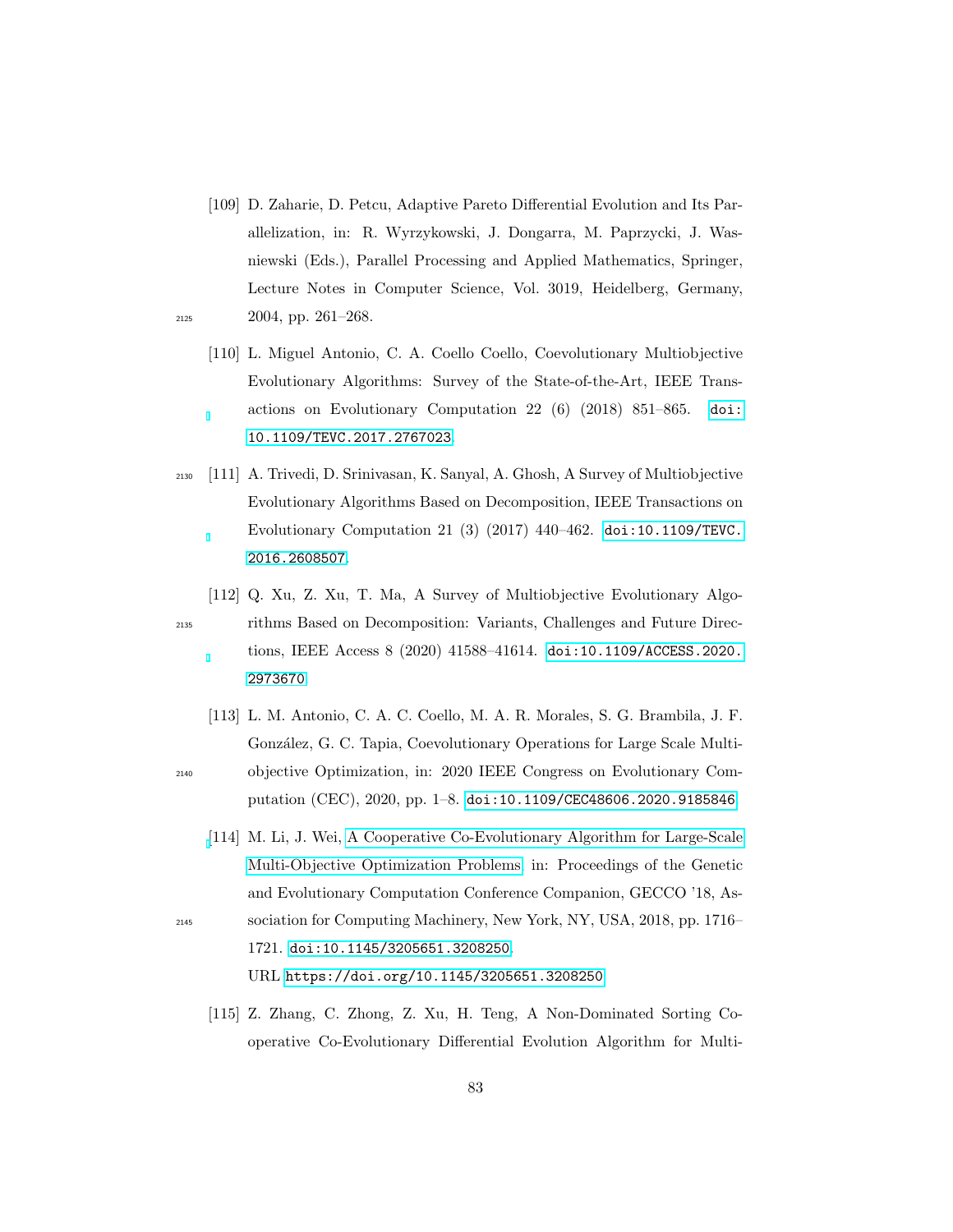- <sup>2150</sup> Objective Layout Optimization, IEEE Access 5 (2017) 14468–14477. [doi:10.1109/ACCESS.2017.2716111](http://dx.doi.org/10.1109/ACCESS.2017.2716111).
	- [116] W. Zhao, S. Alam, H. A. Abbass, MOCCA-II: A multi-objective cooperative co-evolutionary algorithm, Applied Soft Computing 23 (2014) 407–416. [doi:https://doi.org/10.1016/j.asoc.2014.06.011](http://dx.doi.org/https://doi.org/10.1016/j.asoc.2014.06.011).
- <sup>2155</sup> [117] L. M. Antonio, C. A. C. Coello, A non-cooperative game for faster convergence in cooperative coevolution for multi-objective optimization, in: 2015 IEEE Congress on Evolutionary Computation (CEC), 2015, pp. 109–116. [doi:10.1109/CEC.2015.7256881](http://dx.doi.org/10.1109/CEC.2015.7256881).
- [118] A. Menchaca-Méndez, E. Montero, L. M. Antonio, S. Zapotecas-Martínez, <sup>2160</sup> C. A. Coello Coello, M. Riff, A Co-Evolutionary Scheme for Multi-Objective Evolutionary Algorithms Based on  $\epsilon$  -Dominance, IEEE Access 7 (2019) 18267–18283. [doi:10.1109/ACCESS.2019.2896962](http://dx.doi.org/10.1109/ACCESS.2019.2896962).
- [119] J. Wang, W. Zhang, J. Zhang, Cooperative Differential Evolution With Multiple Populations for Multiobjective Optimization, IEEE Transactions <sup>2165</sup> on Cybernetics 46 (12) (2016) 2848–2861. [doi:10.1109/TCYB.2015.](http://dx.doi.org/10.1109/TCYB.2015.2490669) [2490669](http://dx.doi.org/10.1109/TCYB.2015.2490669).
- [120] R. Wang, R. C. Purshouse, P. J. Fleming, Preference-inspired coevolutionary algorithms using weight vectors, European Journal of Operational Research 243 (2) (2015) 423–441. [doi:https://doi.org/10.](http://dx.doi.org/https://doi.org/10.1016/j.ejor.2014.05.019) <sup>2170</sup> [1016/j.ejor.2014.05.019](http://dx.doi.org/https://doi.org/10.1016/j.ejor.2014.05.019).
	- [121] M. Z. de Souza, A. T. R. Pozo, Parallel moea/d-aco on gpu, in: A. L. Bazzan, K. Pichara (Eds.), Advances in Artificial Intelligence – IBERAMIA 2014, Springer International Publishing, Cham, 2014, pp. 405–417.
- [122] I. E. Golovkin, S. J. Louis, R. C. Mancini, Parallel Implementation of <sup>2175</sup> Niched Pareto Genetic Algorithm Code for X-ray Plasma Spectroscopy, in: Congress on Evolutionary Computation (CEC'2002), Vol. 2, IEEE Service Center, Piscataway, New Jersey, 2002, pp. 1820–1824.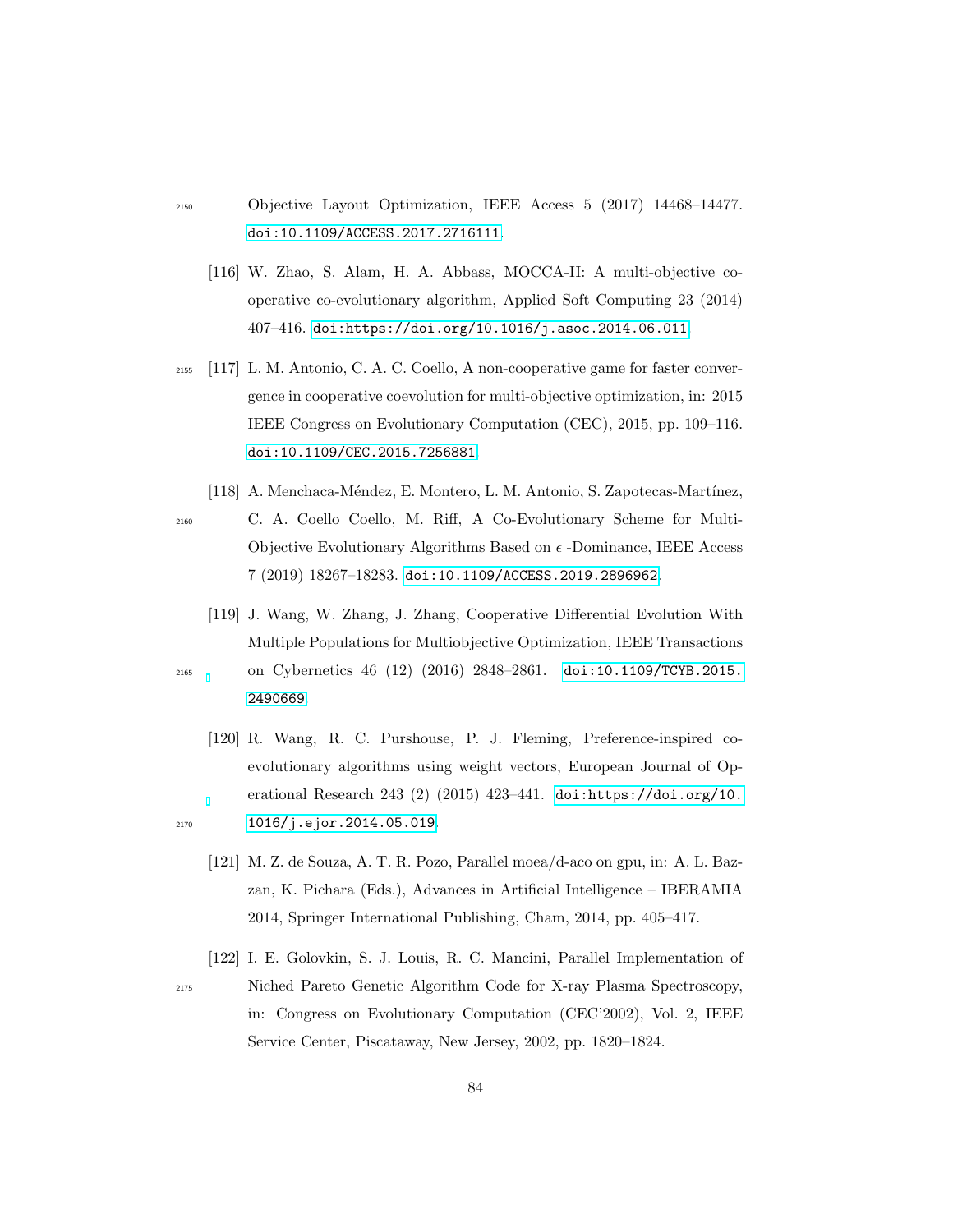- [123] K. Xu, S. J. Louis, R. C. Mancini, A Scalable Parallel Genetic Algorithm for X-ray Spectroscopic Analysis, in: H.-G. B. et al. (Ed.), 2005 Genetic <sup>2180</sup> and Evolutionary Computation Conference (GECCO'2005), Vol. 1, ACM Press, New York, USA, 2005, pp. 811–816.
- [124] T. Hiroyasu, M. Miki, J. Kamiura, S. Watanabe, H. Hiroyasu, MO-GADES: Multi-Objective Genetic Algorithm with Distributed Environment Scheme, in: A. Abraham, L. Jain, R. Goldberg (Eds.), Evolutionary <sup>2185</sup> Multiobjective Optimization: Theoretical Advances And Applications, Springer-Verlag, London, 2005, pp. 201–227, iSBN 1-85233-787-7.
- [125] V. Asouti, I. Kampolis, K. Giannakoglou, A Grid-Enabled Asynchronous Metamodel-Assisted Evolutionary Algorithm for Aerodynamic Optimization, Genetic Programming and Evolvable Machines 10 (4) (2009) 373– <sup>2190</sup> 389.
	- [126] C. Segura, E. Segredo, C. León, Parallel Island-Based Multiobjectivised Memetic Algorithms for a 2D Packing Problem, in: 2011 Genetic and Evolutionary Computation Conference (GECCO'2011), ACM Press, Dublin, Ireland, 2011, pp. 1611–1618.
- $_{2195}$  [127] E. Segredo, C. Segura, C. León, On the Comparison of Parallel Island-Based Models for the Multiobjectivised Antenna Positioning Problem, in: A. König, A. Dengel, K. Hinkelmann, K. Kise, R. J. Howlett, L. C. Jain (Eds.), Knowledge-Based and Intelligent Information and Engineering Systems, 15th International Conference, KES 2011, Springer. Lecture <sup>2200</sup> Notes in Computer Science Vol. 6881, Kaiserslautern, Germany, 2011, pp. 32–41.
	- [128] C. León, G. Miranda, C. Segura, METCO: A Parrallel Plugin-Based Framework for Multi-Objective Optimization, International Journal on Artificial Intelligence Tools 18 (04) (2009) 569–588.
- $_{2205}$  [129] C. Segura, A. Cervantes, A. J. Nebro, M. D. J.  $iz$  Simón, E. Segredo, S. García, F. Luna, J. A. Gómez-Pulido, G. Miranda, C. Luque,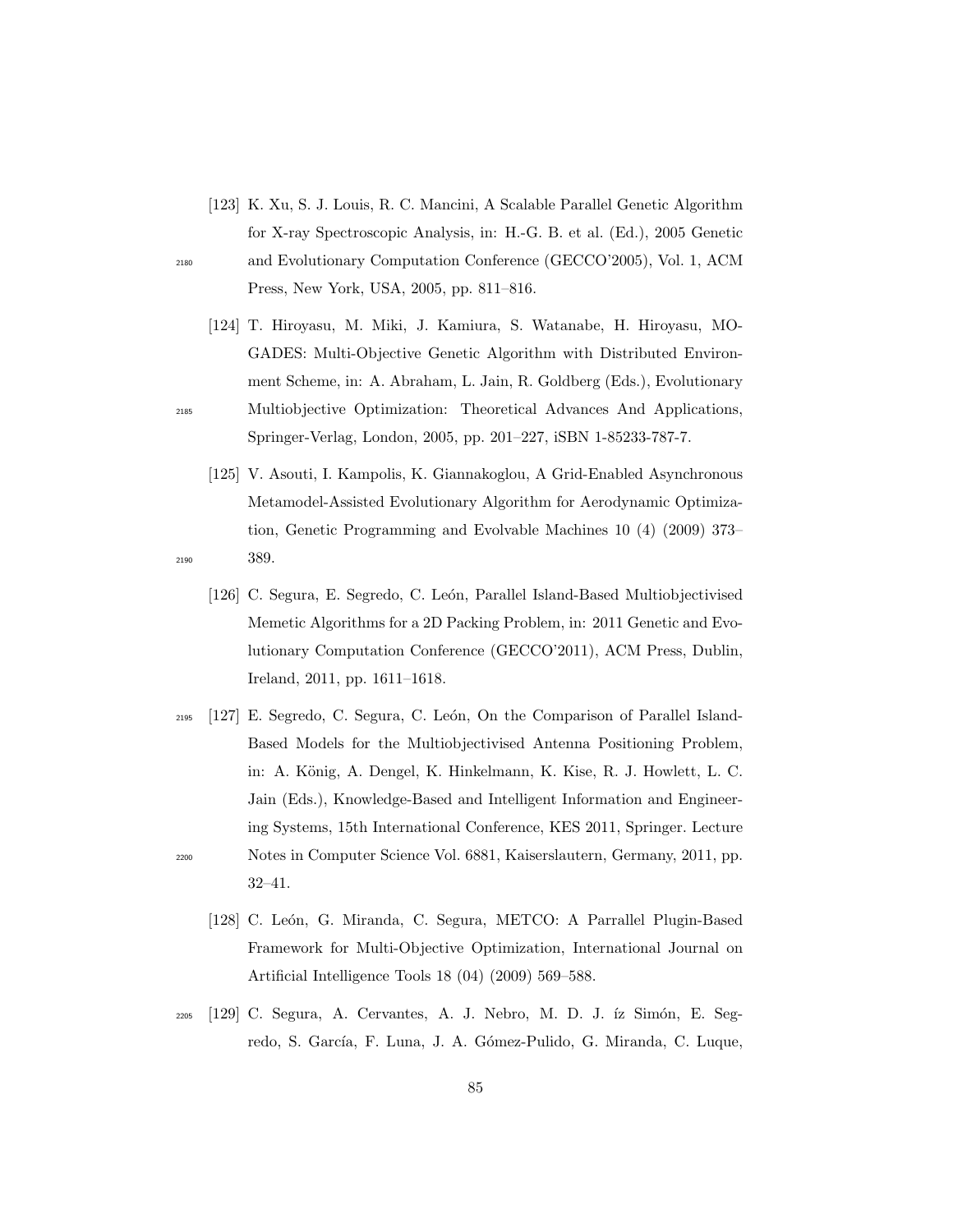E. Alba, M. Ángel Vega-Rodríguez, C. León, I. M. Galván, Optimizing the DFCN Broadcast Protocol with a Parallel Cooperative Strategy of Multi-Objective Evolutionary Algorithms, in: M. Ehrgott, C. M. <sup>2210</sup> Fonseca, X. Gandibleux, J.-K. Hao, M. Sevaux (Eds.), Evolutionary Multi-Criterion Optimization. 5th International Conference, EMO 2009, Springer. Lecture Notes in Computer Science Vol. 5467, Nantes, France, 2009, pp. 305–319.

- [130] E. Alba, B. Dorronsoro, F. Luna, P. Bouvry, A Cellular Multi-objective <sup>2215</sup> Genetic Algorithm for Optimal Broadcasting Strategy in Metropolitan MANETs, in: Proceedings of the 19th IEEE International Parallel and Distributed Processing Symposium, IEEE Computer Society, Denver, Colorado, USA, 2005, iSBN 0-7695-2312-9.
	-

[131] E. Alba, B. Dorronsoro, F. Luna, A. Nebro, P. Bouvry, L. Hogie, A cel-<sup>2220</sup> lular multi-objective genetic algorithm for optimal broadcasting strategy in metropolitan MANETs, Computer Communications 30 (4) (2007) 685– 697.

- [132] J. A. Vrugt, P. H. Stauffer, T. Wöhling, B. A. Robinson, V. V. Vesselinov, Inverse Modeling of Subsurface Flow and Transport Properties: A Review <sup>2225</sup> with New Developments, Vadose Zone 7 (2) (2008) 843–864.
- [133] J. Qiang, Y. Chao, C. Mitchell, S. Paret, R. Ryne, A Parallel Multiobjective Differential Evolution Algorithm for Photoinjector Beam Dynamics Optimization, in: Proceedings of the  $4^{th}$  International Particle Accelerator Conference (IPAC'2013), JACoW, Shanghai, China, 2013, pp. <sup>2230</sup> 1031–1033.
	- [134] M.-L. Wong, G. Cui, Data mining using parallel Multi-Objective Evolutionary algorithms on graphics hardware, in: 2010 IEEE Congress on Evolutionary Computation (CEC'2010), IEEE Press, Barcelona, Spain, 2010, pp. 1812–1819.
		-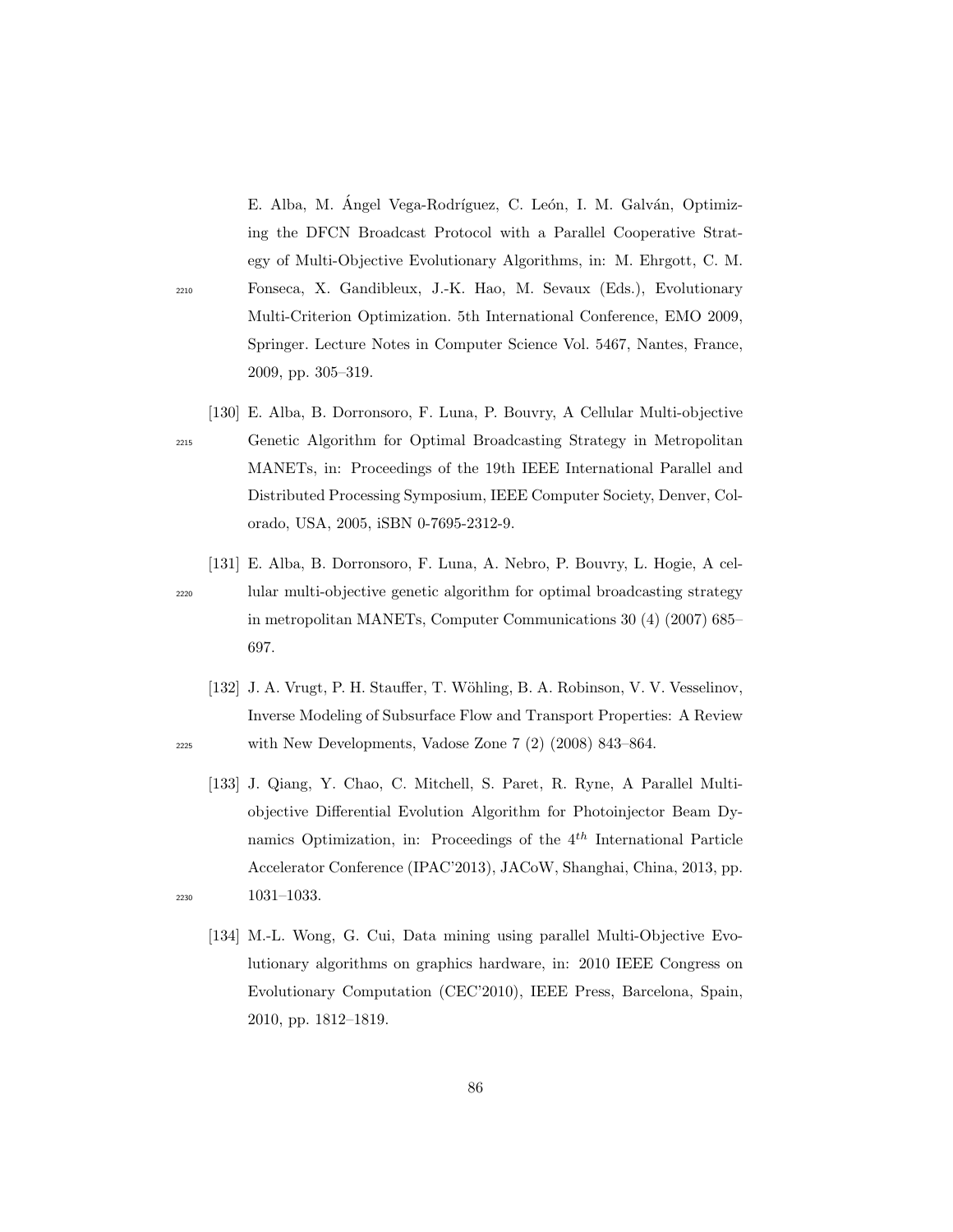- <sup>2235</sup> [135] J. C. Calvo, J. Ortega, M. Anguita, A Hybrid Scheme to Solve the Protein Structure Prediction Problem, in: M. P. Rocha, F. Fernández Riverola, H. Shatkay, J. M. Corchado (Eds.), Advances in Bioinformatics, 4th International Workshop on Practical Applications of Computational Biology and Bioinformatics 2010 (IWPACBB 2010), Advances in Intelligent and <sup>2240</sup> Soft Computing Vol. 74, Springer, Berlin, Germany, 2010, pp. 233–240, iSBN 978-3-642-13213-1.
	- [136] J. C. Calvo, J. Ortega, M. Anguita, Comparison of Parallel Multi-Objective Approaches to Protein Structure Prediction, The Journal of Supercomputing 58 (2) (2011) 253–260.
- <sup>2245</sup> [137] I.-D. Psychas, M. Marinaki, Y. Marinakis, A Parallel Multi-Start NSGA II Algorithm for Multiobjective Energy Reduction Vehicle Routing Problem, in: A. Gaspar-Cunha, C. H. Antunes, C. C. Coello (Eds.), Evolutionary Multi-Criterion Optimization, 8th International Conference, EMO 2015, Springer. Lecture Notes in Computer Science Vol. 9018, Guimarães, Por-<sup>2250</sup> tugal, 2015, pp. 336–350.
	- [138] A. Rama Mohan Rao, Distributed Evolutionary Multi-Objective Mesh-Partitioning Algorithm for Parallel Finite Element Computations, Comput. Struct. 87 (23-24) (2009) 1461–1473.
- [139] M. Märtens, D. Izzo, The Asynchronous Island Model and NSGA-II: <sup>2255</sup> Study of a New Migration Operator and Its Performance, in: Proceedings of the 15th Annual Conference on Genetic and Evolutionary Computation, GECCO '13, ACM, New York, NY, USA, 2013, pp. 1173–1180.
- [140] A. Lančinskas, J. Žilinskas, Parallel Multi-objective Memetic Algorithm for Competitive Facility Location, in: R. Wyrzykowski, J. Dongarra, <sup>2260</sup> K. Karczewski, J. Wa´sniewski (Eds.), Parallel Processing and Applied Mathematics, 10th International Conference, PPAM 2013, Springer. Lecture Notes in Computer Science Vol. 8385, Warsaw, Poland, 2014, pp. 354–363, iSBN 978-3-642-55194-9.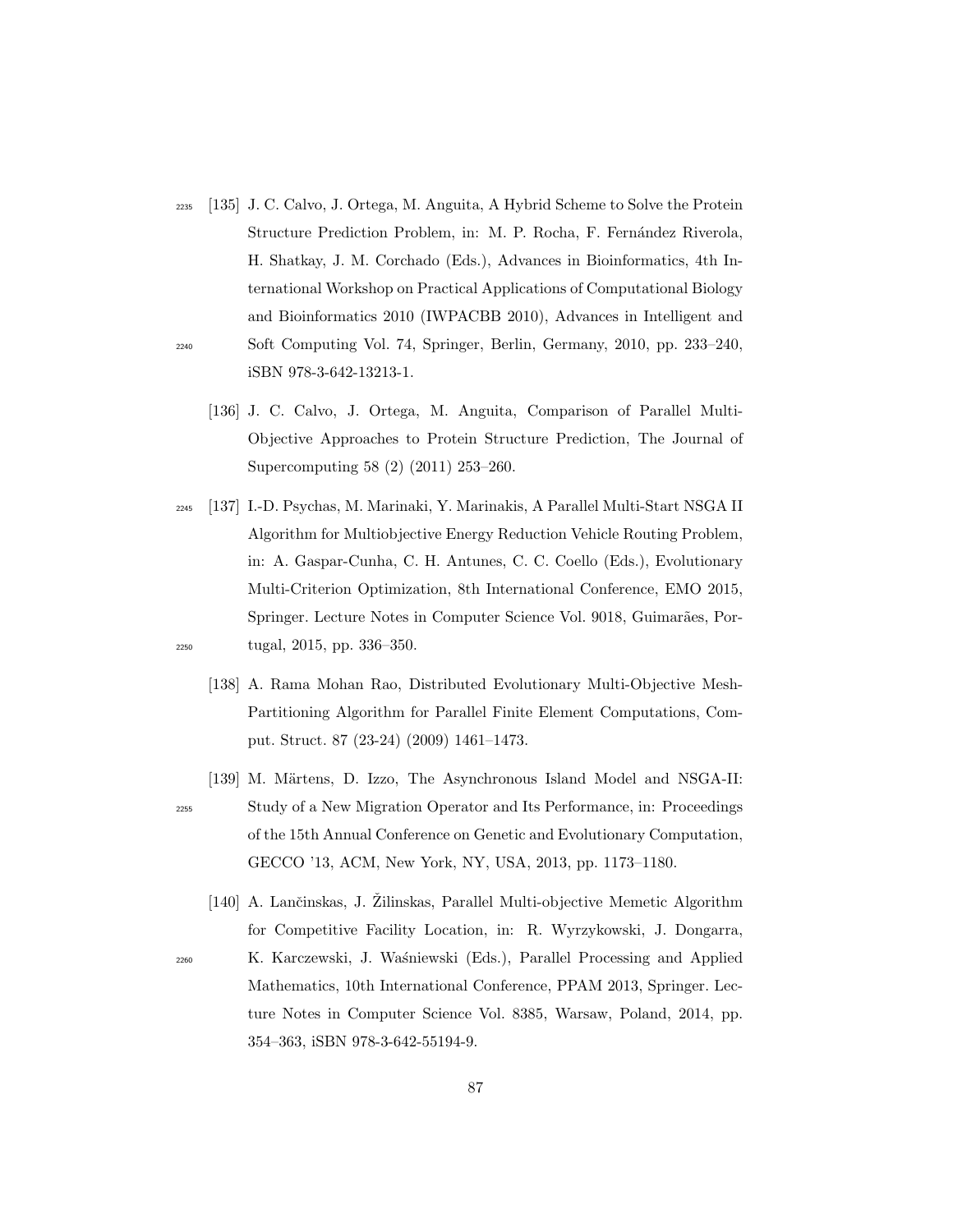- [141] R. Mäkinen, P. Neittaanmäki, J. Periaux, M. Sefrioui, J. Toivanen, Par-
- 
- <sup>2265</sup> allel genetic solution for multiobjective MDO, in: A. Schiano, A. Ecer, J. Périaux, N. Satofuka (Eds.), Parallel CFD'96 Conference, Elsevier, Capri, 1996, pp. 352–359.
- [142] B. R. Jones, W. A. Crossley, A. S. Lyrintzis, Aerodynamic and Aeroacoustic Optimization of Airfoils via a Parallel Genetic Algorithm, in: Pro-<sup>2270</sup> ceedings of the 7th AIAA/USAF/NASA/ISSMO Symposium on Multidisciplinary Analysis and Optimization, AIAA-98-4811, AIAA, St. Louis, Missouri, USA, 1998, pp. 1088–1096.
- [143] Y. Tian, R. Cheng, X. Zhang, Y. Jin, PlatEMO: A MATLAB platform for evolutionary multi-objective optimization, IEEE Computational Intel-<sup>2275</sup> ligence Magazine 12 (4) (2017) 73–87.
	- [144] J. Blank, K. Deb, Pymoo: Multi-objective optimization in python, IEEE Access 8 (2020) 89497–89509.
- [\[](https://www.sciencedirect.com/science/article/pii/S0965997811001219)145] J. J. Durillo, A. J. Nebro, [jmetal: A java framework for multi-objective](https://www.sciencedirect.com/science/article/pii/S0965997811001219) [optimization,](https://www.sciencedirect.com/science/article/pii/S0965997811001219) Advances in Engineering Software 42 (10) (2011) 760–771. <sup>2280</sup> [doi:https://doi.org/10.1016/j.advengsoft.2011.05.014](http://dx.doi.org/https://doi.org/10.1016/j.advengsoft.2011.05.014).
	- URL [https://www.sciencedirect.com/science/article/pii/](https://www.sciencedirect.com/science/article/pii/S0965997811001219) [S0965997811001219](https://www.sciencedirect.com/science/article/pii/S0965997811001219)
	- [146] D. H. Wolpert, W. G. Macready, No Free Lunch Theorems for Optimization, IEEE Transactions on Evolutionary Computation 1 (1) (1997) 67–82.
- <sup>2285</sup> [147] D. W. Corne, J. D. Knowles, No Free Lunch and Free Leftovers Theorems for Multiobjective Optimisation Problems, in: C. M. Fonseca, P. J. Fleming, E. Zitzler, K. Deb, L. Thiele (Eds.), Evolutionary Multi-Criterion Optimization. Second International Conference, EMO 2003, Springer. Lecture Notes in Computer Science. Volume 2632, Faro, Portugal, 2003, pp. <sup>2290</sup> 327–341.